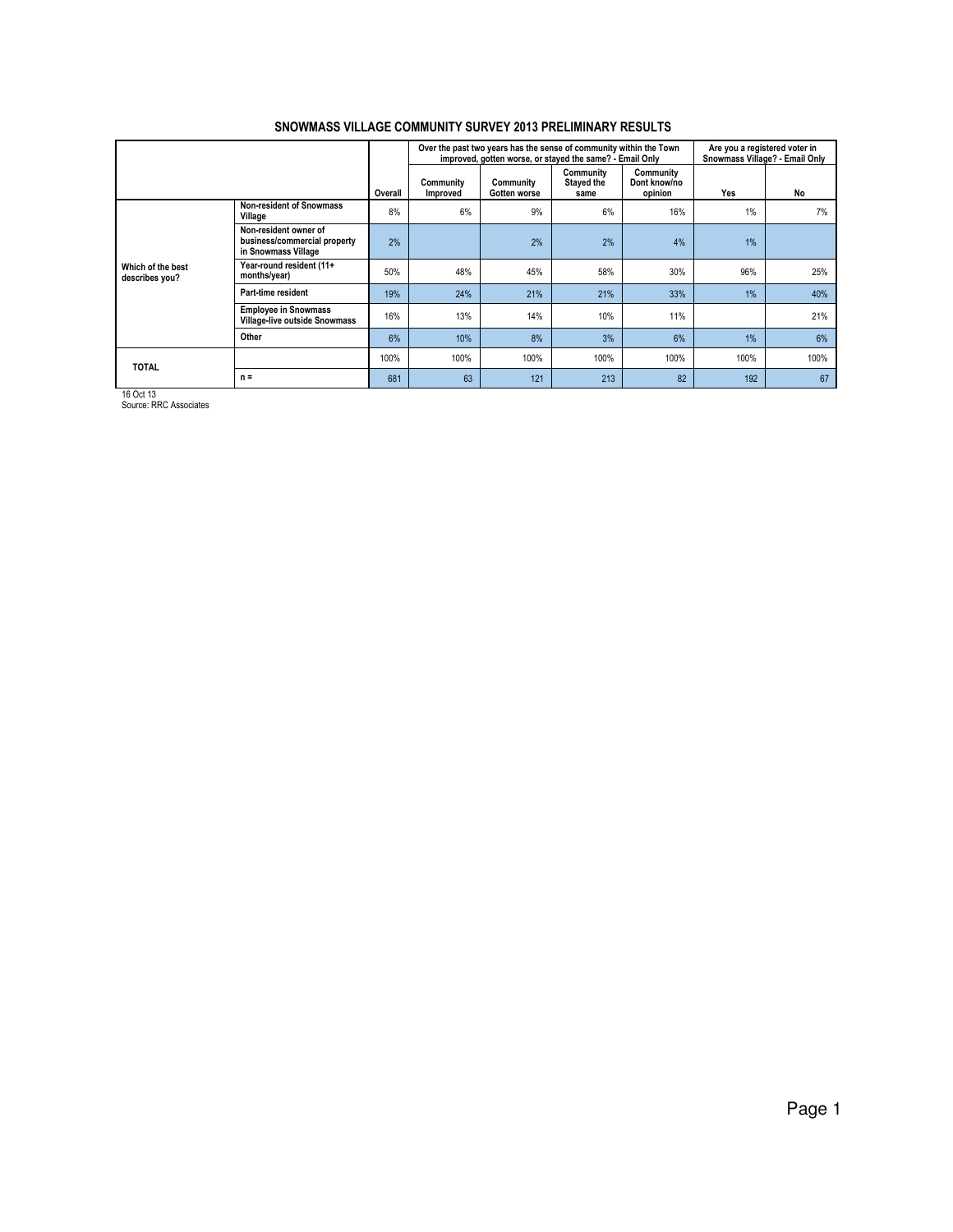|                                                   |                                                 |         |                       |                           | Over the past two years has the sense of community within the Town<br>improved, gotten worse, or stayed the same? - Email Only |                                      | Are you a registered voter in<br>Snowmass Village? - Email Only |      |
|---------------------------------------------------|-------------------------------------------------|---------|-----------------------|---------------------------|--------------------------------------------------------------------------------------------------------------------------------|--------------------------------------|-----------------------------------------------------------------|------|
| household?                                        | How important are the following to you and your | Overall | Community<br>Improved | Community<br>Gotten worse | Community<br>Stayed the<br>same                                                                                                | Community<br>Dont know/no<br>opinion | Yes                                                             | No   |
|                                                   | Not At All Important                            | 11%     | 6%                    | 15%                       | 9%                                                                                                                             | 19%                                  | 6%                                                              | 11%  |
|                                                   | <b>Not Important</b>                            | 13%     | 5%                    | 18%                       | 16%                                                                                                                            | 12%                                  | 13%                                                             | 14%  |
| Indoor multipurpose events<br>facility            | Neutral                                         | 24%     | 23%                   | 26%                       | 23%                                                                                                                            | 33%                                  | 24%                                                             | 33%  |
|                                                   | Important                                       | 30%     | 34%                   | 21%                       | 32%                                                                                                                            | 23%                                  | 33%                                                             | 30%  |
|                                                   | Very Important                                  | 21%     | 32%                   | 20%                       | 21%                                                                                                                            | 13%                                  | 24%                                                             | 11%  |
| <b>TOTAL</b>                                      |                                                 | 100%    | 100%                  | 100%                      | 100%                                                                                                                           | 100%                                 | 100%                                                            | 100% |
| Average                                           |                                                 | 3.4     | 3.8                   | 3.1                       | 3.4                                                                                                                            | 3.0                                  | 3.5                                                             | 3.2  |
| $n =$                                             |                                                 | 642     | 62                    | 119                       | 208                                                                                                                            | 75                                   | 185                                                             | 63   |
|                                                   | Not At All Important                            | 13%     | 6%                    | 17%                       | 14%                                                                                                                            | 21%                                  | 11%                                                             | 17%  |
|                                                   | Not Important                                   | 20%     | 15%                   | 21%                       | 20%                                                                                                                            | 28%                                  | 17%                                                             | 16%  |
| New conference center                             | Neutral                                         | 29%     | 39%                   | 23%                       | 32%                                                                                                                            | 28%                                  | 34%                                                             | 30%  |
|                                                   | Important                                       | 23%     | 24%                   | 25%                       | 17%                                                                                                                            | 17%                                  | 22%                                                             | 30%  |
|                                                   | Very Important                                  | 14%     | 16%                   | 14%                       | 17%                                                                                                                            | 5%                                   | 17%                                                             | 8%   |
| <b>TOTAL</b>                                      |                                                 | 100%    | 100%                  | 100%                      | 100%                                                                                                                           | 100%                                 | 100%                                                            | 100% |
| Average                                           |                                                 | 3.1     | 3.3                   | 3.0                       | 3.1                                                                                                                            | 2.6                                  | 3.2                                                             | 3.0  |
| $n =$                                             |                                                 | 636     | 62                    | 118                       | 206                                                                                                                            | 75                                   | 186                                                             | 64   |
|                                                   | Not At All Important                            | 11%     | 5%                    | 14%                       | 11%                                                                                                                            | 21%                                  | 7%                                                              | 13%  |
|                                                   | Not Important                                   | 13%     | 7%                    | 13%                       | 15%                                                                                                                            | 15%                                  | 12%                                                             | 14%  |
| Performing arts center                            | Neutral                                         | 25%     | 17%                   | 24%                       | 26%                                                                                                                            | 27%                                  | 27%                                                             | 25%  |
|                                                   | Important                                       | 32%     | 37%                   | 25%                       | 34%                                                                                                                            | 31%                                  | 34%                                                             | 33%  |
|                                                   | Very Important                                  | 19%     | 35%                   | 25%                       | 15%                                                                                                                            | 6%                                   | 20%                                                             | 14%  |
| <b>TOTAL</b>                                      |                                                 | 100%    | 100%                  | 100%                      | 100%                                                                                                                           | 100%                                 | 100%                                                            | 100% |
| Average                                           |                                                 | 3.3     | 3.9                   | 3.3                       | 3.3                                                                                                                            | 2.9                                  | 3.5                                                             | 3.2  |
| $n =$                                             |                                                 | 640     | 60                    | 117                       | 206                                                                                                                            | 78                                   | 184                                                             | 63   |
|                                                   | Not At All Important                            | 3%      |                       | 6%                        | 3%                                                                                                                             | 4%                                   | 3%                                                              | 3%   |
|                                                   | <b>Not Important</b>                            | 4%      | 2%                    | 9%                        | 2%                                                                                                                             | 4%                                   | 5%                                                              | 3%   |
| The special events program<br>to attract visitors | Neutral                                         | 11%     | 11%                   | 12%                       | 11%                                                                                                                            | 18%                                  | 14%                                                             | 9%   |
|                                                   | Important                                       | 32%     | 30%                   | 31%                       | 31%                                                                                                                            | 37%                                  | 30%                                                             | 38%  |
|                                                   | Very Important                                  | 50%     | 57%                   | 42%                       | 52%                                                                                                                            | 38%                                  | 48%                                                             | 47%  |
| <b>TOTAL</b>                                      |                                                 | 100%    | 100%                  | 100%                      | 100%                                                                                                                           | 100%                                 | 100%                                                            | 100% |
| Average                                           |                                                 | 4.2     | 4.4                   | 3.9                       | 4.3                                                                                                                            | 4.0                                  | 4.1                                                             | 4.2  |
| $n =$                                             |                                                 | 640     | 63                    | 119                       | 203                                                                                                                            | 79                                   | 185                                                             | 64   |
|                                                   | Not At All Important                            | 7%      | 3%                    | 13%                       | 7%                                                                                                                             | 9%                                   | 7%                                                              | 8%   |
| Facilities/programs to                            | Not Important                                   | 10%     | 8%                    | 12%                       | 9%                                                                                                                             | 3%                                   | 8%                                                              | 2%   |
| publicize/educate about the                       | Neutral                                         | 24%     | 21%                   | 19%                       | 25%                                                                                                                            | 38%                                  | 18%                                                             | 38%  |
| Ice Age Discovery                                 | Important                                       | 38%     | 48%                   | 34%                       | 40%                                                                                                                            | 29%                                  | 44%                                                             | 31%  |
|                                                   | Very Important                                  | 21%     | 19%                   | 22%                       | 19%                                                                                                                            | 22%                                  | 22%                                                             | 22%  |
| <b>TOTAL</b>                                      |                                                 | 100%    | 100%                  | 100%                      | 100%                                                                                                                           | 100%                                 | 100%                                                            | 100% |
| Average                                           |                                                 | 3.5     | 3.7                   | 3.4                       | 3.6                                                                                                                            | 3.5                                  | 3.7                                                             | 3.6  |
| $n =$                                             |                                                 | 645     | 62                    | 118                       | 208                                                                                                                            | 79                                   | 187                                                             | 64   |
|                                                   | Not At All Important                            | 9%      | 3%                    | 9%                        | 11%                                                                                                                            | 11%                                  | 10%                                                             | 15%  |
|                                                   | Not Important                                   | 12%     | 11%                   | 16%                       | 9%                                                                                                                             | 20%                                  | 12%                                                             | 8%   |
| Improvements to the<br>entryway to Snowmass       | Neutral                                         | 25%     | 32%                   | 21%                       | 23%                                                                                                                            | 30%                                  | 22%                                                             | 23%  |
|                                                   | Important                                       | 28%     | 33%                   | 30%                       | 35%                                                                                                                            | 18%                                  | 34%                                                             | 34%  |
|                                                   | Very Important                                  | 26%     | 21%                   | 24%                       | 23%                                                                                                                            | 20%                                  | 23%                                                             | 21%  |
| <b>TOTAL</b>                                      |                                                 | 100%    | 100%                  | 100%                      | 100%                                                                                                                           | 100%                                 | 100%                                                            | 100% |
| Average                                           |                                                 | 3.5     | 3.6                   | 3.4                       | 3.5                                                                                                                            | 3.2                                  | 3.5                                                             | 3.4  |
| $n =$                                             |                                                 | 648     | 63                    | 117                       | 208                                                                                                                            | 79                                   | 188                                                             | 62   |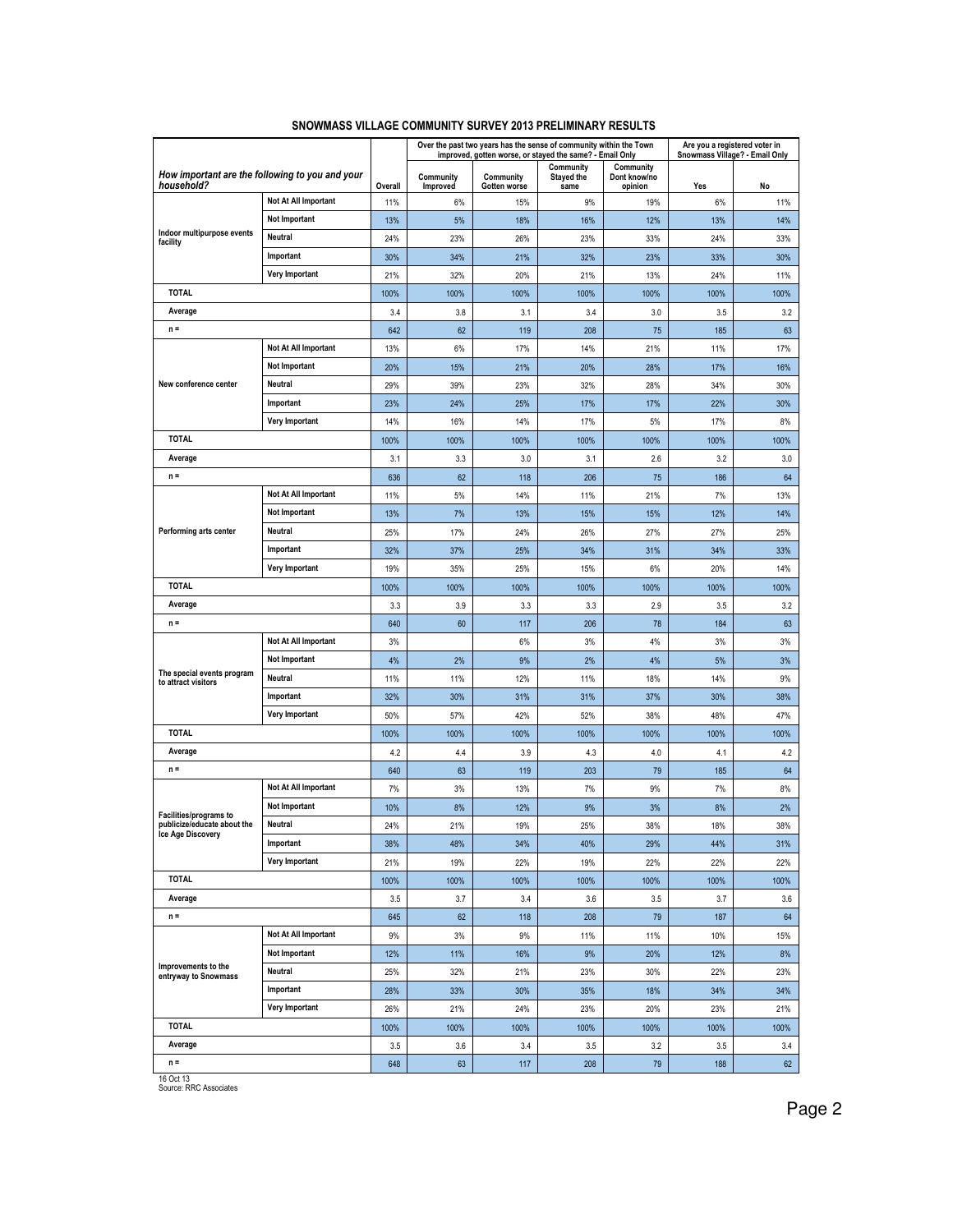|                                                         |                          |             |                       |                           | Over the past two years has the sense of community within the Town<br>improved, gotten worse, or stayed the same? - Email Only |                         | Are you a registered voter in<br>Snowmass Village? - Email Only |             |
|---------------------------------------------------------|--------------------------|-------------|-----------------------|---------------------------|--------------------------------------------------------------------------------------------------------------------------------|-------------------------|-----------------------------------------------------------------|-------------|
|                                                         |                          |             |                       |                           | Community                                                                                                                      | Community               |                                                                 |             |
| importance of these Rodeo Arena Area<br>improvements    |                          | Overall     | Community<br>Improved | Community<br>Gotten worse | Stayed the<br>same                                                                                                             | Dont know/no<br>opinion | Yes                                                             | No          |
|                                                         | Not at all Important     | 7%          | 10%                   | 5%                        | 8%                                                                                                                             | 13%                     | 9%                                                              | 5%          |
|                                                         | <b>Not Important</b>     | 8%          | 5%                    | 8%                        | 9%                                                                                                                             | 11%                     | 8%                                                              | 5%          |
| Multi-purpose arena for<br>Rodeo Arena Area             | Neutral                  | 31%         | 18%                   | 35%                       | 31%                                                                                                                            | 38%                     | 20%                                                             | 48%         |
|                                                         | Important                | 35%         | 38%                   | 36%                       | 34%                                                                                                                            | 26%                     | 41%                                                             | 29%         |
|                                                         | Very Important           | 18%         | 30%                   | 17%                       | 18%                                                                                                                            | 12%                     | 23%                                                             | 12%         |
| <b>TOTAL</b>                                            |                          | 100%        | 100%                  | 100%                      | 100%                                                                                                                           | 100%                    | 100%                                                            | 100%        |
| Average                                                 |                          | 3.5         | 3.7                   | 3.5                       | 3.4                                                                                                                            | 3.1                     | 3.6                                                             | 3.4         |
| $n =$                                                   |                          | 626         | 61                    | 115                       | 204                                                                                                                            | 76                      | 184                                                             | 58          |
|                                                         | Not at all Important     | 9%          | 6%                    | 12%                       | 8%                                                                                                                             | 10%                     | 11%                                                             | 5%          |
| Rodeo facility for Rodeo                                | Not Important<br>Neutral | 8%<br>24%   | 15%<br>23%            | 5%<br>19%                 | 6%<br>26%                                                                                                                      | 12%<br>25%              | 5%<br>17%                                                       | 10%<br>23%  |
| Arena Area                                              | Important                | 34%         | 34%                   | 32%                       | 34%                                                                                                                            | 35%                     | 30%                                                             | 44%         |
|                                                         | Very Important           | 26%         | 23%                   | 32%                       | 26%                                                                                                                            | 19%                     | 37%                                                             | 18%         |
| <b>TOTAL</b>                                            |                          | 100%        | 100%                  | 100%                      | 100%                                                                                                                           | 100%                    | 100%                                                            | 100%        |
| Average                                                 |                          | 3.6         | 3.5                   | 3.7                       | 3.6                                                                                                                            | 3.4                     | 3.8                                                             | 3.6         |
| $n =$                                                   |                          | 641         | 62                    | 118                       | 208                                                                                                                            | 81                      | 189                                                             | 61          |
|                                                         | Not at all Important     | 12%         | 11%                   | 15%                       | 12%                                                                                                                            | 14%                     | 15%                                                             | 11%         |
|                                                         | Not Important            | 18%         | 21%                   | 15%                       | 17%                                                                                                                            | 12%                     | 16%                                                             | 15%         |
| Horse rental facility for<br>Rodeo Arena Area           | Neutral                  | 35%         | 42%                   | 27%                       | 33%                                                                                                                            | 36%                     | 29%                                                             | 36%         |
|                                                         | Important                | 26%         | 23%                   | 26%                       | 27%                                                                                                                            | 29%                     | 26%                                                             | 33%         |
|                                                         | Very Important           | 9%          | 3%                    | 15%                       | 10%                                                                                                                            | 9%                      | 13%                                                             | 5%          |
| <b>TOTAL</b>                                            |                          | 100%        | 100%                  | 100%                      | 100%                                                                                                                           | 100%                    | 100%                                                            | 100%        |
| Average                                                 |                          | 3.0         | 2.9                   | 3.1                       | 3.0                                                                                                                            | 3.1                     | 3.1                                                             | 3.0         |
| $n =$                                                   |                          | 635         | 62                    | 117                       | 208                                                                                                                            | 80                      | 186                                                             | 61          |
|                                                         | Not at all Important     | 7%          | 3%                    | 8%                        | 8%                                                                                                                             | 10%                     | 8%                                                              | 8%          |
| Pavillion/permanent                                     | Not Important            | 9%          | 5%                    | 6%                        | 9%                                                                                                                             | 15%                     | 6%                                                              | 13%         |
| performance space for<br>Rodeo Arena Area               | Neutral                  | 28%         | 23%                   | 33%                       | 30%                                                                                                                            | 28%                     | 28%                                                             | 23%         |
|                                                         | Important                | 35%         | 36%                   | 28%                       | 36%                                                                                                                            | 35%                     | 32%                                                             | 38%         |
| Very Important<br><b>TOTAL</b>                          |                          | 22%<br>100% | 33%<br>100%           | 26%<br>100%               | 17%<br>100%                                                                                                                    | 12%<br>100%             | 26%<br>100%                                                     | 18%<br>100% |
| Average                                                 |                          | 3.6         | 3.9                   | 3.6                       | 3.5                                                                                                                            | 32                      | 3.6                                                             | 3.4         |
| $n =$                                                   |                          | 639         | 61                    | 119                       | 208                                                                                                                            | 78                      | 186                                                             | 61          |
|                                                         | Not at all Important     | 5%          | 5%                    | 6%                        | 5%                                                                                                                             | 5%                      | 5%                                                              | 5%          |
|                                                         | Not Important            | 10%         | 19%                   | 10%                       | 10%                                                                                                                            | 5%                      | 9%                                                              | 15%         |
| Ice rink for Rodeo Arena<br>Area                        | Neutral                  | 22%         | 21%                   | 25%                       | 21%                                                                                                                            | 23%                     | 21%                                                             | 23%         |
|                                                         | Important                | 42%         | 35%                   | 36%                       | 44%                                                                                                                            | 51%                     | 42%                                                             | 42%         |
|                                                         | Very Important           | 21%         | 21%                   | 24%                       | 20%                                                                                                                            | 16%                     | 23%                                                             | 15%         |
| <b>TOTAL</b>                                            |                          | 100%        | 100%                  | 100%                      | 100%                                                                                                                           | 100%                    | 100%                                                            | 100%        |
| Average                                                 |                          | 3.7         | 3.5                   | 3.6                       | 3.6                                                                                                                            | 3.7                     | 3.7                                                             | 3.5         |
| $n =$                                                   |                          | 644         | 63                    | 118                       | 209                                                                                                                            | 82                      | 190                                                             | 60          |
|                                                         | Not at all Important     | 20%         | 15%                   | 21%                       | 20%                                                                                                                            | 15%                     | 25%                                                             | 13%         |
| Dog park for Rodeo Arena                                | <b>Not Important</b>     | 20%         | 23%                   | 20%                       | 22%                                                                                                                            | 22%                     | 21%                                                             | 30%         |
| Area                                                    | Neutral                  | 24%         | 31%                   | 30%                       | 19%                                                                                                                            | 27%                     | 19%                                                             | 26%         |
|                                                         | Important                | 23%         | 19%                   | 18%                       | 23%                                                                                                                            | 16%                     | 18%                                                             | 13%         |
|                                                         | Very Important           | 14%         | 13%                   | 11%                       | 16%                                                                                                                            | 20%                     | 16%                                                             | 18%         |
| <b>TOTAL</b>                                            |                          | 100%        | 100%                  | 100%                      | 100%                                                                                                                           | 100%                    | 100%                                                            | 100%        |
| Average<br>$n =$                                        |                          | 2.9<br>643  | 2.9<br>62             | 2.8<br>119                | 2.9<br>209                                                                                                                     | 3.0<br>81               | 2.8<br>190                                                      | 2.9<br>61   |
|                                                         | Not at all Important     | 9%          | 6%                    | 13%                       | 8%                                                                                                                             | 10%                     | 11%                                                             | 11%         |
|                                                         | Not Important            | 20%         | 24%                   | 17%                       | 24%                                                                                                                            | 15%                     | 22%                                                             | 20%         |
| Additional grass playing<br>fields for Rodeo Arena Area | Neutral                  | 34%         | 29%                   | 41%                       | 31%                                                                                                                            | 38%                     | 33%                                                             | 30%         |
|                                                         | Important                | 26%         | 27%                   | 21%                       | 24%                                                                                                                            | 23%                     | 22%                                                             | 30%         |
| <b>Very Important</b>                                   |                          | 12%         | 13%                   | 8%                        | 12%                                                                                                                            | 14%                     | 13%                                                             | 10%         |
| <b>TOTAL</b>                                            |                          | 100%        | 100%                  | 100%                      | 100%                                                                                                                           | 100%                    | 100%                                                            | 100%        |
| Average                                                 |                          | 3.1         | 3.2                   | 3.0                       | 3.1                                                                                                                            | 3.2                     | 3.0                                                             | 3.1         |
| $n =$                                                   |                          | 641         | 62                    | 119                       | 209                                                                                                                            | 81                      | 189                                                             | 61          |
|                                                         | Not at all Important     | 11%         | 10%                   | 9%                        | 11%                                                                                                                            | 15%                     | 12%                                                             | 13%         |
|                                                         | Not Important            | 13%         | 14%                   | 13%                       | 15%                                                                                                                            | 9%                      | 13%                                                             | 15%         |
| Additional parking for<br>Rodeo Arena Area              | Neutral                  | 31%         | 41%                   | 26%                       | 31%                                                                                                                            | 34%                     | 31%                                                             | 21%         |
|                                                         | Important                | 29%         | 24%                   | 30%                       | 28%                                                                                                                            | 24%                     | 26%                                                             | 34%         |
|                                                         | Very Important           | 16%         | 11%                   | 22%                       | 15%                                                                                                                            | 19%                     | 17%                                                             | 16%         |
| <b>TOTAL</b>                                            |                          | 100%        | 100%                  | 100%                      | 100%                                                                                                                           | 100%                    | 100%                                                            | 100%        |
| Average                                                 |                          | 3.3         | 3.1                   | 3.4                       | 3.2                                                                                                                            | 3.2                     | 3.2                                                             | 3.3         |
| $n =$<br>16 Oct 13                                      |                          | 642         | 63                    | 118                       | 210                                                                                                                            | 80                      | 189                                                             | 61          |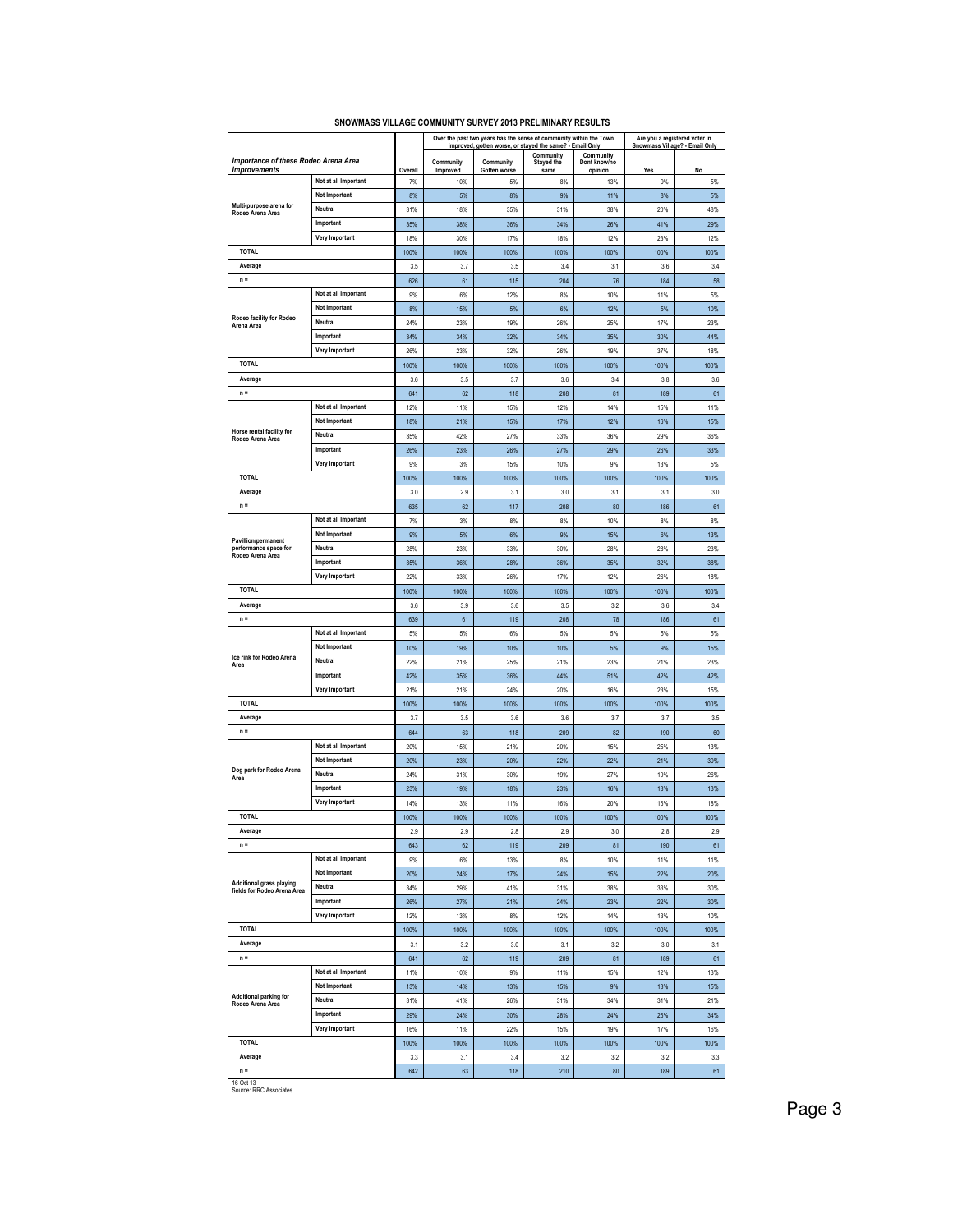|                                                                                       |                                                           |         |                              | Over the past two years has the sense of community within the Town<br>improved, gotten worse, or stayed the same? - Email Only |                                 |                                      | Are you a registered voter in<br>Snowmass Village? - Email Only |      |
|---------------------------------------------------------------------------------------|-----------------------------------------------------------|---------|------------------------------|--------------------------------------------------------------------------------------------------------------------------------|---------------------------------|--------------------------------------|-----------------------------------------------------------------|------|
|                                                                                       |                                                           | Overall | Community<br><b>Improved</b> | Community<br>Gotten worse                                                                                                      | Community<br>Stayed the<br>same | Community<br>Dont know/no<br>opinion | Yes                                                             | No   |
|                                                                                       | Multi-purpose arena for<br>community                      | 35%     | 39%                          | 32%                                                                                                                            | 36%                             | 33%                                  | 33%                                                             | 30%  |
|                                                                                       | Rodeo facility for community                              | 38%     | 27%                          | 46%                                                                                                                            | 43%                             | 32%                                  | 47%                                                             | 38%  |
|                                                                                       | Horse rental facility for<br>community                    | 7%      | 8%                           | 6%                                                                                                                             | 8%                              | 9%                                   | 7%                                                              | 5%   |
| Please indicate what two<br>uses from the list are most<br>important to the community | Pavillion/permanent<br>performance space for<br>community | 33%     | 42%                          | 32%                                                                                                                            | 31%                             | 27%                                  | 33%                                                             | 41%  |
| as a whole                                                                            | Ice rink for community                                    | 39%     | 32%                          | 42%                                                                                                                            | 36%                             | 51%                                  | 39%                                                             | 36%  |
|                                                                                       | Dog park for community                                    | 13%     | 13%                          | 9%                                                                                                                             | 12%                             | 11%                                  | 12%                                                             | 10%  |
|                                                                                       | Additional grass playing fields<br>for community          | 11%     | 16%                          | 7%                                                                                                                             | 11%                             | 11%                                  | 10%                                                             | 8%   |
|                                                                                       | Additional parking for<br>community                       | 19%     | 19%                          | 21%                                                                                                                            | 15%                             | 19%                                  | 14%                                                             | 25%  |
| <b>TOTAL</b><br>1001110                                                               |                                                           | 194%    | 197%                         | 195%                                                                                                                           | 192%                            | 193%                                 | 194%                                                            | 192% |
|                                                                                       | $n =$                                                     | 636     | 62                           | 120                                                                                                                            | 211                             | 81                                   | 191                                                             | 61   |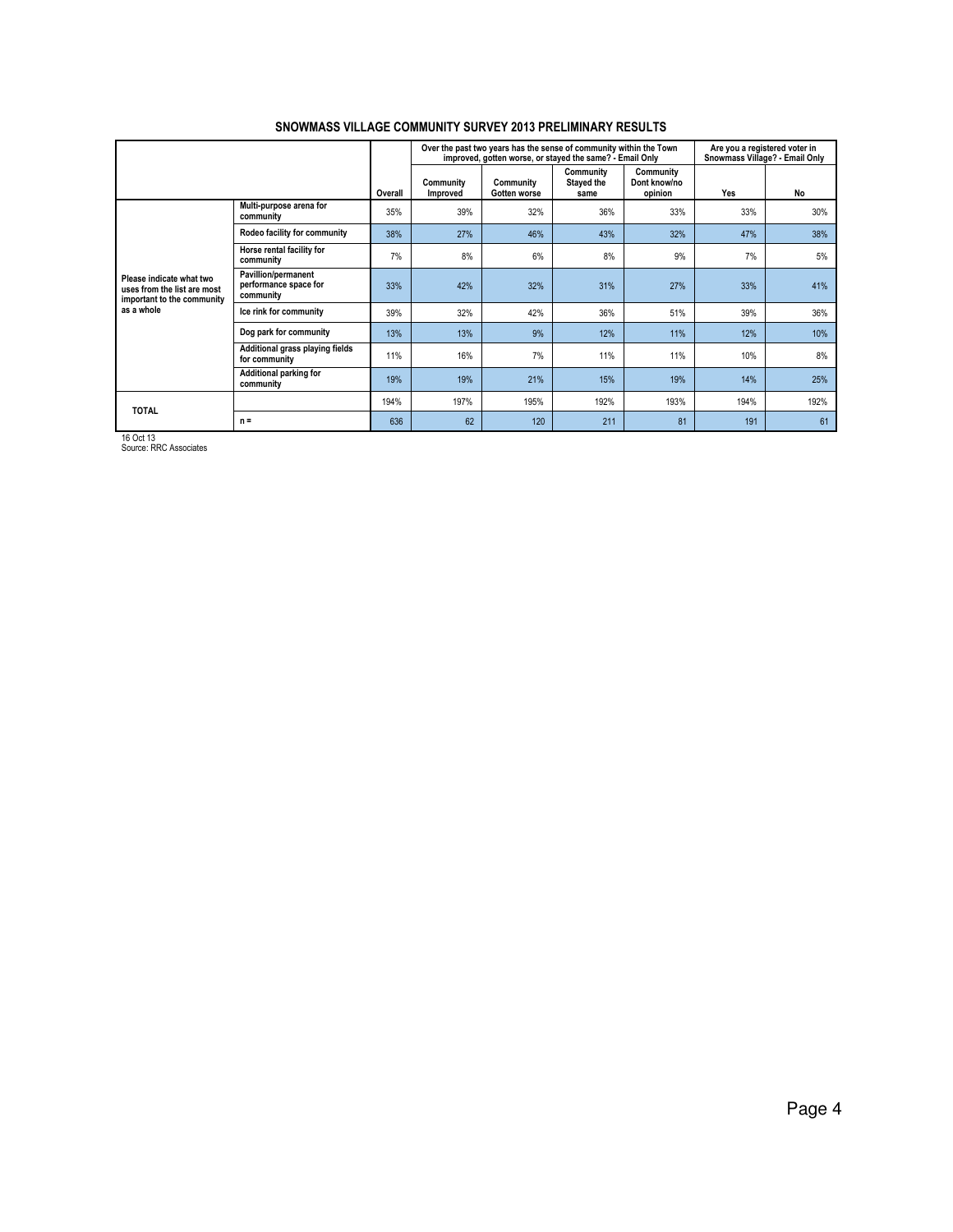|                                                                            |                      |         |                       |                           | Over the past two years has the sense of community within the Town<br>improved, gotten worse, or stayed the same? - Email Only |                                      | Are you a registered voter in<br>Snowmass Village? - Email Only |      |
|----------------------------------------------------------------------------|----------------------|---------|-----------------------|---------------------------|--------------------------------------------------------------------------------------------------------------------------------|--------------------------------------|-----------------------------------------------------------------|------|
| <b>Importance of Visitor Center Site improvements</b><br>to your household |                      | Overall | Community<br>Improved | Community<br>Gotten worse | Community<br>Stayed the<br>same                                                                                                | Community<br>Dont know/no<br>opinion | Yes                                                             | No   |
|                                                                            | Not At All Important | 9%      | 15%                   | 4%                        | 10%                                                                                                                            | 14%                                  | 12%                                                             | 8%   |
|                                                                            | Not Important        | 6%      | 3%                    | 7%                        | 6%                                                                                                                             | 6%                                   | 4%                                                              | 7%   |
| Information/arrival center<br>for Visitor Center Site                      | Neutral              | 16%     | 15%                   | 12%                       | 19%                                                                                                                            | 22%                                  | 13%                                                             | 20%  |
|                                                                            | Important            | 38%     | 32%                   | 42%                       | 39%                                                                                                                            | 40%                                  | 37%                                                             | 42%  |
|                                                                            | Very Important       | 31%     | 35%                   | 35%                       | 26%                                                                                                                            | 19%                                  | 33%                                                             | 23%  |
| <b>TOTAL</b>                                                               |                      | 100%    | 100%                  | 100%                      | 100%                                                                                                                           | 100%                                 | 100%                                                            | 100% |
| Average                                                                    |                      |         | 3.7                   | 4.0                       | 3.7                                                                                                                            | 3.4                                  | 3.7                                                             | 3.7  |
| $n =$                                                                      |                      | 641     | 60                    | 118                       | 209                                                                                                                            | 81                                   | 187                                                             | 60   |
|                                                                            | Not At All Important | 9%      | 7%                    | 8%                        | 12%                                                                                                                            | 7%                                   | 11%                                                             | 7%   |
|                                                                            | <b>Not Important</b> | 10%     | 8%                    | 12%                       | 10%                                                                                                                            | 15%                                  | 10%                                                             | 11%  |
| <b>Nature center for Visitor</b><br><b>Center Site</b>                     | Neutral              | 28%     | 21%                   | 35%                       | 29%                                                                                                                            | 26%                                  | 24%                                                             | 28%  |
| Important                                                                  |                      | 39%     | 34%                   | 32%                       | 37%                                                                                                                            | 35%                                  | 36%                                                             | 41%  |
| <b>Very Important</b>                                                      |                      | 15%     | 30%                   | 13%                       | 12%                                                                                                                            | 17%                                  | 19%                                                             | 13%  |
| <b>TOTAL</b>                                                               |                      | 100%    | 100%                  | 100%                      | 100%                                                                                                                           | 100%                                 | 100%                                                            | 100% |
| Average                                                                    |                      | 3.4     | 3.7                   | 3.3                       | 3.3                                                                                                                            | 3.4                                  | 3.4                                                             | 3.4  |
| $n =$                                                                      |                      | 638     | 61                    | 117                       | 208                                                                                                                            | 82                                   | 187                                                             | 61   |
|                                                                            | Not At All Important | 8%      | 8%                    | 8%                        | 10%                                                                                                                            | 9%                                   | 9%                                                              | 7%   |
| Ice age discovery                                                          | <b>Not Important</b> | 9%      | 5%                    | 13%                       | 7%                                                                                                                             | 5%                                   | 9%                                                              | 5%   |
| museum/exhibit for Visitor<br><b>Center Site</b>                           | <b>Neutral</b>       | 24%     | 25%                   | 26%                       | 25%                                                                                                                            | 26%                                  | 19%                                                             | 30%  |
|                                                                            | Important            | 35%     | 21%                   | 29%                       | 37%                                                                                                                            | 34%                                  | 35%                                                             | 34%  |
|                                                                            | Very Important       | 24%     | 41%                   | 25%                       | 21%                                                                                                                            | 27%                                  | 27%                                                             | 25%  |
| <b>TOTAL</b>                                                               |                      | 100%    | 100%                  | 100%                      | 100%                                                                                                                           | 100%                                 | 100%                                                            | 100% |
| Average                                                                    |                      |         | 3.8                   | 3.5                       | 3.5                                                                                                                            | 3.7                                  | 3.6                                                             | 3.7  |
| $n =$                                                                      |                      | 641     | 61                    | 118                       | 209                                                                                                                            | 82                                   | 187                                                             | 61   |
|                                                                            | Not At All Important | 14%     | 13%                   | 8%                        | 16%                                                                                                                            | 11%                                  | 17%                                                             | 10%  |
| Site for activity/lodge<br>reservation for Visitor<br><b>Center Site</b>   | <b>Not Important</b> | 11%     | 10%                   | 13%                       | 12%                                                                                                                            | 14%                                  | 12%                                                             | 17%  |
|                                                                            | Neutral              | 30%     | 33%                   | 29%                       | 31%                                                                                                                            | 36%                                  | 28%                                                             | 32%  |
|                                                                            | Important            | 30%     | 30%                   | 37%                       | 28%                                                                                                                            | 28%                                  | 29%                                                             | 30%  |
|                                                                            | Very Important       | 14%     | 15%                   | 14%                       | 13%                                                                                                                            | 12%                                  | 15%                                                             | 12%  |
| <b>TOTAL</b>                                                               |                      | 100%    | 100%                  | 100%                      | 100%                                                                                                                           | 100%                                 | 100%                                                            | 100% |
| Average                                                                    |                      | 3.2     | 3.2                   | 3.4                       | 3.1                                                                                                                            | 3.2                                  | 3.1                                                             | 3.2  |
| $n =$                                                                      |                      | 632     | 61                    | 118                       | 207                                                                                                                            | 76                                   | 185                                                             | 60   |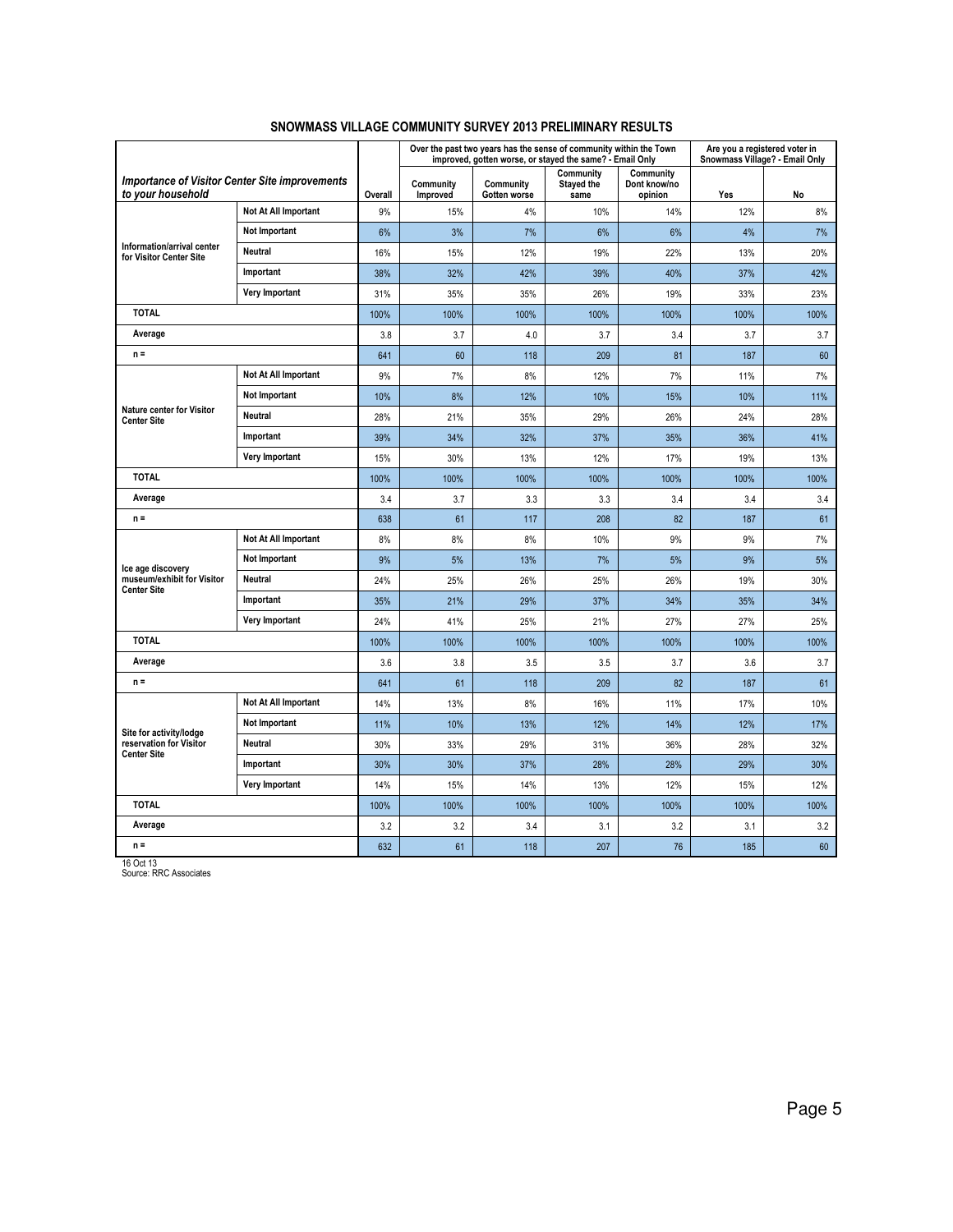|                                                                                                   |                                                                       |      |                       | Over the past two years has the sense of community within the Town<br>improved, gotten worse, or stayed the same? - Email Only |                                 |                                      | Are you a registered voter in<br>Snowmass Village? - Email Only |      |  |
|---------------------------------------------------------------------------------------------------|-----------------------------------------------------------------------|------|-----------------------|--------------------------------------------------------------------------------------------------------------------------------|---------------------------------|--------------------------------------|-----------------------------------------------------------------|------|--|
|                                                                                                   |                                                                       |      | Community<br>Improved | Community<br>Gotten worse                                                                                                      | Community<br>Stayed the<br>same | Community<br>Dont know/no<br>opinion | Yes                                                             | No   |  |
|                                                                                                   | Information/arrival center for Visitor Center<br>Site                 | 81%  | 77%                   | 89%                                                                                                                            | 80%                             | 72%                                  | 80%                                                             | 80%  |  |
| <b>Importance of Visitor</b><br><b>Center Site improvements</b><br>to the community as a<br>whole | Nature center for Visitor Center Site                                 | 27%  | 32%                   | 20%                                                                                                                            | 28%                             | 37%                                  | 29%                                                             | 29%  |  |
|                                                                                                   | Ice age discovery museum/exhibit for Visitor<br><b>Center Site</b>    | 44%  | 47%                   | 37%                                                                                                                            | 46%                             | 51%                                  | 47%                                                             | 46%  |  |
|                                                                                                   | Site for activity/lodge reservation for Visitor<br><b>Center Site</b> | 38%  | 37%                   | 44%                                                                                                                            | 36%                             | 31%                                  | 35%                                                             | 36%  |  |
| <b>TOTAL</b>                                                                                      |                                                                       | 191% | 192%                  | 190%                                                                                                                           | 190%                            | 191%                                 | 192%                                                            | 190% |  |
|                                                                                                   | $n =$                                                                 | 612  | 60                    | 117                                                                                                                            | 201                             | 78                                   | 179                                                             | 59   |  |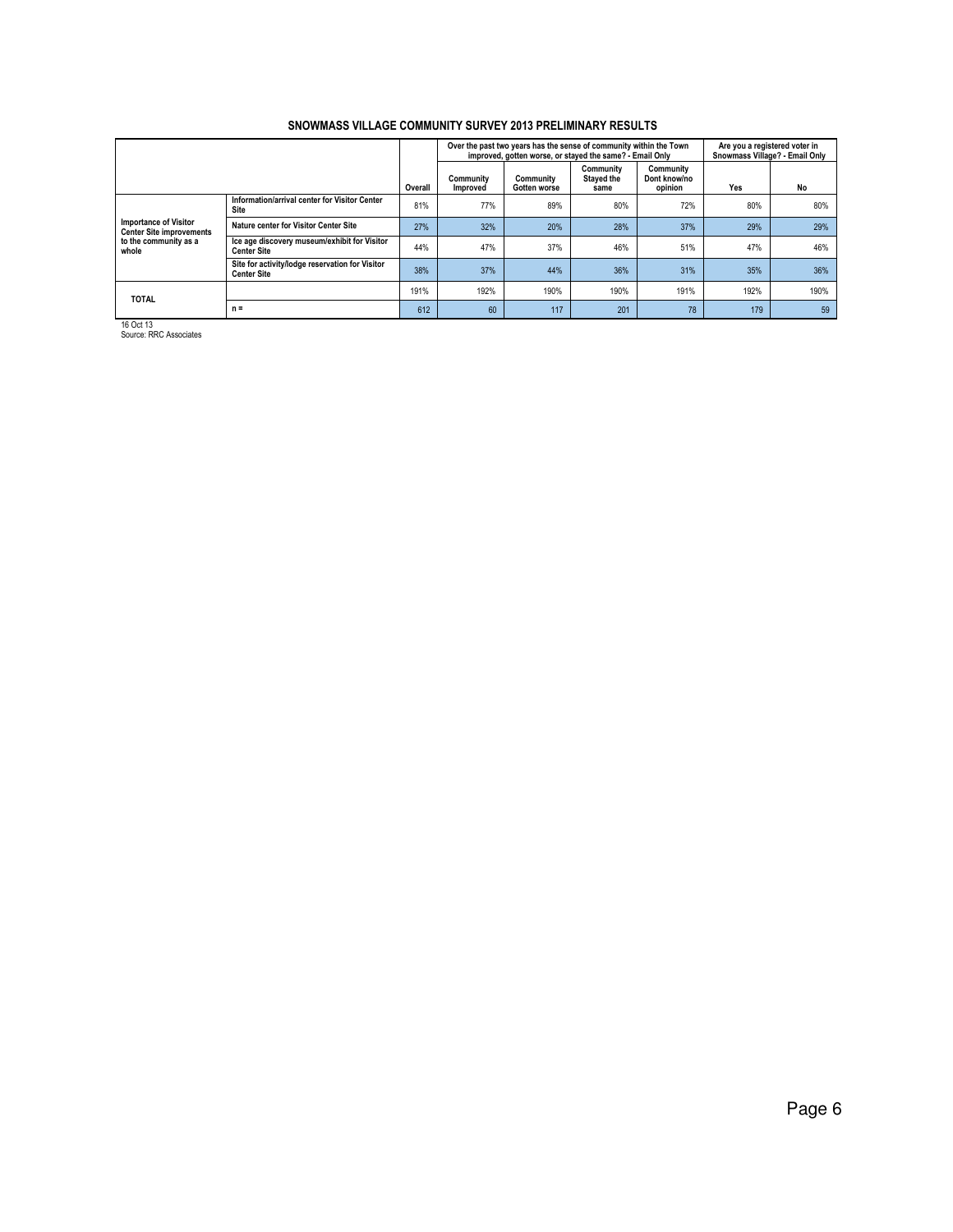|                                                                |                      |         |                       |                           | Over the past two years has the sense of community within the Town<br>improved, gotten worse, or stayed the same? - Email Only |                                      | Are you a registered voter in<br>Snowmass Village? - Email Only |      |
|----------------------------------------------------------------|----------------------|---------|-----------------------|---------------------------|--------------------------------------------------------------------------------------------------------------------------------|--------------------------------------|-----------------------------------------------------------------|------|
| Importance of environmental goals to you and<br>vour household |                      | Overall | Community<br>Improved | Community<br>Gotten worse | Community<br><b>Stayed the</b><br>same                                                                                         | Community<br>Dont know/no<br>opinion | Yes                                                             | No   |
|                                                                | Not At All Important | 4%      | 6%                    | 3%                        | 3%                                                                                                                             | 6%                                   | 4%                                                              | 4%   |
|                                                                | Not Important        | 5%      | 3%                    | 7%                        | 6%                                                                                                                             | 5%                                   | 4%                                                              | 4%   |
| Sustainable building<br>practices and building                 | Neutral              | 19%     | 11%                   | 23%                       | 22%                                                                                                                            | 13%                                  | 19%                                                             | 16%  |
| codes                                                          | Important            | 35%     | 37%                   | 32%                       | 34%                                                                                                                            | 33%                                  | 35%                                                             | 39%  |
|                                                                | Very Important       | 37%     | 43%                   | 35%                       | 35%                                                                                                                            | 42%                                  | 37%                                                             | 36%  |
| <b>TOTAL</b>                                                   |                      | 100%    | 100%                  | 100%                      | 100%                                                                                                                           | 100%                                 | 100%                                                            | 100% |
| Average                                                        |                      | 4.0     | 4.1                   | 3.9                       | 3.9                                                                                                                            | 4.0                                  | 4.0                                                             | 4.0  |
| $n =$                                                          |                      | 646     | 63                    | 117                       | 210                                                                                                                            | 78                                   | 190                                                             | 67   |
|                                                                | Not At All Important | 3%      | 2%                    | 4%                        | 4%                                                                                                                             | 2%                                   | 4%                                                              | 4%   |
|                                                                | Not Important        | 4%      | 5%                    | 5%                        | 5%                                                                                                                             | 4%                                   | 5%                                                              | 3%   |
| Reducing waste/energy use<br>at events                         | Neutral              | 12%     | 11%                   | 14%                       | 15%                                                                                                                            | 5%                                   | 9%                                                              | 7%   |
|                                                                | Important            | 34%     | 32%                   | 33%                       | 35%                                                                                                                            | 32%                                  | 36%                                                             | 40%  |
|                                                                | Very Important       | 46%     | 51%                   | 43%                       | 41%                                                                                                                            | 56%                                  | 46%                                                             | 45%  |
| <b>TOTAL</b>                                                   |                      | 100%    | 100%                  | 100%                      | 100%                                                                                                                           | 100%                                 | 100%                                                            | 100% |
| Average                                                        |                      | 4.2     | 4.3                   | 4.1                       | 4.1                                                                                                                            | 4.4                                  | 4.1                                                             | 4.2  |
| $n =$                                                          |                      | 645     | 63                    | 118                       | 209                                                                                                                            | 80                                   | 190                                                             | 67   |
|                                                                | Not At All Important | 5%      | 3%                    | 5%                        | 5%                                                                                                                             | 8%                                   | 6%                                                              | 8%   |
|                                                                | <b>Not Important</b> | 8%      | 5%                    | 8%                        | 8%                                                                                                                             | 8%                                   | 7%                                                              | 6%   |
| Environmental<br>education/programming                         | Neutral              | 19%     | 24%                   | 22%                       | 22%                                                                                                                            | 11%                                  | 17%                                                             | 12%  |
|                                                                | Important            | 38%     | 29%                   | 35%                       | 39%                                                                                                                            | 38%                                  | 40%                                                             | 44%  |
|                                                                | Very Important       | 30%     | 40%                   | 30%                       | 25%                                                                                                                            | 36%                                  | 30%                                                             | 30%  |
| <b>TOTAL</b>                                                   |                      | 100%    | 100%                  | 100%                      | 100%                                                                                                                           | 100%                                 | 100%                                                            | 100% |
| Average                                                        |                      | 3.8     | 4.0                   | 3.8                       | 3.7                                                                                                                            | 3.9                                  | 3.8                                                             | 3.8  |
| $n =$                                                          |                      | 642     | 63                    | 114                       | 209                                                                                                                            | 80                                   | 187                                                             | 66   |
|                                                                | Not At All Important | 2%      | 2%                    | 3%                        | 2%                                                                                                                             | 4%                                   | 4%                                                              | 3%   |
|                                                                | Not Important        | 3%      | 3%                    | 3%                        | 2%                                                                                                                             | 5%                                   | 3%                                                              | 1%   |
| Improving the efficiency of<br>Town buildings and              | Neutral              | 16%     | 11%                   | 17%                       | 20%                                                                                                                            | 10%                                  | 13%                                                             | 15%  |
| facilities                                                     | Important            | 41%     | 45%                   | 38%                       | 44%                                                                                                                            | 40%                                  | 44%                                                             | 43%  |
|                                                                | Very Important       | 38%     | 39%                   | 39%                       | 32%                                                                                                                            | 41%                                  | 36%                                                             | 37%  |
| <b>TOTAL</b>                                                   |                      | 100%    | 100%                  | 100%                      | 100%                                                                                                                           | 100%                                 | 100%                                                            | 100% |
| Average                                                        |                      | 4.1     | 4.2                   | 4.1                       | 4.0                                                                                                                            | 4.1                                  | 4.1                                                             | 4.1  |
| $n =$                                                          |                      | 644     | 62                    | 116                       | 210                                                                                                                            | 80                                   | 190                                                             | 67   |
|                                                                | Not At All Important | 3%      | 3%                    | 5%                        | 3%                                                                                                                             | 4%                                   | 5%                                                              | 7%   |
|                                                                | <b>Not Important</b> | 4%      | 3%                    | 5%                        | 3%                                                                                                                             | 4%                                   | 4%                                                              | 2%   |
| Improving the efficiency of<br>the Towns vehicle fleet         | Neutral              | 18%     | 15%                   | 19%                       | 20%                                                                                                                            | 14%                                  | 14%                                                             | 20%  |
|                                                                | Important            | 39%     | 44%                   | 37%                       | 39%                                                                                                                            | 35%                                  | 41%                                                             | 35%  |
|                                                                | Very Important       | 35%     | 35%                   | 34%                       | 34%                                                                                                                            | 43%                                  | 36%                                                             | 37%  |
| <b>TOTAL</b>                                                   |                      | 100%    | 100%                  | 100%                      | 100%                                                                                                                           | 100%                                 | 100%                                                            | 100% |
| Average                                                        |                      | 4.0     | 4.0                   | 3.9                       | 4.0                                                                                                                            | 4.1                                  | $4.0$                                                           | 3.9  |
| $n =$                                                          |                      | 626     | 62                    | 115                       | 210                                                                                                                            | 77                                   | 188                                                             | 60   |
|                                                                | Not At All Important | 6%      | 3%                    | 7%                        | 8%                                                                                                                             | 9%                                   | 8%                                                              | 7%   |
| Investing in carbon                                            | Not Important        | 8%      | 5%                    | 8%                        | 10%                                                                                                                            | 9%                                   | 9%                                                              | 7%   |
| reduction strategies in all<br>Town operations                 | Neutral              | 21%     | 15%                   | 24%                       | 24%                                                                                                                            | 13%                                  | 19%                                                             | 21%  |
|                                                                | Important            | 30%     | 34%                   | 29%                       | 29%                                                                                                                            | 26%                                  | 30%                                                             | 34%  |
|                                                                | Very Important       | 36%     | 42%                   | 33%                       | 30%                                                                                                                            | 43%                                  | 35%                                                             | 31%  |
| <b>TOTAL</b>                                                   |                      | 100%    | 100%                  | 100%                      | 100%                                                                                                                           | 100%                                 | 100%                                                            | 100% |
| Average                                                        |                      | 3.8     | 4.1                   | 3.7                       | 3.6                                                                                                                            | 3.8                                  | 3.8                                                             | 3.8  |
| $n =$                                                          |                      | 629     | 59                    | 118                       | 210                                                                                                                            | 77                                   | 186                                                             | 61   |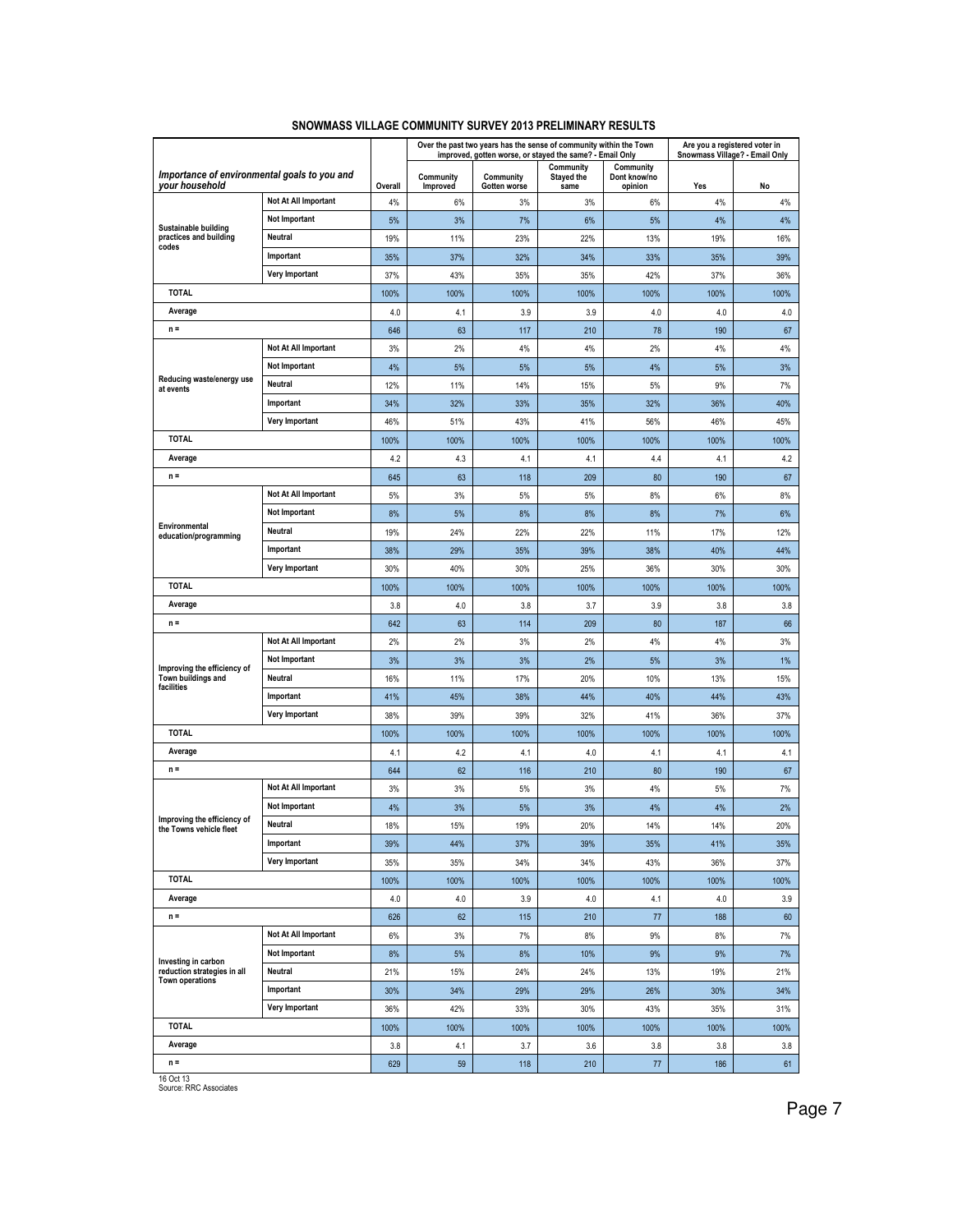| SNOWMASS VILLAGE COMMUNITY SURVEY 2013 PRELIMINARY RESULTS |
|------------------------------------------------------------|
|------------------------------------------------------------|

|                                                     |                      |         |                       |                           | Over the past two years has the sense of community within the Town<br>improved, gotten worse, or stayed the same? - Email Only |                                      | Are you a registered voter in<br>Snowmass Village? - Email Only |      |  |
|-----------------------------------------------------|----------------------|---------|-----------------------|---------------------------|--------------------------------------------------------------------------------------------------------------------------------|--------------------------------------|-----------------------------------------------------------------|------|--|
|                                                     |                      | Overall | Community<br>Improved | Community<br>Gotten worse | Community<br>Stayed the<br>same                                                                                                | Community<br>Dont know/no<br>opinion | Yes                                                             | No   |  |
| Over the past two years has                         | Improved             | 14%     | 100%                  |                           |                                                                                                                                |                                      | 15%                                                             | 9%   |  |
| the sense of community<br>within the Town improved, | Gotten worse         | 26%     |                       | 100%                      |                                                                                                                                |                                      | 24%                                                             | 23%  |  |
| gotten worse, or stayed the<br>same?                | Stayed the same      | 44%     |                       |                           | 100%                                                                                                                           |                                      | 53%                                                             | 39%  |  |
|                                                     | Dont know/no opinion | 16%     |                       |                           |                                                                                                                                | 100%                                 | 8%                                                              | 29%  |  |
| <b>TOTAL</b>                                        |                      | 100%    | 100%                  | 100%                      | 100%                                                                                                                           | 100%                                 | 100%                                                            | 100% |  |
|                                                     | $n =$                | 654     | 63                    | 121                       | 213                                                                                                                            | 82                                   | 191                                                             | 66   |  |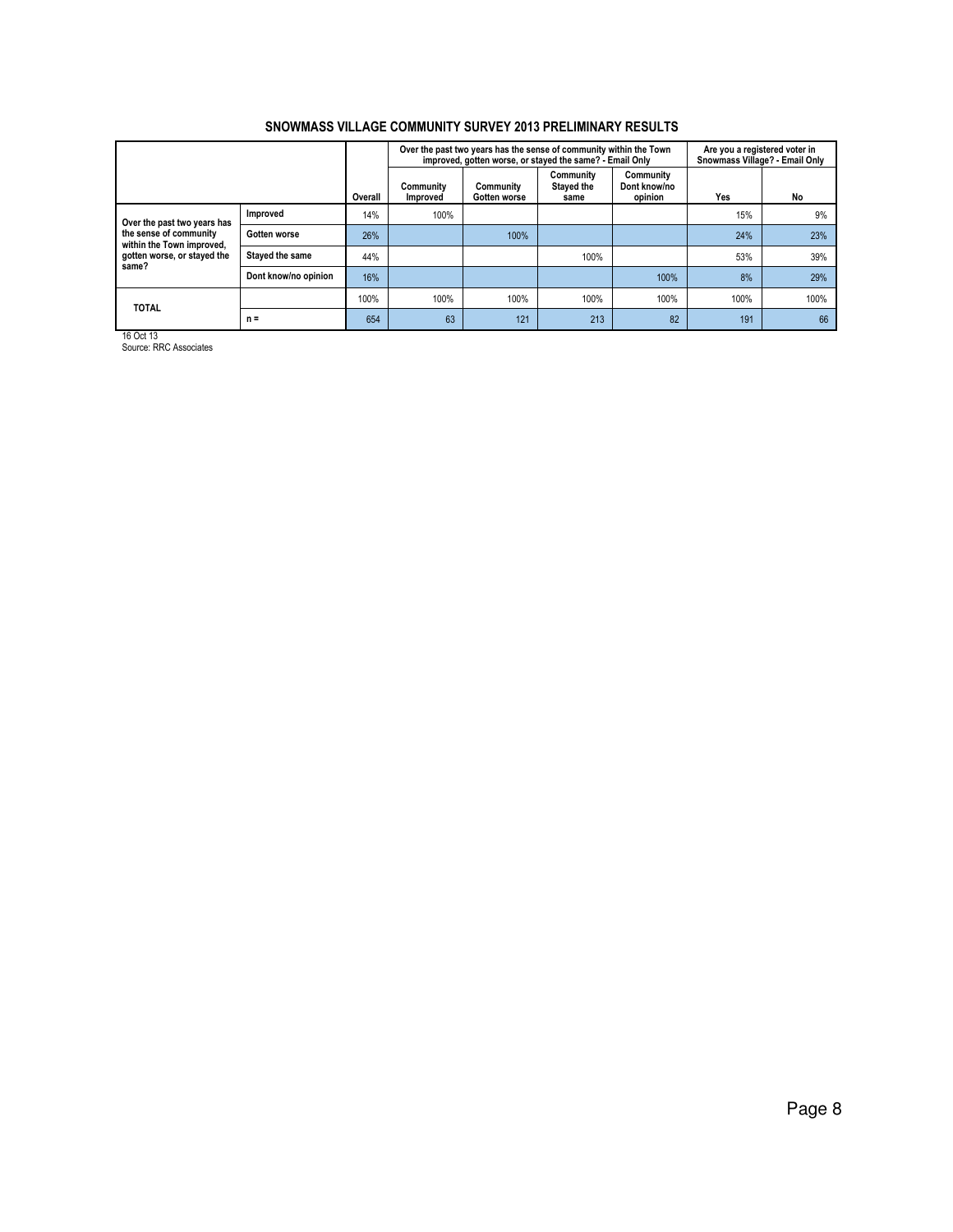|                                                              |                          |         |                       | Over the past two years has the sense of community within the Town<br>improved, gotten worse, or stayed the same? - Email Only |                                 |                                      | Are you a registered voter in<br>Snowmass Village? - Email Only |      |
|--------------------------------------------------------------|--------------------------|---------|-----------------------|--------------------------------------------------------------------------------------------------------------------------------|---------------------------------|--------------------------------------|-----------------------------------------------------------------|------|
| satisfaction with the functions of the Town<br>government?   |                          | Overall | Community<br>Improved | Community<br>Gotten worse                                                                                                      | Community<br>Stayed the<br>same | Community<br>Dont know/no<br>opinion | Yes                                                             | No   |
|                                                              | <b>Very Dissatisfied</b> | 0%      |                       |                                                                                                                                |                                 | 3%                                   |                                                                 | 2%   |
|                                                              | <b>Dissatisfied</b>      | 3%      |                       | 7%                                                                                                                             | 2%                              |                                      | 4%                                                              | 2%   |
| Town Clerks Department of<br>Village govt.                   | Neutral                  | 33%     | 25%                   | 37%                                                                                                                            | 34%                             | 41%                                  | 25%                                                             | 53%  |
|                                                              | <b>Satisfied</b>         | 42%     | 48%                   | 38%                                                                                                                            | 39%                             | 44%                                  | 43%                                                             | 26%  |
|                                                              | <b>Very Satisfied</b>    | 22%     | 27%                   | 18%                                                                                                                            | 26%                             | 12%                                  | 29%                                                             | 17%  |
| <b>TOTAL</b>                                                 |                          | 100%    | 100%                  | 100%                                                                                                                           | 100%                            | 100%                                 | 100%                                                            | 100% |
| Average                                                      |                          | 3.8     | 4.0                   | 3.7                                                                                                                            | 3.9                             | 3.6                                  | 4.0                                                             | 3.5  |
| $n =$                                                        |                          | 505     | 44                    | 97                                                                                                                             | 170                             | 34                                   | 167                                                             | 47   |
|                                                              | <b>Very Dissatisfied</b> | 1%      |                       | 2%                                                                                                                             |                                 |                                      | 1%                                                              |      |
|                                                              | <b>Dissatisfied</b>      | 5%      |                       | 10%                                                                                                                            | 2%                              | 2%                                   | 3%                                                              | 6%   |
| Availability of personnel to<br>address your needs of        | Neutral                  | 29%     | 15%                   | 39%                                                                                                                            | 33%                             | 31%                                  | 25%                                                             | 40%  |
| Village govt.                                                | Satisfied                | 42%     | 52%                   | 35%                                                                                                                            | 40%                             | 50%                                  | 46%                                                             | 34%  |
|                                                              | <b>Very Satisfied</b>    | 23%     | 33%                   | 15%                                                                                                                            | 25%                             | 17%                                  | 25%                                                             | 21%  |
| <b>TOTAL</b>                                                 |                          | 100%    | 100%                  | 100%                                                                                                                           | 100%                            | 100%                                 | 100%                                                            | 100% |
| Average                                                      |                          | 3.8     | 4.2                   | 3.5                                                                                                                            | 3.9                             | 3.8                                  | 3.9                                                             | 3.7  |
| $n =$                                                        |                          | 529     | 48                    | 103                                                                                                                            | 174                             | 42                                   | 173                                                             | 53   |
|                                                              | <b>Very Dissatisfied</b> | 1%      |                       | 2%                                                                                                                             | 1%                              |                                      | 1%                                                              | 2%   |
|                                                              | <b>Dissatisfied</b>      | 6%      | 2%                    | 13%                                                                                                                            | 5%                              | 2%                                   | 5%                                                              | 7%   |
| Accessibility of information                                 | Neutral                  | 31%     | 20%                   | 37%                                                                                                                            | 32%                             | 30%                                  | 29%                                                             | 32%  |
| of Village govt.                                             | <b>Satisfied</b>         | 43%     | 51%                   | 36%                                                                                                                            | 43%                             | 51%                                  | 45%                                                             | 38%  |
|                                                              | <b>Very Satisfied</b>    | 19%     | 27%                   | 12%                                                                                                                            | 18%                             | 17%                                  | 20%                                                             | 21%  |
| <b>TOTAL</b>                                                 |                          | 100%    | 100%                  | 100%                                                                                                                           | 100%                            | 100%                                 | 100%                                                            | 100% |
| Average                                                      |                          | 3.7     | 4.0                   | 3.4                                                                                                                            | 3.7                             | 3.8                                  | 3.8                                                             | 3.7  |
| $n =$                                                        |                          | 552     | 49                    | 106                                                                                                                            | 184                             | 47                                   | 176                                                             | 56   |
|                                                              | <b>Very Dissatisfied</b> | 6%      |                       | 9%                                                                                                                             | 4%                              | 3%                                   | 7%                                                              | 6%   |
|                                                              | <b>Dissatisfied</b>      | 17%     | 16%                   | 28%                                                                                                                            | 13%                             | 3%                                   | 19%                                                             | 19%  |
| <b>Town Council of Village</b>                               | Neutral                  | 37%     | 27%                   | 39%                                                                                                                            | 40%                             | 53%                                  | 29%                                                             | 42%  |
| govt.                                                        | <b>Satisfied</b>         | 32%     | 39%                   | 22%                                                                                                                            | 36%                             | 29%                                  | 38%                                                             | 25%  |
|                                                              | <b>Very Satisfied</b>    | 7%      | 18%                   | 3%                                                                                                                             | 6%                              | 13%                                  | 8%                                                              | 8%   |
| <b>TOTAL</b>                                                 |                          | 100%    | 100%                  | 100%                                                                                                                           | 100%                            | 100%                                 | 100%                                                            | 100% |
| Average                                                      |                          | 3.2     | 3.6                   | 2.8                                                                                                                            | 3.3                             | 3.5                                  | 3.2                                                             | 3.1  |
| $n =$                                                        |                          | 538     | 44                    | 101                                                                                                                            | 186                             | 38                                   | 178                                                             | 52   |
|                                                              | <b>Very Dissatisfied</b> | 1%      |                       | 1%                                                                                                                             | 1%                              |                                      | 1%                                                              | 2%   |
|                                                              | <b>Dissatisfied</b>      | 4%      | 2%                    | 7%                                                                                                                             | 4%                              |                                      | 4%                                                              | 4%   |
| <b>Town Council meetings</b><br>access for public of Village | <b>Neutral</b>           | 31%     | 27%                   | 40%                                                                                                                            | 29%                             | 32%                                  | 23%                                                             | 39%  |
| govt.                                                        | Satisfied                | 42%     | 34%                   | 40%                                                                                                                            | 45%                             | 45%                                  | 47%                                                             | 33%  |
|                                                              | <b>Very Satisfied</b>    | 21%     | 36%                   | 13%                                                                                                                            | 21%                             | 24%                                  | 24%                                                             | 22%  |
| <b>TOTAL</b>                                                 |                          | 100%    | 100%                  | 100%                                                                                                                           | 100%                            | 100%                                 | 100%                                                            | 100% |
| Average                                                      |                          | 3.8     | 4.0                   | 3.6                                                                                                                            | 3.8                             | 3.9                                  | 3.9                                                             | 3.7  |
| $n =$                                                        |                          | 530     | 44                    | 103                                                                                                                            | 181                             | 38                                   | 175                                                             | 49   |
|                                                              | Very Dissatisfied        | 7%      | 2%                    | 12%                                                                                                                            | 3%                              | 3%                                   | 8%                                                              | 9%   |
|                                                              | <b>Dissatisfied</b>      | 17%     | 10%                   | 27%                                                                                                                            | 13%                             | 6%                                   | 18%                                                             | 24%  |
| <b>Town Council meetings</b><br>efficiency/effectiveness of  | Neutral                  | 42%     | 41%                   | 41%                                                                                                                            | 47%                             | 50%                                  | 41%                                                             | 40%  |
| Village govt.                                                | <b>Satisfied</b>         | 28%     | 32%                   | 17%                                                                                                                            | 30%                             | 38%                                  | 28%                                                             | 22%  |
|                                                              | <b>Very Satisfied</b>    | 6%      | 15%                   | 3%                                                                                                                             | 6%                              | 3%                                   | 6%                                                              | 4%   |
| <b>TOTAL</b>                                                 |                          | 100%    | 100%                  | 100%                                                                                                                           | 100%                            | 100%                                 | 100%                                                            | 100% |
| Average                                                      |                          | 3.1     | 3.5                   | 2.7                                                                                                                            | 3.2                             | 3.3                                  | 3.1                                                             | 2.9  |
| $n =$                                                        |                          | 509     | 41                    | 98                                                                                                                             | 175                             | 34                                   | 170                                                             | 45   |
|                                                              |                          |         |                       |                                                                                                                                |                                 |                                      |                                                                 |      |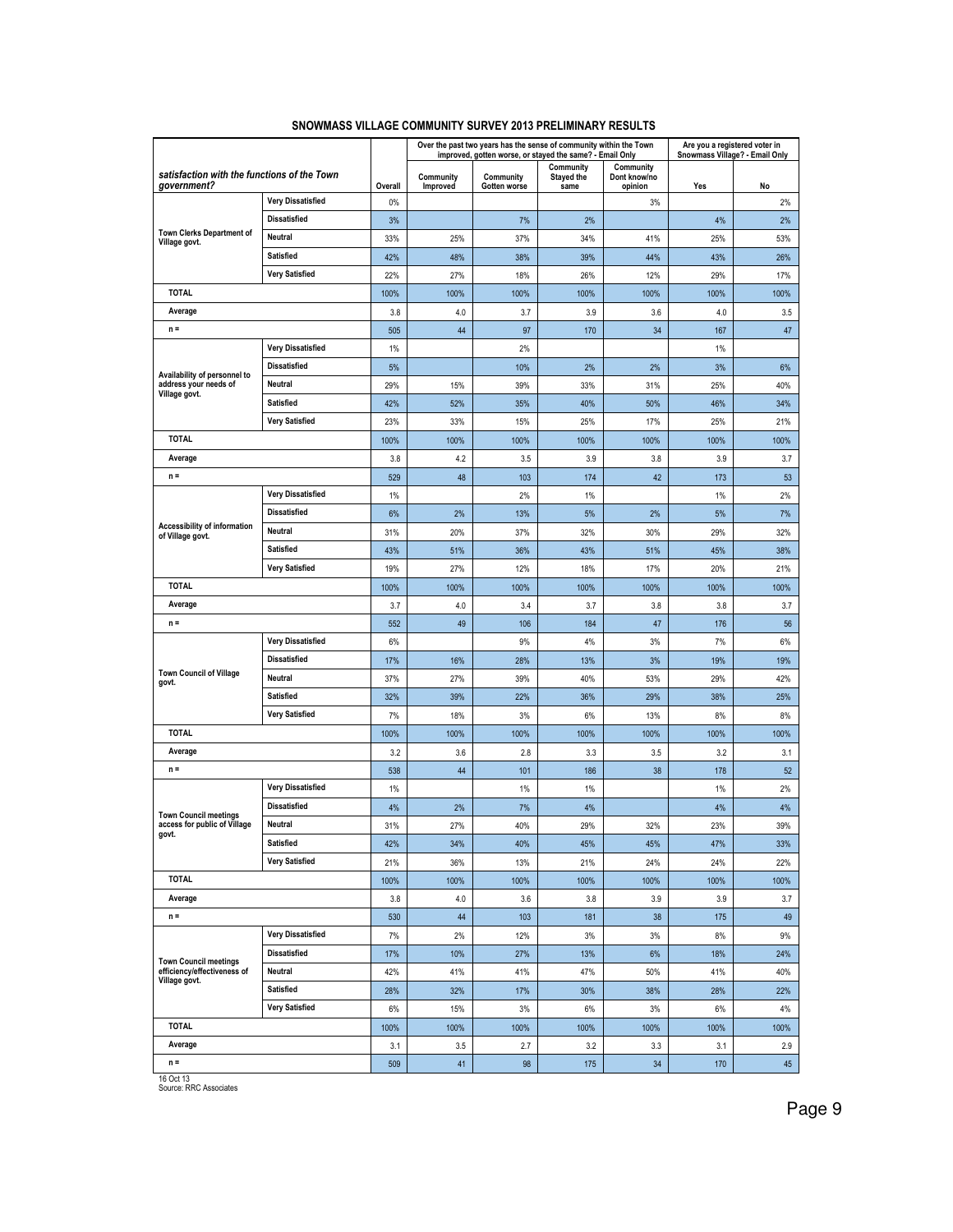|                                                   |           |         |                              | Over the past two years has the sense of community within the Town<br>improved, gotten worse, or stayed the same? - Email Only |                                 |                                      | Are you a registered voter in<br>Snowmass Village? - Email Only |      |
|---------------------------------------------------|-----------|---------|------------------------------|--------------------------------------------------------------------------------------------------------------------------------|---------------------------------|--------------------------------------|-----------------------------------------------------------------|------|
|                                                   |           | Overall | Community<br><b>Improved</b> | Community<br>Gotten worse                                                                                                      | Community<br>Stayed the<br>same | Community<br>Dont know/no<br>opinion | Yes                                                             | No   |
| Have you used the<br><b>Community Development</b> | Yes       | 16%     | 22%                          | 19%                                                                                                                            | 13%                             | 11%                                  | 21%                                                             | 14%  |
| Department within the past<br>12 months?          | <b>No</b> | 84%     | 78%                          | 81%                                                                                                                            | 87%                             | 89%                                  | 79%                                                             | 86%  |
| <b>TOTAL</b>                                      |           | 100%    | 100%                         | 100%                                                                                                                           | 100%                            | 100%                                 | 100%                                                            | 100% |
|                                                   | $n =$     | 631     | 58                           | 113                                                                                                                            | 198                             | 76                                   | 191                                                             | 66   |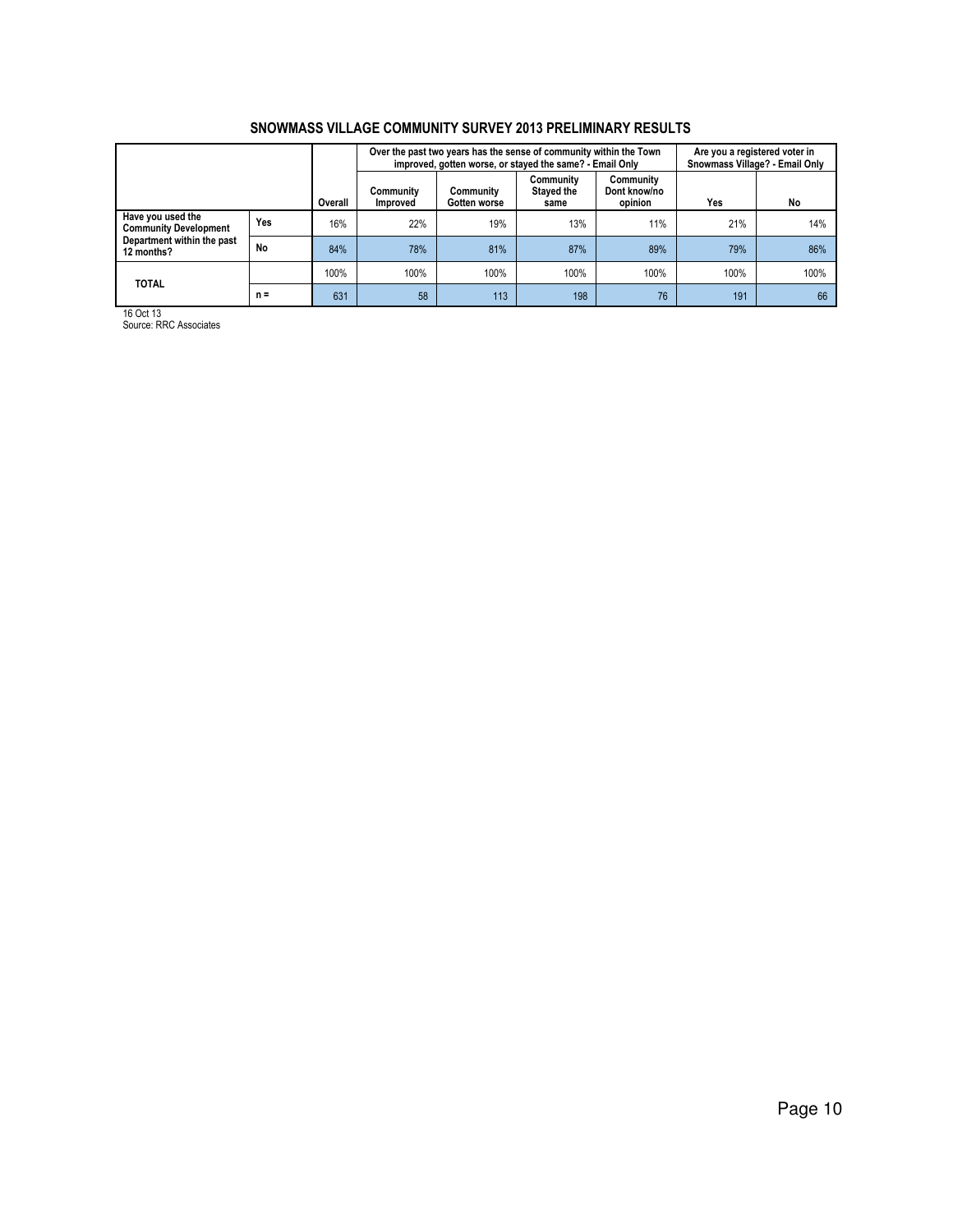|                                                                     |                          |         |                       |                           | Over the past two years has the sense of community within the Town<br>improved, gotten worse, or stayed the same? - Email Only |                                      | Are you a registered voter in<br>Snowmass Village? - Email Only |                |
|---------------------------------------------------------------------|--------------------------|---------|-----------------------|---------------------------|--------------------------------------------------------------------------------------------------------------------------------|--------------------------------------|-----------------------------------------------------------------|----------------|
| <b>Satisfaction with Community Development</b><br><b>Department</b> |                          | Overall | Community<br>Improved | Community<br>Gotten worse | Community<br><b>Stayed the</b><br>same                                                                                         | Community<br>Dont know/no<br>opinion | Yes                                                             | No             |
|                                                                     | <b>Very Dissatisfied</b> | 2%      |                       |                           |                                                                                                                                | 25%                                  | 2%                                                              | 11%            |
|                                                                     | <b>Dissatisfied</b>      | 3%      |                       | 5%                        |                                                                                                                                | 12%                                  | 2%                                                              |                |
| <b>Community Development</b><br>Dept. Courtesy and fairness         | Neutral                  | 9%      | 8%                    | 14%                       | 19%                                                                                                                            |                                      | 12%                                                             | 22%            |
|                                                                     | Satisfied                | 57%     | 54%                   | 57%                       | 46%                                                                                                                            | 50%                                  | 46%                                                             | 56%            |
|                                                                     | <b>Very Satisfied</b>    | 29%     | 38%                   | 24%                       | 35%                                                                                                                            | 12%                                  | 37%                                                             | 11%            |
| <b>TOTAL</b>                                                        |                          | 100%    | 100%                  | 100%                      | 100%                                                                                                                           | 100%                                 | 100%                                                            | 100%           |
| Average                                                             |                          | 4.1     | 4.3                   | 4.0                       | 4.2                                                                                                                            | 3.1                                  | 4.1                                                             | 3.6            |
| $n =$                                                               |                          | 98      | 13                    | 21                        | 26                                                                                                                             | $\bf 8$                              | 41                                                              | 9              |
|                                                                     | <b>Very Dissatisfied</b> | 4%      |                       | 5%                        |                                                                                                                                | 14%                                  | 3%                                                              | 11%            |
|                                                                     | <b>Dissatisfied</b>      | 15%     | 8%                    | 37%                       | 8%                                                                                                                             | 14%                                  | 18%                                                             |                |
| <b>Community Development</b><br>Dept. Adequacy of staffing          | Neutral                  | 10%     |                       | 11%                       | 19%                                                                                                                            | 14%                                  | 11%                                                             | 33%            |
| in the department                                                   | <b>Satisfied</b>         | 53%     | 50%                   | 42%                       | 50%                                                                                                                            | 43%                                  | 42%                                                             | 56%            |
|                                                                     | <b>Very Satisfied</b>    | 18%     | 42%                   | 5%                        | 23%                                                                                                                            | 14%                                  | 26%                                                             |                |
| <b>TOTAL</b>                                                        |                          | 100%    | 100%                  | 100%                      | 100%                                                                                                                           | 100%                                 | 100%                                                            | 100%           |
| Average                                                             |                          | 3.7     | 4.3                   | 3.1                       | 3.9                                                                                                                            | 3.3                                  | 3.7                                                             | 3.3            |
| $n =$                                                               |                          | 93      | 12                    | 19                        | 26                                                                                                                             | $\overline{7}$                       | 38                                                              | 9              |
|                                                                     | <b>Very Dissatisfied</b> | 5%      |                       | 5%                        |                                                                                                                                | 25%                                  | 5%                                                              | 11%            |
|                                                                     | <b>Dissatisfied</b>      | 6%      |                       | 14%                       | 8%                                                                                                                             |                                      | 5%                                                              | 11%            |
| <b>Community Development</b><br>Dept. Timeliness and                | Neutral                  | 23%     | 23%                   | 38%                       | 19%                                                                                                                            | 25%                                  | 24%                                                             | 44%            |
| efficiency                                                          | <b>Satisfied</b>         | 47%     | 46%                   | 33%                       | 50%                                                                                                                            | 38%                                  | 41%                                                             | 33%            |
| <b>Very Satisfied</b>                                               |                          | 18%     | 31%                   | 10%                       | 23%                                                                                                                            | 12%                                  | 24%                                                             |                |
| <b>TOTAL</b>                                                        |                          | 100%    | 100%                  | 100%                      | 100%                                                                                                                           | 100%                                 | 100%                                                            | 100%           |
| Average                                                             |                          | 3.7     | 4.1                   | 3.3                       | 3.9                                                                                                                            | 3.1                                  | 3.8                                                             | 3.0            |
| $n =$                                                               |                          | 98      | 13                    | 21                        | 26                                                                                                                             | 8                                    | 41                                                              | $9\,$          |
|                                                                     | <b>Very Dissatisfied</b> | 5%      |                       | 5%                        |                                                                                                                                | 29%                                  | 5%                                                              | 11%            |
| <b>Community Development</b>                                        | <b>Dissatisfied</b>      | 12%     | 8%                    | 25%                       | 4%                                                                                                                             | 29%                                  | 15%                                                             | 11%            |
| Dept. Providing clear                                               | Neutral                  | 20%     | 8%                    | 25%                       | 27%                                                                                                                            |                                      | 15%                                                             | 33%            |
| expectations of the process                                         | <b>Satisfied</b>         | 45%     | 46%                   | 40%                       | 46%                                                                                                                            | 29%                                  | 41%                                                             | 33%            |
|                                                                     | <b>Very Satisfied</b>    | 18%     | 38%                   | 5%                        | 23%                                                                                                                            | 14%                                  | 23%                                                             | 11%            |
| <b>TOTAL</b>                                                        |                          | 100%    | 100%                  | 100%                      | 100%                                                                                                                           | 100%                                 | 100%                                                            | 100%           |
| Average                                                             |                          | 3.6     | 4.2                   | 3.2                       | 3.9                                                                                                                            | 2.7                                  | 3.6                                                             | 3.2            |
| $n =$                                                               |                          | 94      | 13                    | 20                        | 26                                                                                                                             | $\overline{7}$                       | 39                                                              | 9              |
|                                                                     | <b>Very Dissatisfied</b> | 7%      |                       | 5%                        | 5%                                                                                                                             | 29%                                  | 5%                                                              | 25%            |
| <b>Community Development</b>                                        | <b>Dissatisfied</b>      | 6%      |                       | 20%                       |                                                                                                                                | 14%                                  | 8%                                                              |                |
| Dept. Proper<br>implementation of the                               | <b>Neutral</b>           | 21%     | 36%                   | 30%                       | 23%                                                                                                                            |                                      | 27%                                                             | 12%            |
| <b>Land-Use Code</b>                                                | Satisfied                | 49%     | 36%                   | 40%                       | 55%                                                                                                                            | 29%                                  | 43%                                                             | 38%            |
|                                                                     | <b>Very Satisfied</b>    | 17%     | 27%                   | 5%                        | 18%                                                                                                                            | 29%                                  | 16%                                                             | 25%            |
| <b>TOTAL</b>                                                        |                          | 100%    | 100%                  | 100%                      | 100%                                                                                                                           | 100%                                 | 100%                                                            | 100%           |
| Average                                                             |                          | 3.6     | 3.9                   | 3.2                       | 3.8                                                                                                                            | 3.1                                  | 3.6                                                             | 3.4            |
| $n =$                                                               |                          | 84      | 11                    | 20                        | 22                                                                                                                             | $\sqrt{7}$                           | 37                                                              | $\bf 8$        |
|                                                                     | <b>Very Dissatisfied</b> | 4%      |                       |                           |                                                                                                                                | 14%                                  |                                                                 | 11%            |
| <b>Community Development</b>                                        | <b>Dissatisfied</b>      | 14%     | 15%                   | 30%                       | 4%                                                                                                                             | 14%                                  | 13%                                                             | 22%            |
| Dept. Amount of<br>information required in                          | Neutral                  | 22%     | 15%                   | 25%                       | 29%                                                                                                                            | 29%                                  | 24%                                                             | 22%            |
| applications                                                        | Satisfied                | 49%     | 46%                   | 45%                       | 54%                                                                                                                            | 29%                                  | 50%                                                             | 33%            |
|                                                                     | <b>Very Satisfied</b>    | 11%     | 23%                   |                           | 12%                                                                                                                            | 14%                                  | 13%                                                             | 11%            |
| <b>TOTAL</b>                                                        |                          | 100%    | 100%                  | 100%                      | 100%                                                                                                                           | 100%                                 | 100%                                                            | 100%           |
| Average                                                             |                          | 3.5     | 3.8                   | 3.2                       | 3.8                                                                                                                            | 3.1                                  | 3.6                                                             | 3.1            |
| $n =$                                                               |                          | 92      | 13                    | 20                        | 24                                                                                                                             | $\overline{7}$                       | 38                                                              | 9 <sub>o</sub> |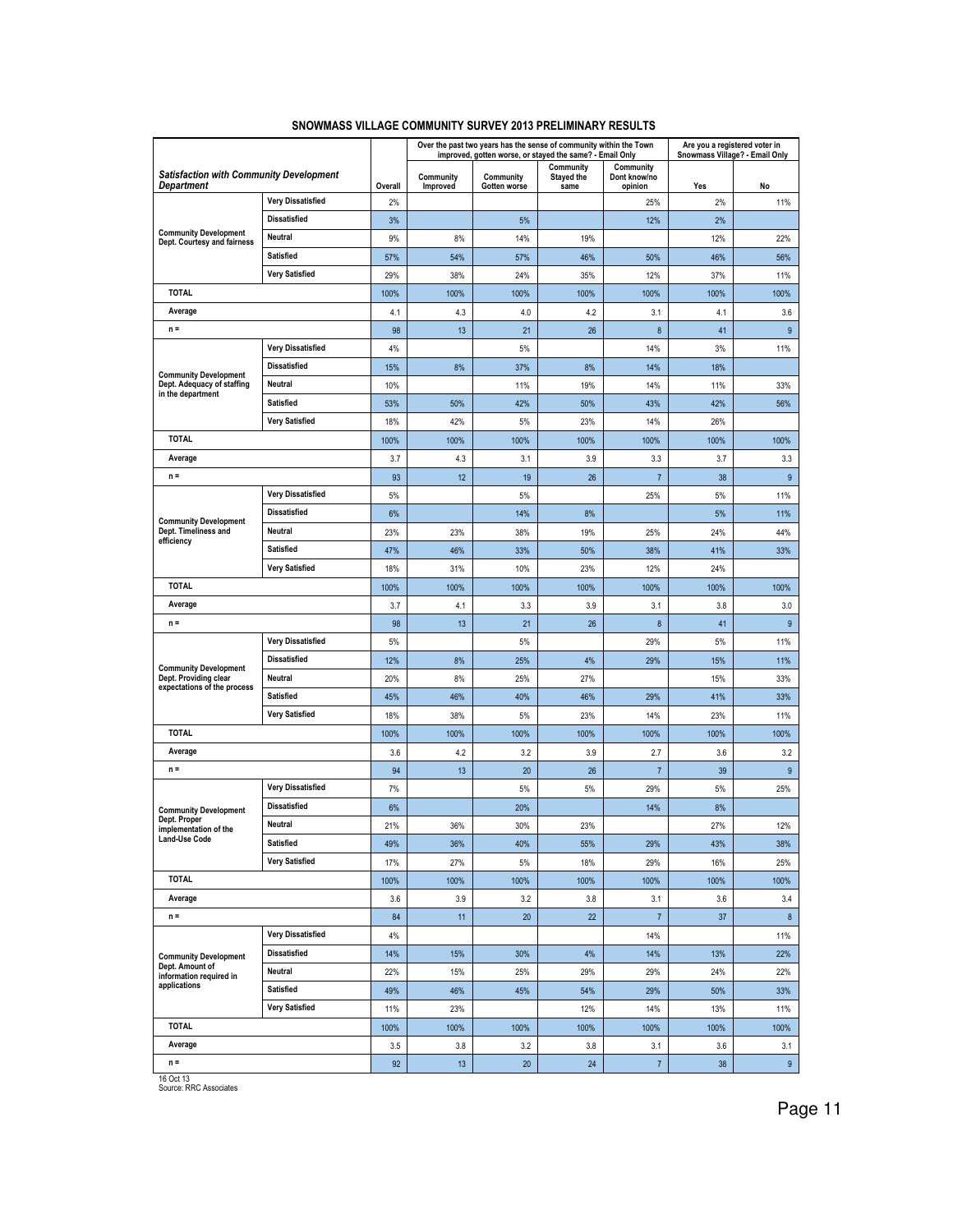|                                                                                                                                                                                       |               |         |                       | Over the past two years has the sense of community within the Town<br>improved, gotten worse, or stayed the same? - Email Only |                                 |                                      | Are you a registered voter in<br>Snowmass Village? - Email Only |      |
|---------------------------------------------------------------------------------------------------------------------------------------------------------------------------------------|---------------|---------|-----------------------|--------------------------------------------------------------------------------------------------------------------------------|---------------------------------|--------------------------------------|-----------------------------------------------------------------|------|
|                                                                                                                                                                                       |               | Overall | Community<br>Improved | Community<br>Gotten worse                                                                                                      | Community<br>Stayed the<br>same | Community<br>Dont know/no<br>opinion | Yes                                                             | No   |
| Based on your experience<br>with Community<br>Development, how does the<br>process of working with the<br><b>Department in Snowmass</b><br>Village compare to other<br>jurisdictions? | Worse         | 43%     | 69%                   | 26%                                                                                                                            | 32%                             | 29%                                  | 45%                                                             | 22%  |
|                                                                                                                                                                                       | Same          | 47%     | 31%                   | 47%                                                                                                                            | 64%                             | 57%                                  | 50%                                                             | 44%  |
|                                                                                                                                                                                       | <b>Better</b> | 10%     |                       | 26%                                                                                                                            | 4%                              | 14%                                  | 5%                                                              | 33%  |
| <b>TOTAL</b>                                                                                                                                                                          |               | 100%    | 100%                  | 100%                                                                                                                           | 100%                            | 100%                                 | 100%                                                            | 100% |
|                                                                                                                                                                                       | $n =$         | 92      | 13                    | 19                                                                                                                             | 25                              | ⇁                                    | 38                                                              | 9    |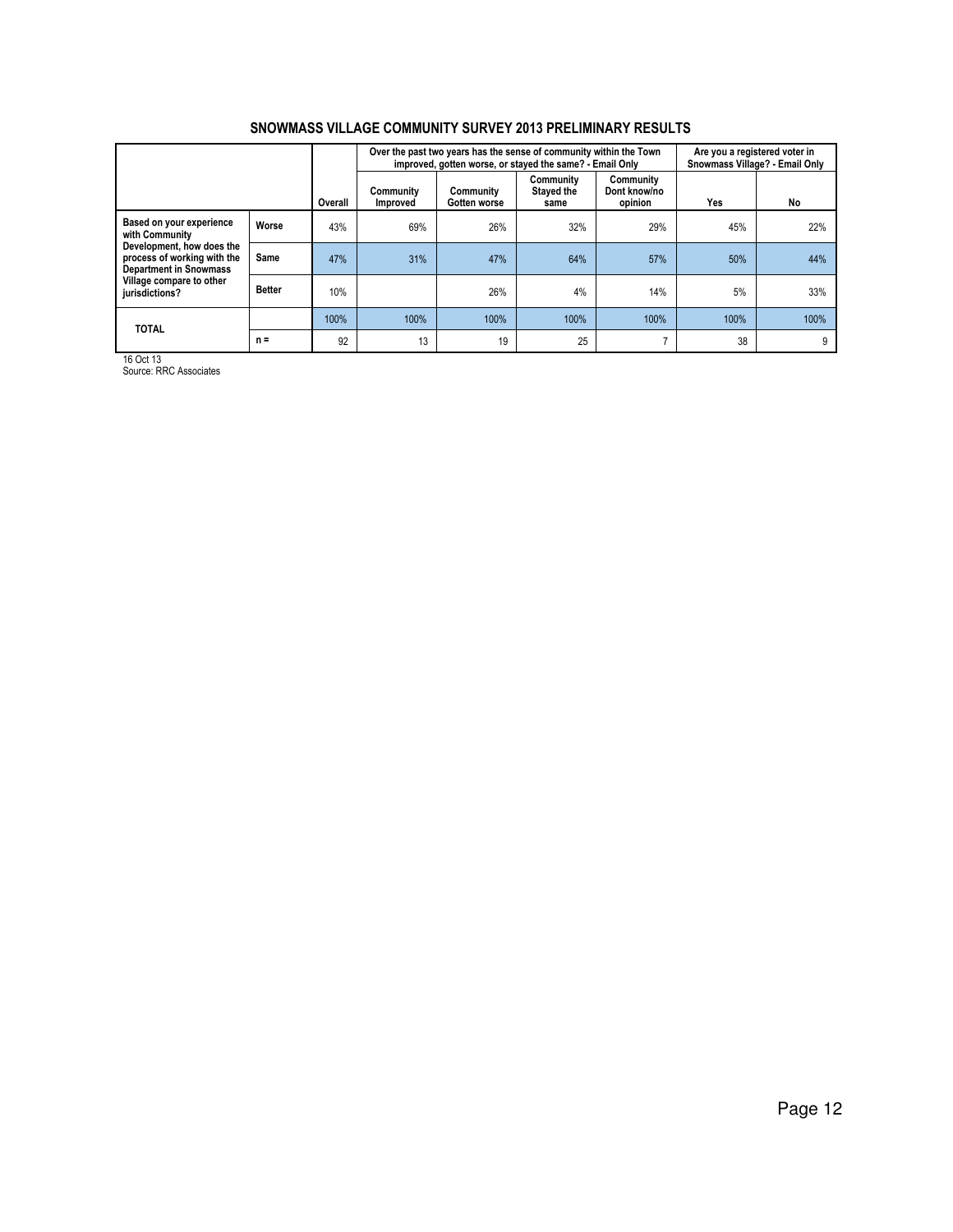|                                                |                          |         |                       |                           | Over the past two years has the sense of community within the Town<br>improved, gotten worse, or stayed the same? - Email Only |                                      | Are you a registered voter in | Snowmass Village? - Email Only |
|------------------------------------------------|--------------------------|---------|-----------------------|---------------------------|--------------------------------------------------------------------------------------------------------------------------------|--------------------------------------|-------------------------------|--------------------------------|
| <b>Satisfaction with Public Works services</b> |                          | Overall | Community<br>Improved | Community<br>Gotten worse | Community<br><b>Stayed the</b><br>same                                                                                         | Community<br>Dont know/no<br>opinion | Yes                           | No                             |
|                                                | <b>Very Dissatisfied</b> | 2%      | 2%                    | 2%                        | 2%                                                                                                                             | 2%                                   | 3%                            |                                |
|                                                | <b>Dissatisfied</b>      | 3%      | 2%                    | 7%                        | 4%                                                                                                                             | 2%                                   | 3%                            | 2%                             |
| <b>Public Works service of</b><br>Snow removal | Neutral                  | 4%      | 3%                    | 4%                        | 4%                                                                                                                             | 9%                                   | 4%                            | 6%                             |
|                                                | <b>Satisfied</b>         | 42%     | 41%                   | 41%                       | 44%                                                                                                                            | 44%                                  | 39%                           | 50%                            |
|                                                | <b>Very Satisfied</b>    | 48%     | 52%                   | 46%                       | 46%                                                                                                                            | 44%                                  | 52%                           | 42%                            |
| <b>TOTAL</b>                                   |                          |         | 100%                  | 100%                      | 100%                                                                                                                           | 100%                                 | 100%                          | 100%                           |
| Average                                        |                          | 4.3     | 4.4                   | 4.2                       | 4.3                                                                                                                            | 4.3                                  | 4.3                           | 4.3                            |
| $n =$                                          |                          | 598     | 58                    | 111                       | 200                                                                                                                            | 57                                   | 190                           | 64                             |
|                                                | <b>Very Dissatisfied</b> | 1%      | 2%                    | 2%                        |                                                                                                                                |                                      | 1%                            |                                |
| Public Works service of                        | <b>Dissatisfied</b>      | 2%      |                       | 3%                        | 3%                                                                                                                             |                                      | 3%                            |                                |
| <b>Summer street</b><br>maintenance            | Neutral                  | 7%      | 4%                    | 10%                       | 5%                                                                                                                             | 9%                                   | 4%                            | 8%                             |
|                                                | <b>Satisfied</b>         | 45%     | 50%                   | 41%                       | 49%                                                                                                                            | 55%                                  | 45%                           | 49%                            |
|                                                | <b>Very Satisfied</b>    | 45%     | 45%                   | 44%                       | 44%                                                                                                                            | 36%                                  | 48%                           | 43%                            |
| <b>TOTAL</b>                                   |                          | 100%    | 100%                  | 100%                      | 100%                                                                                                                           | 100%                                 | 100%                          | 100%                           |
| Average                                        |                          | 4.3     | 4.4                   | 4.2                       | 4.3                                                                                                                            | 4.3                                  | 4.4                           | 4.3                            |
| $n =$                                          |                          | 592     | 56                    | 107                       | 197                                                                                                                            | 58                                   | 187                           | 61                             |
| Public Works service of<br>Solid waste         | <b>Very Dissatisfied</b> | 1%      | 2%                    | 4%                        | $1\%$                                                                                                                          |                                      | 2%                            |                                |
|                                                | <b>Dissatisfied</b>      | 3%      | 4%                    | 3%                        | 3%                                                                                                                             | 4%                                   | 2%                            | 5%                             |
|                                                | <b>Neutral</b>           | 11%     | 10%                   | 10%                       | 10%                                                                                                                            | 11%                                  | 6%                            | 17%                            |
|                                                | <b>Satisfied</b>         | 43%     | 44%                   | 44%                       | 46%                                                                                                                            | 46%                                  | 45%                           | 44%                            |
|                                                | <b>Very Satisfied</b>    | 42%     | 40%                   | 39%                       | 41%                                                                                                                            | 39%                                  | 46%                           | 34%                            |
| <b>TOTAL</b>                                   |                          | 100%    | 100%                  | 100%                      | 100%                                                                                                                           | 100%                                 | 100%                          | 100%                           |
| Average                                        |                          | 4.2     | 4.2                   | 4.1                       | 4.2                                                                                                                            | 4.2                                  | 4.3                           | 4.1                            |
| $n =$                                          |                          | 561     | 52                    | 105                       | 187                                                                                                                            | 54                                   | 186                           | 59                             |
|                                                | <b>Very Dissatisfied</b> | 4%      | 4%                    | 4%                        | 3%                                                                                                                             | 4%                                   | 3%                            | 2%                             |
|                                                | <b>Dissatisfied</b>      | 12%     | 14%                   | 12%                       | 19%                                                                                                                            | 7%                                   | 14%                           | 19%                            |
| Public Works service of<br>Recycling           | Neutral                  | 13%     | 10%                   | 11%                       | 11%                                                                                                                            | 15%                                  | 10%                           | 16%                            |
|                                                | <b>Satisfied</b>         | 41%     | 48%                   | 38%                       | 36%                                                                                                                            | 47%                                  | 35%                           | 45%                            |
|                                                | <b>Very Satisfied</b>    | 31%     | 24%                   | 34%                       | 31%                                                                                                                            | 27%                                  | 37%                           | 18%                            |
| <b>TOTAL</b>                                   |                          | 100%    | 100%                  | 100%                      | 100%                                                                                                                           | 100%                                 | 100%                          | 100%                           |
| Average                                        |                          | 3.8     | 3.7                   | 3.9                       | 3.7                                                                                                                            | 3.9                                  | 3.9                           | 3.6                            |
| $n =$                                          |                          | 565     | 50                    | 105                       | 187                                                                                                                            | 55                                   | 182                           | 62                             |
|                                                | <b>Very Dissatisfied</b> | 2%      | 2%                    | 4%                        | $1\%$                                                                                                                          |                                      | 2%                            |                                |
| Public Works service of                        | <b>Dissatisfied</b>      | 4%      | 4%                    | 5%                        | 3%                                                                                                                             | 3%                                   | 4%                            | 3%                             |
| Cleanliness/upkeep of<br>public facilities     | Neutral                  | 9%      | 5%                    | 5%                        | 11%                                                                                                                            | 13%                                  | 7%                            | 17%                            |
|                                                | Satisfied                | 44%     | 48%                   | 52%                       | 46%                                                                                                                            | 42%                                  | 42%                           | 51%                            |
|                                                | <b>Very Satisfied</b>    | 41%     | 41%                   | 35%                       | 40%                                                                                                                            | 42%                                  | 44%                           | 29%                            |
| <b>TOTAL</b>                                   |                          | 100%    | 100%                  | 100%                      | 100%                                                                                                                           | 100%                                 | 100%                          | 100%                           |
| Average                                        |                          | 4.2     | 4.2                   | 4.1                       | 4.2                                                                                                                            | 4.2                                  | 4.2                           | 4.0                            |
| $n =$<br>100.110                               |                          | 595     | 56                    | 108                       | 197                                                                                                                            | 62                                   | 189                           | 63                             |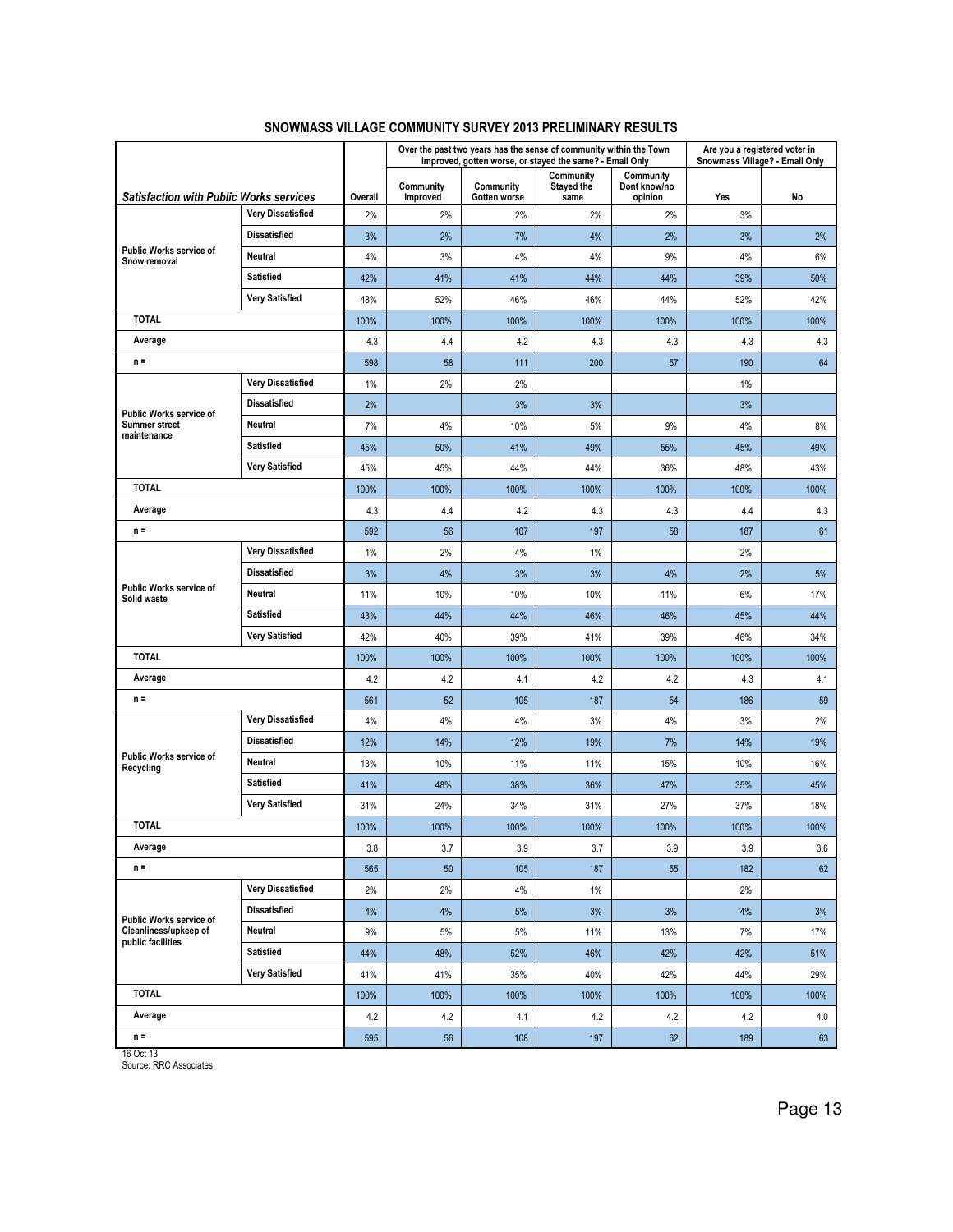|                                                  |                                                                    |         |                       | Over the past two years has the sense of community within the Town<br>improved, gotten worse, or stayed the same? - Email Only |                                 |                                      | Are you a registered voter in<br>Snowmass Village? - Email Only |      |  |
|--------------------------------------------------|--------------------------------------------------------------------|---------|-----------------------|--------------------------------------------------------------------------------------------------------------------------------|---------------------------------|--------------------------------------|-----------------------------------------------------------------|------|--|
|                                                  |                                                                    | Overall | Community<br>Improved | Community<br>Gotten worse                                                                                                      | Community<br>Stayed the<br>same | Community<br>Dont know/no<br>opinion | Yes                                                             | No   |  |
|                                                  | Curbside pickup (billed by volume on a monthly<br>basis)           | 31%     | 26%                   | 38%                                                                                                                            | 31%                             | 32%                                  | 29%                                                             | 32%  |  |
| Which type of trash service<br>would you prefer? | Dumpster sites (billed annually as a flat-fee)                     | 63%     | 74%                   | 57%                                                                                                                            | 62%                             | 59%                                  | 67%                                                             | 58%  |  |
|                                                  | A manned central drop off site (billed by volume,<br>paid at site) | 6%      |                       | 6%                                                                                                                             | 6%                              | 9%                                   | 4%                                                              | 10%  |  |
| <b>TOTAL</b>                                     |                                                                    | 100%    | 100%                  | 100%                                                                                                                           | 100%                            | 100%                                 | 100%                                                            | 100% |  |
|                                                  | $n =$                                                              | 587     | 53                    | 106                                                                                                                            | 189                             | 68                                   | 186                                                             | 59   |  |

16 Oct 13 Source: RRC Associates

## SNOWMASS VILLAGE COMMUNITY SURVEY 2013 PRELIMINARY RESULTS

|                                                               |                                   |         |                       | Over the past two years has the sense of community within the Town<br>improved, gotten worse, or stayed the same? - Email Only |                                        |                                      | Are you a registered voter in<br>Snowmass Village? - Email Only |      |  |
|---------------------------------------------------------------|-----------------------------------|---------|-----------------------|--------------------------------------------------------------------------------------------------------------------------------|----------------------------------------|--------------------------------------|-----------------------------------------------------------------|------|--|
|                                                               |                                   | Overall | Community<br>Improved | Community<br>Gotten worse                                                                                                      | Community<br><b>Staved the</b><br>same | Community<br>Dont know/no<br>opinion | Yes                                                             | No   |  |
| Have you had contact with                                     | Yes, face-to-face interaction     | 68%     | 78%                   | 68%                                                                                                                            | 67%                                    | 42%                                  | 78%                                                             | 55%  |  |
| a member of the Snowmass<br><b>Village Police Department?</b> | Yes, other form of<br>interaction | 8%      | 9%                    | 7%                                                                                                                             | 11%                                    | 6%                                   | 10%                                                             | 7%   |  |
|                                                               | No                                | 24%     | 14%                   | 24%                                                                                                                            | 22%                                    | 52%                                  | 12%                                                             | 37%  |  |
| <b>TOTAL</b>                                                  |                                   | 100%    | 100%                  | 100%                                                                                                                           | 100%                                   | 100%                                 | 100%                                                            | 100% |  |
|                                                               | $n =$                             | 611     | 58                    | 107                                                                                                                            | 195                                    | 69                                   | 189                                                             | 67   |  |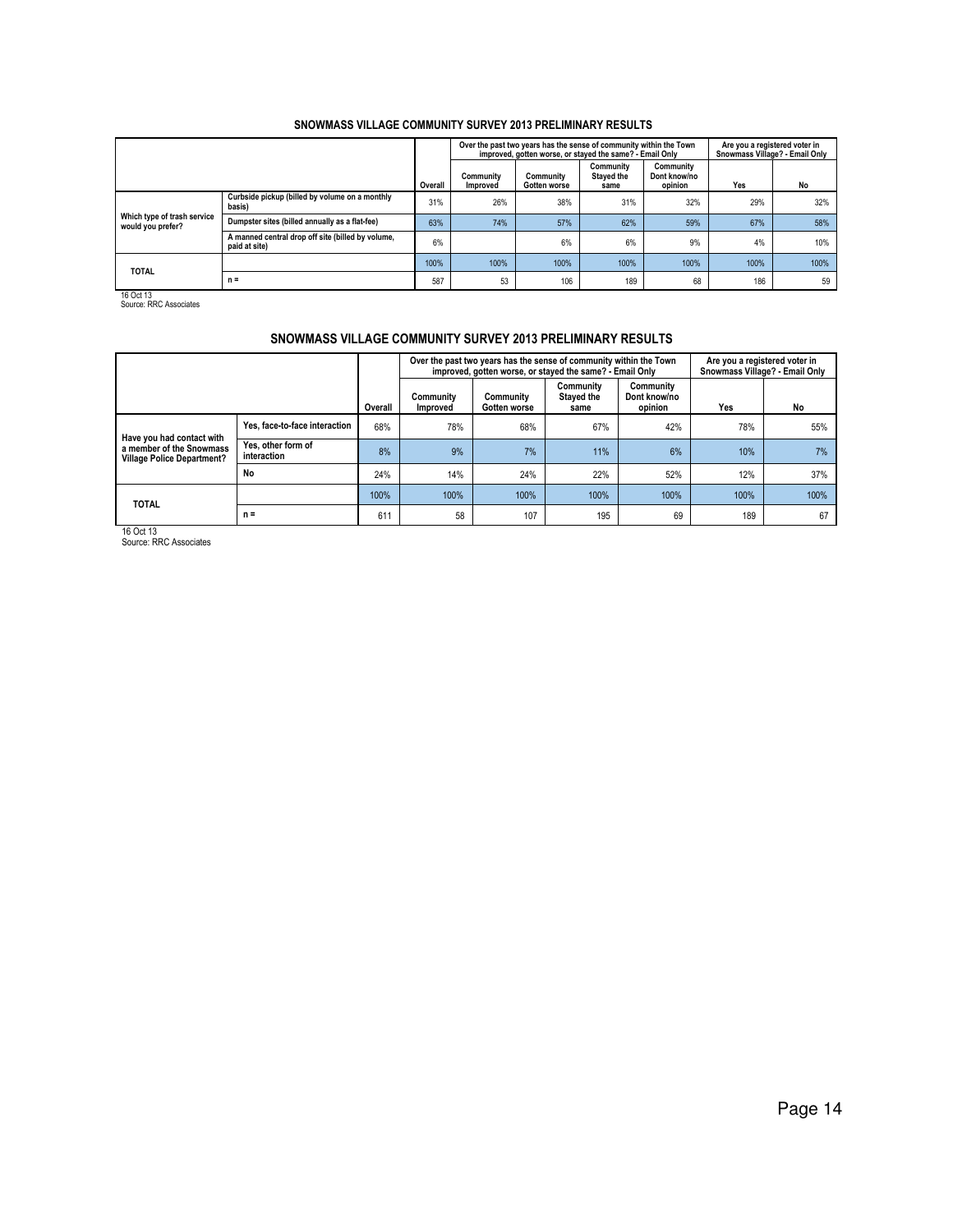|                                                                      |                                                 |             |                       | Over the past two years has the sense of community within the Town<br>improved, gotten worse, or stayed the same? - Email Only |                    |                         | Are you a registered voter in<br>Snowmass Village? - Email Only |             |
|----------------------------------------------------------------------|-------------------------------------------------|-------------|-----------------------|--------------------------------------------------------------------------------------------------------------------------------|--------------------|-------------------------|-----------------------------------------------------------------|-------------|
|                                                                      |                                                 |             |                       |                                                                                                                                | Community          | Community               |                                                                 |             |
| Satisfaction with the following aspects of<br><b>Police services</b> |                                                 | Overall     | Community<br>Improved | Community<br>Gotten worse                                                                                                      | Stayed the<br>same | Dont know/no<br>opinion | Yes                                                             | No          |
|                                                                      | <b>Very Dissatisfied</b>                        | 2%          |                       | 3%                                                                                                                             | 2%                 | 3%                      | 2%                                                              | 6%          |
|                                                                      | <b>Dissatisfied</b>                             | 4%          | 2%                    | 7%                                                                                                                             | 4%                 |                         | 4%                                                              | 4%          |
| Police service of Animal<br>services                                 | Neutral                                         | 15%         | 15%                   | 15%                                                                                                                            | 17%                | 24%                     | 11%                                                             | 24%         |
|                                                                      | Satisfied                                       | 29%         | 43%                   | 20%                                                                                                                            | 29%                | 29%                     | 26%                                                             | 31%         |
|                                                                      | <b>Very Satisfied</b>                           | 49%         | 40%                   | 54%                                                                                                                            | 48%                | 44%                     | 57%                                                             | 35%         |
| <b>TOTAL</b>                                                         |                                                 | 100%        | 100%                  | 100%                                                                                                                           | 100%               | 100%                    | 100%                                                            | 100%        |
| Average                                                              |                                                 | 4.2         | 4.2                   | 4.2                                                                                                                            | 4.2                | 4.1                     | 4.3                                                             | 3.8         |
| $n =$                                                                |                                                 | 519         | 47                    | 98                                                                                                                             | 178                | 34                      | 183                                                             | 49          |
|                                                                      | <b>Very Dissatisfied</b>                        | $1\%$       |                       | 1%                                                                                                                             | 1%                 | $2\%$                   |                                                                 | 3%          |
|                                                                      | <b>Dissatisfied</b>                             | 0%          |                       |                                                                                                                                |                    |                         |                                                                 |             |
| <b>Police service of Overall</b><br>feeling of safety and            | Neutral                                         | 6%          |                       | 10%                                                                                                                            | $7\%$              | 11%                     | 7%                                                              | 6%          |
| security                                                             | Satisfied                                       | 29%         | 36%                   | 30%                                                                                                                            | 27%                | 40%                     | 25%                                                             | 38%         |
|                                                                      | Very Satisfied                                  | 64%         | 64%                   | 59%                                                                                                                            | 65%                | 47%                     | 68%                                                             | 52%         |
| <b>TOTAL</b>                                                         |                                                 | 100%        | 100%                  | 100%                                                                                                                           | 100%               | 100%                    | 100%                                                            | 100%        |
| Average                                                              |                                                 | 4.5         | 4.6                   | 4.5                                                                                                                            | 4.6                | 4.3                     | 4.6                                                             | 4.4         |
| $n =$                                                                |                                                 | 586         | 56                    | 105                                                                                                                            | 196                | 57                      | 191                                                             | 63          |
|                                                                      | <b>Very Dissatisfied</b>                        | 1%          |                       | 1%                                                                                                                             | 2%                 | 2%                      | 1%                                                              | 3%          |
|                                                                      | Dissatisfied                                    |             |                       | 2%                                                                                                                             |                    | 4%                      | 2%                                                              |             |
| Police service of Visibility of                                      | Neutral                                         | 2%          |                       | 13%                                                                                                                            | 2%                 |                         |                                                                 | 2%          |
| police foot/vehicle patrol                                           | Satisfied                                       | 11%         | 9%                    |                                                                                                                                | 9%                 | 18%                     | 9%                                                              | 18%         |
|                                                                      | <b>Very Satisfied</b>                           | 33%         | 43%                   | 30%                                                                                                                            | 30%                | 36%                     | 27%                                                             | 31%         |
| <b>TOTAL</b>                                                         |                                                 | 53%         | 48%                   | 53%                                                                                                                            | 58%                | 41%                     | 62%                                                             | 47%         |
|                                                                      |                                                 | 100%        | 100%                  | 100%                                                                                                                           | 100%               | 100%                    | 100%                                                            | 100%        |
| Average                                                              |                                                 | 4.4         | 4.4                   | 4.3                                                                                                                            | 4.4                | 4.1                     | 4.5                                                             | 4.2         |
| $n =$                                                                | <b>Very Dissatisfied</b>                        | 580         | 54                    | 105                                                                                                                            | 192                | 56                      | 189                                                             | 62          |
|                                                                      | <b>Dissatisfied</b>                             | 1%          |                       | 1%                                                                                                                             | 1%                 | 2%                      |                                                                 | 3%          |
| Police service of                                                    |                                                 | 1%          |                       |                                                                                                                                | 1%                 |                         |                                                                 |             |
| <b>Friendliness and</b><br>approachability                           | Neutral                                         | 8%          | 4%                    | $7\%$                                                                                                                          | 9%                 | 13%                     | 5%                                                              | 12%         |
|                                                                      | <b>Satisfied</b>                                | 26%         | 29%                   | 30%                                                                                                                            | 23%                | 34%                     | 26%                                                             | 31%         |
|                                                                      | <b>Very Satisfied</b>                           | 65%         | 67%                   | 62%                                                                                                                            | 66%                | 51%                     | 69%                                                             | 54%         |
| <b>TOTAL</b>                                                         |                                                 | 100%        | 100%                  | 100%                                                                                                                           | 100%               | 100%                    | 100%                                                            | 100%        |
| Average                                                              |                                                 | 4.5         | 4.6                   | 4.5                                                                                                                            | 4.5                | 4.3                     | 4.6                                                             | 4.3         |
| $n =$                                                                |                                                 | 570         | 55                    | 101                                                                                                                            | 192                | 53                      | 189                                                             | 59          |
|                                                                      | <b>Very Dissatisfied</b><br><b>Dissatisfied</b> | 1%<br>2%    |                       | 1%<br>6%                                                                                                                       | 1%<br>1%           | 3%                      | 1%<br>2%                                                        | 4%<br>2%    |
| Police service of<br>Departments effort to                           | Neutral                                         | 14%         | 10%                   | 21%                                                                                                                            | 12%                | 22%                     | 13%                                                             | 28%         |
| prevent crimes                                                       | Satisfied                                       |             |                       |                                                                                                                                |                    |                         |                                                                 |             |
|                                                                      | <b>Very Satisfied</b>                           | 34%         | 38%<br>52%            | 24%                                                                                                                            | 38%                | 38%                     | 28%                                                             | 30%         |
| <b>TOTAL</b>                                                         |                                                 | 48%         |                       | 48%                                                                                                                            | 48%                | 38%                     | 56%                                                             | 35%         |
| Average                                                              |                                                 | 100%        | 100%                  | 100%                                                                                                                           | 100%               | 100%<br>4.1             | 100%<br>44                                                      | 100%        |
|                                                                      |                                                 | 4.3         | 4.4                   | 4.1                                                                                                                            | 4.3                |                         |                                                                 | 3.9         |
| $n =$                                                                |                                                 | 484         | 40                    | 89                                                                                                                             | 166                | 37                      | 159                                                             | 46          |
|                                                                      | <b>Very Dissatisfied</b>                        | 2%          |                       | 4%                                                                                                                             | $1\%$              | 4%                      | 2%                                                              | 5%          |
| Police service of                                                    | <b>Dissatisfied</b>                             | 3%          |                       | 5%                                                                                                                             | 3%                 |                         | 2%                                                              | 5%          |
| <b>Enforcement of traffic laws</b>                                   | Neutral                                         | 15%         | 15%                   | 15%                                                                                                                            | 13%                | 21%                     | 13%                                                             | 20%         |
|                                                                      | Satisfied                                       | 38%         | 48%                   | 33%                                                                                                                            | 38%                | 47%                     | 35%                                                             | 36%         |
|                                                                      | <b>Very Satisfied</b>                           | 41%         | 37%                   | 42%                                                                                                                            | 45%                | 28%                     | 48%                                                             | 33%         |
| <b>TOTAL</b>                                                         |                                                 | 100%        | 100%                  | 100%                                                                                                                           | 100%               | 100%                    | 100%                                                            | 100%        |
| Average<br>$n =$                                                     |                                                 | 4.1         | 4.2                   | 4.1                                                                                                                            | 4.2                | 3.9                     | 4.2                                                             | 3.9         |
|                                                                      | <b>Very Dissatisfied</b>                        | 558         | 52                    | 99                                                                                                                             | 188                | 47                      | 189                                                             | 55          |
|                                                                      |                                                 | $1\%$       |                       | $2\%$                                                                                                                          | $1\%$              | $3\%$                   | 1%                                                              | $5\%$       |
| Police service of Speed in                                           | <b>Dissatisfied</b>                             | 1%          |                       |                                                                                                                                | $1\%$              |                         | 1%                                                              |             |
| responding to requests for<br>service                                | Neutral<br>Satisfied                            | 15%         | 14%                   | 16%                                                                                                                            | 16%                | 22%                     | 10%                                                             | 27%         |
|                                                                      | <b>Very Satisfied</b>                           | 28%         | 34%<br>52%            | 25%                                                                                                                            | 27%<br>55%         | 31%<br>44%              | 30%                                                             | 27%<br>41%  |
| <b>TOTAL</b>                                                         |                                                 | 55%         |                       | 57%                                                                                                                            |                    |                         | 58%                                                             |             |
| Average                                                              |                                                 | 100%        | 100%                  | 100%                                                                                                                           | 100%               | 100%                    | 100%<br>44                                                      | 100%        |
| $n =$                                                                |                                                 | 4.3<br>474  | 4.4<br>44             | 4.3<br>89                                                                                                                      | 4.4<br>161         | 4.1<br>32               | 168                                                             | 4.0<br>41   |
|                                                                      | <b>Very Dissatisfied</b>                        | $1\%$       |                       | 2%                                                                                                                             |                    |                         | 1%                                                              | 4%          |
|                                                                      | <b>Dissatisfied</b>                             |             |                       | 1%                                                                                                                             | $1\%$              | $2\%$                   | 1%                                                              |             |
| Police service of Overall                                            | Neutral                                         | 1%<br>8%    |                       | 10%                                                                                                                            | $1\%$<br>$7\%$     | 12%                     | 5%                                                              | 2%<br>14%   |
| quality of service                                                   | Satisfied                                       |             | 6%                    |                                                                                                                                |                    |                         |                                                                 |             |
|                                                                      | <b>Very Satisfied</b>                           | 30%         | 36%                   | 26%                                                                                                                            | 33%                | 39%                     | 29%                                                             | 30%         |
| <b>TOTAL</b>                                                         |                                                 | 59%<br>100% | 58%<br>100%           | 61%<br>100%                                                                                                                    | 58%<br>100%        | 47%<br>100%             | 64%<br>100%                                                     | 51%<br>100% |
| Average                                                              |                                                 | 4.5         | 4.5                   | 4.4                                                                                                                            | 4.5                | 4.3                     | 4.6                                                             | 4.2         |
| $n =$                                                                |                                                 | 565         | 53                    | 102                                                                                                                            | 192                | 49                      | 189                                                             | 57          |
| 16 Oct 13                                                            |                                                 |             |                       |                                                                                                                                |                    |                         |                                                                 |             |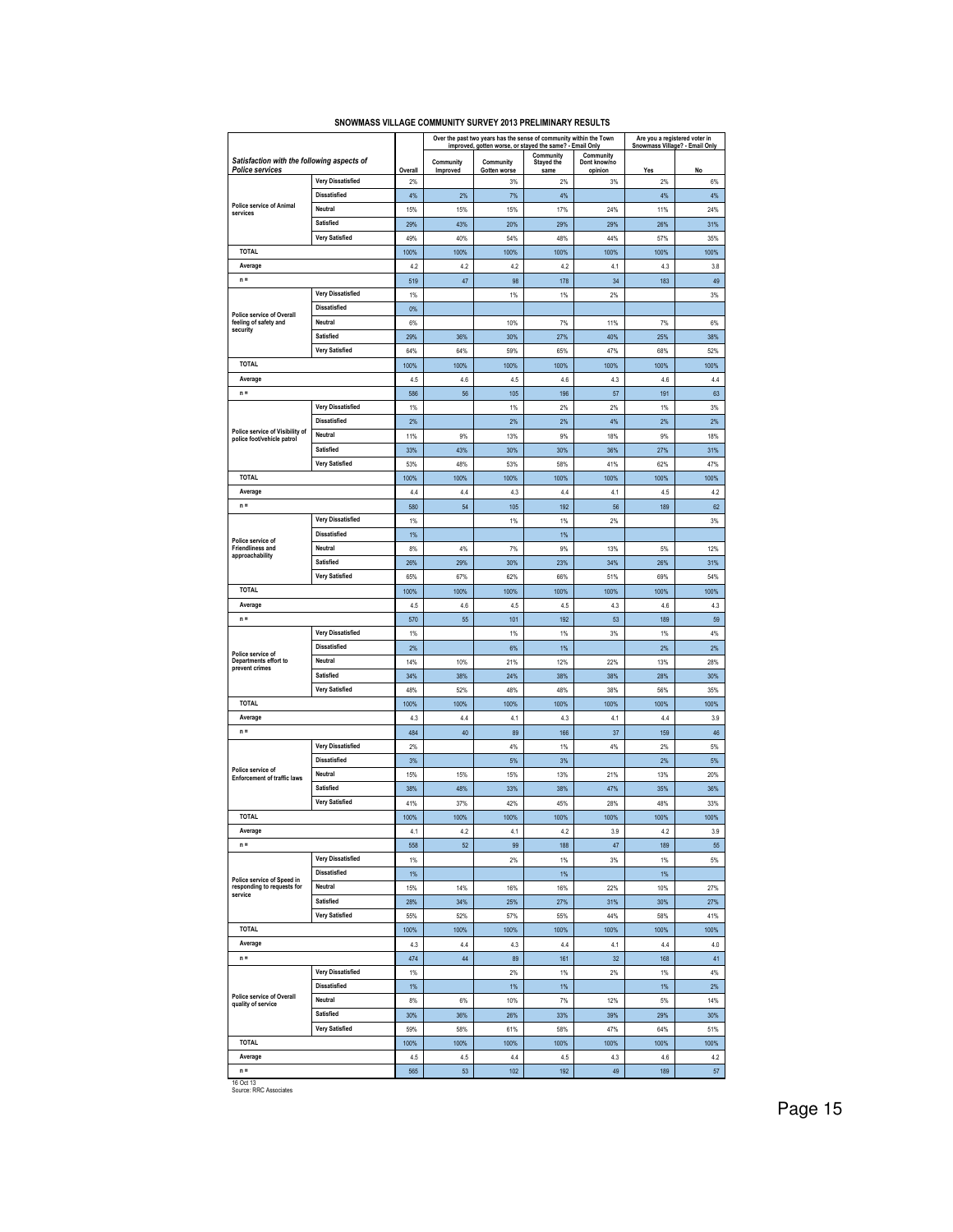|                                                               |                  |         |                       | Over the past two years has the sense of community within the Town<br>improved, gotten worse, or stayed the same? - Email Only |                                        | Are you a registered voter in<br>Snowmass Village? - Email Only |      |      |
|---------------------------------------------------------------|------------------|---------|-----------------------|--------------------------------------------------------------------------------------------------------------------------------|----------------------------------------|-----------------------------------------------------------------|------|------|
| How often do you park in the Towns parking<br>lots per month? |                  | Overall | Community<br>Improved | Community<br>Gotten worse                                                                                                      | Community<br><b>Stayed the</b><br>same | Community<br>Dont know/no<br>opinion                            | Yes  | No   |
|                                                               | Never            | 14%     | 11%                   | 18%                                                                                                                            | 11%                                    | 20%                                                             | 10%  | 14%  |
|                                                               | 1-2 times        | 22%     | 26%                   | 24%                                                                                                                            | 23%                                    | 17%                                                             | 24%  | 20%  |
| Park in Towns parking lots<br>In the winter per month         | 3-10 times       | 30%     | 32%                   | 30%                                                                                                                            | 29%                                    | 39%                                                             | 29%  | 35%  |
|                                                               | 11-15 times      | 8%      | 8%                    | 7%                                                                                                                             | 11%                                    | 12%                                                             | 8%   | 9%   |
|                                                               | 16 or more times | 25%     | 23%                   | 22%                                                                                                                            | 26%                                    | 12%                                                             | 28%  | 23%  |
| <b>TOTAL</b>                                                  |                  | 100%    | 100%                  | 100%                                                                                                                           | 100%                                   | 100%                                                            | 100% | 100% |
|                                                               | $n =$            | 589     | 53                    | 105                                                                                                                            | 187                                    | 66                                                              | 187  | 66   |
|                                                               | Never            | 13%     | 14%                   | 16%                                                                                                                            | 12%                                    | 19%                                                             | 10%  | 13%  |
|                                                               | 1-2 times        | 27%     | 29%                   | 31%                                                                                                                            | 26%                                    | 28%                                                             | 27%  | 28%  |
| Park in Towns parking lots<br>In the summer per month         | 3-10 times       | 31%     | 35%                   | 28%                                                                                                                            | 35%                                    | 39%                                                             | 39%  | 34%  |
|                                                               | 11-15 times      | 9%      | 10%                   | 6%                                                                                                                             | 10%                                    | 9%                                                              | 9%   | 5%   |
|                                                               | 16 or more times | 19%     | 12%                   | 19%                                                                                                                            | 17%                                    | 5%                                                              | 16%  | 20%  |
| <b>TOTAL</b>                                                  |                  | 100%    | 100%                  | 100%                                                                                                                           | 100%                                   | 100%                                                            | 100% | 100% |
|                                                               | $n =$            | 572     | 51                    | 102                                                                                                                            | 182                                    | 64                                                              | 186  | 61   |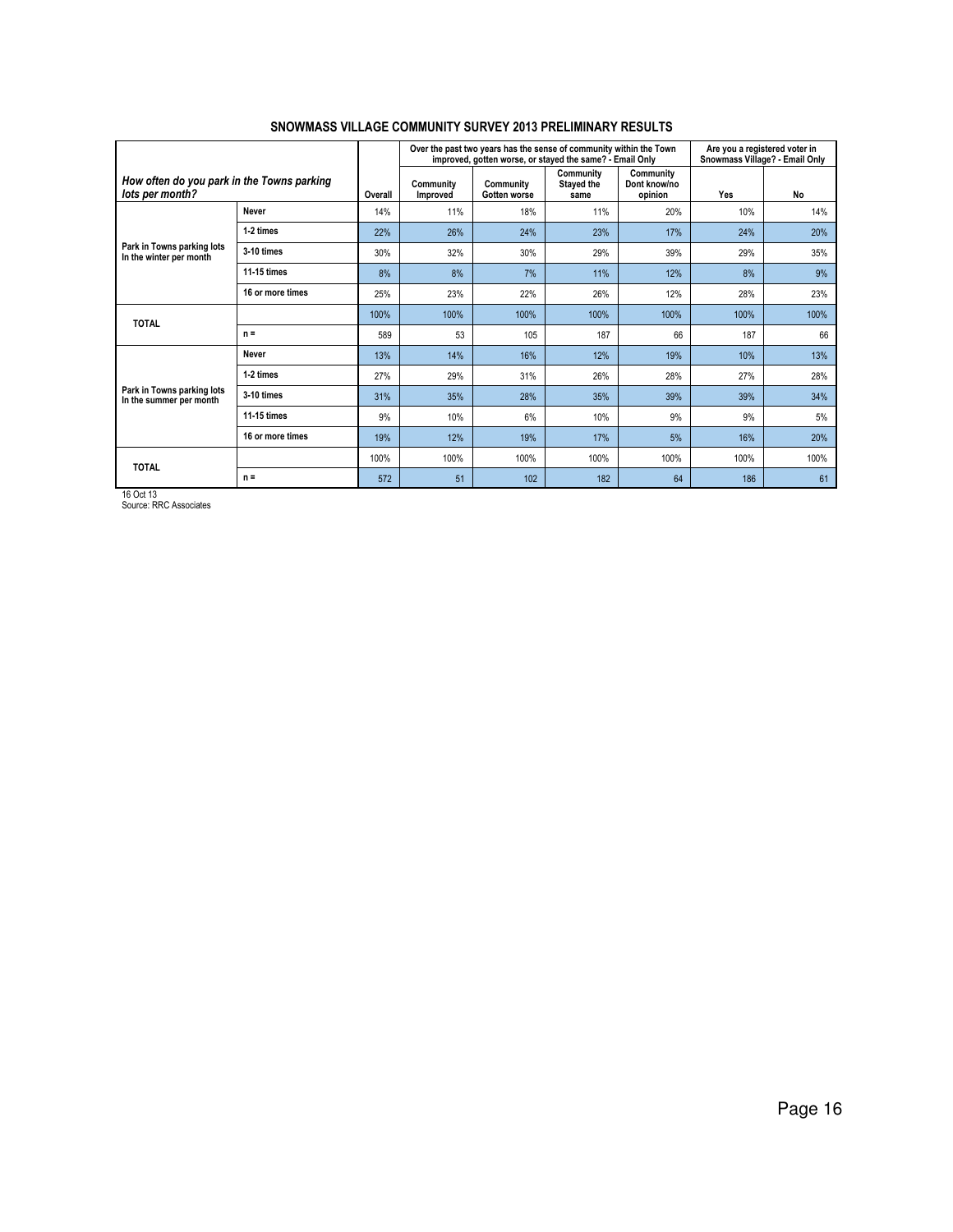|                                                          |                  |         |                       |                           | Over the past two years has the sense of community within the Town<br>improved, gotten worse, or stayed the same? - Email Only |                                      | Are you a registered voter in<br>Snowmass Village? - Email Only |      |
|----------------------------------------------------------|------------------|---------|-----------------------|---------------------------|--------------------------------------------------------------------------------------------------------------------------------|--------------------------------------|-----------------------------------------------------------------|------|
| How often do you visit the following nodes per<br>month? |                  | Overall | Community<br>Improved | Community<br>Gotten worse | Community<br><b>Stayed the</b><br>same                                                                                         | Community<br>Dont know/no<br>opinion | Yes                                                             | No   |
|                                                          | Never            | 42%     | 37%                   | 51%                       | 41%                                                                                                                            | 52%                                  | 35%                                                             | 48%  |
|                                                          | 1-2 times        | 28%     | 27%                   | 26%                       | 33%                                                                                                                            | 22%                                  | 37%                                                             | 21%  |
| Visit Town Park Station per<br>month                     | 3-10 times       | 17%     | 19%                   | 13%                       | 16%                                                                                                                            | 20%                                  | 18%                                                             | 16%  |
|                                                          | 11-15 times      | 6%      | 10%                   | 5%                        | 6%                                                                                                                             | 2%                                   | 6%                                                              | 3%   |
|                                                          | 16 or more times | 6%      | 8%                    | 5%                        | 4%                                                                                                                             | 5%                                   | 5%                                                              | 13%  |
| <b>TOTAL</b>                                             |                  | 100%    | 100%                  | 100%                      | 100%                                                                                                                           | 100%                                 | 100%                                                            | 100% |
|                                                          | $n =$            | 560     | 52                    | 99                        | 178                                                                                                                            | 60                                   | 178                                                             | 63   |
|                                                          | Never            | 7%      | 7%                    | 9%                        | 4%                                                                                                                             | 16%                                  | 5%                                                              | 9%   |
|                                                          | 1-2 times        | 11%     | 13%                   | 13%                       | 11%                                                                                                                            | 9%                                   | 6%                                                              | 8%   |
| Visit Snowmass Center per<br>month                       | 3-10 times       | 19%     | 24%                   | 14%                       | 25%                                                                                                                            | 22%                                  | 15%                                                             | 34%  |
|                                                          | 11-15 times      | 12%     | 15%                   | 8%                        | 10%                                                                                                                            | 13%                                  | 8%                                                              | 8%   |
|                                                          | 16 or more times | 51%     | 41%                   | 55%                       | 51%                                                                                                                            | 39%                                  | 65%                                                             | 41%  |
| <b>TOTAL</b>                                             |                  | 100%    | 100%                  | 100%                      | 100%                                                                                                                           | 100%                                 | 100%                                                            | 100% |
|                                                          | $n =$            | 584     | 54                    | 106                       | 186                                                                                                                            | 67                                   | 189                                                             | 64   |
|                                                          | Never            | 19%     | 9%                    | 21%                       | 16%                                                                                                                            | 25%                                  | 19%                                                             | 17%  |
|                                                          | 1-2 times        | 37%     | 35%                   | 36%                       | 35%                                                                                                                            | 37%                                  | 38%                                                             | 30%  |
| Visit Base Village per<br>month                          | 3-10 times       | 27%     | 35%                   | 27%                       | 28%                                                                                                                            | 32%                                  | 29%                                                             | 31%  |
|                                                          | 11-15 times      | 8%      | 15%                   | 5%                        | 10%                                                                                                                            | 3%                                   | 6%                                                              | 9%   |
|                                                          | 16 or more times | 9%      | 7%                    | 11%                       | 11%                                                                                                                            | 3%                                   | 8%                                                              | 12%  |
| <b>TOTAL</b>                                             |                  | 100%    | 100%                  | 100%                      | 100%                                                                                                                           | 100%                                 | 100%                                                            | 100% |
|                                                          | $n =$            | 582     | 55                    | 105                       | 184                                                                                                                            | 65                                   | 187                                                             | 64   |
|                                                          | Never            | 6%      | 4%                    | 5%                        | 6%                                                                                                                             | 11%                                  | 6%                                                              | 8%   |
|                                                          | 1-2 times        | 23%     | 20%                   | 28%                       | 21%                                                                                                                            | 25%                                  | 24%                                                             | 20%  |
| Vist Village Mall per month                              | 3-10 times       | 37%     | 48%                   | 26%                       | 39%                                                                                                                            | 42%                                  | 35%                                                             | 36%  |
|                                                          | 11-15 times      | 12%     | 13%                   | 14%                       | 12%                                                                                                                            | 8%                                   | 11%                                                             | 11%  |
|                                                          | 16 or more times | 23%     | 15%                   | 26%                       | 23%                                                                                                                            | 15%                                  | 24%                                                             | 26%  |
| <b>TOTAL</b>                                             |                  | 100%    | 100%                  | 100%                      | 100%                                                                                                                           | 100%                                 | 100%                                                            | 100% |
|                                                          | $n =$            | 589     | 54                    | 106                       | 189                                                                                                                            | 65                                   | 189                                                             | 66   |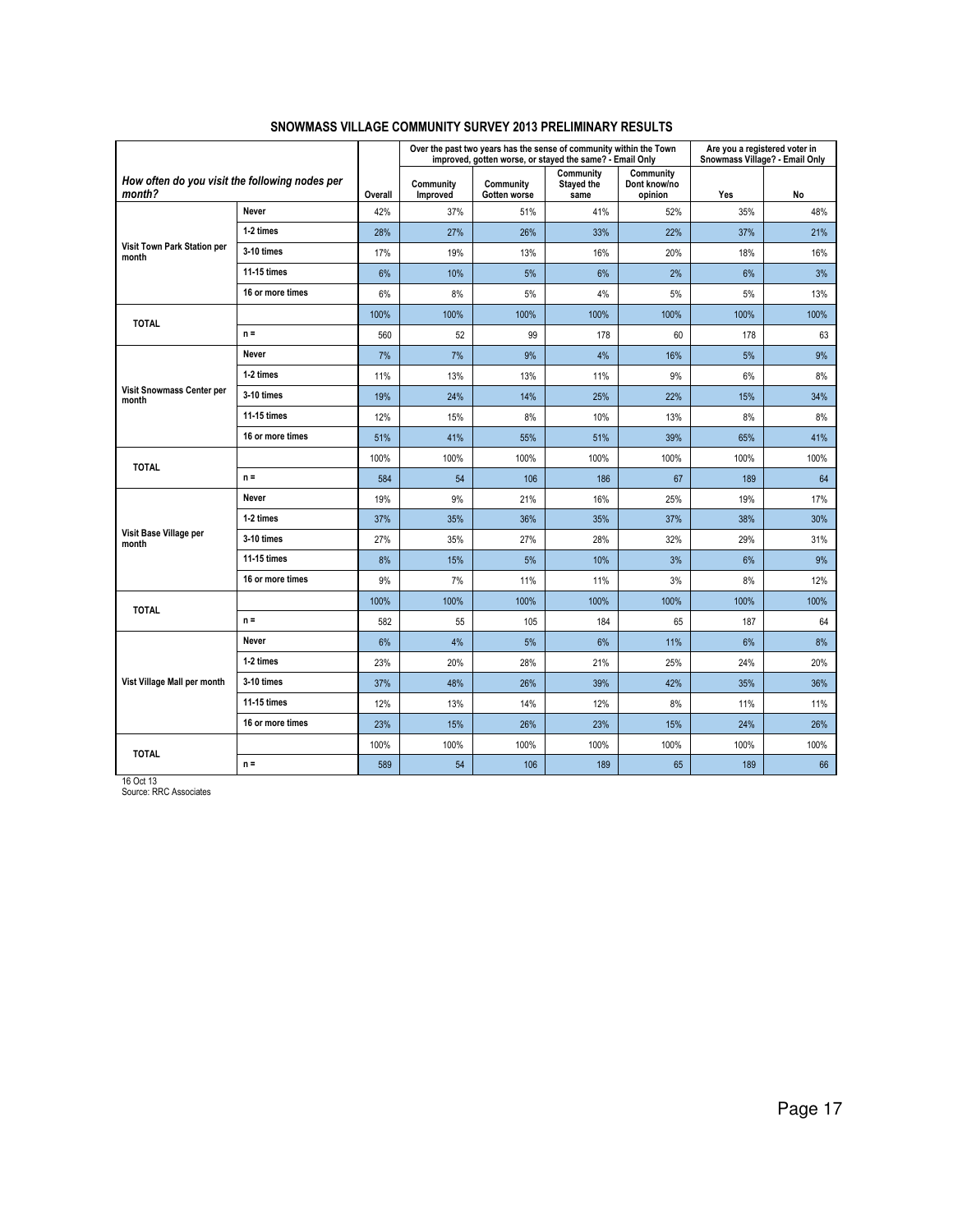|                                                          |                        |         |                       | Over the past two years has the sense of community within the Town<br>improved, gotten worse, or stayed the same? - Email Only |                                 |                                      | Are you a registered voter in<br>Snowmass Village? - Email Only |      |  |
|----------------------------------------------------------|------------------------|---------|-----------------------|--------------------------------------------------------------------------------------------------------------------------------|---------------------------------|--------------------------------------|-----------------------------------------------------------------|------|--|
|                                                          |                        | Overall | Community<br>Improved | Community<br>Gotten worse                                                                                                      | Community<br>Stayed the<br>same | Community<br>Dont know/no<br>opinion | Yes                                                             | No   |  |
|                                                          | <b>Drive</b>           | 71%     | 64%                   | 71%                                                                                                                            | 67%                             | 72%                                  | 65%                                                             | 73%  |  |
|                                                          | <b>Village Shuttle</b> | 19%     | 20%                   | 24%                                                                                                                            | 14%                             | 18%                                  | 18%                                                             | 17%  |  |
| How do you typically get to<br><b>Town Park Station?</b> | <b>Bike</b>            | 11%     | 13%                   | 11%                                                                                                                            | 12%                             | 10%                                  | 16%                                                             | 15%  |  |
|                                                          | Walk                   | 18%     | 16%                   | 20%                                                                                                                            | 22%                             | 22%                                  | 29%                                                             | 15%  |  |
|                                                          | Other                  | 5%      | 7%                    | 6%                                                                                                                             | 5%                              | 2%                                   | 2%                                                              | 4%   |  |
| <b>TOTAL</b>                                             |                        | 124%    | 120%                  | 133%                                                                                                                           | 120%                            | 124%                                 | 130%                                                            | 123% |  |
|                                                          | $n =$                  | 470     | 45                    | 83                                                                                                                             | 153                             | 50                                   | 165                                                             | 48   |  |

16 Oct 13 Source: RRC Associates

## SNOWMASS VILLAGE COMMUNITY SURVEY 2013 PRELIMINARY RESULTS

|                                                        |                        |         |                       | Over the past two years has the sense of community within the Town<br>improved, gotten worse, or stayed the same? - Email Only |                                 |                                      | Are you a registered voter in<br>Snowmass Village? - Email Only |      |  |
|--------------------------------------------------------|------------------------|---------|-----------------------|--------------------------------------------------------------------------------------------------------------------------------|---------------------------------|--------------------------------------|-----------------------------------------------------------------|------|--|
|                                                        |                        | Overall | Community<br>Improved | Community<br>Gotten worse                                                                                                      | Community<br>Stayed the<br>same | Community<br>Dont know/no<br>opinion | Yes                                                             | No   |  |
|                                                        | <b>Drive</b>           | 83%     | 89%                   | 82%                                                                                                                            | 87%                             | 75%                                  | 91%                                                             | 81%  |  |
|                                                        | <b>Village Shuttle</b> | 22%     | 20%                   | 27%                                                                                                                            | 18%                             | 19%                                  | 22%                                                             | 22%  |  |
| How do you typically get to<br><b>Snowmass Center?</b> | <b>Bike</b>            | 8%      | 9%                    | 9%                                                                                                                             | 11%                             | 5%                                   | 11%                                                             | 11%  |  |
|                                                        | Walk                   | 22%     | 9%                    | 26%                                                                                                                            | 19%                             | 28%                                  | 23%                                                             | 21%  |  |
|                                                        | Other                  | 1%      | 2%                    | 1%                                                                                                                             | $1\%$                           | 3%                                   |                                                                 | 2%   |  |
| <b>TOTAL</b>                                           |                        | 136%    | 130%                  | 146%                                                                                                                           | 136%                            | 130%                                 | 148%                                                            | 137% |  |
|                                                        | $n =$                  | 563     | 54                    | 102                                                                                                                            | 182                             | 64                                   | 188                                                             | 63   |  |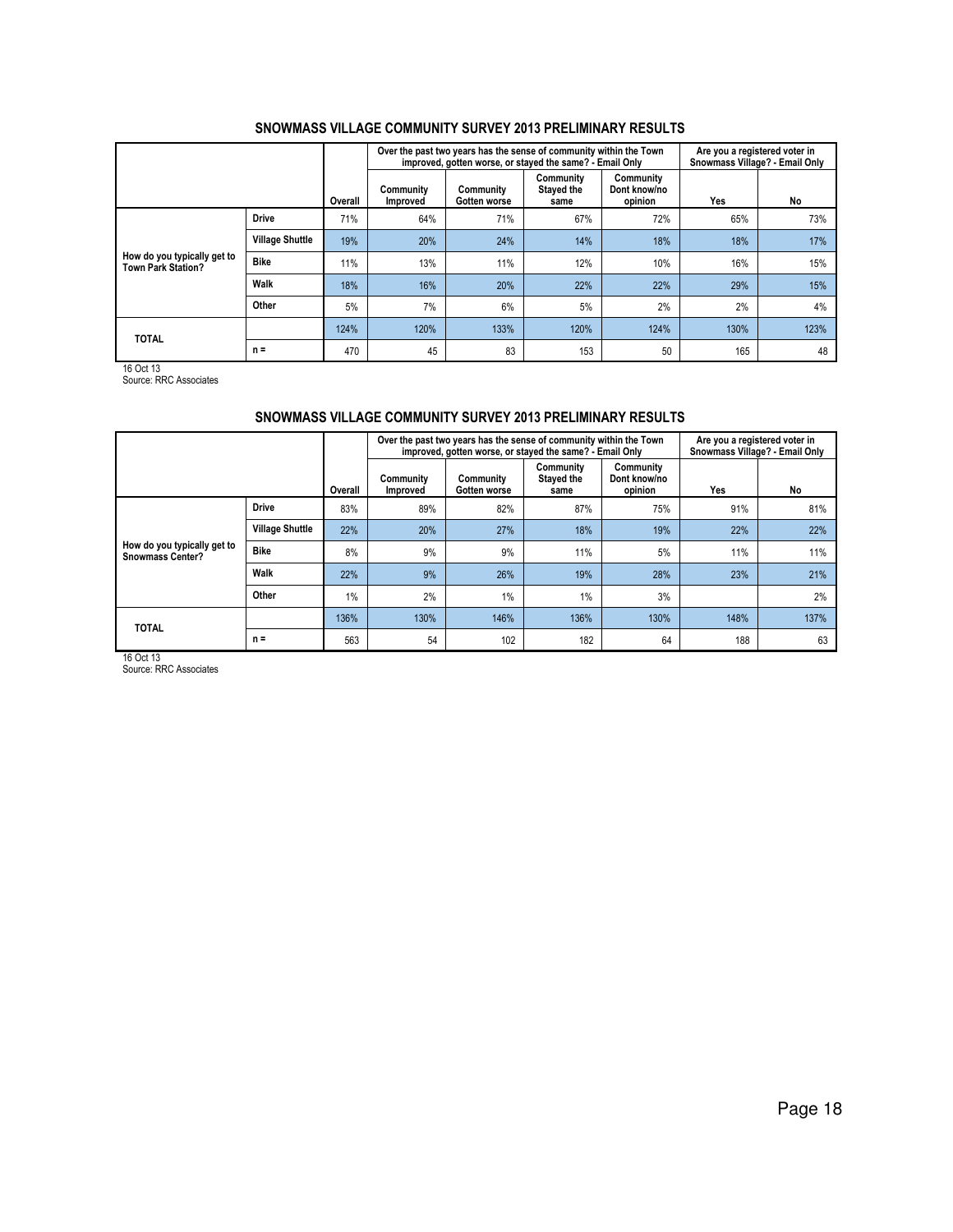|                                              |                        |         |                       | Over the past two years has the sense of community within the Town<br>improved, gotten worse, or stayed the same? - Email Only |                                 |                                      | Are you a registered voter in<br>Snowmass Village? - Email Only |      |  |
|----------------------------------------------|------------------------|---------|-----------------------|--------------------------------------------------------------------------------------------------------------------------------|---------------------------------|--------------------------------------|-----------------------------------------------------------------|------|--|
|                                              |                        | Overall | Community<br>Improved | Community<br>Gotten worse                                                                                                      | Community<br>Stayed the<br>same | Community<br>Dont know/no<br>opinion | Yes                                                             | No   |  |
|                                              | <b>Drive</b>           | 58%     | 58%                   | 60%                                                                                                                            | 63%                             | 55%                                  | 64%                                                             | 54%  |  |
|                                              | <b>Village Shuttle</b> | 30%     | 30%                   | 26%                                                                                                                            | 29%                             | 29%                                  | 34%                                                             | 24%  |  |
| How do you typically get to<br>Base Village? | <b>Bike</b>            | 7%      | 8%                    | 3%                                                                                                                             | 9%                              | 3%                                   | 7%                                                              | 8%   |  |
|                                              | Walk                   | 28%     | 21%                   | 29%                                                                                                                            | 24%                             | 26%                                  | 20%                                                             | 33%  |  |
|                                              | Other                  | 5%      | 2%                    | 3%                                                                                                                             | 6%                              | 3%                                   | 3%                                                              | 10%  |  |
| <b>TOTAL</b>                                 |                        | 128%    | 119%                  | 122%                                                                                                                           | 132%                            | 117%                                 | 129%                                                            | 129% |  |
|                                              | $n =$                  | 531     | 53                    | 95                                                                                                                             | 173                             | 58                                   | 174                                                             | 63   |  |

16 Oct 13 Source: RRC Associates

## SNOWMASS VILLAGE COMMUNITY SURVEY 2013 PRELIMINARY RESULTS

|                                              |                        |         |                       | Over the past two years has the sense of community within the Town<br>improved, gotten worse, or stayed the same? - Email Only |                                 |                                      | Are you a registered voter in<br>Snowmass Village? - Email Only |      |  |
|----------------------------------------------|------------------------|---------|-----------------------|--------------------------------------------------------------------------------------------------------------------------------|---------------------------------|--------------------------------------|-----------------------------------------------------------------|------|--|
|                                              |                        | Overall | Community<br>Improved | Community<br>Gotten worse                                                                                                      | Community<br>Stayed the<br>same | Community<br>Dont know/no<br>opinion | Yes                                                             | No   |  |
|                                              | <b>Drive</b>           | 69%     | 68%                   | 67%                                                                                                                            | 70%                             | 71%                                  | 72%                                                             | 69%  |  |
|                                              | <b>Village Shuttle</b> | 33%     | 30%                   | 37%                                                                                                                            | 32%                             | 29%                                  | 39%                                                             | 25%  |  |
| How do you typically get to<br>Village Mall? | <b>Bike</b>            | 7%      | 11%                   | 6%                                                                                                                             | 8%                              | 5%                                   | 9%                                                              | 8%   |  |
|                                              | Walk                   | 27%     | 17%                   | 30%                                                                                                                            | 26%                             | 28%                                  | 23%                                                             | 31%  |  |
|                                              | Other                  | 2%      |                       | 2%                                                                                                                             | 3%                              | 2%                                   | 1%                                                              | 3%   |  |
| <b>TOTAL</b>                                 |                        | 139%    | 126%                  | 141%                                                                                                                           | 138%                            | 134%                                 | 144%                                                            | 136% |  |
|                                              | $n =$                  | 560     | 53                    | 104                                                                                                                            | 180                             | 65                                   | 185                                                             | 64   |  |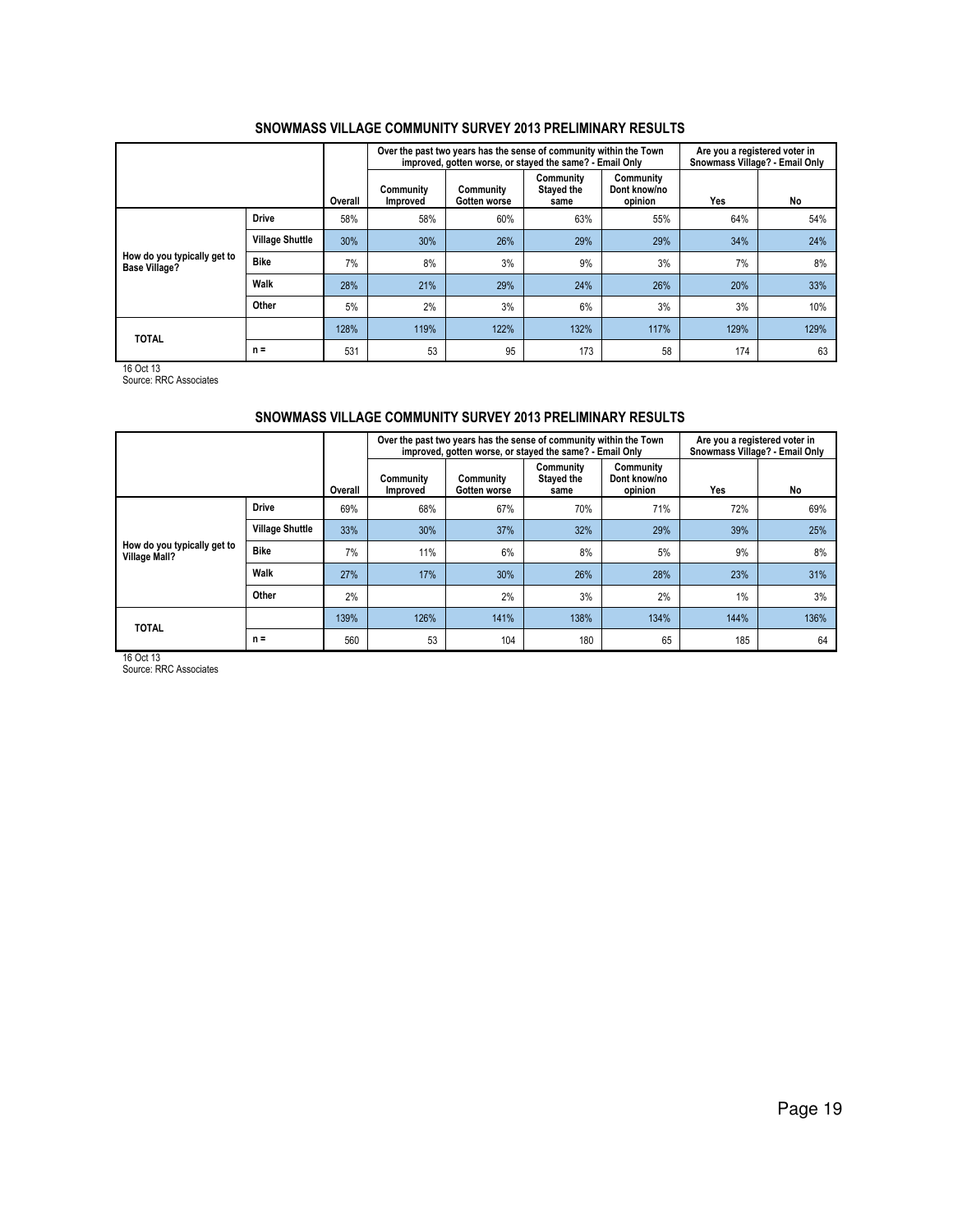|                                                       |                          |         |                       | Over the past two years has the sense of community within the Town<br>improved, gotten worse, or stayed the same? - Email Only |                                 |                                      | Are you a registered voter in<br>Snowmass Village? - Email Only |      |
|-------------------------------------------------------|--------------------------|---------|-----------------------|--------------------------------------------------------------------------------------------------------------------------------|---------------------------------|--------------------------------------|-----------------------------------------------------------------|------|
| Satisfaction with local road and public parking       |                          | Overall | Community<br>Improved | Community<br>Gotten worse                                                                                                      | Community<br>Stayed the<br>same | Community<br>Dont know/no<br>opinion | Yes                                                             | No   |
|                                                       | <b>Very Dissatisfied</b> | 2%      | 2%                    | 6%                                                                                                                             | $1\%$                           | 2%                                   | 2%                                                              | 3%   |
|                                                       | <b>Dissatisfied</b>      | 16%     | 11%                   | 20%                                                                                                                            | 16%                             | 16%                                  | 14%                                                             | 20%  |
| Availability of parking to<br>access commercial areas | <b>Neutral</b>           | 21%     | 18%                   | 24%                                                                                                                            | 20%                             | 16%                                  | 19%                                                             | 26%  |
|                                                       | <b>Satisfied</b>         | 48%     | 55%                   | 40%                                                                                                                            | 47%                             | 53%                                  | 52%                                                             | 33%  |
|                                                       | <b>Very Satisfied</b>    | 12%     | 15%                   | 10%                                                                                                                            | 15%                             | 13%                                  | 14%                                                             | 18%  |
| <b>TOTAL</b>                                          |                          | 100%    | 100%                  | 100%                                                                                                                           | 100%                            | 100%                                 | 100%                                                            | 100% |
| Average                                               |                          | 3.5     | 3.7                   | 3.3                                                                                                                            | 3.6                             | 3.6                                  | 3.6                                                             | 3.4  |
| $n =$                                                 |                          | 589     | 55                    | 107                                                                                                                            | 188                             | 62                                   | 188                                                             | 66   |
|                                                       | <b>Very Dissatisfied</b> | 2%      | 4%                    | 5%                                                                                                                             | 2%                              | 4%                                   | 3%                                                              | 2%   |
|                                                       | <b>Dissatisfied</b>      | 11%     | 4%                    | 12%                                                                                                                            | 14%                             | 4%                                   | 10%                                                             | 8%   |
| Availability of access to<br>skiing                   | Neutral                  | 21%     | 17%                   | 27%                                                                                                                            | 19%                             | 24%                                  | 19%                                                             | 21%  |
|                                                       | <b>Satisfied</b>         | 43%     | 43%                   | 38%                                                                                                                            | 44%                             | 44%                                  | 45%                                                             | 40%  |
|                                                       | <b>Very Satisfied</b>    | 22%     | 32%                   | 18%                                                                                                                            | 21%                             | 25%                                  | 23%                                                             | 30%  |
| <b>TOTAL</b>                                          |                          | 100%    | 100%                  | 100%                                                                                                                           | 100%                            | 100%                                 | 100%                                                            | 100% |
| Average                                               |                          | 3.7     | 4.0                   | 3.5                                                                                                                            | 3.7                             | 3.8                                  | 3.7                                                             | 3.9  |
| $n =$                                                 |                          | 568     | 53                    | 104                                                                                                                            | 185                             | 55                                   | 183                                                             | 63   |
|                                                       | <b>Very Dissatisfied</b> | 3%      | 2%                    | 6%                                                                                                                             | 3%                              |                                      | 3%                                                              | 3%   |
|                                                       | <b>Dissatisfied</b>      | 15%     | 12%                   | 20%                                                                                                                            | 13%                             | 20%                                  | 14%                                                             | 20%  |
| Availability of parking for<br>events                 | Neutral                  | 29%     | 24%                   | 28%                                                                                                                            | 30%                             | 35%                                  | 26%                                                             | 31%  |
|                                                       | <b>Satisfied</b>         | 41%     | 47%                   | 36%                                                                                                                            | 41%                             | 35%                                  | 44%                                                             | 31%  |
|                                                       | <b>Very Satisfied</b>    | 12%     | 16%                   | 11%                                                                                                                            | 12%                             | 10%                                  | 13%                                                             | 15%  |
| <b>TOTAL</b>                                          |                          | 100%    | 100%                  | 100%                                                                                                                           | 100%                            | 100%                                 | 100%                                                            | 100% |
| Average                                               |                          | 3.4     | 3.6                   | 3.3                                                                                                                            | 3.5                             | 3.4                                  | 3.5                                                             | 3.3  |
| $n =$                                                 |                          | 556     | 51                    | 101                                                                                                                            | 181                             | 51                                   | 181                                                             | 61   |
|                                                       | <b>Very Dissatisfied</b> | 1%      |                       | 2%                                                                                                                             | 1%                              |                                      | 1%                                                              |      |
| Overall ability of local roads                        | <b>Dissatisfied</b>      | 10%     | 6%                    | 12%                                                                                                                            | 8%                              | 3%                                   | 6%                                                              | 14%  |
| to handle current traffic<br>volumes                  | Neutral                  | 21%     | 13%                   | 24%                                                                                                                            | 21%                             | 25%                                  | 19%                                                             | 19%  |
|                                                       | <b>Satisfied</b>         | 51%     | 52%                   | 46%                                                                                                                            | 55%                             | 59%                                  | 57%                                                             | 47%  |
|                                                       | <b>Very Satisfied</b>    | 17%     | 30%                   | 16%                                                                                                                            | 16%                             | 13%                                  | 17%                                                             | 20%  |
| <b>TOTAL</b>                                          |                          | 100%    | 100%                  | 100%                                                                                                                           | 100%                            | 100%                                 | 100%                                                            | 100% |
| Average                                               |                          | 3.7     | 4.1                   | 3.6                                                                                                                            | 3.8                             | 3.8                                  | 3.8                                                             | 3.7  |
| $n =$                                                 |                          | 583     | 54                    | 106                                                                                                                            | 187                             | 61                                   | 189                                                             | 64   |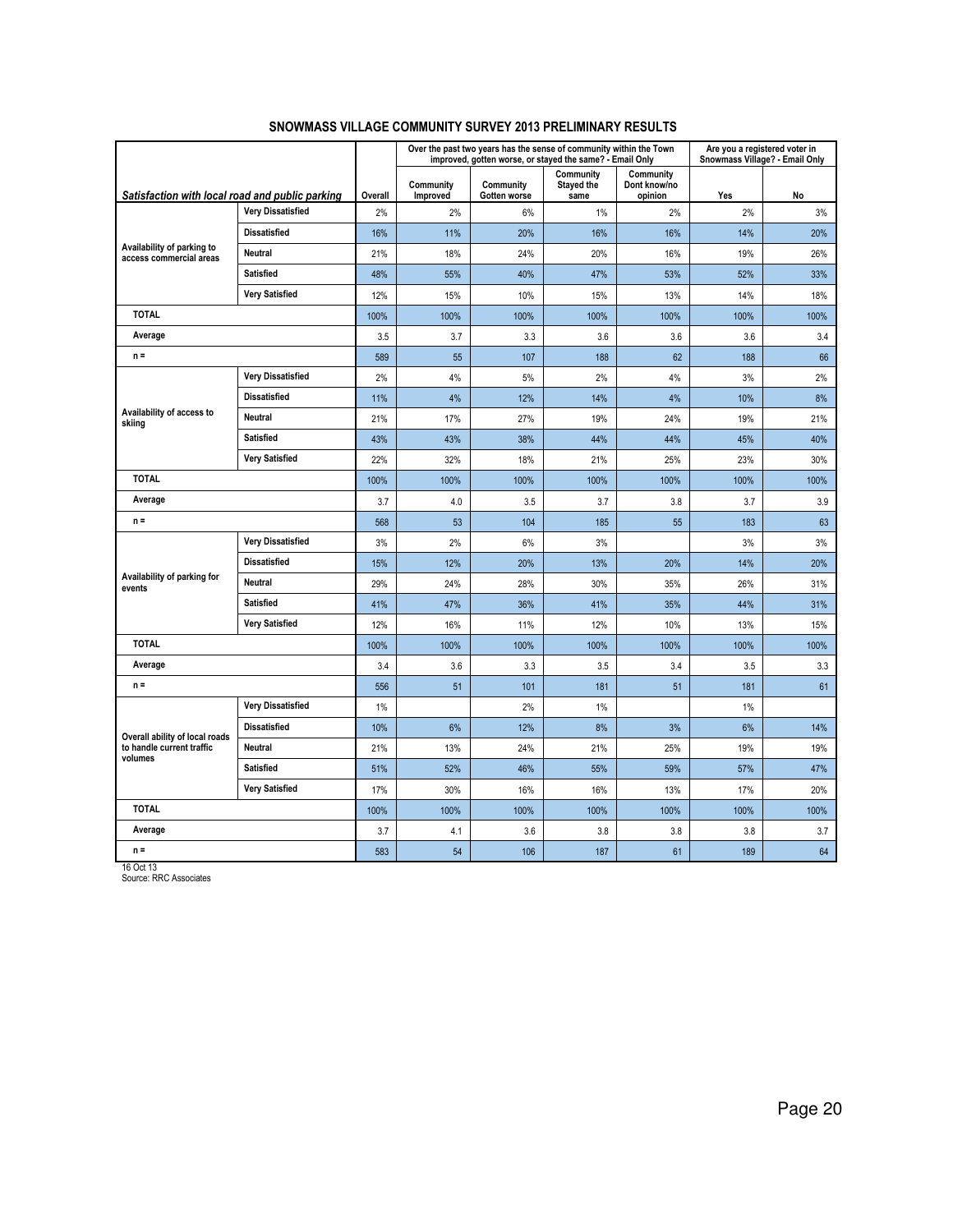|                                                                    |                         |         |                       | Over the past two years has the sense of community within the Town<br>improved, gotten worse, or stayed the same? - Email Only |                                 |                                      |       | Are you a registered voter in<br>Snowmass Village? - Email Only |
|--------------------------------------------------------------------|-------------------------|---------|-----------------------|--------------------------------------------------------------------------------------------------------------------------------|---------------------------------|--------------------------------------|-------|-----------------------------------------------------------------|
| How many times per week do you ride the<br><b>Village Shuttle?</b> |                         | Overall | Community<br>Improved | Community<br>Gotten worse                                                                                                      | Community<br>Stayed the<br>same | Community<br>Dont know/no<br>opinion | Yes   | No                                                              |
|                                                                    | 0                       | 3%      | 3%                    | 4%                                                                                                                             | 3%                              | 10%                                  | 1%    | 5%                                                              |
|                                                                    | 1                       | 20%     | 24%                   | 20%                                                                                                                            | 20%                             | 21%                                  | 22%   | 21%                                                             |
|                                                                    | $\mathbf 2$             | 18%     | 16%                   | 19%                                                                                                                            | 18%                             | 26%                                  | 19%   | 21%                                                             |
|                                                                    | 3                       | 13%     | 11%                   | 13%                                                                                                                            | 15%                             | 5%                                   | 14%   | 16%                                                             |
|                                                                    | 4                       | 9%      | 5%                    | 11%                                                                                                                            | 10%                             | 13%                                  | 9%    | 13%                                                             |
|                                                                    | 5                       | 11%     | 14%                   | $5%$                                                                                                                           | 15%                             | $5%$                                 | 10%   |                                                                 |
|                                                                    | 6                       | 4%      | 5%                    | 7%                                                                                                                             | 3%                              |                                      | 5%    |                                                                 |
|                                                                    | $\overline{\mathbf{r}}$ | 5%      | 5%                    | 3%                                                                                                                             | 5%                              | 5%                                   | 4%    | 5%                                                              |
|                                                                    | 8                       | 2%      |                       |                                                                                                                                | 2%                              |                                      | 2%    | 3%                                                              |
| times/week ride the Village<br>Shuttle In the winter               | 10                      | 5%      | 5%                    | 5%                                                                                                                             | 3%                              | 8%                                   | 5%    | 5%                                                              |
|                                                                    | 12                      | 2%      |                       | 4%                                                                                                                             | $1\%$                           | 3%                                   | 1%    | 5%                                                              |
|                                                                    | 14                      | $0\%$   |                       |                                                                                                                                | 1%                              |                                      |       |                                                                 |
|                                                                    | 15                      | 2%      | 3%                    | 3%                                                                                                                             | 2%                              | 3%                                   | 4%    |                                                                 |
|                                                                    | 16                      | 0%      |                       | 1%                                                                                                                             |                                 |                                      | 1%    |                                                                 |
|                                                                    | 20                      | 2%      | 3%                    | 3%                                                                                                                             | 1%                              |                                      | 2%    | 3%                                                              |
|                                                                    | 21                      | $0\%$   |                       |                                                                                                                                |                                 |                                      |       |                                                                 |
|                                                                    | 25                      | $0\%$   | 3%                    |                                                                                                                                |                                 |                                      | $1\%$ |                                                                 |
|                                                                    | 30                      | 1%      | 3%                    | $1\%$                                                                                                                          |                                 | 3%                                   | 1%    | $3%$                                                            |
|                                                                    | 50                      | 1%      |                       | $1\%$                                                                                                                          | 1%                              |                                      | 2%    |                                                                 |
| <b>TOTAL</b>                                                       |                         | 100%    | 100%                  | 100%                                                                                                                           | 100%                            | 100%                                 | 100%  | 100%                                                            |
| Average                                                            |                         | 4.8     | 5.5                   | 5.5                                                                                                                            | 4.3                             | 4.2                                  | 5.4   | 4.7                                                             |
| $n =$                                                              |                         | 384     | 37                    | 75                                                                                                                             | 117                             | 39                                   | 133   | 38                                                              |
|                                                                    | 0                       | 19%     | 19%                   | 22%                                                                                                                            | 17%                             | 26%                                  | 14%   | 29%                                                             |
|                                                                    | 1                       | 35%     | 32%                   | 30%                                                                                                                            | 42%                             | 26%                                  | 38%   | 34%                                                             |
|                                                                    | $\mathbf 2$             | 13%     | 14%                   | 13%                                                                                                                            | 15%                             | 15%                                  | 19%   | 5%                                                              |
|                                                                    | 3                       | 8%      | 11%                   | 8%                                                                                                                             | 3%                              | 8%                                   | 8%    | 8%                                                              |
|                                                                    | 4                       | 3%      | 3%                    | 3%                                                                                                                             | 3%                              | 8%                                   | 2%    | 5%                                                              |
|                                                                    | 5                       | 7%      | 11%                   | 4%                                                                                                                             | 8%                              | 8%                                   | 6%    | 3%                                                              |
|                                                                    | 6                       | 2%      | 3%                    |                                                                                                                                | 1%                              |                                      | 1%    |                                                                 |
|                                                                    | 7                       | 2%      |                       | 1%                                                                                                                             | 3%                              | 5%                                   | 2%    | 3%                                                              |
|                                                                    | 8                       | $1\%$   |                       |                                                                                                                                |                                 |                                      |       | 3%                                                              |
| times/week ride the Village                                        | 9                       | $1\%$   |                       |                                                                                                                                | 1%                              |                                      |       |                                                                 |
| Shuttle In the summer                                              | 10                      | 5%      | 3%                    | 4%                                                                                                                             | 5%                              |                                      | 5%    |                                                                 |
|                                                                    | $12\,$                  | $1\%$   |                       | 1%                                                                                                                             | $1\%$                           | $3%$                                 | 1%    | 3%                                                              |
|                                                                    | 15<br>18                | 2%      | $5\%$                 | 3%                                                                                                                             | 1%                              | 3%                                   | 2%    |                                                                 |
|                                                                    | 19                      | $0\%$   |                       | 1%                                                                                                                             |                                 |                                      |       |                                                                 |
|                                                                    | 20                      | $0\%$   |                       | $1\%$                                                                                                                          |                                 |                                      |       | 3%                                                              |
|                                                                    |                         | 1%      |                       | $1\%$                                                                                                                          |                                 |                                      |       | 3%                                                              |
|                                                                    | 30<br>34                | $0\%$   |                       | 1%                                                                                                                             |                                 |                                      | 1%    |                                                                 |
|                                                                    | 46                      | $0\%$   |                       | $1\%$                                                                                                                          |                                 |                                      |       | 3%                                                              |
|                                                                    |                         | $0\%$   |                       | $1\%$                                                                                                                          |                                 |                                      | 1%    |                                                                 |
|                                                                    | 50                      | $0\%$   |                       | $1\%$                                                                                                                          |                                 |                                      | 1%    |                                                                 |
| 56                                                                 |                         | $0\%$   |                       | $1\%$                                                                                                                          |                                 |                                      |       |                                                                 |
| <b>TOTAL</b>                                                       |                         | 100%    | 100%                  | 100%                                                                                                                           | 100%                            | 100%                                 | 100%  | 100%                                                            |
| Average                                                            |                         | 3.4     | $2.8\,$               | 5.7                                                                                                                            | 2.4                             | 2.5                                  | 3.4   | 3.7                                                             |
| $n =$<br>16 Oct 13                                                 |                         | 385     | 37                    | 76                                                                                                                             | 116                             | 39                                   | 133   | 38                                                              |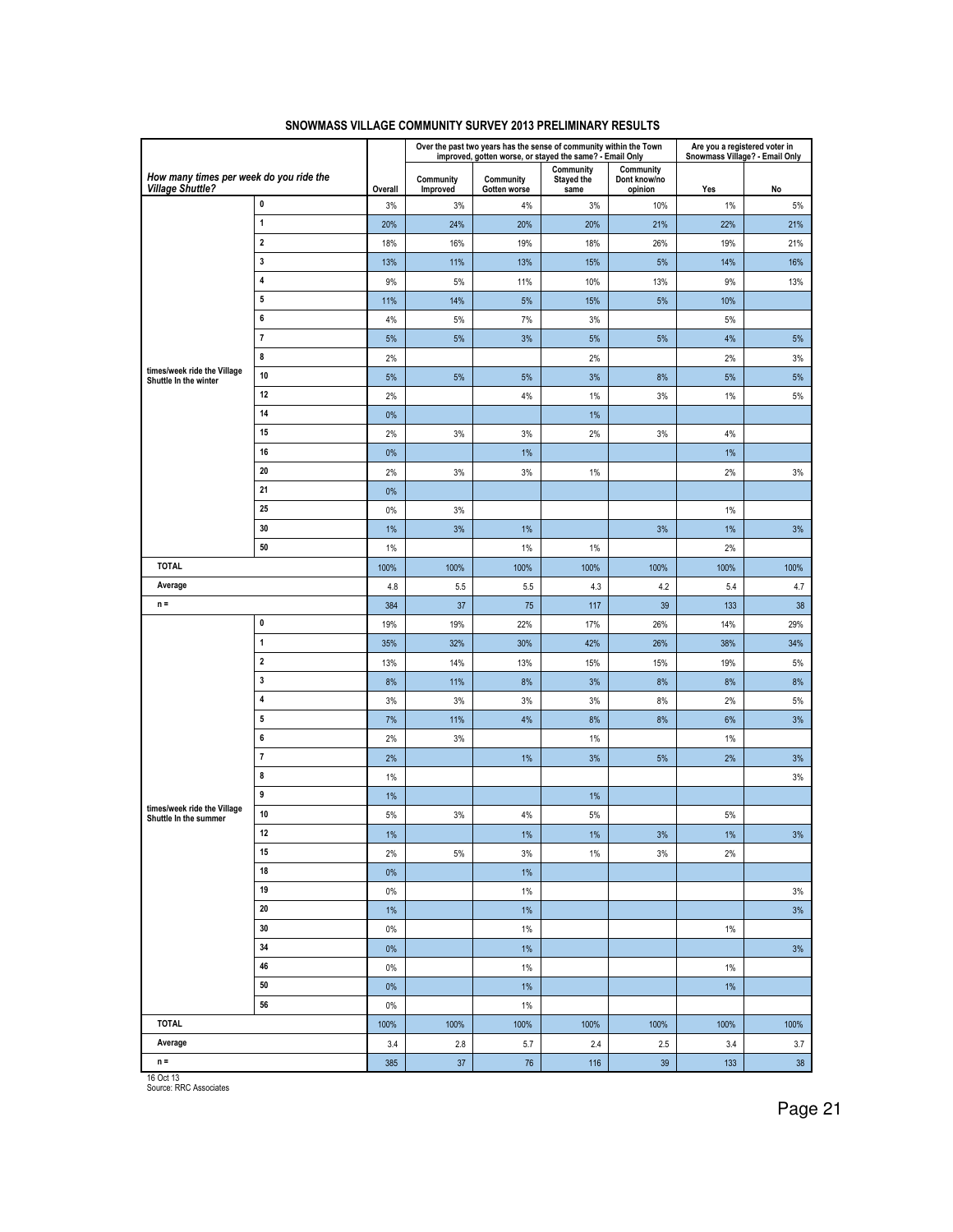|                                                                                                 |                                                                              |         |                       | Over the past two years has the sense of community within the Town<br>improved, gotten worse, or stayed the same? - Email Only |                                 |                                      | Are you a registered voter in<br>Snowmass Village? - Email Only |      |  |
|-------------------------------------------------------------------------------------------------|------------------------------------------------------------------------------|---------|-----------------------|--------------------------------------------------------------------------------------------------------------------------------|---------------------------------|--------------------------------------|-----------------------------------------------------------------|------|--|
|                                                                                                 |                                                                              | Overall | Community<br>Improved | Community<br>Gotten worse                                                                                                      | Community<br>Stayed the<br>same | Community<br>Dont know/no<br>opinion | Yes                                                             | No   |  |
|                                                                                                 | Get to Village Shuttle by Walk less than 3 blocks (1/4<br>mile)              | 77%     | 76%                   | 85%                                                                                                                            | 79%                             | 64%                                  | 82%                                                             | 62%  |  |
|                                                                                                 | Get to Village Shuttle by Walk more than 3 blocks                            | 8%      | 14%                   | 5%                                                                                                                             | 8%                              | 18%                                  | 12%                                                             | 15%  |  |
| Get to Village Shuttle by Drive to a bus stop or park-n-<br>How do you typically get to<br>ride |                                                                              | 17%     | 19%                   | 17%                                                                                                                            | 10%                             | 20%                                  | 9%                                                              | 32%  |  |
| the Village Shuttle?                                                                            | Get to Village Shuttle by Someone drives me to a shuttle<br>stop/park-n-ride | 3%      | 5%                    | 1%                                                                                                                             | 3%                              |                                      | 1%                                                              | 2%   |  |
|                                                                                                 | Get to Village Shuttle by Ride a bike                                        | 3%      | 8%                    | 1%                                                                                                                             | 2%                              | 7%                                   | 4%                                                              | 5%   |  |
|                                                                                                 | Get to Village Shuttle by Other                                              | 4%      | 3%                    | 5%                                                                                                                             | 4%                              | 2%                                   | 1%                                                              | 5%   |  |
| <b>TOTAL</b>                                                                                    |                                                                              | 112%    | 124%                  | 114%                                                                                                                           | 106%                            | 111%                                 | 109%                                                            | 122% |  |
|                                                                                                 | $n =$                                                                        | 392     | 37                    | 78                                                                                                                             | 121                             | 44                                   | 137                                                             | 40   |  |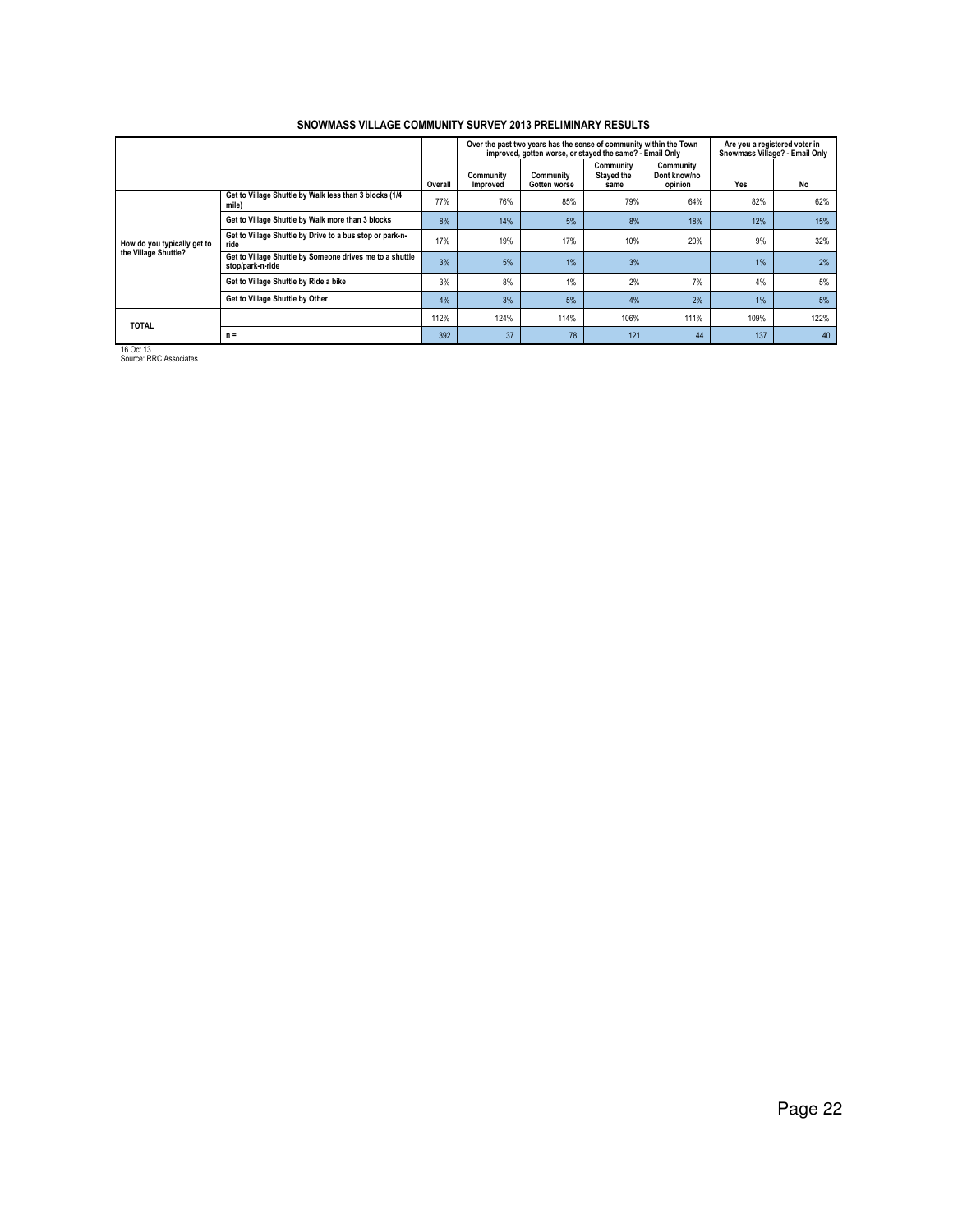| <b>Community</b><br>Stayed the<br>Community<br>Community<br>Community<br>Dont know/no<br>same<br>Satisfaction with the Village Shuttle service<br>Overall<br>Improved<br>Gotten worse<br>Yes<br>No<br>opinion<br><b>Very Dissatisfied</b><br>1%<br>3%<br>1%<br>1%<br><b>Dissatisfied</b><br>2%<br>2%<br>1%<br>2%<br>2%<br>Timely/punctual service of<br>Neutral<br>1%<br>8%<br>4%<br>10%<br>6%<br>3%<br>18%<br><b>Village Shuttle service</b><br>Satisfied<br>41%<br>44%<br>40%<br>40%<br>43%<br>50%<br>42%<br><b>Very Satisfied</b><br>49%<br>54%<br>50%<br>32%<br>45%<br>51%<br>53%<br><b>TOTAL</b><br>100%<br>100%<br>100%<br>100%<br>100%<br>100%<br>100%<br>Average<br>4.4<br>4.2<br>4.4<br>4.3<br>4.4<br>4.4<br>4.4<br>$n =$<br>397<br>37<br>80<br>120<br>40<br>136<br>40<br><b>Very Dissatisfied</b><br>1%<br>1%<br>1%<br><b>Dissatisfied</b><br>1%<br>3%<br>1%<br>2%<br>Shuttle driver<br>courtesy/helpfulness of<br>Neutral<br>5%<br>3%<br>5%<br>8%<br>6%<br>5%<br>7%<br><b>Village Shuttle service</b><br>Satisfied<br>41%<br>35%<br>32%<br>36%<br>33%<br>33%<br>39%<br><b>Very Satisfied</b><br>57%<br>58%<br>61%<br>54%<br>51%<br>58%<br>63%<br><b>TOTAL</b><br>100%<br>100%<br>100%<br>100%<br>100%<br>100%<br>100%<br>Average<br>4.5<br>4.5<br>4.5<br>4.5<br>4.4<br>4.5<br>4.6<br>36<br>79<br>120<br>41<br>38<br>$n =$<br>396<br>137<br><b>Very Dissatisfied</b><br>1%<br>4%<br>1%<br><b>Dissatisfied</b><br>8%<br>5%<br>3%<br>6%<br>1%<br>5%<br>Ease of access/location of<br>stops and routes of Village<br>Neutral<br>3%<br>$1\%$<br>4%<br>10%<br>5%<br>6%<br>12%<br>Shuttle service<br>Satisfied<br>41%<br>39%<br>42%<br>39%<br>40%<br>36%<br>40%<br><b>Very Satisfied</b><br>48%<br>53%<br>45%<br>50%<br>53%<br>45%<br>55%<br><b>TOTAL</b><br>100%<br>100%<br>100%<br>100%<br>100%<br>100%<br>100%<br>Average<br>4.4<br>4.2<br>4.5<br>4.4<br>4.4<br>4.3<br>4.3<br>36<br>42<br>40<br>$n =$<br>397<br>80<br>119<br>137<br><b>Very Dissatisfied</b><br>1%<br>4%<br>1%<br>3%<br><b>Dissatisfied</b><br>4%<br>5%<br>4%<br>8%<br>6%<br>3%<br>5%<br>Easy to understand<br>schedules at stops of<br>Neutral<br>13%<br>11%<br>13%<br>13%<br>15%<br>10%<br>14%<br><b>Village Shuttle service</b><br>Satisfied<br>47%<br>43%<br>40%<br>44%<br>45%<br>41%<br>43%<br><b>Very Satisfied</b><br>39%<br>36%<br>35%<br>44%<br>36%<br>39%<br>35%<br><b>TOTAL</b><br>100%<br>100%<br>100%<br>100%<br>100%<br>100%<br>100%<br>Average<br>4.1<br>4.1<br>4.0<br>42<br>4.1<br>42<br>4.0<br>$n =$<br>389<br>36<br>79<br>118<br>39<br>137<br>37<br><b>Very Dissatisfied</b><br>3%<br>1%<br>1%<br>6%<br>1%<br><b>Dissatisfied</b><br>5%<br>8%<br>4%<br>6%<br>6%<br>9%<br>Easy to understand<br>schedules in handouts of<br>Neutral<br>20%<br>14%<br>16%<br>6%<br>11%<br>18%<br>16%<br>Village Shuttle service<br>Satisfied<br>39%<br>43%<br>37%<br>37%<br>47%<br>43%<br>32%<br><b>Very Satisfied</b><br>37%<br>38%<br>41%<br>39%<br>39%<br>43%<br>35%<br><b>TOTAL</b><br>100%<br>100%<br>100%<br>100%<br>100%<br>100%<br>100%<br>Average<br>4.2<br>4.1<br>4.0<br>4.2<br>4.2<br>4.1<br>3.8<br>$n =$<br>35<br>32<br>34<br>376<br>76<br>115<br>131<br><b>Very Dissatisfied</b><br>1%<br>2%<br>3%<br><b>Dissatisfied</b><br>7%<br>3%<br>10%<br>7%<br>5%<br>13%<br>Adequate shelter at shuttle<br>Neutral<br>stops of Village Shuttle<br>14%<br>11%<br>14%<br>8%<br>22%<br>10%<br>13%<br>service<br>Satisfied<br>44%<br>57%<br>40%<br>47%<br>45%<br>51%<br>34%<br><b>Very Satisfied</b><br>34%<br>37%<br>34%<br>30%<br>36%<br>36%<br>32%<br><b>TOTAL</b><br>100%<br>100%<br>100%<br>100%<br>100%<br>100%<br>100%<br>Average<br>3.9<br>4.0<br>4.1<br>4.0<br>4.1<br>4.1<br>4.1<br>$n =$<br>395<br>37<br>80<br>118<br>40<br>138<br>38<br><b>Very Dissatisfied</b><br>1%<br>2%<br>1%<br>2%<br>2%<br>2%<br><b>Dissatisfied</b><br>6%<br>8%<br>8%<br>7%<br>8%<br>12%<br>Service hours and<br>frequency of Village<br>Neutral<br>10%<br>8%<br>11%<br>17%<br>10%<br>19%<br>8%<br>Shuttle service<br>Satisfied<br>45%<br>45%<br>49%<br>42%<br>39%<br>43%<br>43%<br>Very Satisfied<br>38%<br>32%<br>40%<br>41%<br>31%<br>37%<br>32%<br><b>TOTAL</b><br>100%<br>100%<br>100%<br>100%<br>100%<br>100%<br>100%<br>Average<br>4.1<br>4.1<br>4.1<br>4.1<br>3.9<br>4.0<br>3.9<br>$n =$<br>42<br>397<br>37<br>80<br>118<br>138<br>40<br><b>Very Dissatisfied</b><br>1%<br>1%<br>3%<br>1%<br>3%<br><b>Dissatisfied</b><br>1%<br>2%<br>1%<br>5%<br>Sense of safety of Village<br>Neutral<br>4%<br>5%<br>3%<br>3%<br>12%<br>1%<br>13%<br>Shuttle service<br>Satisfied<br>37%<br>43%<br>26%<br>34%<br>49%<br>37%<br>31%<br><b>Very Satisfied</b><br>51%<br>68%<br>61%<br>39%<br>49%<br>57%<br>62%<br><b>TOTAL</b><br>100%<br>100%<br>100%<br>100%<br>100%<br>100%<br>100%<br>Average<br>4.4<br>4.6<br>4.5<br>4.3<br>4.5<br>4.6<br>4.2<br>$n =$<br>80<br>119<br>41<br>396<br>37<br>138<br>39<br><b>Very Dissatisfied</b><br>1%<br>3%<br>1%<br>1%<br>2%<br><b>Dissatisfied</b><br>1%<br>Comfort and cleanliness of<br>Neutral<br>shuttles of Village Shuttle<br>4%<br>3%<br>2%<br>3%<br>5%<br>1%<br>2%<br>service<br>Satisfied<br>41%<br>36%<br>39%<br>38%<br>40%<br>39%<br>50%<br><b>Very Satisfied</b><br>56%<br>54%<br>61%<br>57%<br>45%<br>59%<br>55%<br><b>TOTAL</b><br>100%<br>100%<br>100%<br>100%<br>100%<br>100%<br>100%<br>Average<br>4.4<br>4.6<br>4.4<br>4.6<br>4.5<br>4.5<br>4.5<br>$n =$<br>396<br>37<br>80<br>118<br>42<br>138<br>40<br>16 Oct 13 |  |  |  | Over the past two years has the sense of community within the Town<br>improved, gotten worse, or stayed the same? - Email Only |  | Are you a registered voter in<br>Snowmass Village? - Email Only |  |
|-------------------------------------------------------------------------------------------------------------------------------------------------------------------------------------------------------------------------------------------------------------------------------------------------------------------------------------------------------------------------------------------------------------------------------------------------------------------------------------------------------------------------------------------------------------------------------------------------------------------------------------------------------------------------------------------------------------------------------------------------------------------------------------------------------------------------------------------------------------------------------------------------------------------------------------------------------------------------------------------------------------------------------------------------------------------------------------------------------------------------------------------------------------------------------------------------------------------------------------------------------------------------------------------------------------------------------------------------------------------------------------------------------------------------------------------------------------------------------------------------------------------------------------------------------------------------------------------------------------------------------------------------------------------------------------------------------------------------------------------------------------------------------------------------------------------------------------------------------------------------------------------------------------------------------------------------------------------------------------------------------------------------------------------------------------------------------------------------------------------------------------------------------------------------------------------------------------------------------------------------------------------------------------------------------------------------------------------------------------------------------------------------------------------------------------------------------------------------------------------------------------------------------------------------------------------------------------------------------------------------------------------------------------------------------------------------------------------------------------------------------------------------------------------------------------------------------------------------------------------------------------------------------------------------------------------------------------------------------------------------------------------------------------------------------------------------------------------------------------------------------------------------------------------------------------------------------------------------------------------------------------------------------------------------------------------------------------------------------------------------------------------------------------------------------------------------------------------------------------------------------------------------------------------------------------------------------------------------------------------------------------------------------------------------------------------------------------------------------------------------------------------------------------------------------------------------------------------------------------------------------------------------------------------------------------------------------------------------------------------------------------------------------------------------------------------------------------------------------------------------------------------------------------------------------------------------------------------------------------------------------------------------------------------------------------------------------------------------------------------------------------------------------------------------------------------------------------------------------------------------------------------------------------------------------------------------------------------------------------------------------------------------------------------------------------------------------------------------------------------------------------------------------------------------------------------------------------------------------------------------------------------------------------------------------------------------------------------------------------------------------------------------------------------------------------------------------------------------------------------------------------------------------------------------------------------------------------------------------------------------------------------------------------------------------------------------------------------------------------------------------------------------------------------------------|--|--|--|--------------------------------------------------------------------------------------------------------------------------------|--|-----------------------------------------------------------------|--|
|                                                                                                                                                                                                                                                                                                                                                                                                                                                                                                                                                                                                                                                                                                                                                                                                                                                                                                                                                                                                                                                                                                                                                                                                                                                                                                                                                                                                                                                                                                                                                                                                                                                                                                                                                                                                                                                                                                                                                                                                                                                                                                                                                                                                                                                                                                                                                                                                                                                                                                                                                                                                                                                                                                                                                                                                                                                                                                                                                                                                                                                                                                                                                                                                                                                                                                                                                                                                                                                                                                                                                                                                                                                                                                                                                                                                                                                                                                                                                                                                                                                                                                                                                                                                                                                                                                                                                                                                                                                                                                                                                                                                                                                                                                                                                                                                                                                                                                                                                                                                                                                                                                                                                                                                                                                                                                                                                                                                                               |  |  |  |                                                                                                                                |  |                                                                 |  |
|                                                                                                                                                                                                                                                                                                                                                                                                                                                                                                                                                                                                                                                                                                                                                                                                                                                                                                                                                                                                                                                                                                                                                                                                                                                                                                                                                                                                                                                                                                                                                                                                                                                                                                                                                                                                                                                                                                                                                                                                                                                                                                                                                                                                                                                                                                                                                                                                                                                                                                                                                                                                                                                                                                                                                                                                                                                                                                                                                                                                                                                                                                                                                                                                                                                                                                                                                                                                                                                                                                                                                                                                                                                                                                                                                                                                                                                                                                                                                                                                                                                                                                                                                                                                                                                                                                                                                                                                                                                                                                                                                                                                                                                                                                                                                                                                                                                                                                                                                                                                                                                                                                                                                                                                                                                                                                                                                                                                                               |  |  |  |                                                                                                                                |  |                                                                 |  |
|                                                                                                                                                                                                                                                                                                                                                                                                                                                                                                                                                                                                                                                                                                                                                                                                                                                                                                                                                                                                                                                                                                                                                                                                                                                                                                                                                                                                                                                                                                                                                                                                                                                                                                                                                                                                                                                                                                                                                                                                                                                                                                                                                                                                                                                                                                                                                                                                                                                                                                                                                                                                                                                                                                                                                                                                                                                                                                                                                                                                                                                                                                                                                                                                                                                                                                                                                                                                                                                                                                                                                                                                                                                                                                                                                                                                                                                                                                                                                                                                                                                                                                                                                                                                                                                                                                                                                                                                                                                                                                                                                                                                                                                                                                                                                                                                                                                                                                                                                                                                                                                                                                                                                                                                                                                                                                                                                                                                                               |  |  |  |                                                                                                                                |  |                                                                 |  |
|                                                                                                                                                                                                                                                                                                                                                                                                                                                                                                                                                                                                                                                                                                                                                                                                                                                                                                                                                                                                                                                                                                                                                                                                                                                                                                                                                                                                                                                                                                                                                                                                                                                                                                                                                                                                                                                                                                                                                                                                                                                                                                                                                                                                                                                                                                                                                                                                                                                                                                                                                                                                                                                                                                                                                                                                                                                                                                                                                                                                                                                                                                                                                                                                                                                                                                                                                                                                                                                                                                                                                                                                                                                                                                                                                                                                                                                                                                                                                                                                                                                                                                                                                                                                                                                                                                                                                                                                                                                                                                                                                                                                                                                                                                                                                                                                                                                                                                                                                                                                                                                                                                                                                                                                                                                                                                                                                                                                                               |  |  |  |                                                                                                                                |  |                                                                 |  |
|                                                                                                                                                                                                                                                                                                                                                                                                                                                                                                                                                                                                                                                                                                                                                                                                                                                                                                                                                                                                                                                                                                                                                                                                                                                                                                                                                                                                                                                                                                                                                                                                                                                                                                                                                                                                                                                                                                                                                                                                                                                                                                                                                                                                                                                                                                                                                                                                                                                                                                                                                                                                                                                                                                                                                                                                                                                                                                                                                                                                                                                                                                                                                                                                                                                                                                                                                                                                                                                                                                                                                                                                                                                                                                                                                                                                                                                                                                                                                                                                                                                                                                                                                                                                                                                                                                                                                                                                                                                                                                                                                                                                                                                                                                                                                                                                                                                                                                                                                                                                                                                                                                                                                                                                                                                                                                                                                                                                                               |  |  |  |                                                                                                                                |  |                                                                 |  |
|                                                                                                                                                                                                                                                                                                                                                                                                                                                                                                                                                                                                                                                                                                                                                                                                                                                                                                                                                                                                                                                                                                                                                                                                                                                                                                                                                                                                                                                                                                                                                                                                                                                                                                                                                                                                                                                                                                                                                                                                                                                                                                                                                                                                                                                                                                                                                                                                                                                                                                                                                                                                                                                                                                                                                                                                                                                                                                                                                                                                                                                                                                                                                                                                                                                                                                                                                                                                                                                                                                                                                                                                                                                                                                                                                                                                                                                                                                                                                                                                                                                                                                                                                                                                                                                                                                                                                                                                                                                                                                                                                                                                                                                                                                                                                                                                                                                                                                                                                                                                                                                                                                                                                                                                                                                                                                                                                                                                                               |  |  |  |                                                                                                                                |  |                                                                 |  |
|                                                                                                                                                                                                                                                                                                                                                                                                                                                                                                                                                                                                                                                                                                                                                                                                                                                                                                                                                                                                                                                                                                                                                                                                                                                                                                                                                                                                                                                                                                                                                                                                                                                                                                                                                                                                                                                                                                                                                                                                                                                                                                                                                                                                                                                                                                                                                                                                                                                                                                                                                                                                                                                                                                                                                                                                                                                                                                                                                                                                                                                                                                                                                                                                                                                                                                                                                                                                                                                                                                                                                                                                                                                                                                                                                                                                                                                                                                                                                                                                                                                                                                                                                                                                                                                                                                                                                                                                                                                                                                                                                                                                                                                                                                                                                                                                                                                                                                                                                                                                                                                                                                                                                                                                                                                                                                                                                                                                                               |  |  |  |                                                                                                                                |  |                                                                 |  |
|                                                                                                                                                                                                                                                                                                                                                                                                                                                                                                                                                                                                                                                                                                                                                                                                                                                                                                                                                                                                                                                                                                                                                                                                                                                                                                                                                                                                                                                                                                                                                                                                                                                                                                                                                                                                                                                                                                                                                                                                                                                                                                                                                                                                                                                                                                                                                                                                                                                                                                                                                                                                                                                                                                                                                                                                                                                                                                                                                                                                                                                                                                                                                                                                                                                                                                                                                                                                                                                                                                                                                                                                                                                                                                                                                                                                                                                                                                                                                                                                                                                                                                                                                                                                                                                                                                                                                                                                                                                                                                                                                                                                                                                                                                                                                                                                                                                                                                                                                                                                                                                                                                                                                                                                                                                                                                                                                                                                                               |  |  |  |                                                                                                                                |  |                                                                 |  |
|                                                                                                                                                                                                                                                                                                                                                                                                                                                                                                                                                                                                                                                                                                                                                                                                                                                                                                                                                                                                                                                                                                                                                                                                                                                                                                                                                                                                                                                                                                                                                                                                                                                                                                                                                                                                                                                                                                                                                                                                                                                                                                                                                                                                                                                                                                                                                                                                                                                                                                                                                                                                                                                                                                                                                                                                                                                                                                                                                                                                                                                                                                                                                                                                                                                                                                                                                                                                                                                                                                                                                                                                                                                                                                                                                                                                                                                                                                                                                                                                                                                                                                                                                                                                                                                                                                                                                                                                                                                                                                                                                                                                                                                                                                                                                                                                                                                                                                                                                                                                                                                                                                                                                                                                                                                                                                                                                                                                                               |  |  |  |                                                                                                                                |  |                                                                 |  |
|                                                                                                                                                                                                                                                                                                                                                                                                                                                                                                                                                                                                                                                                                                                                                                                                                                                                                                                                                                                                                                                                                                                                                                                                                                                                                                                                                                                                                                                                                                                                                                                                                                                                                                                                                                                                                                                                                                                                                                                                                                                                                                                                                                                                                                                                                                                                                                                                                                                                                                                                                                                                                                                                                                                                                                                                                                                                                                                                                                                                                                                                                                                                                                                                                                                                                                                                                                                                                                                                                                                                                                                                                                                                                                                                                                                                                                                                                                                                                                                                                                                                                                                                                                                                                                                                                                                                                                                                                                                                                                                                                                                                                                                                                                                                                                                                                                                                                                                                                                                                                                                                                                                                                                                                                                                                                                                                                                                                                               |  |  |  |                                                                                                                                |  |                                                                 |  |
|                                                                                                                                                                                                                                                                                                                                                                                                                                                                                                                                                                                                                                                                                                                                                                                                                                                                                                                                                                                                                                                                                                                                                                                                                                                                                                                                                                                                                                                                                                                                                                                                                                                                                                                                                                                                                                                                                                                                                                                                                                                                                                                                                                                                                                                                                                                                                                                                                                                                                                                                                                                                                                                                                                                                                                                                                                                                                                                                                                                                                                                                                                                                                                                                                                                                                                                                                                                                                                                                                                                                                                                                                                                                                                                                                                                                                                                                                                                                                                                                                                                                                                                                                                                                                                                                                                                                                                                                                                                                                                                                                                                                                                                                                                                                                                                                                                                                                                                                                                                                                                                                                                                                                                                                                                                                                                                                                                                                                               |  |  |  |                                                                                                                                |  |                                                                 |  |
|                                                                                                                                                                                                                                                                                                                                                                                                                                                                                                                                                                                                                                                                                                                                                                                                                                                                                                                                                                                                                                                                                                                                                                                                                                                                                                                                                                                                                                                                                                                                                                                                                                                                                                                                                                                                                                                                                                                                                                                                                                                                                                                                                                                                                                                                                                                                                                                                                                                                                                                                                                                                                                                                                                                                                                                                                                                                                                                                                                                                                                                                                                                                                                                                                                                                                                                                                                                                                                                                                                                                                                                                                                                                                                                                                                                                                                                                                                                                                                                                                                                                                                                                                                                                                                                                                                                                                                                                                                                                                                                                                                                                                                                                                                                                                                                                                                                                                                                                                                                                                                                                                                                                                                                                                                                                                                                                                                                                                               |  |  |  |                                                                                                                                |  |                                                                 |  |
|                                                                                                                                                                                                                                                                                                                                                                                                                                                                                                                                                                                                                                                                                                                                                                                                                                                                                                                                                                                                                                                                                                                                                                                                                                                                                                                                                                                                                                                                                                                                                                                                                                                                                                                                                                                                                                                                                                                                                                                                                                                                                                                                                                                                                                                                                                                                                                                                                                                                                                                                                                                                                                                                                                                                                                                                                                                                                                                                                                                                                                                                                                                                                                                                                                                                                                                                                                                                                                                                                                                                                                                                                                                                                                                                                                                                                                                                                                                                                                                                                                                                                                                                                                                                                                                                                                                                                                                                                                                                                                                                                                                                                                                                                                                                                                                                                                                                                                                                                                                                                                                                                                                                                                                                                                                                                                                                                                                                                               |  |  |  |                                                                                                                                |  |                                                                 |  |
|                                                                                                                                                                                                                                                                                                                                                                                                                                                                                                                                                                                                                                                                                                                                                                                                                                                                                                                                                                                                                                                                                                                                                                                                                                                                                                                                                                                                                                                                                                                                                                                                                                                                                                                                                                                                                                                                                                                                                                                                                                                                                                                                                                                                                                                                                                                                                                                                                                                                                                                                                                                                                                                                                                                                                                                                                                                                                                                                                                                                                                                                                                                                                                                                                                                                                                                                                                                                                                                                                                                                                                                                                                                                                                                                                                                                                                                                                                                                                                                                                                                                                                                                                                                                                                                                                                                                                                                                                                                                                                                                                                                                                                                                                                                                                                                                                                                                                                                                                                                                                                                                                                                                                                                                                                                                                                                                                                                                                               |  |  |  |                                                                                                                                |  |                                                                 |  |
|                                                                                                                                                                                                                                                                                                                                                                                                                                                                                                                                                                                                                                                                                                                                                                                                                                                                                                                                                                                                                                                                                                                                                                                                                                                                                                                                                                                                                                                                                                                                                                                                                                                                                                                                                                                                                                                                                                                                                                                                                                                                                                                                                                                                                                                                                                                                                                                                                                                                                                                                                                                                                                                                                                                                                                                                                                                                                                                                                                                                                                                                                                                                                                                                                                                                                                                                                                                                                                                                                                                                                                                                                                                                                                                                                                                                                                                                                                                                                                                                                                                                                                                                                                                                                                                                                                                                                                                                                                                                                                                                                                                                                                                                                                                                                                                                                                                                                                                                                                                                                                                                                                                                                                                                                                                                                                                                                                                                                               |  |  |  |                                                                                                                                |  |                                                                 |  |
|                                                                                                                                                                                                                                                                                                                                                                                                                                                                                                                                                                                                                                                                                                                                                                                                                                                                                                                                                                                                                                                                                                                                                                                                                                                                                                                                                                                                                                                                                                                                                                                                                                                                                                                                                                                                                                                                                                                                                                                                                                                                                                                                                                                                                                                                                                                                                                                                                                                                                                                                                                                                                                                                                                                                                                                                                                                                                                                                                                                                                                                                                                                                                                                                                                                                                                                                                                                                                                                                                                                                                                                                                                                                                                                                                                                                                                                                                                                                                                                                                                                                                                                                                                                                                                                                                                                                                                                                                                                                                                                                                                                                                                                                                                                                                                                                                                                                                                                                                                                                                                                                                                                                                                                                                                                                                                                                                                                                                               |  |  |  |                                                                                                                                |  |                                                                 |  |
|                                                                                                                                                                                                                                                                                                                                                                                                                                                                                                                                                                                                                                                                                                                                                                                                                                                                                                                                                                                                                                                                                                                                                                                                                                                                                                                                                                                                                                                                                                                                                                                                                                                                                                                                                                                                                                                                                                                                                                                                                                                                                                                                                                                                                                                                                                                                                                                                                                                                                                                                                                                                                                                                                                                                                                                                                                                                                                                                                                                                                                                                                                                                                                                                                                                                                                                                                                                                                                                                                                                                                                                                                                                                                                                                                                                                                                                                                                                                                                                                                                                                                                                                                                                                                                                                                                                                                                                                                                                                                                                                                                                                                                                                                                                                                                                                                                                                                                                                                                                                                                                                                                                                                                                                                                                                                                                                                                                                                               |  |  |  |                                                                                                                                |  |                                                                 |  |
|                                                                                                                                                                                                                                                                                                                                                                                                                                                                                                                                                                                                                                                                                                                                                                                                                                                                                                                                                                                                                                                                                                                                                                                                                                                                                                                                                                                                                                                                                                                                                                                                                                                                                                                                                                                                                                                                                                                                                                                                                                                                                                                                                                                                                                                                                                                                                                                                                                                                                                                                                                                                                                                                                                                                                                                                                                                                                                                                                                                                                                                                                                                                                                                                                                                                                                                                                                                                                                                                                                                                                                                                                                                                                                                                                                                                                                                                                                                                                                                                                                                                                                                                                                                                                                                                                                                                                                                                                                                                                                                                                                                                                                                                                                                                                                                                                                                                                                                                                                                                                                                                                                                                                                                                                                                                                                                                                                                                                               |  |  |  |                                                                                                                                |  |                                                                 |  |
|                                                                                                                                                                                                                                                                                                                                                                                                                                                                                                                                                                                                                                                                                                                                                                                                                                                                                                                                                                                                                                                                                                                                                                                                                                                                                                                                                                                                                                                                                                                                                                                                                                                                                                                                                                                                                                                                                                                                                                                                                                                                                                                                                                                                                                                                                                                                                                                                                                                                                                                                                                                                                                                                                                                                                                                                                                                                                                                                                                                                                                                                                                                                                                                                                                                                                                                                                                                                                                                                                                                                                                                                                                                                                                                                                                                                                                                                                                                                                                                                                                                                                                                                                                                                                                                                                                                                                                                                                                                                                                                                                                                                                                                                                                                                                                                                                                                                                                                                                                                                                                                                                                                                                                                                                                                                                                                                                                                                                               |  |  |  |                                                                                                                                |  |                                                                 |  |
|                                                                                                                                                                                                                                                                                                                                                                                                                                                                                                                                                                                                                                                                                                                                                                                                                                                                                                                                                                                                                                                                                                                                                                                                                                                                                                                                                                                                                                                                                                                                                                                                                                                                                                                                                                                                                                                                                                                                                                                                                                                                                                                                                                                                                                                                                                                                                                                                                                                                                                                                                                                                                                                                                                                                                                                                                                                                                                                                                                                                                                                                                                                                                                                                                                                                                                                                                                                                                                                                                                                                                                                                                                                                                                                                                                                                                                                                                                                                                                                                                                                                                                                                                                                                                                                                                                                                                                                                                                                                                                                                                                                                                                                                                                                                                                                                                                                                                                                                                                                                                                                                                                                                                                                                                                                                                                                                                                                                                               |  |  |  |                                                                                                                                |  |                                                                 |  |
|                                                                                                                                                                                                                                                                                                                                                                                                                                                                                                                                                                                                                                                                                                                                                                                                                                                                                                                                                                                                                                                                                                                                                                                                                                                                                                                                                                                                                                                                                                                                                                                                                                                                                                                                                                                                                                                                                                                                                                                                                                                                                                                                                                                                                                                                                                                                                                                                                                                                                                                                                                                                                                                                                                                                                                                                                                                                                                                                                                                                                                                                                                                                                                                                                                                                                                                                                                                                                                                                                                                                                                                                                                                                                                                                                                                                                                                                                                                                                                                                                                                                                                                                                                                                                                                                                                                                                                                                                                                                                                                                                                                                                                                                                                                                                                                                                                                                                                                                                                                                                                                                                                                                                                                                                                                                                                                                                                                                                               |  |  |  |                                                                                                                                |  |                                                                 |  |
|                                                                                                                                                                                                                                                                                                                                                                                                                                                                                                                                                                                                                                                                                                                                                                                                                                                                                                                                                                                                                                                                                                                                                                                                                                                                                                                                                                                                                                                                                                                                                                                                                                                                                                                                                                                                                                                                                                                                                                                                                                                                                                                                                                                                                                                                                                                                                                                                                                                                                                                                                                                                                                                                                                                                                                                                                                                                                                                                                                                                                                                                                                                                                                                                                                                                                                                                                                                                                                                                                                                                                                                                                                                                                                                                                                                                                                                                                                                                                                                                                                                                                                                                                                                                                                                                                                                                                                                                                                                                                                                                                                                                                                                                                                                                                                                                                                                                                                                                                                                                                                                                                                                                                                                                                                                                                                                                                                                                                               |  |  |  |                                                                                                                                |  |                                                                 |  |
|                                                                                                                                                                                                                                                                                                                                                                                                                                                                                                                                                                                                                                                                                                                                                                                                                                                                                                                                                                                                                                                                                                                                                                                                                                                                                                                                                                                                                                                                                                                                                                                                                                                                                                                                                                                                                                                                                                                                                                                                                                                                                                                                                                                                                                                                                                                                                                                                                                                                                                                                                                                                                                                                                                                                                                                                                                                                                                                                                                                                                                                                                                                                                                                                                                                                                                                                                                                                                                                                                                                                                                                                                                                                                                                                                                                                                                                                                                                                                                                                                                                                                                                                                                                                                                                                                                                                                                                                                                                                                                                                                                                                                                                                                                                                                                                                                                                                                                                                                                                                                                                                                                                                                                                                                                                                                                                                                                                                                               |  |  |  |                                                                                                                                |  |                                                                 |  |
|                                                                                                                                                                                                                                                                                                                                                                                                                                                                                                                                                                                                                                                                                                                                                                                                                                                                                                                                                                                                                                                                                                                                                                                                                                                                                                                                                                                                                                                                                                                                                                                                                                                                                                                                                                                                                                                                                                                                                                                                                                                                                                                                                                                                                                                                                                                                                                                                                                                                                                                                                                                                                                                                                                                                                                                                                                                                                                                                                                                                                                                                                                                                                                                                                                                                                                                                                                                                                                                                                                                                                                                                                                                                                                                                                                                                                                                                                                                                                                                                                                                                                                                                                                                                                                                                                                                                                                                                                                                                                                                                                                                                                                                                                                                                                                                                                                                                                                                                                                                                                                                                                                                                                                                                                                                                                                                                                                                                                               |  |  |  |                                                                                                                                |  |                                                                 |  |
|                                                                                                                                                                                                                                                                                                                                                                                                                                                                                                                                                                                                                                                                                                                                                                                                                                                                                                                                                                                                                                                                                                                                                                                                                                                                                                                                                                                                                                                                                                                                                                                                                                                                                                                                                                                                                                                                                                                                                                                                                                                                                                                                                                                                                                                                                                                                                                                                                                                                                                                                                                                                                                                                                                                                                                                                                                                                                                                                                                                                                                                                                                                                                                                                                                                                                                                                                                                                                                                                                                                                                                                                                                                                                                                                                                                                                                                                                                                                                                                                                                                                                                                                                                                                                                                                                                                                                                                                                                                                                                                                                                                                                                                                                                                                                                                                                                                                                                                                                                                                                                                                                                                                                                                                                                                                                                                                                                                                                               |  |  |  |                                                                                                                                |  |                                                                 |  |
|                                                                                                                                                                                                                                                                                                                                                                                                                                                                                                                                                                                                                                                                                                                                                                                                                                                                                                                                                                                                                                                                                                                                                                                                                                                                                                                                                                                                                                                                                                                                                                                                                                                                                                                                                                                                                                                                                                                                                                                                                                                                                                                                                                                                                                                                                                                                                                                                                                                                                                                                                                                                                                                                                                                                                                                                                                                                                                                                                                                                                                                                                                                                                                                                                                                                                                                                                                                                                                                                                                                                                                                                                                                                                                                                                                                                                                                                                                                                                                                                                                                                                                                                                                                                                                                                                                                                                                                                                                                                                                                                                                                                                                                                                                                                                                                                                                                                                                                                                                                                                                                                                                                                                                                                                                                                                                                                                                                                                               |  |  |  |                                                                                                                                |  |                                                                 |  |
|                                                                                                                                                                                                                                                                                                                                                                                                                                                                                                                                                                                                                                                                                                                                                                                                                                                                                                                                                                                                                                                                                                                                                                                                                                                                                                                                                                                                                                                                                                                                                                                                                                                                                                                                                                                                                                                                                                                                                                                                                                                                                                                                                                                                                                                                                                                                                                                                                                                                                                                                                                                                                                                                                                                                                                                                                                                                                                                                                                                                                                                                                                                                                                                                                                                                                                                                                                                                                                                                                                                                                                                                                                                                                                                                                                                                                                                                                                                                                                                                                                                                                                                                                                                                                                                                                                                                                                                                                                                                                                                                                                                                                                                                                                                                                                                                                                                                                                                                                                                                                                                                                                                                                                                                                                                                                                                                                                                                                               |  |  |  |                                                                                                                                |  |                                                                 |  |
|                                                                                                                                                                                                                                                                                                                                                                                                                                                                                                                                                                                                                                                                                                                                                                                                                                                                                                                                                                                                                                                                                                                                                                                                                                                                                                                                                                                                                                                                                                                                                                                                                                                                                                                                                                                                                                                                                                                                                                                                                                                                                                                                                                                                                                                                                                                                                                                                                                                                                                                                                                                                                                                                                                                                                                                                                                                                                                                                                                                                                                                                                                                                                                                                                                                                                                                                                                                                                                                                                                                                                                                                                                                                                                                                                                                                                                                                                                                                                                                                                                                                                                                                                                                                                                                                                                                                                                                                                                                                                                                                                                                                                                                                                                                                                                                                                                                                                                                                                                                                                                                                                                                                                                                                                                                                                                                                                                                                                               |  |  |  |                                                                                                                                |  |                                                                 |  |
|                                                                                                                                                                                                                                                                                                                                                                                                                                                                                                                                                                                                                                                                                                                                                                                                                                                                                                                                                                                                                                                                                                                                                                                                                                                                                                                                                                                                                                                                                                                                                                                                                                                                                                                                                                                                                                                                                                                                                                                                                                                                                                                                                                                                                                                                                                                                                                                                                                                                                                                                                                                                                                                                                                                                                                                                                                                                                                                                                                                                                                                                                                                                                                                                                                                                                                                                                                                                                                                                                                                                                                                                                                                                                                                                                                                                                                                                                                                                                                                                                                                                                                                                                                                                                                                                                                                                                                                                                                                                                                                                                                                                                                                                                                                                                                                                                                                                                                                                                                                                                                                                                                                                                                                                                                                                                                                                                                                                                               |  |  |  |                                                                                                                                |  |                                                                 |  |
|                                                                                                                                                                                                                                                                                                                                                                                                                                                                                                                                                                                                                                                                                                                                                                                                                                                                                                                                                                                                                                                                                                                                                                                                                                                                                                                                                                                                                                                                                                                                                                                                                                                                                                                                                                                                                                                                                                                                                                                                                                                                                                                                                                                                                                                                                                                                                                                                                                                                                                                                                                                                                                                                                                                                                                                                                                                                                                                                                                                                                                                                                                                                                                                                                                                                                                                                                                                                                                                                                                                                                                                                                                                                                                                                                                                                                                                                                                                                                                                                                                                                                                                                                                                                                                                                                                                                                                                                                                                                                                                                                                                                                                                                                                                                                                                                                                                                                                                                                                                                                                                                                                                                                                                                                                                                                                                                                                                                                               |  |  |  |                                                                                                                                |  |                                                                 |  |
|                                                                                                                                                                                                                                                                                                                                                                                                                                                                                                                                                                                                                                                                                                                                                                                                                                                                                                                                                                                                                                                                                                                                                                                                                                                                                                                                                                                                                                                                                                                                                                                                                                                                                                                                                                                                                                                                                                                                                                                                                                                                                                                                                                                                                                                                                                                                                                                                                                                                                                                                                                                                                                                                                                                                                                                                                                                                                                                                                                                                                                                                                                                                                                                                                                                                                                                                                                                                                                                                                                                                                                                                                                                                                                                                                                                                                                                                                                                                                                                                                                                                                                                                                                                                                                                                                                                                                                                                                                                                                                                                                                                                                                                                                                                                                                                                                                                                                                                                                                                                                                                                                                                                                                                                                                                                                                                                                                                                                               |  |  |  |                                                                                                                                |  |                                                                 |  |
|                                                                                                                                                                                                                                                                                                                                                                                                                                                                                                                                                                                                                                                                                                                                                                                                                                                                                                                                                                                                                                                                                                                                                                                                                                                                                                                                                                                                                                                                                                                                                                                                                                                                                                                                                                                                                                                                                                                                                                                                                                                                                                                                                                                                                                                                                                                                                                                                                                                                                                                                                                                                                                                                                                                                                                                                                                                                                                                                                                                                                                                                                                                                                                                                                                                                                                                                                                                                                                                                                                                                                                                                                                                                                                                                                                                                                                                                                                                                                                                                                                                                                                                                                                                                                                                                                                                                                                                                                                                                                                                                                                                                                                                                                                                                                                                                                                                                                                                                                                                                                                                                                                                                                                                                                                                                                                                                                                                                                               |  |  |  |                                                                                                                                |  |                                                                 |  |
|                                                                                                                                                                                                                                                                                                                                                                                                                                                                                                                                                                                                                                                                                                                                                                                                                                                                                                                                                                                                                                                                                                                                                                                                                                                                                                                                                                                                                                                                                                                                                                                                                                                                                                                                                                                                                                                                                                                                                                                                                                                                                                                                                                                                                                                                                                                                                                                                                                                                                                                                                                                                                                                                                                                                                                                                                                                                                                                                                                                                                                                                                                                                                                                                                                                                                                                                                                                                                                                                                                                                                                                                                                                                                                                                                                                                                                                                                                                                                                                                                                                                                                                                                                                                                                                                                                                                                                                                                                                                                                                                                                                                                                                                                                                                                                                                                                                                                                                                                                                                                                                                                                                                                                                                                                                                                                                                                                                                                               |  |  |  |                                                                                                                                |  |                                                                 |  |
|                                                                                                                                                                                                                                                                                                                                                                                                                                                                                                                                                                                                                                                                                                                                                                                                                                                                                                                                                                                                                                                                                                                                                                                                                                                                                                                                                                                                                                                                                                                                                                                                                                                                                                                                                                                                                                                                                                                                                                                                                                                                                                                                                                                                                                                                                                                                                                                                                                                                                                                                                                                                                                                                                                                                                                                                                                                                                                                                                                                                                                                                                                                                                                                                                                                                                                                                                                                                                                                                                                                                                                                                                                                                                                                                                                                                                                                                                                                                                                                                                                                                                                                                                                                                                                                                                                                                                                                                                                                                                                                                                                                                                                                                                                                                                                                                                                                                                                                                                                                                                                                                                                                                                                                                                                                                                                                                                                                                                               |  |  |  |                                                                                                                                |  |                                                                 |  |
|                                                                                                                                                                                                                                                                                                                                                                                                                                                                                                                                                                                                                                                                                                                                                                                                                                                                                                                                                                                                                                                                                                                                                                                                                                                                                                                                                                                                                                                                                                                                                                                                                                                                                                                                                                                                                                                                                                                                                                                                                                                                                                                                                                                                                                                                                                                                                                                                                                                                                                                                                                                                                                                                                                                                                                                                                                                                                                                                                                                                                                                                                                                                                                                                                                                                                                                                                                                                                                                                                                                                                                                                                                                                                                                                                                                                                                                                                                                                                                                                                                                                                                                                                                                                                                                                                                                                                                                                                                                                                                                                                                                                                                                                                                                                                                                                                                                                                                                                                                                                                                                                                                                                                                                                                                                                                                                                                                                                                               |  |  |  |                                                                                                                                |  |                                                                 |  |
|                                                                                                                                                                                                                                                                                                                                                                                                                                                                                                                                                                                                                                                                                                                                                                                                                                                                                                                                                                                                                                                                                                                                                                                                                                                                                                                                                                                                                                                                                                                                                                                                                                                                                                                                                                                                                                                                                                                                                                                                                                                                                                                                                                                                                                                                                                                                                                                                                                                                                                                                                                                                                                                                                                                                                                                                                                                                                                                                                                                                                                                                                                                                                                                                                                                                                                                                                                                                                                                                                                                                                                                                                                                                                                                                                                                                                                                                                                                                                                                                                                                                                                                                                                                                                                                                                                                                                                                                                                                                                                                                                                                                                                                                                                                                                                                                                                                                                                                                                                                                                                                                                                                                                                                                                                                                                                                                                                                                                               |  |  |  |                                                                                                                                |  |                                                                 |  |
|                                                                                                                                                                                                                                                                                                                                                                                                                                                                                                                                                                                                                                                                                                                                                                                                                                                                                                                                                                                                                                                                                                                                                                                                                                                                                                                                                                                                                                                                                                                                                                                                                                                                                                                                                                                                                                                                                                                                                                                                                                                                                                                                                                                                                                                                                                                                                                                                                                                                                                                                                                                                                                                                                                                                                                                                                                                                                                                                                                                                                                                                                                                                                                                                                                                                                                                                                                                                                                                                                                                                                                                                                                                                                                                                                                                                                                                                                                                                                                                                                                                                                                                                                                                                                                                                                                                                                                                                                                                                                                                                                                                                                                                                                                                                                                                                                                                                                                                                                                                                                                                                                                                                                                                                                                                                                                                                                                                                                               |  |  |  |                                                                                                                                |  |                                                                 |  |
|                                                                                                                                                                                                                                                                                                                                                                                                                                                                                                                                                                                                                                                                                                                                                                                                                                                                                                                                                                                                                                                                                                                                                                                                                                                                                                                                                                                                                                                                                                                                                                                                                                                                                                                                                                                                                                                                                                                                                                                                                                                                                                                                                                                                                                                                                                                                                                                                                                                                                                                                                                                                                                                                                                                                                                                                                                                                                                                                                                                                                                                                                                                                                                                                                                                                                                                                                                                                                                                                                                                                                                                                                                                                                                                                                                                                                                                                                                                                                                                                                                                                                                                                                                                                                                                                                                                                                                                                                                                                                                                                                                                                                                                                                                                                                                                                                                                                                                                                                                                                                                                                                                                                                                                                                                                                                                                                                                                                                               |  |  |  |                                                                                                                                |  |                                                                 |  |
|                                                                                                                                                                                                                                                                                                                                                                                                                                                                                                                                                                                                                                                                                                                                                                                                                                                                                                                                                                                                                                                                                                                                                                                                                                                                                                                                                                                                                                                                                                                                                                                                                                                                                                                                                                                                                                                                                                                                                                                                                                                                                                                                                                                                                                                                                                                                                                                                                                                                                                                                                                                                                                                                                                                                                                                                                                                                                                                                                                                                                                                                                                                                                                                                                                                                                                                                                                                                                                                                                                                                                                                                                                                                                                                                                                                                                                                                                                                                                                                                                                                                                                                                                                                                                                                                                                                                                                                                                                                                                                                                                                                                                                                                                                                                                                                                                                                                                                                                                                                                                                                                                                                                                                                                                                                                                                                                                                                                                               |  |  |  |                                                                                                                                |  |                                                                 |  |
|                                                                                                                                                                                                                                                                                                                                                                                                                                                                                                                                                                                                                                                                                                                                                                                                                                                                                                                                                                                                                                                                                                                                                                                                                                                                                                                                                                                                                                                                                                                                                                                                                                                                                                                                                                                                                                                                                                                                                                                                                                                                                                                                                                                                                                                                                                                                                                                                                                                                                                                                                                                                                                                                                                                                                                                                                                                                                                                                                                                                                                                                                                                                                                                                                                                                                                                                                                                                                                                                                                                                                                                                                                                                                                                                                                                                                                                                                                                                                                                                                                                                                                                                                                                                                                                                                                                                                                                                                                                                                                                                                                                                                                                                                                                                                                                                                                                                                                                                                                                                                                                                                                                                                                                                                                                                                                                                                                                                                               |  |  |  |                                                                                                                                |  |                                                                 |  |
|                                                                                                                                                                                                                                                                                                                                                                                                                                                                                                                                                                                                                                                                                                                                                                                                                                                                                                                                                                                                                                                                                                                                                                                                                                                                                                                                                                                                                                                                                                                                                                                                                                                                                                                                                                                                                                                                                                                                                                                                                                                                                                                                                                                                                                                                                                                                                                                                                                                                                                                                                                                                                                                                                                                                                                                                                                                                                                                                                                                                                                                                                                                                                                                                                                                                                                                                                                                                                                                                                                                                                                                                                                                                                                                                                                                                                                                                                                                                                                                                                                                                                                                                                                                                                                                                                                                                                                                                                                                                                                                                                                                                                                                                                                                                                                                                                                                                                                                                                                                                                                                                                                                                                                                                                                                                                                                                                                                                                               |  |  |  |                                                                                                                                |  |                                                                 |  |
|                                                                                                                                                                                                                                                                                                                                                                                                                                                                                                                                                                                                                                                                                                                                                                                                                                                                                                                                                                                                                                                                                                                                                                                                                                                                                                                                                                                                                                                                                                                                                                                                                                                                                                                                                                                                                                                                                                                                                                                                                                                                                                                                                                                                                                                                                                                                                                                                                                                                                                                                                                                                                                                                                                                                                                                                                                                                                                                                                                                                                                                                                                                                                                                                                                                                                                                                                                                                                                                                                                                                                                                                                                                                                                                                                                                                                                                                                                                                                                                                                                                                                                                                                                                                                                                                                                                                                                                                                                                                                                                                                                                                                                                                                                                                                                                                                                                                                                                                                                                                                                                                                                                                                                                                                                                                                                                                                                                                                               |  |  |  |                                                                                                                                |  |                                                                 |  |
|                                                                                                                                                                                                                                                                                                                                                                                                                                                                                                                                                                                                                                                                                                                                                                                                                                                                                                                                                                                                                                                                                                                                                                                                                                                                                                                                                                                                                                                                                                                                                                                                                                                                                                                                                                                                                                                                                                                                                                                                                                                                                                                                                                                                                                                                                                                                                                                                                                                                                                                                                                                                                                                                                                                                                                                                                                                                                                                                                                                                                                                                                                                                                                                                                                                                                                                                                                                                                                                                                                                                                                                                                                                                                                                                                                                                                                                                                                                                                                                                                                                                                                                                                                                                                                                                                                                                                                                                                                                                                                                                                                                                                                                                                                                                                                                                                                                                                                                                                                                                                                                                                                                                                                                                                                                                                                                                                                                                                               |  |  |  |                                                                                                                                |  |                                                                 |  |
|                                                                                                                                                                                                                                                                                                                                                                                                                                                                                                                                                                                                                                                                                                                                                                                                                                                                                                                                                                                                                                                                                                                                                                                                                                                                                                                                                                                                                                                                                                                                                                                                                                                                                                                                                                                                                                                                                                                                                                                                                                                                                                                                                                                                                                                                                                                                                                                                                                                                                                                                                                                                                                                                                                                                                                                                                                                                                                                                                                                                                                                                                                                                                                                                                                                                                                                                                                                                                                                                                                                                                                                                                                                                                                                                                                                                                                                                                                                                                                                                                                                                                                                                                                                                                                                                                                                                                                                                                                                                                                                                                                                                                                                                                                                                                                                                                                                                                                                                                                                                                                                                                                                                                                                                                                                                                                                                                                                                                               |  |  |  |                                                                                                                                |  |                                                                 |  |
|                                                                                                                                                                                                                                                                                                                                                                                                                                                                                                                                                                                                                                                                                                                                                                                                                                                                                                                                                                                                                                                                                                                                                                                                                                                                                                                                                                                                                                                                                                                                                                                                                                                                                                                                                                                                                                                                                                                                                                                                                                                                                                                                                                                                                                                                                                                                                                                                                                                                                                                                                                                                                                                                                                                                                                                                                                                                                                                                                                                                                                                                                                                                                                                                                                                                                                                                                                                                                                                                                                                                                                                                                                                                                                                                                                                                                                                                                                                                                                                                                                                                                                                                                                                                                                                                                                                                                                                                                                                                                                                                                                                                                                                                                                                                                                                                                                                                                                                                                                                                                                                                                                                                                                                                                                                                                                                                                                                                                               |  |  |  |                                                                                                                                |  |                                                                 |  |
|                                                                                                                                                                                                                                                                                                                                                                                                                                                                                                                                                                                                                                                                                                                                                                                                                                                                                                                                                                                                                                                                                                                                                                                                                                                                                                                                                                                                                                                                                                                                                                                                                                                                                                                                                                                                                                                                                                                                                                                                                                                                                                                                                                                                                                                                                                                                                                                                                                                                                                                                                                                                                                                                                                                                                                                                                                                                                                                                                                                                                                                                                                                                                                                                                                                                                                                                                                                                                                                                                                                                                                                                                                                                                                                                                                                                                                                                                                                                                                                                                                                                                                                                                                                                                                                                                                                                                                                                                                                                                                                                                                                                                                                                                                                                                                                                                                                                                                                                                                                                                                                                                                                                                                                                                                                                                                                                                                                                                               |  |  |  |                                                                                                                                |  |                                                                 |  |
|                                                                                                                                                                                                                                                                                                                                                                                                                                                                                                                                                                                                                                                                                                                                                                                                                                                                                                                                                                                                                                                                                                                                                                                                                                                                                                                                                                                                                                                                                                                                                                                                                                                                                                                                                                                                                                                                                                                                                                                                                                                                                                                                                                                                                                                                                                                                                                                                                                                                                                                                                                                                                                                                                                                                                                                                                                                                                                                                                                                                                                                                                                                                                                                                                                                                                                                                                                                                                                                                                                                                                                                                                                                                                                                                                                                                                                                                                                                                                                                                                                                                                                                                                                                                                                                                                                                                                                                                                                                                                                                                                                                                                                                                                                                                                                                                                                                                                                                                                                                                                                                                                                                                                                                                                                                                                                                                                                                                                               |  |  |  |                                                                                                                                |  |                                                                 |  |
|                                                                                                                                                                                                                                                                                                                                                                                                                                                                                                                                                                                                                                                                                                                                                                                                                                                                                                                                                                                                                                                                                                                                                                                                                                                                                                                                                                                                                                                                                                                                                                                                                                                                                                                                                                                                                                                                                                                                                                                                                                                                                                                                                                                                                                                                                                                                                                                                                                                                                                                                                                                                                                                                                                                                                                                                                                                                                                                                                                                                                                                                                                                                                                                                                                                                                                                                                                                                                                                                                                                                                                                                                                                                                                                                                                                                                                                                                                                                                                                                                                                                                                                                                                                                                                                                                                                                                                                                                                                                                                                                                                                                                                                                                                                                                                                                                                                                                                                                                                                                                                                                                                                                                                                                                                                                                                                                                                                                                               |  |  |  |                                                                                                                                |  |                                                                 |  |
|                                                                                                                                                                                                                                                                                                                                                                                                                                                                                                                                                                                                                                                                                                                                                                                                                                                                                                                                                                                                                                                                                                                                                                                                                                                                                                                                                                                                                                                                                                                                                                                                                                                                                                                                                                                                                                                                                                                                                                                                                                                                                                                                                                                                                                                                                                                                                                                                                                                                                                                                                                                                                                                                                                                                                                                                                                                                                                                                                                                                                                                                                                                                                                                                                                                                                                                                                                                                                                                                                                                                                                                                                                                                                                                                                                                                                                                                                                                                                                                                                                                                                                                                                                                                                                                                                                                                                                                                                                                                                                                                                                                                                                                                                                                                                                                                                                                                                                                                                                                                                                                                                                                                                                                                                                                                                                                                                                                                                               |  |  |  |                                                                                                                                |  |                                                                 |  |
|                                                                                                                                                                                                                                                                                                                                                                                                                                                                                                                                                                                                                                                                                                                                                                                                                                                                                                                                                                                                                                                                                                                                                                                                                                                                                                                                                                                                                                                                                                                                                                                                                                                                                                                                                                                                                                                                                                                                                                                                                                                                                                                                                                                                                                                                                                                                                                                                                                                                                                                                                                                                                                                                                                                                                                                                                                                                                                                                                                                                                                                                                                                                                                                                                                                                                                                                                                                                                                                                                                                                                                                                                                                                                                                                                                                                                                                                                                                                                                                                                                                                                                                                                                                                                                                                                                                                                                                                                                                                                                                                                                                                                                                                                                                                                                                                                                                                                                                                                                                                                                                                                                                                                                                                                                                                                                                                                                                                                               |  |  |  |                                                                                                                                |  |                                                                 |  |
|                                                                                                                                                                                                                                                                                                                                                                                                                                                                                                                                                                                                                                                                                                                                                                                                                                                                                                                                                                                                                                                                                                                                                                                                                                                                                                                                                                                                                                                                                                                                                                                                                                                                                                                                                                                                                                                                                                                                                                                                                                                                                                                                                                                                                                                                                                                                                                                                                                                                                                                                                                                                                                                                                                                                                                                                                                                                                                                                                                                                                                                                                                                                                                                                                                                                                                                                                                                                                                                                                                                                                                                                                                                                                                                                                                                                                                                                                                                                                                                                                                                                                                                                                                                                                                                                                                                                                                                                                                                                                                                                                                                                                                                                                                                                                                                                                                                                                                                                                                                                                                                                                                                                                                                                                                                                                                                                                                                                                               |  |  |  |                                                                                                                                |  |                                                                 |  |
|                                                                                                                                                                                                                                                                                                                                                                                                                                                                                                                                                                                                                                                                                                                                                                                                                                                                                                                                                                                                                                                                                                                                                                                                                                                                                                                                                                                                                                                                                                                                                                                                                                                                                                                                                                                                                                                                                                                                                                                                                                                                                                                                                                                                                                                                                                                                                                                                                                                                                                                                                                                                                                                                                                                                                                                                                                                                                                                                                                                                                                                                                                                                                                                                                                                                                                                                                                                                                                                                                                                                                                                                                                                                                                                                                                                                                                                                                                                                                                                                                                                                                                                                                                                                                                                                                                                                                                                                                                                                                                                                                                                                                                                                                                                                                                                                                                                                                                                                                                                                                                                                                                                                                                                                                                                                                                                                                                                                                               |  |  |  |                                                                                                                                |  |                                                                 |  |
|                                                                                                                                                                                                                                                                                                                                                                                                                                                                                                                                                                                                                                                                                                                                                                                                                                                                                                                                                                                                                                                                                                                                                                                                                                                                                                                                                                                                                                                                                                                                                                                                                                                                                                                                                                                                                                                                                                                                                                                                                                                                                                                                                                                                                                                                                                                                                                                                                                                                                                                                                                                                                                                                                                                                                                                                                                                                                                                                                                                                                                                                                                                                                                                                                                                                                                                                                                                                                                                                                                                                                                                                                                                                                                                                                                                                                                                                                                                                                                                                                                                                                                                                                                                                                                                                                                                                                                                                                                                                                                                                                                                                                                                                                                                                                                                                                                                                                                                                                                                                                                                                                                                                                                                                                                                                                                                                                                                                                               |  |  |  |                                                                                                                                |  |                                                                 |  |
|                                                                                                                                                                                                                                                                                                                                                                                                                                                                                                                                                                                                                                                                                                                                                                                                                                                                                                                                                                                                                                                                                                                                                                                                                                                                                                                                                                                                                                                                                                                                                                                                                                                                                                                                                                                                                                                                                                                                                                                                                                                                                                                                                                                                                                                                                                                                                                                                                                                                                                                                                                                                                                                                                                                                                                                                                                                                                                                                                                                                                                                                                                                                                                                                                                                                                                                                                                                                                                                                                                                                                                                                                                                                                                                                                                                                                                                                                                                                                                                                                                                                                                                                                                                                                                                                                                                                                                                                                                                                                                                                                                                                                                                                                                                                                                                                                                                                                                                                                                                                                                                                                                                                                                                                                                                                                                                                                                                                                               |  |  |  |                                                                                                                                |  |                                                                 |  |
|                                                                                                                                                                                                                                                                                                                                                                                                                                                                                                                                                                                                                                                                                                                                                                                                                                                                                                                                                                                                                                                                                                                                                                                                                                                                                                                                                                                                                                                                                                                                                                                                                                                                                                                                                                                                                                                                                                                                                                                                                                                                                                                                                                                                                                                                                                                                                                                                                                                                                                                                                                                                                                                                                                                                                                                                                                                                                                                                                                                                                                                                                                                                                                                                                                                                                                                                                                                                                                                                                                                                                                                                                                                                                                                                                                                                                                                                                                                                                                                                                                                                                                                                                                                                                                                                                                                                                                                                                                                                                                                                                                                                                                                                                                                                                                                                                                                                                                                                                                                                                                                                                                                                                                                                                                                                                                                                                                                                                               |  |  |  |                                                                                                                                |  |                                                                 |  |
|                                                                                                                                                                                                                                                                                                                                                                                                                                                                                                                                                                                                                                                                                                                                                                                                                                                                                                                                                                                                                                                                                                                                                                                                                                                                                                                                                                                                                                                                                                                                                                                                                                                                                                                                                                                                                                                                                                                                                                                                                                                                                                                                                                                                                                                                                                                                                                                                                                                                                                                                                                                                                                                                                                                                                                                                                                                                                                                                                                                                                                                                                                                                                                                                                                                                                                                                                                                                                                                                                                                                                                                                                                                                                                                                                                                                                                                                                                                                                                                                                                                                                                                                                                                                                                                                                                                                                                                                                                                                                                                                                                                                                                                                                                                                                                                                                                                                                                                                                                                                                                                                                                                                                                                                                                                                                                                                                                                                                               |  |  |  |                                                                                                                                |  |                                                                 |  |
|                                                                                                                                                                                                                                                                                                                                                                                                                                                                                                                                                                                                                                                                                                                                                                                                                                                                                                                                                                                                                                                                                                                                                                                                                                                                                                                                                                                                                                                                                                                                                                                                                                                                                                                                                                                                                                                                                                                                                                                                                                                                                                                                                                                                                                                                                                                                                                                                                                                                                                                                                                                                                                                                                                                                                                                                                                                                                                                                                                                                                                                                                                                                                                                                                                                                                                                                                                                                                                                                                                                                                                                                                                                                                                                                                                                                                                                                                                                                                                                                                                                                                                                                                                                                                                                                                                                                                                                                                                                                                                                                                                                                                                                                                                                                                                                                                                                                                                                                                                                                                                                                                                                                                                                                                                                                                                                                                                                                                               |  |  |  |                                                                                                                                |  |                                                                 |  |
|                                                                                                                                                                                                                                                                                                                                                                                                                                                                                                                                                                                                                                                                                                                                                                                                                                                                                                                                                                                                                                                                                                                                                                                                                                                                                                                                                                                                                                                                                                                                                                                                                                                                                                                                                                                                                                                                                                                                                                                                                                                                                                                                                                                                                                                                                                                                                                                                                                                                                                                                                                                                                                                                                                                                                                                                                                                                                                                                                                                                                                                                                                                                                                                                                                                                                                                                                                                                                                                                                                                                                                                                                                                                                                                                                                                                                                                                                                                                                                                                                                                                                                                                                                                                                                                                                                                                                                                                                                                                                                                                                                                                                                                                                                                                                                                                                                                                                                                                                                                                                                                                                                                                                                                                                                                                                                                                                                                                                               |  |  |  |                                                                                                                                |  |                                                                 |  |
|                                                                                                                                                                                                                                                                                                                                                                                                                                                                                                                                                                                                                                                                                                                                                                                                                                                                                                                                                                                                                                                                                                                                                                                                                                                                                                                                                                                                                                                                                                                                                                                                                                                                                                                                                                                                                                                                                                                                                                                                                                                                                                                                                                                                                                                                                                                                                                                                                                                                                                                                                                                                                                                                                                                                                                                                                                                                                                                                                                                                                                                                                                                                                                                                                                                                                                                                                                                                                                                                                                                                                                                                                                                                                                                                                                                                                                                                                                                                                                                                                                                                                                                                                                                                                                                                                                                                                                                                                                                                                                                                                                                                                                                                                                                                                                                                                                                                                                                                                                                                                                                                                                                                                                                                                                                                                                                                                                                                                               |  |  |  |                                                                                                                                |  |                                                                 |  |
|                                                                                                                                                                                                                                                                                                                                                                                                                                                                                                                                                                                                                                                                                                                                                                                                                                                                                                                                                                                                                                                                                                                                                                                                                                                                                                                                                                                                                                                                                                                                                                                                                                                                                                                                                                                                                                                                                                                                                                                                                                                                                                                                                                                                                                                                                                                                                                                                                                                                                                                                                                                                                                                                                                                                                                                                                                                                                                                                                                                                                                                                                                                                                                                                                                                                                                                                                                                                                                                                                                                                                                                                                                                                                                                                                                                                                                                                                                                                                                                                                                                                                                                                                                                                                                                                                                                                                                                                                                                                                                                                                                                                                                                                                                                                                                                                                                                                                                                                                                                                                                                                                                                                                                                                                                                                                                                                                                                                                               |  |  |  |                                                                                                                                |  |                                                                 |  |
|                                                                                                                                                                                                                                                                                                                                                                                                                                                                                                                                                                                                                                                                                                                                                                                                                                                                                                                                                                                                                                                                                                                                                                                                                                                                                                                                                                                                                                                                                                                                                                                                                                                                                                                                                                                                                                                                                                                                                                                                                                                                                                                                                                                                                                                                                                                                                                                                                                                                                                                                                                                                                                                                                                                                                                                                                                                                                                                                                                                                                                                                                                                                                                                                                                                                                                                                                                                                                                                                                                                                                                                                                                                                                                                                                                                                                                                                                                                                                                                                                                                                                                                                                                                                                                                                                                                                                                                                                                                                                                                                                                                                                                                                                                                                                                                                                                                                                                                                                                                                                                                                                                                                                                                                                                                                                                                                                                                                                               |  |  |  |                                                                                                                                |  |                                                                 |  |
|                                                                                                                                                                                                                                                                                                                                                                                                                                                                                                                                                                                                                                                                                                                                                                                                                                                                                                                                                                                                                                                                                                                                                                                                                                                                                                                                                                                                                                                                                                                                                                                                                                                                                                                                                                                                                                                                                                                                                                                                                                                                                                                                                                                                                                                                                                                                                                                                                                                                                                                                                                                                                                                                                                                                                                                                                                                                                                                                                                                                                                                                                                                                                                                                                                                                                                                                                                                                                                                                                                                                                                                                                                                                                                                                                                                                                                                                                                                                                                                                                                                                                                                                                                                                                                                                                                                                                                                                                                                                                                                                                                                                                                                                                                                                                                                                                                                                                                                                                                                                                                                                                                                                                                                                                                                                                                                                                                                                                               |  |  |  |                                                                                                                                |  |                                                                 |  |
|                                                                                                                                                                                                                                                                                                                                                                                                                                                                                                                                                                                                                                                                                                                                                                                                                                                                                                                                                                                                                                                                                                                                                                                                                                                                                                                                                                                                                                                                                                                                                                                                                                                                                                                                                                                                                                                                                                                                                                                                                                                                                                                                                                                                                                                                                                                                                                                                                                                                                                                                                                                                                                                                                                                                                                                                                                                                                                                                                                                                                                                                                                                                                                                                                                                                                                                                                                                                                                                                                                                                                                                                                                                                                                                                                                                                                                                                                                                                                                                                                                                                                                                                                                                                                                                                                                                                                                                                                                                                                                                                                                                                                                                                                                                                                                                                                                                                                                                                                                                                                                                                                                                                                                                                                                                                                                                                                                                                                               |  |  |  |                                                                                                                                |  |                                                                 |  |
|                                                                                                                                                                                                                                                                                                                                                                                                                                                                                                                                                                                                                                                                                                                                                                                                                                                                                                                                                                                                                                                                                                                                                                                                                                                                                                                                                                                                                                                                                                                                                                                                                                                                                                                                                                                                                                                                                                                                                                                                                                                                                                                                                                                                                                                                                                                                                                                                                                                                                                                                                                                                                                                                                                                                                                                                                                                                                                                                                                                                                                                                                                                                                                                                                                                                                                                                                                                                                                                                                                                                                                                                                                                                                                                                                                                                                                                                                                                                                                                                                                                                                                                                                                                                                                                                                                                                                                                                                                                                                                                                                                                                                                                                                                                                                                                                                                                                                                                                                                                                                                                                                                                                                                                                                                                                                                                                                                                                                               |  |  |  |                                                                                                                                |  |                                                                 |  |
|                                                                                                                                                                                                                                                                                                                                                                                                                                                                                                                                                                                                                                                                                                                                                                                                                                                                                                                                                                                                                                                                                                                                                                                                                                                                                                                                                                                                                                                                                                                                                                                                                                                                                                                                                                                                                                                                                                                                                                                                                                                                                                                                                                                                                                                                                                                                                                                                                                                                                                                                                                                                                                                                                                                                                                                                                                                                                                                                                                                                                                                                                                                                                                                                                                                                                                                                                                                                                                                                                                                                                                                                                                                                                                                                                                                                                                                                                                                                                                                                                                                                                                                                                                                                                                                                                                                                                                                                                                                                                                                                                                                                                                                                                                                                                                                                                                                                                                                                                                                                                                                                                                                                                                                                                                                                                                                                                                                                                               |  |  |  |                                                                                                                                |  |                                                                 |  |
|                                                                                                                                                                                                                                                                                                                                                                                                                                                                                                                                                                                                                                                                                                                                                                                                                                                                                                                                                                                                                                                                                                                                                                                                                                                                                                                                                                                                                                                                                                                                                                                                                                                                                                                                                                                                                                                                                                                                                                                                                                                                                                                                                                                                                                                                                                                                                                                                                                                                                                                                                                                                                                                                                                                                                                                                                                                                                                                                                                                                                                                                                                                                                                                                                                                                                                                                                                                                                                                                                                                                                                                                                                                                                                                                                                                                                                                                                                                                                                                                                                                                                                                                                                                                                                                                                                                                                                                                                                                                                                                                                                                                                                                                                                                                                                                                                                                                                                                                                                                                                                                                                                                                                                                                                                                                                                                                                                                                                               |  |  |  |                                                                                                                                |  |                                                                 |  |
|                                                                                                                                                                                                                                                                                                                                                                                                                                                                                                                                                                                                                                                                                                                                                                                                                                                                                                                                                                                                                                                                                                                                                                                                                                                                                                                                                                                                                                                                                                                                                                                                                                                                                                                                                                                                                                                                                                                                                                                                                                                                                                                                                                                                                                                                                                                                                                                                                                                                                                                                                                                                                                                                                                                                                                                                                                                                                                                                                                                                                                                                                                                                                                                                                                                                                                                                                                                                                                                                                                                                                                                                                                                                                                                                                                                                                                                                                                                                                                                                                                                                                                                                                                                                                                                                                                                                                                                                                                                                                                                                                                                                                                                                                                                                                                                                                                                                                                                                                                                                                                                                                                                                                                                                                                                                                                                                                                                                                               |  |  |  |                                                                                                                                |  |                                                                 |  |
| Source: RRC Associates                                                                                                                                                                                                                                                                                                                                                                                                                                                                                                                                                                                                                                                                                                                                                                                                                                                                                                                                                                                                                                                                                                                                                                                                                                                                                                                                                                                                                                                                                                                                                                                                                                                                                                                                                                                                                                                                                                                                                                                                                                                                                                                                                                                                                                                                                                                                                                                                                                                                                                                                                                                                                                                                                                                                                                                                                                                                                                                                                                                                                                                                                                                                                                                                                                                                                                                                                                                                                                                                                                                                                                                                                                                                                                                                                                                                                                                                                                                                                                                                                                                                                                                                                                                                                                                                                                                                                                                                                                                                                                                                                                                                                                                                                                                                                                                                                                                                                                                                                                                                                                                                                                                                                                                                                                                                                                                                                                                                        |  |  |  |                                                                                                                                |  |                                                                 |  |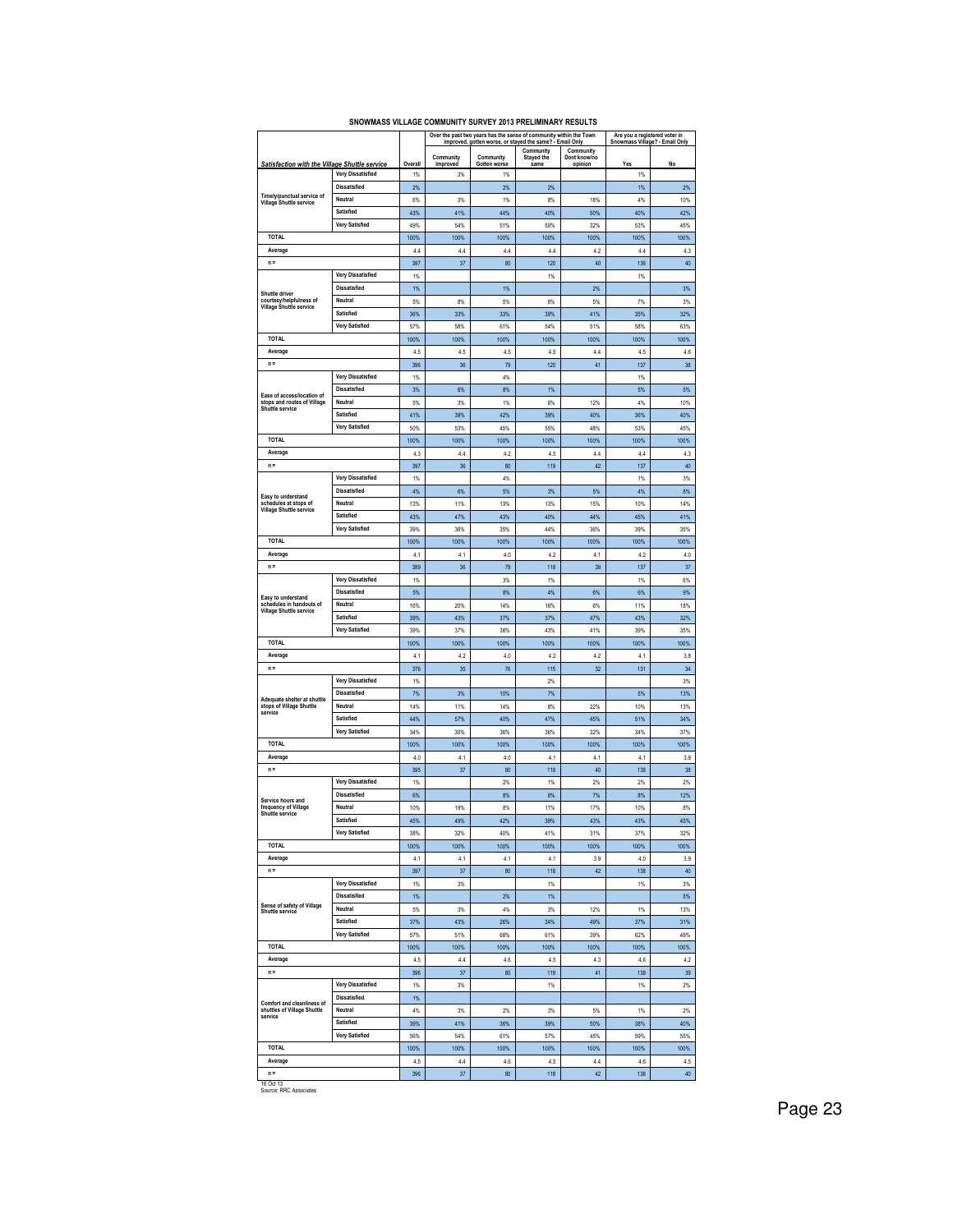|                                              |                       |             | Over the past two years has the sense of community within the Town<br>improved, gotten worse, or stayed the same? - Email Only |              |                         |                           | Are you a registered voter in<br>Snowmass Village? - Email Only |             |  |
|----------------------------------------------|-----------------------|-------------|--------------------------------------------------------------------------------------------------------------------------------|--------------|-------------------------|---------------------------|-----------------------------------------------------------------|-------------|--|
|                                              |                       |             | Community                                                                                                                      | Community    | Community<br>Stayed the | Community<br>Dont know/no |                                                                 |             |  |
| Importance to you and your household         |                       | Overall     | Improved                                                                                                                       | Gotten worse | same                    | opinion                   | Yes                                                             | No          |  |
|                                              | Not At All Important  | 2%          |                                                                                                                                | 2%           | 3%                      |                           | 2%                                                              | 4%          |  |
| Maintaining low traffic                      | Not Important         | 5%          | 6%                                                                                                                             | 9%           | 5%                      | 3%                        | 6%                                                              | 7%          |  |
| volumes                                      | Neutral               | 19%         | 28%                                                                                                                            | 16%          | 27%                     | 10%                       | 22%                                                             | 18%         |  |
|                                              | Important             | 47%         | 42%                                                                                                                            | 48%          | 46%                     | 57%                       | 43%                                                             | 60%         |  |
|                                              | <b>Very Important</b> | 26%         | 25%                                                                                                                            | 25%          | 19%                     | 30%                       | 28%                                                             | 12%         |  |
| <b>TOTAL</b>                                 |                       | 100%        | 100%                                                                                                                           | 100%         | 100%                    | 100%                      | 100%                                                            | 100%        |  |
| Average                                      |                       | 3.9         | 3.8                                                                                                                            | 3.9          | 3.7                     | 4.1                       | 3.9                                                             | 3.7         |  |
| $n =$                                        |                       | 568         | 53                                                                                                                             | 102          | 184                     | 63                        | 185                                                             | 57          |  |
|                                              | Not At All Important  | 2%          |                                                                                                                                | 2%           | 2%                      | 2%                        | 2%                                                              | 4%          |  |
| <b>Access to free/inexpensive</b>            | <b>Not Important</b>  | 5%          | 6%                                                                                                                             | 2%           | 2%                      | 3%                        | 3%                                                              | 4%          |  |
| parking                                      | Neutral               | 12%         | 19%                                                                                                                            | 11%          | 11%                     | 12%                       | 10%                                                             | 11%         |  |
|                                              | Important             | 40%         | 35%                                                                                                                            | 44%          | 44%                     | 40%                       | 41%                                                             | 39%         |  |
|                                              | Very Important        | 41%         | 41%                                                                                                                            | 42%          | 41%                     | 43%                       | 43%                                                             | 44%         |  |
| TOTAL                                        |                       | 100%        | 100%                                                                                                                           | 100%         | 100%                    | 100%                      | 100%                                                            | 100%        |  |
| Average                                      |                       | 4.1         | 4.1                                                                                                                            | 4.2          | 4.2                     | 4.2                       | 4.2                                                             | 4.2         |  |
| $n =$                                        |                       | 569         | 54                                                                                                                             | 103          | 180                     | 65                        | 184                                                             | 57          |  |
|                                              | Not At All Important  | 4%          | 4%                                                                                                                             | 3%           | 4%                      | 2%                        | 4%                                                              | 2%          |  |
| <b>Access to commercial</b>                  | <b>Not Important</b>  | 3%          | 4%                                                                                                                             | 6%           | 3%                      | 2%                        | 3%                                                              | 2%          |  |
| nodes via the Village<br>Shuttle             | Neutral               | 16%         | 15%                                                                                                                            | 9%           | 22%                     | 16%                       | 14%                                                             | 19%         |  |
|                                              | Important             | 36%         | 33%                                                                                                                            | 28%          | 40%                     | 40%                       | 33%                                                             | 39%         |  |
|                                              | Very Important        | 41%         | 44%                                                                                                                            | 54%          | 30%                     | 41%                       | 45%                                                             | 39%         |  |
| <b>TOTAL</b>                                 |                       | 100%        | 100%                                                                                                                           | 100%         | 100%                    | 100%                      | 100%                                                            | 100%        |  |
| Average                                      |                       | 4.1         | 4.1                                                                                                                            | 4.2          | 3.9                     | 4.2                       | 4.1                                                             | 4.1         |  |
| $n =$                                        |                       | 564         | 52                                                                                                                             | 102          | 182                     | 63                        | 183                                                             | 57          |  |
|                                              | Not At All Important  | 2%          | 2%                                                                                                                             | 2%           | 2%                      |                           | 1%                                                              |             |  |
|                                              | Not Important         | 1%          |                                                                                                                                | 1%           | 1%                      | 2%                        | $1\%$                                                           | 2%          |  |
| <b>Access to skiing</b>                      | Neutral               | 7%          | 4%                                                                                                                             | 9%           | 7%                      | 7%                        | 6%                                                              | 11%         |  |
|                                              | Important             | 26%         | 24%                                                                                                                            | 21%          | 30%                     | 28%                       | 25%                                                             | 28%         |  |
| <b>TOTAL</b>                                 | <b>Very Important</b> | 64%         | 70%                                                                                                                            | 68%          | 60%                     | 64%                       | 68%                                                             | 60%         |  |
|                                              |                       | 100%        | 100%                                                                                                                           | 100%         | 100%                    | 100%                      | 100%                                                            | 100%        |  |
| Average<br>$n =$                             |                       | 4.5         | 4.6                                                                                                                            | 4.5          | 4.5                     | 4.5                       | 4.6                                                             | 4.5         |  |
|                                              | Not At All Important  | 563         | 54                                                                                                                             | 102          | 182                     | 61                        | 185                                                             | 57          |  |
|                                              | Not Important         | 2%          |                                                                                                                                | 3%           | 3%                      |                           | 1%                                                              | 2%          |  |
| Maintaining a rural<br>character in Snowmass | Neutral               | 4%<br>11%   | 8%                                                                                                                             | 3%<br>11%    | 3%<br>11%               | 2%<br>13%                 | 4%<br>11%                                                       | 2%<br>12%   |  |
| Village                                      | Important             |             | 15%                                                                                                                            |              |                         |                           |                                                                 | 34%         |  |
|                                              | <b>Very Important</b> | 25%         | 30%                                                                                                                            | 20%          | 31%                     | 24%                       | 25%                                                             |             |  |
| <b>TOTAL</b>                                 |                       | 57%         | 47%                                                                                                                            | 63%          | 52%                     | 61%                       | 59%                                                             | 50%         |  |
| Average                                      |                       | 100%<br>4.3 | 100%<br>4.2                                                                                                                    | 100%<br>4.4  | 100%<br>4.3             | 100%<br>4.5               | 100%<br>4.4                                                     | 100%<br>4.3 |  |
| $n =$                                        |                       | 565         | 53                                                                                                                             | 103          | 183                     | 62                        | 187                                                             | 56          |  |
|                                              | Not At All Important  | 5%          | 4%                                                                                                                             | 5%           | 8%                      | 3%                        | 5%                                                              | 9%          |  |
|                                              | Not Important         | 5%          | 6%                                                                                                                             | 7%           | 4%                      | $5%$                      | 6%                                                              | 3%          |  |
| <b>Reducing carbon</b>                       | Neutral               | 16%         | 15%                                                                                                                            | 15%          | 16%                     | 15%                       | 12%                                                             | 16%         |  |
| emissions                                    | Important             | 31%         | 32%                                                                                                                            | 28%          | 31%                     | 34%                       | 31%                                                             | 31%         |  |
|                                              | Very Important        | 43%         | 43%                                                                                                                            | 45%          | 40%                     | 44%                       | 44%                                                             | 41%         |  |
| <b>TOTAL</b>                                 |                       | 100%        | 100%                                                                                                                           | 100%         | 100%                    | 100%                      | 100%                                                            | 100%        |  |
| Average                                      |                       | 4.0         | 4.1                                                                                                                            | 4.0          | 3.9                     | 4.1                       | 4.0                                                             | 3.9         |  |
| $n =$                                        |                       | 563         | 53                                                                                                                             | 104          | 182                     | 62                        | 185                                                             | 58          |  |
|                                              | Not At All Important  | 4%          | 2%                                                                                                                             | $5\%$        | 4%                      |                           | 4%                                                              | 4%          |  |
|                                              | Not Important         | 5%          | 4%                                                                                                                             | $6\%$        | 4%                      | $5%$                      | 8%                                                              | 4%          |  |
| <b>Bike-friendly buses</b>                   | Neutral               | 19%         | 23%                                                                                                                            | 21%          | 19%                     | 19%                       | 17%                                                             | 20%         |  |
|                                              | Important             | 29%         | 21%                                                                                                                            | 20%          | 31%                     | 37%                       | 25%                                                             | 31%         |  |
|                                              | Very Important        | 42%         | 50%                                                                                                                            | 48%          | 42%                     | 39%                       | 46%                                                             | 42%         |  |
| <b>TOTAL</b>                                 |                       | 100%        | 100%                                                                                                                           | 100%         | 100%                    | 100%                      | 100%                                                            | 100%        |  |
| Average                                      |                       | 4.0         | 4.1                                                                                                                            | 4.0          | 4.0                     | 4.1                       | 4.0                                                             | 4.0         |  |
| $n =$                                        |                       | 561         | 52                                                                                                                             | 103          | 182                     | 62                        | 185                                                             | 55          |  |
|                                              |                       |             |                                                                                                                                |              |                         |                           |                                                                 |             |  |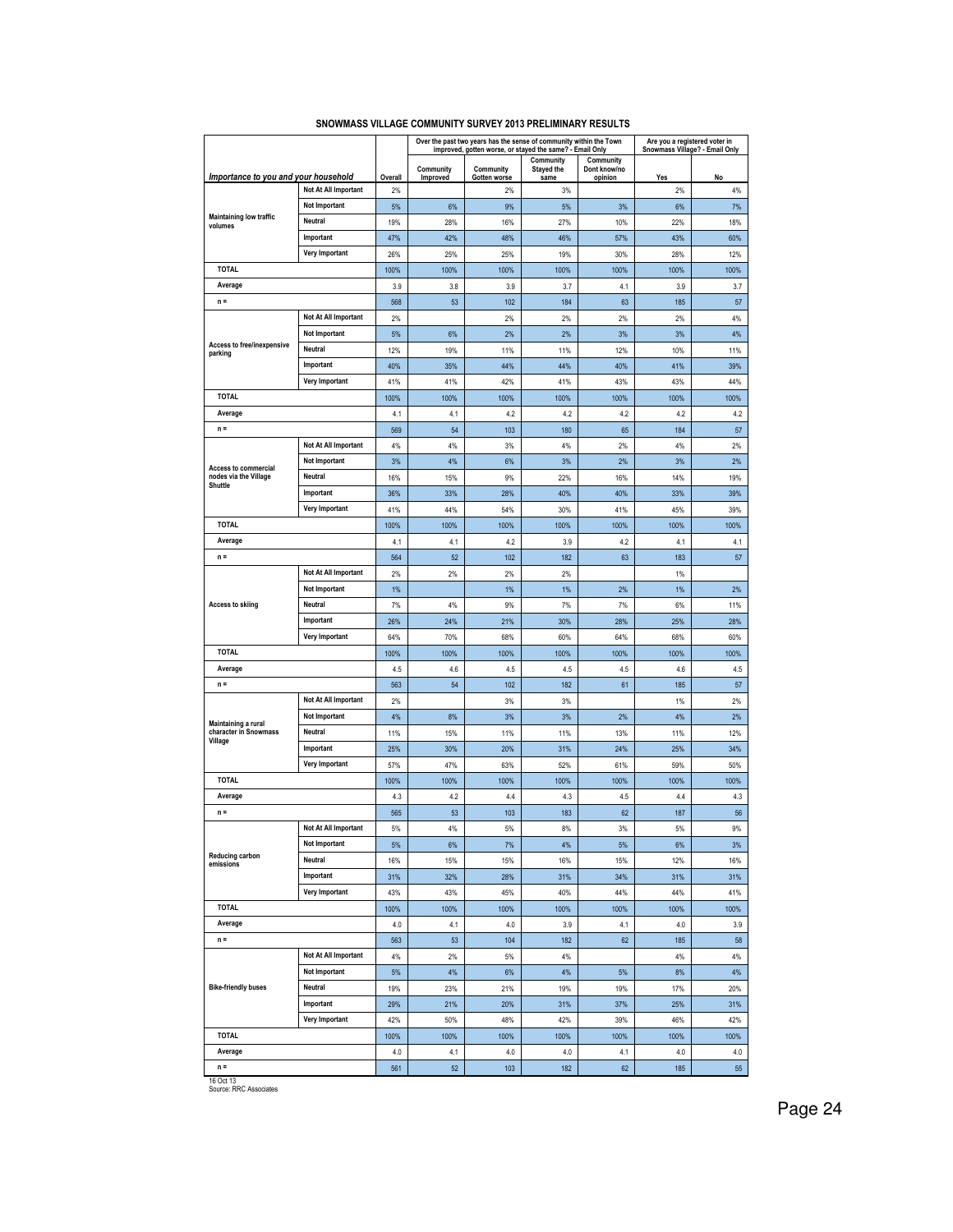|                                                          |       |         |                              | Over the past two years has the sense of community within the Town<br>improved, gotten worse, or stayed the same? - Email Only | Are you a registered voter in<br>Snowmass Village? - Email Only |                                      |      |      |
|----------------------------------------------------------|-------|---------|------------------------------|--------------------------------------------------------------------------------------------------------------------------------|-----------------------------------------------------------------|--------------------------------------|------|------|
|                                                          |       | Overall | Community<br><b>Improved</b> | Community<br>Gotten worse                                                                                                      | Community<br>Stayed the<br>same                                 | Community<br>Dont know/no<br>opinion | Yes  | No   |
| Do you feel well informed<br>about event and/or activity | Yes   | 76%     | 85%                          | 63%                                                                                                                            | 77%                                                             | 73%                                  | 76%  | 85%  |
| offerings in Snowmass<br>Village year-round?             | No    | 24%     | 15%                          | 37%                                                                                                                            | 23%                                                             | 27%                                  | 24%  | 15%  |
| <b>TOTAL</b>                                             |       | 100%    | 100%                         | 100%                                                                                                                           | 100%                                                            | 100%                                 | 100% | 100% |
|                                                          | $n =$ | 577     | 53                           | 101                                                                                                                            | 178                                                             | 66                                   | 188  | 67   |

16 Oct 13 Source: RRC Associates

## SNOWMASS VILLAGE COMMUNITY SURVEY 2013 PRELIMINARY RESULTS

|                                                    |       |         |                              | Over the past two years has the sense of community within the Town<br>improved, gotten worse, or stayed the same? - Email Only |                                 |                                      | Are you a registered voter in<br>Snowmass Village? - Email Only |      |  |
|----------------------------------------------------|-------|---------|------------------------------|--------------------------------------------------------------------------------------------------------------------------------|---------------------------------|--------------------------------------|-----------------------------------------------------------------|------|--|
|                                                    |       | Overall | Communitv<br><b>Improved</b> | Community<br>Gotten worse                                                                                                      | Community<br>Stayed the<br>same | Community<br>Dont know/no<br>opinion | Yes                                                             | No   |  |
| Are you a member of the<br><b>Snowmass Village</b> | Yes   | 40%     | 40%                          | 44%                                                                                                                            | 36%                             | 35%                                  | 43%                                                             | 32%  |  |
| <b>Recreation Center?</b>                          | No    | 60%     | 60%                          | 56%                                                                                                                            | 64%                             | 65%                                  | 57%                                                             | 68%  |  |
| <b>TOTAL</b>                                       |       | 100%    | 100%                         | 100%                                                                                                                           | 100%                            | 100%                                 | 100%                                                            | 100% |  |
|                                                    | $n =$ | 479     | 47                           | 81                                                                                                                             | 149                             | 54                                   | 171                                                             | 53   |  |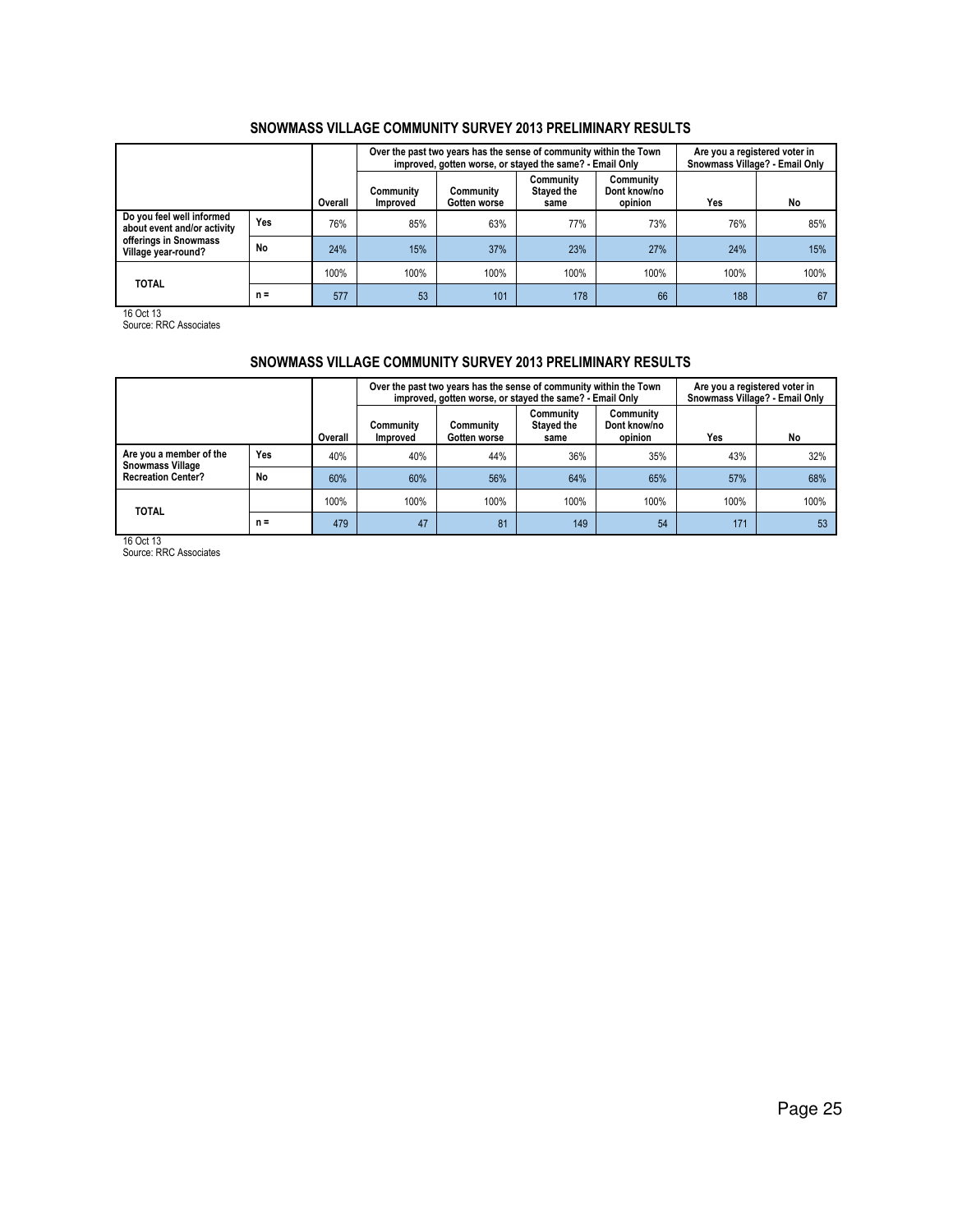| Community<br>Community<br>Community<br>Community<br><b>Stayed the</b><br>Dont know/no<br>Satifaction with recreational services<br>Overall<br>No<br>Improved<br>Yes<br>Gotten worse<br>same<br>opinion<br><b>Very Dissatisfied</b><br>2%<br>2%<br>4%<br>1%<br>2%<br>1%<br>2%<br><b>Dissatisfied</b><br>2%<br>3%<br>1%<br>1%<br>rec center Workout<br>Neutral<br>17%<br>24%<br>25%<br>21%<br>21%<br>7%<br>18%<br>facilities<br>Satisfied<br>41%<br>44%<br>33%<br>41%<br>44%<br>41%<br>38%<br><b>Very Satisfied</b><br>39%<br>46%<br>36%<br>32%<br>36%<br>36%<br>40%<br><b>TOTAL</b><br>100%<br>100%<br>100%<br>100%<br>100%<br>100%<br>100%<br>Average<br>4.3<br>3.9<br>4.0<br>4.1<br>4.1<br>4.1<br>4.1<br>$n =$<br>41<br>72<br>48<br>431<br>138<br>45<br>154<br><b>Very Dissatisfied</b><br>2%<br>7%<br>4%<br>4%<br>4%<br>5%<br>1%<br><b>Dissatisfied</b><br>3%<br>2%<br>4%<br>3%<br>2%<br>2%<br>rec center Pool facilities<br>Neutral<br>23%<br>14%<br>13%<br>5%<br>16%<br>15%<br>12%<br><b>Satisfied</b><br>36%<br>43%<br>32%<br>38%<br>38%<br>35%<br>33%<br><b>Very Satisfied</b><br>45%<br>45%<br>34%<br>43%<br>42%<br>44%<br>49%<br>TOTAL<br>100%<br>100%<br>100%<br>100%<br>100%<br>100%<br>100%<br>Average<br>4.2<br>3.8<br>4.2<br>4.1<br>4.2<br>4.2<br>4.1<br>$n =$<br>450<br>44<br>73<br>145<br>50<br>162<br>51<br><b>Very Dissatisfied</b><br>4%<br>2%<br>9%<br>4%<br>2%<br>6%<br>4%<br><b>Dissatisfied</b><br>9%<br>7%<br>10%<br>10%<br>11%<br>9%<br>11%<br>rec center Hours of<br>Neutral<br>20%<br>22%<br>23%<br>21%<br>29%<br>21%<br>24%<br>operation at the Rec Center<br>Satisfied<br>39%<br>46%<br>40%<br>34%<br>31%<br>39%<br>33%<br>Very Satisfied<br>27%<br>20%<br>19%<br>32%<br>28%<br>31%<br>24%<br><b>TOTAL</b><br>100%<br>100%<br>100%<br>100%<br>100%<br>100%<br>100%<br>Average<br>3.8<br>3.7<br>3.5<br>3.8<br>3.8<br>3.6<br>3.7<br>$n =$<br>46<br>42<br>433<br>136<br>155<br>46<br>75<br><b>Very Dissatisfied</b><br>3%<br>6%<br>2%<br>3%<br>2%<br><b>Dissatisfied</b><br>4%<br>6%<br>6%<br>2%<br>5%<br>4%<br>7%<br>rec center Recreation<br>Neutral<br>33%<br>25%<br>33%<br>39%<br>38%<br>32%<br>34%<br>programs<br>Satisfied<br>36%<br>47%<br>36%<br>35%<br>36%<br>38%<br>41%<br><b>Very Satisfied</b><br>24%<br>22%<br>18%<br>22%<br>21%<br>24%<br>15%<br><b>TOTAL</b><br>100%<br>100%<br>100%<br>100%<br>100%<br>100%<br>100%<br>Average<br>3.9<br>3.5<br>3.7<br>3.8<br>3.7<br>3.8<br>3.6<br>$n =$<br>393<br>36<br>66<br>126<br>39<br>140<br>41<br>Very Dissatisfied<br>2%<br>2%<br>4%<br>1%<br>1%<br>2%<br><b>Dissatisfied</b><br>4%<br>2%<br>1%<br>rec center Parks facilities<br>Neutral<br>17%<br>7%<br>18%<br>19%<br>31%<br>13%<br>27%<br><b>Satisfied</b><br>43%<br>44%<br>48%<br>44%<br>41%<br>46%<br>42%<br><b>Very Satisfied</b><br>30%<br>41%<br>29%<br>36%<br>43%<br>39%<br>23%<br>TOTAL<br>100%<br>100%<br>100%<br>100%<br>100%<br>100%<br>100%<br>Average<br>4.3<br>3.9<br>4.2<br>4.2<br>4.1<br>3.9<br>4.0<br>$n =$<br>430<br>44<br>139<br>39<br>45<br>71<br>158<br><b>Very Dissatisfied</b><br>2%<br>2%<br>3%<br>5%<br>4%<br>4%<br><b>Dissatisfied</b><br>4%<br>2%<br>4%<br>3%<br>2%<br>2%<br>rec center Overall customer<br><b>Neutral</b><br>4%<br>24%<br>18%<br>15%<br>15%<br>15%<br>15%<br>service<br>Satisfied<br>44%<br>40%<br>38%<br>42%<br>53%<br>40%<br>50%<br><b>Very Satisfied</b><br>40%<br>49%<br>28%<br>38%<br>24%<br>38%<br>31%<br><b>TOTAL</b><br>100%<br>100%<br>100%<br>100%<br>100%<br>100%<br>100%<br>Average<br>3.8<br>4.1<br>4.4<br>4.1<br>4.0<br>4.1<br>4.1<br>440<br>$n =$<br>45<br>74<br>142<br>45<br>158<br>48<br><b>Very Dissatisfied</b><br>3%<br>8%<br>$1\%$<br>2%<br>3%<br>2%<br><b>Dissatisfied</b><br>6%<br>2%<br>8%<br>11%<br>2%<br>9%<br>2%<br>rec center Access to<br>information about<br>Neutral<br>21%<br>21%<br>24%<br>21%<br>28%<br>23%<br>20%<br>programs/amenities offered<br>Satisfied<br>41%<br>42%<br>36%<br>40%<br>39%<br>36%<br>47%<br><b>Very Satisfied</b><br>29%<br>35%<br>29%<br>24%<br>27%<br>28%<br>29%<br><b>TOTAL</b><br>100%<br>100%<br>100%<br>100%<br>100%<br>100%<br>100%<br>Average<br>3.9<br>4.1<br>3.6<br>3.8<br>3.9<br>3.8<br>4.0<br>$n =$<br>435<br>43<br>75<br>136<br>46<br>154<br>49 |  |  |  | Over the past two years has the sense of community within the Town<br>improved, gotten worse, or stayed the same? - Email Only | Are you a registered voter in<br>Snowmass Village? - Email Only |  |
|-----------------------------------------------------------------------------------------------------------------------------------------------------------------------------------------------------------------------------------------------------------------------------------------------------------------------------------------------------------------------------------------------------------------------------------------------------------------------------------------------------------------------------------------------------------------------------------------------------------------------------------------------------------------------------------------------------------------------------------------------------------------------------------------------------------------------------------------------------------------------------------------------------------------------------------------------------------------------------------------------------------------------------------------------------------------------------------------------------------------------------------------------------------------------------------------------------------------------------------------------------------------------------------------------------------------------------------------------------------------------------------------------------------------------------------------------------------------------------------------------------------------------------------------------------------------------------------------------------------------------------------------------------------------------------------------------------------------------------------------------------------------------------------------------------------------------------------------------------------------------------------------------------------------------------------------------------------------------------------------------------------------------------------------------------------------------------------------------------------------------------------------------------------------------------------------------------------------------------------------------------------------------------------------------------------------------------------------------------------------------------------------------------------------------------------------------------------------------------------------------------------------------------------------------------------------------------------------------------------------------------------------------------------------------------------------------------------------------------------------------------------------------------------------------------------------------------------------------------------------------------------------------------------------------------------------------------------------------------------------------------------------------------------------------------------------------------------------------------------------------------------------------------------------------------------------------------------------------------------------------------------------------------------------------------------------------------------------------------------------------------------------------------------------------------------------------------------------------------------------------------------------------------------------------------------------------------------------------------------------------------------------------------------------------------------------------------------------------------------------------------------------------------------------------------------------------------------------------------------------------------------------------------------------------------------------------------------------------------------------------------------------------------------------------------------------------------------------------------------------------------------------------------------------------------------------------------|--|--|--|--------------------------------------------------------------------------------------------------------------------------------|-----------------------------------------------------------------|--|
|                                                                                                                                                                                                                                                                                                                                                                                                                                                                                                                                                                                                                                                                                                                                                                                                                                                                                                                                                                                                                                                                                                                                                                                                                                                                                                                                                                                                                                                                                                                                                                                                                                                                                                                                                                                                                                                                                                                                                                                                                                                                                                                                                                                                                                                                                                                                                                                                                                                                                                                                                                                                                                                                                                                                                                                                                                                                                                                                                                                                                                                                                                                                                                                                                                                                                                                                                                                                                                                                                                                                                                                                                                                                                                                                                                                                                                                                                                                                                                                                                                                                                                                                                                                                     |  |  |  |                                                                                                                                |                                                                 |  |
|                                                                                                                                                                                                                                                                                                                                                                                                                                                                                                                                                                                                                                                                                                                                                                                                                                                                                                                                                                                                                                                                                                                                                                                                                                                                                                                                                                                                                                                                                                                                                                                                                                                                                                                                                                                                                                                                                                                                                                                                                                                                                                                                                                                                                                                                                                                                                                                                                                                                                                                                                                                                                                                                                                                                                                                                                                                                                                                                                                                                                                                                                                                                                                                                                                                                                                                                                                                                                                                                                                                                                                                                                                                                                                                                                                                                                                                                                                                                                                                                                                                                                                                                                                                                     |  |  |  |                                                                                                                                |                                                                 |  |
|                                                                                                                                                                                                                                                                                                                                                                                                                                                                                                                                                                                                                                                                                                                                                                                                                                                                                                                                                                                                                                                                                                                                                                                                                                                                                                                                                                                                                                                                                                                                                                                                                                                                                                                                                                                                                                                                                                                                                                                                                                                                                                                                                                                                                                                                                                                                                                                                                                                                                                                                                                                                                                                                                                                                                                                                                                                                                                                                                                                                                                                                                                                                                                                                                                                                                                                                                                                                                                                                                                                                                                                                                                                                                                                                                                                                                                                                                                                                                                                                                                                                                                                                                                                                     |  |  |  |                                                                                                                                |                                                                 |  |
|                                                                                                                                                                                                                                                                                                                                                                                                                                                                                                                                                                                                                                                                                                                                                                                                                                                                                                                                                                                                                                                                                                                                                                                                                                                                                                                                                                                                                                                                                                                                                                                                                                                                                                                                                                                                                                                                                                                                                                                                                                                                                                                                                                                                                                                                                                                                                                                                                                                                                                                                                                                                                                                                                                                                                                                                                                                                                                                                                                                                                                                                                                                                                                                                                                                                                                                                                                                                                                                                                                                                                                                                                                                                                                                                                                                                                                                                                                                                                                                                                                                                                                                                                                                                     |  |  |  |                                                                                                                                |                                                                 |  |
|                                                                                                                                                                                                                                                                                                                                                                                                                                                                                                                                                                                                                                                                                                                                                                                                                                                                                                                                                                                                                                                                                                                                                                                                                                                                                                                                                                                                                                                                                                                                                                                                                                                                                                                                                                                                                                                                                                                                                                                                                                                                                                                                                                                                                                                                                                                                                                                                                                                                                                                                                                                                                                                                                                                                                                                                                                                                                                                                                                                                                                                                                                                                                                                                                                                                                                                                                                                                                                                                                                                                                                                                                                                                                                                                                                                                                                                                                                                                                                                                                                                                                                                                                                                                     |  |  |  |                                                                                                                                |                                                                 |  |
|                                                                                                                                                                                                                                                                                                                                                                                                                                                                                                                                                                                                                                                                                                                                                                                                                                                                                                                                                                                                                                                                                                                                                                                                                                                                                                                                                                                                                                                                                                                                                                                                                                                                                                                                                                                                                                                                                                                                                                                                                                                                                                                                                                                                                                                                                                                                                                                                                                                                                                                                                                                                                                                                                                                                                                                                                                                                                                                                                                                                                                                                                                                                                                                                                                                                                                                                                                                                                                                                                                                                                                                                                                                                                                                                                                                                                                                                                                                                                                                                                                                                                                                                                                                                     |  |  |  |                                                                                                                                |                                                                 |  |
|                                                                                                                                                                                                                                                                                                                                                                                                                                                                                                                                                                                                                                                                                                                                                                                                                                                                                                                                                                                                                                                                                                                                                                                                                                                                                                                                                                                                                                                                                                                                                                                                                                                                                                                                                                                                                                                                                                                                                                                                                                                                                                                                                                                                                                                                                                                                                                                                                                                                                                                                                                                                                                                                                                                                                                                                                                                                                                                                                                                                                                                                                                                                                                                                                                                                                                                                                                                                                                                                                                                                                                                                                                                                                                                                                                                                                                                                                                                                                                                                                                                                                                                                                                                                     |  |  |  |                                                                                                                                |                                                                 |  |
|                                                                                                                                                                                                                                                                                                                                                                                                                                                                                                                                                                                                                                                                                                                                                                                                                                                                                                                                                                                                                                                                                                                                                                                                                                                                                                                                                                                                                                                                                                                                                                                                                                                                                                                                                                                                                                                                                                                                                                                                                                                                                                                                                                                                                                                                                                                                                                                                                                                                                                                                                                                                                                                                                                                                                                                                                                                                                                                                                                                                                                                                                                                                                                                                                                                                                                                                                                                                                                                                                                                                                                                                                                                                                                                                                                                                                                                                                                                                                                                                                                                                                                                                                                                                     |  |  |  |                                                                                                                                |                                                                 |  |
|                                                                                                                                                                                                                                                                                                                                                                                                                                                                                                                                                                                                                                                                                                                                                                                                                                                                                                                                                                                                                                                                                                                                                                                                                                                                                                                                                                                                                                                                                                                                                                                                                                                                                                                                                                                                                                                                                                                                                                                                                                                                                                                                                                                                                                                                                                                                                                                                                                                                                                                                                                                                                                                                                                                                                                                                                                                                                                                                                                                                                                                                                                                                                                                                                                                                                                                                                                                                                                                                                                                                                                                                                                                                                                                                                                                                                                                                                                                                                                                                                                                                                                                                                                                                     |  |  |  |                                                                                                                                |                                                                 |  |
|                                                                                                                                                                                                                                                                                                                                                                                                                                                                                                                                                                                                                                                                                                                                                                                                                                                                                                                                                                                                                                                                                                                                                                                                                                                                                                                                                                                                                                                                                                                                                                                                                                                                                                                                                                                                                                                                                                                                                                                                                                                                                                                                                                                                                                                                                                                                                                                                                                                                                                                                                                                                                                                                                                                                                                                                                                                                                                                                                                                                                                                                                                                                                                                                                                                                                                                                                                                                                                                                                                                                                                                                                                                                                                                                                                                                                                                                                                                                                                                                                                                                                                                                                                                                     |  |  |  |                                                                                                                                |                                                                 |  |
|                                                                                                                                                                                                                                                                                                                                                                                                                                                                                                                                                                                                                                                                                                                                                                                                                                                                                                                                                                                                                                                                                                                                                                                                                                                                                                                                                                                                                                                                                                                                                                                                                                                                                                                                                                                                                                                                                                                                                                                                                                                                                                                                                                                                                                                                                                                                                                                                                                                                                                                                                                                                                                                                                                                                                                                                                                                                                                                                                                                                                                                                                                                                                                                                                                                                                                                                                                                                                                                                                                                                                                                                                                                                                                                                                                                                                                                                                                                                                                                                                                                                                                                                                                                                     |  |  |  |                                                                                                                                |                                                                 |  |
|                                                                                                                                                                                                                                                                                                                                                                                                                                                                                                                                                                                                                                                                                                                                                                                                                                                                                                                                                                                                                                                                                                                                                                                                                                                                                                                                                                                                                                                                                                                                                                                                                                                                                                                                                                                                                                                                                                                                                                                                                                                                                                                                                                                                                                                                                                                                                                                                                                                                                                                                                                                                                                                                                                                                                                                                                                                                                                                                                                                                                                                                                                                                                                                                                                                                                                                                                                                                                                                                                                                                                                                                                                                                                                                                                                                                                                                                                                                                                                                                                                                                                                                                                                                                     |  |  |  |                                                                                                                                |                                                                 |  |
|                                                                                                                                                                                                                                                                                                                                                                                                                                                                                                                                                                                                                                                                                                                                                                                                                                                                                                                                                                                                                                                                                                                                                                                                                                                                                                                                                                                                                                                                                                                                                                                                                                                                                                                                                                                                                                                                                                                                                                                                                                                                                                                                                                                                                                                                                                                                                                                                                                                                                                                                                                                                                                                                                                                                                                                                                                                                                                                                                                                                                                                                                                                                                                                                                                                                                                                                                                                                                                                                                                                                                                                                                                                                                                                                                                                                                                                                                                                                                                                                                                                                                                                                                                                                     |  |  |  |                                                                                                                                |                                                                 |  |
|                                                                                                                                                                                                                                                                                                                                                                                                                                                                                                                                                                                                                                                                                                                                                                                                                                                                                                                                                                                                                                                                                                                                                                                                                                                                                                                                                                                                                                                                                                                                                                                                                                                                                                                                                                                                                                                                                                                                                                                                                                                                                                                                                                                                                                                                                                                                                                                                                                                                                                                                                                                                                                                                                                                                                                                                                                                                                                                                                                                                                                                                                                                                                                                                                                                                                                                                                                                                                                                                                                                                                                                                                                                                                                                                                                                                                                                                                                                                                                                                                                                                                                                                                                                                     |  |  |  |                                                                                                                                |                                                                 |  |
|                                                                                                                                                                                                                                                                                                                                                                                                                                                                                                                                                                                                                                                                                                                                                                                                                                                                                                                                                                                                                                                                                                                                                                                                                                                                                                                                                                                                                                                                                                                                                                                                                                                                                                                                                                                                                                                                                                                                                                                                                                                                                                                                                                                                                                                                                                                                                                                                                                                                                                                                                                                                                                                                                                                                                                                                                                                                                                                                                                                                                                                                                                                                                                                                                                                                                                                                                                                                                                                                                                                                                                                                                                                                                                                                                                                                                                                                                                                                                                                                                                                                                                                                                                                                     |  |  |  |                                                                                                                                |                                                                 |  |
|                                                                                                                                                                                                                                                                                                                                                                                                                                                                                                                                                                                                                                                                                                                                                                                                                                                                                                                                                                                                                                                                                                                                                                                                                                                                                                                                                                                                                                                                                                                                                                                                                                                                                                                                                                                                                                                                                                                                                                                                                                                                                                                                                                                                                                                                                                                                                                                                                                                                                                                                                                                                                                                                                                                                                                                                                                                                                                                                                                                                                                                                                                                                                                                                                                                                                                                                                                                                                                                                                                                                                                                                                                                                                                                                                                                                                                                                                                                                                                                                                                                                                                                                                                                                     |  |  |  |                                                                                                                                |                                                                 |  |
|                                                                                                                                                                                                                                                                                                                                                                                                                                                                                                                                                                                                                                                                                                                                                                                                                                                                                                                                                                                                                                                                                                                                                                                                                                                                                                                                                                                                                                                                                                                                                                                                                                                                                                                                                                                                                                                                                                                                                                                                                                                                                                                                                                                                                                                                                                                                                                                                                                                                                                                                                                                                                                                                                                                                                                                                                                                                                                                                                                                                                                                                                                                                                                                                                                                                                                                                                                                                                                                                                                                                                                                                                                                                                                                                                                                                                                                                                                                                                                                                                                                                                                                                                                                                     |  |  |  |                                                                                                                                |                                                                 |  |
|                                                                                                                                                                                                                                                                                                                                                                                                                                                                                                                                                                                                                                                                                                                                                                                                                                                                                                                                                                                                                                                                                                                                                                                                                                                                                                                                                                                                                                                                                                                                                                                                                                                                                                                                                                                                                                                                                                                                                                                                                                                                                                                                                                                                                                                                                                                                                                                                                                                                                                                                                                                                                                                                                                                                                                                                                                                                                                                                                                                                                                                                                                                                                                                                                                                                                                                                                                                                                                                                                                                                                                                                                                                                                                                                                                                                                                                                                                                                                                                                                                                                                                                                                                                                     |  |  |  |                                                                                                                                |                                                                 |  |
|                                                                                                                                                                                                                                                                                                                                                                                                                                                                                                                                                                                                                                                                                                                                                                                                                                                                                                                                                                                                                                                                                                                                                                                                                                                                                                                                                                                                                                                                                                                                                                                                                                                                                                                                                                                                                                                                                                                                                                                                                                                                                                                                                                                                                                                                                                                                                                                                                                                                                                                                                                                                                                                                                                                                                                                                                                                                                                                                                                                                                                                                                                                                                                                                                                                                                                                                                                                                                                                                                                                                                                                                                                                                                                                                                                                                                                                                                                                                                                                                                                                                                                                                                                                                     |  |  |  |                                                                                                                                |                                                                 |  |
|                                                                                                                                                                                                                                                                                                                                                                                                                                                                                                                                                                                                                                                                                                                                                                                                                                                                                                                                                                                                                                                                                                                                                                                                                                                                                                                                                                                                                                                                                                                                                                                                                                                                                                                                                                                                                                                                                                                                                                                                                                                                                                                                                                                                                                                                                                                                                                                                                                                                                                                                                                                                                                                                                                                                                                                                                                                                                                                                                                                                                                                                                                                                                                                                                                                                                                                                                                                                                                                                                                                                                                                                                                                                                                                                                                                                                                                                                                                                                                                                                                                                                                                                                                                                     |  |  |  |                                                                                                                                |                                                                 |  |
|                                                                                                                                                                                                                                                                                                                                                                                                                                                                                                                                                                                                                                                                                                                                                                                                                                                                                                                                                                                                                                                                                                                                                                                                                                                                                                                                                                                                                                                                                                                                                                                                                                                                                                                                                                                                                                                                                                                                                                                                                                                                                                                                                                                                                                                                                                                                                                                                                                                                                                                                                                                                                                                                                                                                                                                                                                                                                                                                                                                                                                                                                                                                                                                                                                                                                                                                                                                                                                                                                                                                                                                                                                                                                                                                                                                                                                                                                                                                                                                                                                                                                                                                                                                                     |  |  |  |                                                                                                                                |                                                                 |  |
|                                                                                                                                                                                                                                                                                                                                                                                                                                                                                                                                                                                                                                                                                                                                                                                                                                                                                                                                                                                                                                                                                                                                                                                                                                                                                                                                                                                                                                                                                                                                                                                                                                                                                                                                                                                                                                                                                                                                                                                                                                                                                                                                                                                                                                                                                                                                                                                                                                                                                                                                                                                                                                                                                                                                                                                                                                                                                                                                                                                                                                                                                                                                                                                                                                                                                                                                                                                                                                                                                                                                                                                                                                                                                                                                                                                                                                                                                                                                                                                                                                                                                                                                                                                                     |  |  |  |                                                                                                                                |                                                                 |  |
|                                                                                                                                                                                                                                                                                                                                                                                                                                                                                                                                                                                                                                                                                                                                                                                                                                                                                                                                                                                                                                                                                                                                                                                                                                                                                                                                                                                                                                                                                                                                                                                                                                                                                                                                                                                                                                                                                                                                                                                                                                                                                                                                                                                                                                                                                                                                                                                                                                                                                                                                                                                                                                                                                                                                                                                                                                                                                                                                                                                                                                                                                                                                                                                                                                                                                                                                                                                                                                                                                                                                                                                                                                                                                                                                                                                                                                                                                                                                                                                                                                                                                                                                                                                                     |  |  |  |                                                                                                                                |                                                                 |  |
|                                                                                                                                                                                                                                                                                                                                                                                                                                                                                                                                                                                                                                                                                                                                                                                                                                                                                                                                                                                                                                                                                                                                                                                                                                                                                                                                                                                                                                                                                                                                                                                                                                                                                                                                                                                                                                                                                                                                                                                                                                                                                                                                                                                                                                                                                                                                                                                                                                                                                                                                                                                                                                                                                                                                                                                                                                                                                                                                                                                                                                                                                                                                                                                                                                                                                                                                                                                                                                                                                                                                                                                                                                                                                                                                                                                                                                                                                                                                                                                                                                                                                                                                                                                                     |  |  |  |                                                                                                                                |                                                                 |  |
|                                                                                                                                                                                                                                                                                                                                                                                                                                                                                                                                                                                                                                                                                                                                                                                                                                                                                                                                                                                                                                                                                                                                                                                                                                                                                                                                                                                                                                                                                                                                                                                                                                                                                                                                                                                                                                                                                                                                                                                                                                                                                                                                                                                                                                                                                                                                                                                                                                                                                                                                                                                                                                                                                                                                                                                                                                                                                                                                                                                                                                                                                                                                                                                                                                                                                                                                                                                                                                                                                                                                                                                                                                                                                                                                                                                                                                                                                                                                                                                                                                                                                                                                                                                                     |  |  |  |                                                                                                                                |                                                                 |  |
|                                                                                                                                                                                                                                                                                                                                                                                                                                                                                                                                                                                                                                                                                                                                                                                                                                                                                                                                                                                                                                                                                                                                                                                                                                                                                                                                                                                                                                                                                                                                                                                                                                                                                                                                                                                                                                                                                                                                                                                                                                                                                                                                                                                                                                                                                                                                                                                                                                                                                                                                                                                                                                                                                                                                                                                                                                                                                                                                                                                                                                                                                                                                                                                                                                                                                                                                                                                                                                                                                                                                                                                                                                                                                                                                                                                                                                                                                                                                                                                                                                                                                                                                                                                                     |  |  |  |                                                                                                                                |                                                                 |  |
|                                                                                                                                                                                                                                                                                                                                                                                                                                                                                                                                                                                                                                                                                                                                                                                                                                                                                                                                                                                                                                                                                                                                                                                                                                                                                                                                                                                                                                                                                                                                                                                                                                                                                                                                                                                                                                                                                                                                                                                                                                                                                                                                                                                                                                                                                                                                                                                                                                                                                                                                                                                                                                                                                                                                                                                                                                                                                                                                                                                                                                                                                                                                                                                                                                                                                                                                                                                                                                                                                                                                                                                                                                                                                                                                                                                                                                                                                                                                                                                                                                                                                                                                                                                                     |  |  |  |                                                                                                                                |                                                                 |  |
|                                                                                                                                                                                                                                                                                                                                                                                                                                                                                                                                                                                                                                                                                                                                                                                                                                                                                                                                                                                                                                                                                                                                                                                                                                                                                                                                                                                                                                                                                                                                                                                                                                                                                                                                                                                                                                                                                                                                                                                                                                                                                                                                                                                                                                                                                                                                                                                                                                                                                                                                                                                                                                                                                                                                                                                                                                                                                                                                                                                                                                                                                                                                                                                                                                                                                                                                                                                                                                                                                                                                                                                                                                                                                                                                                                                                                                                                                                                                                                                                                                                                                                                                                                                                     |  |  |  |                                                                                                                                |                                                                 |  |
|                                                                                                                                                                                                                                                                                                                                                                                                                                                                                                                                                                                                                                                                                                                                                                                                                                                                                                                                                                                                                                                                                                                                                                                                                                                                                                                                                                                                                                                                                                                                                                                                                                                                                                                                                                                                                                                                                                                                                                                                                                                                                                                                                                                                                                                                                                                                                                                                                                                                                                                                                                                                                                                                                                                                                                                                                                                                                                                                                                                                                                                                                                                                                                                                                                                                                                                                                                                                                                                                                                                                                                                                                                                                                                                                                                                                                                                                                                                                                                                                                                                                                                                                                                                                     |  |  |  |                                                                                                                                |                                                                 |  |
|                                                                                                                                                                                                                                                                                                                                                                                                                                                                                                                                                                                                                                                                                                                                                                                                                                                                                                                                                                                                                                                                                                                                                                                                                                                                                                                                                                                                                                                                                                                                                                                                                                                                                                                                                                                                                                                                                                                                                                                                                                                                                                                                                                                                                                                                                                                                                                                                                                                                                                                                                                                                                                                                                                                                                                                                                                                                                                                                                                                                                                                                                                                                                                                                                                                                                                                                                                                                                                                                                                                                                                                                                                                                                                                                                                                                                                                                                                                                                                                                                                                                                                                                                                                                     |  |  |  |                                                                                                                                |                                                                 |  |
|                                                                                                                                                                                                                                                                                                                                                                                                                                                                                                                                                                                                                                                                                                                                                                                                                                                                                                                                                                                                                                                                                                                                                                                                                                                                                                                                                                                                                                                                                                                                                                                                                                                                                                                                                                                                                                                                                                                                                                                                                                                                                                                                                                                                                                                                                                                                                                                                                                                                                                                                                                                                                                                                                                                                                                                                                                                                                                                                                                                                                                                                                                                                                                                                                                                                                                                                                                                                                                                                                                                                                                                                                                                                                                                                                                                                                                                                                                                                                                                                                                                                                                                                                                                                     |  |  |  |                                                                                                                                |                                                                 |  |
|                                                                                                                                                                                                                                                                                                                                                                                                                                                                                                                                                                                                                                                                                                                                                                                                                                                                                                                                                                                                                                                                                                                                                                                                                                                                                                                                                                                                                                                                                                                                                                                                                                                                                                                                                                                                                                                                                                                                                                                                                                                                                                                                                                                                                                                                                                                                                                                                                                                                                                                                                                                                                                                                                                                                                                                                                                                                                                                                                                                                                                                                                                                                                                                                                                                                                                                                                                                                                                                                                                                                                                                                                                                                                                                                                                                                                                                                                                                                                                                                                                                                                                                                                                                                     |  |  |  |                                                                                                                                |                                                                 |  |
|                                                                                                                                                                                                                                                                                                                                                                                                                                                                                                                                                                                                                                                                                                                                                                                                                                                                                                                                                                                                                                                                                                                                                                                                                                                                                                                                                                                                                                                                                                                                                                                                                                                                                                                                                                                                                                                                                                                                                                                                                                                                                                                                                                                                                                                                                                                                                                                                                                                                                                                                                                                                                                                                                                                                                                                                                                                                                                                                                                                                                                                                                                                                                                                                                                                                                                                                                                                                                                                                                                                                                                                                                                                                                                                                                                                                                                                                                                                                                                                                                                                                                                                                                                                                     |  |  |  |                                                                                                                                |                                                                 |  |
|                                                                                                                                                                                                                                                                                                                                                                                                                                                                                                                                                                                                                                                                                                                                                                                                                                                                                                                                                                                                                                                                                                                                                                                                                                                                                                                                                                                                                                                                                                                                                                                                                                                                                                                                                                                                                                                                                                                                                                                                                                                                                                                                                                                                                                                                                                                                                                                                                                                                                                                                                                                                                                                                                                                                                                                                                                                                                                                                                                                                                                                                                                                                                                                                                                                                                                                                                                                                                                                                                                                                                                                                                                                                                                                                                                                                                                                                                                                                                                                                                                                                                                                                                                                                     |  |  |  |                                                                                                                                |                                                                 |  |
|                                                                                                                                                                                                                                                                                                                                                                                                                                                                                                                                                                                                                                                                                                                                                                                                                                                                                                                                                                                                                                                                                                                                                                                                                                                                                                                                                                                                                                                                                                                                                                                                                                                                                                                                                                                                                                                                                                                                                                                                                                                                                                                                                                                                                                                                                                                                                                                                                                                                                                                                                                                                                                                                                                                                                                                                                                                                                                                                                                                                                                                                                                                                                                                                                                                                                                                                                                                                                                                                                                                                                                                                                                                                                                                                                                                                                                                                                                                                                                                                                                                                                                                                                                                                     |  |  |  |                                                                                                                                |                                                                 |  |
|                                                                                                                                                                                                                                                                                                                                                                                                                                                                                                                                                                                                                                                                                                                                                                                                                                                                                                                                                                                                                                                                                                                                                                                                                                                                                                                                                                                                                                                                                                                                                                                                                                                                                                                                                                                                                                                                                                                                                                                                                                                                                                                                                                                                                                                                                                                                                                                                                                                                                                                                                                                                                                                                                                                                                                                                                                                                                                                                                                                                                                                                                                                                                                                                                                                                                                                                                                                                                                                                                                                                                                                                                                                                                                                                                                                                                                                                                                                                                                                                                                                                                                                                                                                                     |  |  |  |                                                                                                                                |                                                                 |  |
|                                                                                                                                                                                                                                                                                                                                                                                                                                                                                                                                                                                                                                                                                                                                                                                                                                                                                                                                                                                                                                                                                                                                                                                                                                                                                                                                                                                                                                                                                                                                                                                                                                                                                                                                                                                                                                                                                                                                                                                                                                                                                                                                                                                                                                                                                                                                                                                                                                                                                                                                                                                                                                                                                                                                                                                                                                                                                                                                                                                                                                                                                                                                                                                                                                                                                                                                                                                                                                                                                                                                                                                                                                                                                                                                                                                                                                                                                                                                                                                                                                                                                                                                                                                                     |  |  |  |                                                                                                                                |                                                                 |  |
|                                                                                                                                                                                                                                                                                                                                                                                                                                                                                                                                                                                                                                                                                                                                                                                                                                                                                                                                                                                                                                                                                                                                                                                                                                                                                                                                                                                                                                                                                                                                                                                                                                                                                                                                                                                                                                                                                                                                                                                                                                                                                                                                                                                                                                                                                                                                                                                                                                                                                                                                                                                                                                                                                                                                                                                                                                                                                                                                                                                                                                                                                                                                                                                                                                                                                                                                                                                                                                                                                                                                                                                                                                                                                                                                                                                                                                                                                                                                                                                                                                                                                                                                                                                                     |  |  |  |                                                                                                                                |                                                                 |  |
|                                                                                                                                                                                                                                                                                                                                                                                                                                                                                                                                                                                                                                                                                                                                                                                                                                                                                                                                                                                                                                                                                                                                                                                                                                                                                                                                                                                                                                                                                                                                                                                                                                                                                                                                                                                                                                                                                                                                                                                                                                                                                                                                                                                                                                                                                                                                                                                                                                                                                                                                                                                                                                                                                                                                                                                                                                                                                                                                                                                                                                                                                                                                                                                                                                                                                                                                                                                                                                                                                                                                                                                                                                                                                                                                                                                                                                                                                                                                                                                                                                                                                                                                                                                                     |  |  |  |                                                                                                                                |                                                                 |  |
|                                                                                                                                                                                                                                                                                                                                                                                                                                                                                                                                                                                                                                                                                                                                                                                                                                                                                                                                                                                                                                                                                                                                                                                                                                                                                                                                                                                                                                                                                                                                                                                                                                                                                                                                                                                                                                                                                                                                                                                                                                                                                                                                                                                                                                                                                                                                                                                                                                                                                                                                                                                                                                                                                                                                                                                                                                                                                                                                                                                                                                                                                                                                                                                                                                                                                                                                                                                                                                                                                                                                                                                                                                                                                                                                                                                                                                                                                                                                                                                                                                                                                                                                                                                                     |  |  |  |                                                                                                                                |                                                                 |  |
|                                                                                                                                                                                                                                                                                                                                                                                                                                                                                                                                                                                                                                                                                                                                                                                                                                                                                                                                                                                                                                                                                                                                                                                                                                                                                                                                                                                                                                                                                                                                                                                                                                                                                                                                                                                                                                                                                                                                                                                                                                                                                                                                                                                                                                                                                                                                                                                                                                                                                                                                                                                                                                                                                                                                                                                                                                                                                                                                                                                                                                                                                                                                                                                                                                                                                                                                                                                                                                                                                                                                                                                                                                                                                                                                                                                                                                                                                                                                                                                                                                                                                                                                                                                                     |  |  |  |                                                                                                                                |                                                                 |  |
|                                                                                                                                                                                                                                                                                                                                                                                                                                                                                                                                                                                                                                                                                                                                                                                                                                                                                                                                                                                                                                                                                                                                                                                                                                                                                                                                                                                                                                                                                                                                                                                                                                                                                                                                                                                                                                                                                                                                                                                                                                                                                                                                                                                                                                                                                                                                                                                                                                                                                                                                                                                                                                                                                                                                                                                                                                                                                                                                                                                                                                                                                                                                                                                                                                                                                                                                                                                                                                                                                                                                                                                                                                                                                                                                                                                                                                                                                                                                                                                                                                                                                                                                                                                                     |  |  |  |                                                                                                                                |                                                                 |  |
|                                                                                                                                                                                                                                                                                                                                                                                                                                                                                                                                                                                                                                                                                                                                                                                                                                                                                                                                                                                                                                                                                                                                                                                                                                                                                                                                                                                                                                                                                                                                                                                                                                                                                                                                                                                                                                                                                                                                                                                                                                                                                                                                                                                                                                                                                                                                                                                                                                                                                                                                                                                                                                                                                                                                                                                                                                                                                                                                                                                                                                                                                                                                                                                                                                                                                                                                                                                                                                                                                                                                                                                                                                                                                                                                                                                                                                                                                                                                                                                                                                                                                                                                                                                                     |  |  |  |                                                                                                                                |                                                                 |  |
|                                                                                                                                                                                                                                                                                                                                                                                                                                                                                                                                                                                                                                                                                                                                                                                                                                                                                                                                                                                                                                                                                                                                                                                                                                                                                                                                                                                                                                                                                                                                                                                                                                                                                                                                                                                                                                                                                                                                                                                                                                                                                                                                                                                                                                                                                                                                                                                                                                                                                                                                                                                                                                                                                                                                                                                                                                                                                                                                                                                                                                                                                                                                                                                                                                                                                                                                                                                                                                                                                                                                                                                                                                                                                                                                                                                                                                                                                                                                                                                                                                                                                                                                                                                                     |  |  |  |                                                                                                                                |                                                                 |  |
|                                                                                                                                                                                                                                                                                                                                                                                                                                                                                                                                                                                                                                                                                                                                                                                                                                                                                                                                                                                                                                                                                                                                                                                                                                                                                                                                                                                                                                                                                                                                                                                                                                                                                                                                                                                                                                                                                                                                                                                                                                                                                                                                                                                                                                                                                                                                                                                                                                                                                                                                                                                                                                                                                                                                                                                                                                                                                                                                                                                                                                                                                                                                                                                                                                                                                                                                                                                                                                                                                                                                                                                                                                                                                                                                                                                                                                                                                                                                                                                                                                                                                                                                                                                                     |  |  |  |                                                                                                                                |                                                                 |  |
|                                                                                                                                                                                                                                                                                                                                                                                                                                                                                                                                                                                                                                                                                                                                                                                                                                                                                                                                                                                                                                                                                                                                                                                                                                                                                                                                                                                                                                                                                                                                                                                                                                                                                                                                                                                                                                                                                                                                                                                                                                                                                                                                                                                                                                                                                                                                                                                                                                                                                                                                                                                                                                                                                                                                                                                                                                                                                                                                                                                                                                                                                                                                                                                                                                                                                                                                                                                                                                                                                                                                                                                                                                                                                                                                                                                                                                                                                                                                                                                                                                                                                                                                                                                                     |  |  |  |                                                                                                                                |                                                                 |  |
|                                                                                                                                                                                                                                                                                                                                                                                                                                                                                                                                                                                                                                                                                                                                                                                                                                                                                                                                                                                                                                                                                                                                                                                                                                                                                                                                                                                                                                                                                                                                                                                                                                                                                                                                                                                                                                                                                                                                                                                                                                                                                                                                                                                                                                                                                                                                                                                                                                                                                                                                                                                                                                                                                                                                                                                                                                                                                                                                                                                                                                                                                                                                                                                                                                                                                                                                                                                                                                                                                                                                                                                                                                                                                                                                                                                                                                                                                                                                                                                                                                                                                                                                                                                                     |  |  |  |                                                                                                                                |                                                                 |  |
|                                                                                                                                                                                                                                                                                                                                                                                                                                                                                                                                                                                                                                                                                                                                                                                                                                                                                                                                                                                                                                                                                                                                                                                                                                                                                                                                                                                                                                                                                                                                                                                                                                                                                                                                                                                                                                                                                                                                                                                                                                                                                                                                                                                                                                                                                                                                                                                                                                                                                                                                                                                                                                                                                                                                                                                                                                                                                                                                                                                                                                                                                                                                                                                                                                                                                                                                                                                                                                                                                                                                                                                                                                                                                                                                                                                                                                                                                                                                                                                                                                                                                                                                                                                                     |  |  |  |                                                                                                                                |                                                                 |  |
|                                                                                                                                                                                                                                                                                                                                                                                                                                                                                                                                                                                                                                                                                                                                                                                                                                                                                                                                                                                                                                                                                                                                                                                                                                                                                                                                                                                                                                                                                                                                                                                                                                                                                                                                                                                                                                                                                                                                                                                                                                                                                                                                                                                                                                                                                                                                                                                                                                                                                                                                                                                                                                                                                                                                                                                                                                                                                                                                                                                                                                                                                                                                                                                                                                                                                                                                                                                                                                                                                                                                                                                                                                                                                                                                                                                                                                                                                                                                                                                                                                                                                                                                                                                                     |  |  |  |                                                                                                                                |                                                                 |  |
|                                                                                                                                                                                                                                                                                                                                                                                                                                                                                                                                                                                                                                                                                                                                                                                                                                                                                                                                                                                                                                                                                                                                                                                                                                                                                                                                                                                                                                                                                                                                                                                                                                                                                                                                                                                                                                                                                                                                                                                                                                                                                                                                                                                                                                                                                                                                                                                                                                                                                                                                                                                                                                                                                                                                                                                                                                                                                                                                                                                                                                                                                                                                                                                                                                                                                                                                                                                                                                                                                                                                                                                                                                                                                                                                                                                                                                                                                                                                                                                                                                                                                                                                                                                                     |  |  |  |                                                                                                                                |                                                                 |  |
|                                                                                                                                                                                                                                                                                                                                                                                                                                                                                                                                                                                                                                                                                                                                                                                                                                                                                                                                                                                                                                                                                                                                                                                                                                                                                                                                                                                                                                                                                                                                                                                                                                                                                                                                                                                                                                                                                                                                                                                                                                                                                                                                                                                                                                                                                                                                                                                                                                                                                                                                                                                                                                                                                                                                                                                                                                                                                                                                                                                                                                                                                                                                                                                                                                                                                                                                                                                                                                                                                                                                                                                                                                                                                                                                                                                                                                                                                                                                                                                                                                                                                                                                                                                                     |  |  |  |                                                                                                                                |                                                                 |  |
|                                                                                                                                                                                                                                                                                                                                                                                                                                                                                                                                                                                                                                                                                                                                                                                                                                                                                                                                                                                                                                                                                                                                                                                                                                                                                                                                                                                                                                                                                                                                                                                                                                                                                                                                                                                                                                                                                                                                                                                                                                                                                                                                                                                                                                                                                                                                                                                                                                                                                                                                                                                                                                                                                                                                                                                                                                                                                                                                                                                                                                                                                                                                                                                                                                                                                                                                                                                                                                                                                                                                                                                                                                                                                                                                                                                                                                                                                                                                                                                                                                                                                                                                                                                                     |  |  |  |                                                                                                                                |                                                                 |  |
|                                                                                                                                                                                                                                                                                                                                                                                                                                                                                                                                                                                                                                                                                                                                                                                                                                                                                                                                                                                                                                                                                                                                                                                                                                                                                                                                                                                                                                                                                                                                                                                                                                                                                                                                                                                                                                                                                                                                                                                                                                                                                                                                                                                                                                                                                                                                                                                                                                                                                                                                                                                                                                                                                                                                                                                                                                                                                                                                                                                                                                                                                                                                                                                                                                                                                                                                                                                                                                                                                                                                                                                                                                                                                                                                                                                                                                                                                                                                                                                                                                                                                                                                                                                                     |  |  |  |                                                                                                                                |                                                                 |  |
|                                                                                                                                                                                                                                                                                                                                                                                                                                                                                                                                                                                                                                                                                                                                                                                                                                                                                                                                                                                                                                                                                                                                                                                                                                                                                                                                                                                                                                                                                                                                                                                                                                                                                                                                                                                                                                                                                                                                                                                                                                                                                                                                                                                                                                                                                                                                                                                                                                                                                                                                                                                                                                                                                                                                                                                                                                                                                                                                                                                                                                                                                                                                                                                                                                                                                                                                                                                                                                                                                                                                                                                                                                                                                                                                                                                                                                                                                                                                                                                                                                                                                                                                                                                                     |  |  |  |                                                                                                                                |                                                                 |  |
|                                                                                                                                                                                                                                                                                                                                                                                                                                                                                                                                                                                                                                                                                                                                                                                                                                                                                                                                                                                                                                                                                                                                                                                                                                                                                                                                                                                                                                                                                                                                                                                                                                                                                                                                                                                                                                                                                                                                                                                                                                                                                                                                                                                                                                                                                                                                                                                                                                                                                                                                                                                                                                                                                                                                                                                                                                                                                                                                                                                                                                                                                                                                                                                                                                                                                                                                                                                                                                                                                                                                                                                                                                                                                                                                                                                                                                                                                                                                                                                                                                                                                                                                                                                                     |  |  |  |                                                                                                                                |                                                                 |  |
|                                                                                                                                                                                                                                                                                                                                                                                                                                                                                                                                                                                                                                                                                                                                                                                                                                                                                                                                                                                                                                                                                                                                                                                                                                                                                                                                                                                                                                                                                                                                                                                                                                                                                                                                                                                                                                                                                                                                                                                                                                                                                                                                                                                                                                                                                                                                                                                                                                                                                                                                                                                                                                                                                                                                                                                                                                                                                                                                                                                                                                                                                                                                                                                                                                                                                                                                                                                                                                                                                                                                                                                                                                                                                                                                                                                                                                                                                                                                                                                                                                                                                                                                                                                                     |  |  |  |                                                                                                                                |                                                                 |  |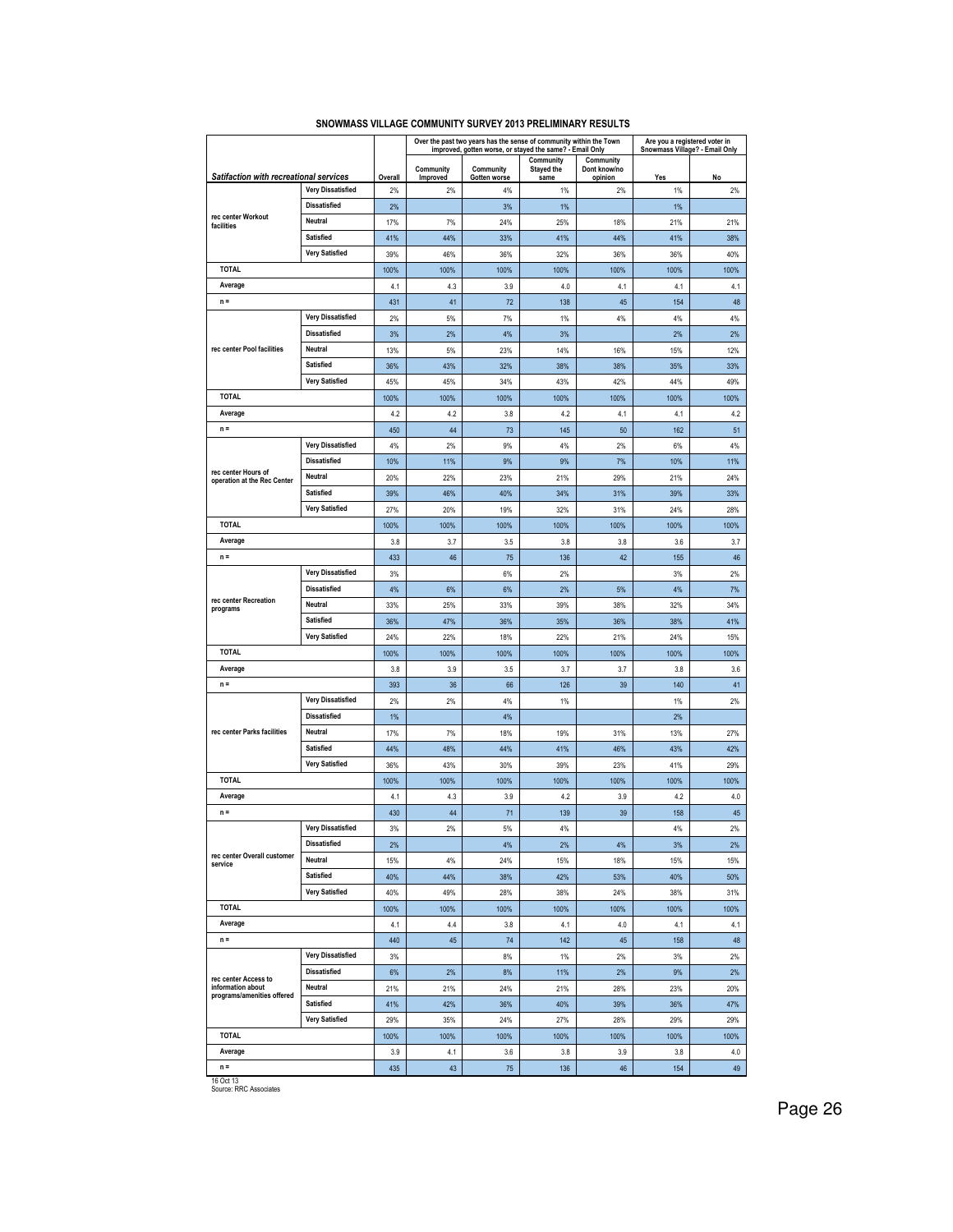|                                                     |                      |             |                       | Over the past two years has the sense of community within the Town<br>improved, gotten worse, or stayed the same? - Email Only |                                 |                                      | Are you a registered voter in<br>Snowmass Village? - Email Only |      |
|-----------------------------------------------------|----------------------|-------------|-----------------------|--------------------------------------------------------------------------------------------------------------------------------|---------------------------------|--------------------------------------|-----------------------------------------------------------------|------|
| Importance of trail/trail system enhancements       |                      | Overall     | Community<br>Improved | Community<br>Gotten worse                                                                                                      | Community<br>Stayed the<br>same | Community<br>Dont know/no<br>opinion | Yes                                                             | No   |
|                                                     | Not At All Important | 3%          | 4%                    | 3%                                                                                                                             | 2%                              | 3%                                   | 3%                                                              | 2%   |
|                                                     | Not Important        | 5%          | 4%                    | 5%                                                                                                                             | 6%                              | 2%                                   | 5%                                                              | 7%   |
| <b>Beginner trails</b>                              | Neutral              | 21%         | 8%                    | 23%                                                                                                                            | 24%                             | 19%                                  | 20%                                                             | 20%  |
|                                                     | Important            | 39%         | 47%                   | 32%                                                                                                                            | 38%                             | 50%                                  | 37%                                                             | 37%  |
|                                                     | Very Important       | 32%         | 38%                   | 37%                                                                                                                            | 30%                             | 26%                                  | 34%                                                             | 35%  |
| <b>TOTAL</b>                                        |                      | 100%        | 100%                  | 100%                                                                                                                           | 100%                            | 100%                                 | 100%                                                            | 100% |
| Average                                             |                      | 3.9         | 4.1                   | 3.9                                                                                                                            | 3.9                             | 3.9                                  | 3.9                                                             | 4.0  |
| $n =$                                               |                      | 559         | 53                    | 98                                                                                                                             | 176                             | 62                                   | 190                                                             | 60   |
|                                                     | Not At All Important | 2%          | 2%                    | 2%                                                                                                                             | 2%                              | 2%                                   | 2%                                                              | 2%   |
|                                                     | Not Important        | 2%          | 4%                    | 1%                                                                                                                             |                                 | 2%                                   | 1%                                                              | 2%   |
| Trail connections to other<br>trails                | Neutral              | 11%         | 2%                    | 13%                                                                                                                            | 11%                             | 16%                                  | 11%                                                             | 13%  |
|                                                     | Important            | 43%         | 47%                   | 40%                                                                                                                            | 46%                             | 42%                                  | 43%                                                             | 37%  |
|                                                     | Very Important       | 43%         | 45%                   | 43%                                                                                                                            | 41%                             | 39%                                  | 44%                                                             | 47%  |
| <b>TOTAL</b>                                        |                      | 100%        | 100%                  | 100%                                                                                                                           | 100%                            | 100%                                 | 100%                                                            | 100% |
| Average                                             |                      | 4.2         | 4.3                   | 4.2                                                                                                                            | 4.3                             | 4.1                                  | 4.3                                                             | 4.3  |
| $n =$                                               |                      | 560         | 53                    | 99                                                                                                                             | 176                             | 62                                   | 190                                                             | 60   |
|                                                     | Not At All Important | 2%          | 4%                    | 2%                                                                                                                             | 2%                              | 2%                                   | 3%                                                              | 2%   |
|                                                     | Not Important        | 3%          | 4%                    | 3%                                                                                                                             | 2%                              | 2%                                   | 2%                                                              | 2%   |
| Trail connections to<br>transportation              | Neutral              | 18%         | 11%                   | 14%                                                                                                                            | 19%                             | 15%                                  | 18%                                                             | 17%  |
|                                                     | Important            | 42%         | 43%                   | 33%                                                                                                                            | 43%                             | 52%                                  | 40%                                                             | 43%  |
|                                                     | Very Important       | 35%         | 38%                   | 47%                                                                                                                            | 33%                             | 31%                                  | 37%                                                             | 37%  |
| <b>TOTAL</b>                                        |                      | 100%        | 100%                  | 100%                                                                                                                           | 100%                            | 100%                                 | 100%                                                            | 100% |
| Average                                             |                      | 4.0         | 4.1                   | 4.2                                                                                                                            | 4.0                             | 4.1                                  | 4.1                                                             | 4.1  |
| $n =$                                               |                      | 558         | 53                    | 99                                                                                                                             | 175                             | 62                                   | 189                                                             | 60   |
|                                                     | Not At All Important | 1%          |                       | 1%                                                                                                                             | 2%                              | 2%                                   | 1%                                                              | 2%   |
|                                                     | Not Important        | 2%          |                       | 2%                                                                                                                             | 1%                              | 3%                                   | 1%                                                              | 3%   |
| <b>Pedestrian trails</b>                            | Neutral              | 12%         | 8%                    | 11%                                                                                                                            | 10%                             | 21%                                  | 9%                                                              | 10%  |
|                                                     | Important            | 44%         | 58%                   | 38%                                                                                                                            | 48%                             | 38%                                  | 45%                                                             | 43%  |
|                                                     | Very Important       | 41%         | 34%                   | 48%                                                                                                                            | 39%                             | 37%                                  | 44%                                                             | 42%  |
| <b>TOTAL</b>                                        |                      | 100%        | 100%                  | 100%                                                                                                                           | 100%                            | 100%                                 | 100%                                                            | 100% |
| Average                                             |                      | 4.2         | 4.3                   | 4.3                                                                                                                            | 4.2                             | 4.0                                  | 4.3                                                             | 4.2  |
| $n =$                                               |                      | 560         | 53                    | 98                                                                                                                             | 175                             | 63                                   | 190                                                             | 60   |
|                                                     | Not At All Important | 2%          | 2%                    | 1%                                                                                                                             | 2%                              | 2%                                   | 1%                                                              | 2%   |
|                                                     | Not Important        | 1%          |                       | 2%                                                                                                                             | 2%                              | 2%                                   | 2%                                                              | 3%   |
| Signage/maps/directions<br>on what is available and | Neutral              | 8%          | 9%                    | 10%                                                                                                                            | 7%                              | 6%                                   | 9%                                                              | 5%   |
| now to use it                                       | Important            | 34%         | 37%                   | 31%                                                                                                                            | 38%                             | 36%                                  | 34%                                                             | 31%  |
|                                                     | Very Important       | 55%         | 52%                   | 56%                                                                                                                            | 52%                             | 55%                                  | 54%                                                             | 59%  |
| <b>TOTAL</b>                                        |                      | 100%        | 100%                  | 100%                                                                                                                           | 100%                            | 100%                                 | 100%                                                            | 100% |
| Average                                             |                      | 4.4         | 4.4                   | 4.4                                                                                                                            | 4.4                             | 4.4                                  | 4.4                                                             | 4.4  |
| $n =$                                               |                      | 561         | 54                    | 99                                                                                                                             | 174                             | 64                                   | 189                                                             | 61   |
|                                                     | Not At All Important | 1%          |                       |                                                                                                                                | 2%                              | 2%                                   | 1%                                                              | 2%   |
|                                                     | Not Important        | 2%          | 4%                    | $1\%$                                                                                                                          | 1%                              | 3%                                   | $1\%$                                                           | 2%   |
| Safety for all users/mix of<br>users                | Neutral              | 12%         | 7%                    | 14%                                                                                                                            | 10%                             | 8%                                   | 11%                                                             | 7%   |
|                                                     | Important            | 36%         | 46%                   | 32%                                                                                                                            | 37%                             | 35%                                  | 33%                                                             | 41%  |
|                                                     | Very Important       | 50%         | 43%                   | 53%                                                                                                                            | 50%                             | 52%                                  | 54%                                                             | 49%  |
| <b>TOTAL</b>                                        |                      |             | 100%                  | 100%                                                                                                                           | 100%                            | 100%                                 | 100%                                                            | 100% |
| Average                                             |                      | 100%<br>4.3 | 4.3                   | 4.4                                                                                                                            | 4.3                             | 4.3                                  | 4.4                                                             | 4.3  |
| $n =$                                               |                      | 562         | 54                    | 99                                                                                                                             | 175                             | 63                                   | 190                                                             | 61   |
| (0.0111)                                            |                      |             |                       |                                                                                                                                |                                 |                                      |                                                                 |      |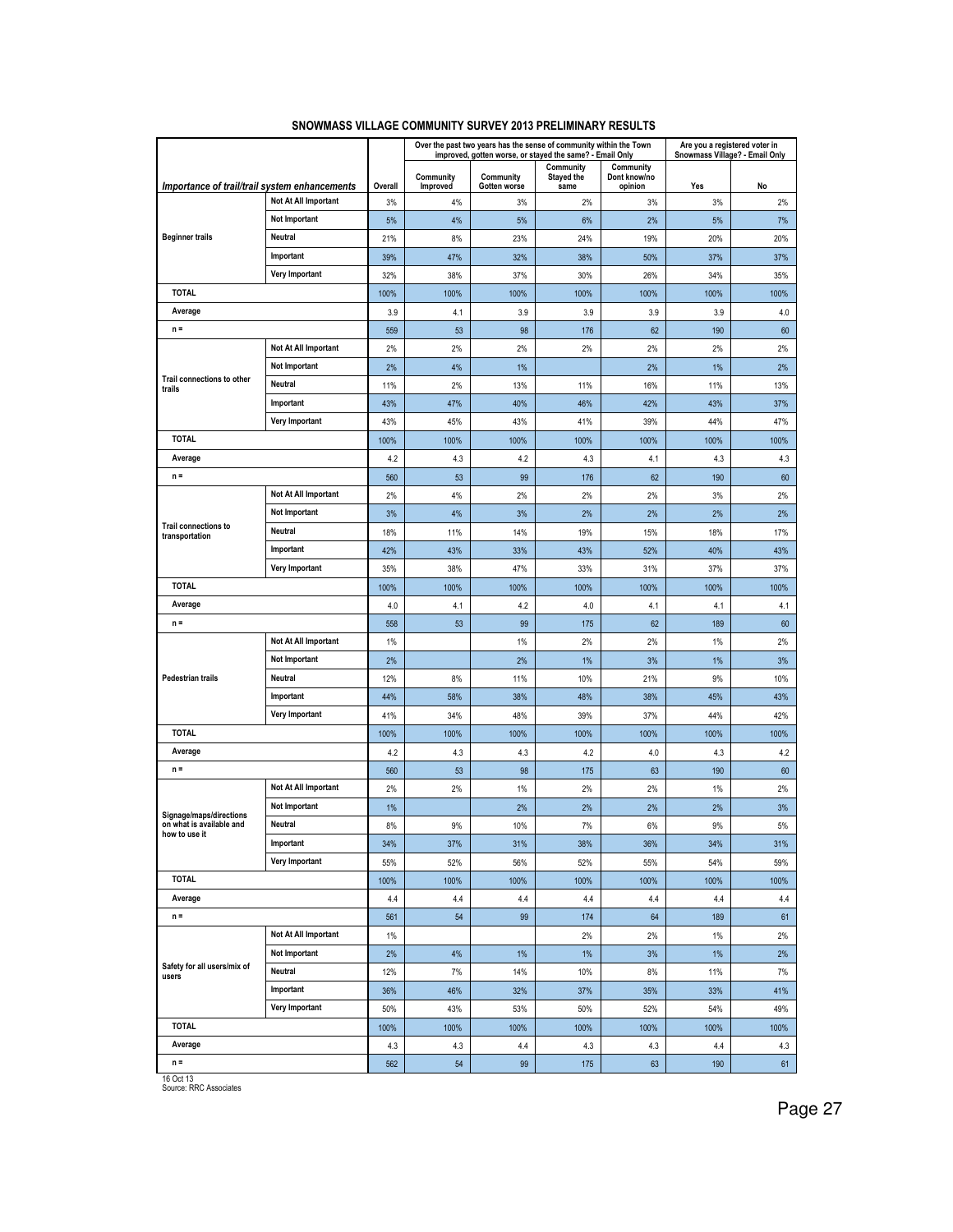|                                                                                                         |                                                                                           |         |                       | Over the past two years has the sense of community within the Town<br>improved, gotten worse, or stayed the same? - Email Only |                                        |                                      | Are you a registered voter in<br>Snowmass Village? - Email Only |      |
|---------------------------------------------------------------------------------------------------------|-------------------------------------------------------------------------------------------|---------|-----------------------|--------------------------------------------------------------------------------------------------------------------------------|----------------------------------------|--------------------------------------|-----------------------------------------------------------------|------|
|                                                                                                         |                                                                                           | Overall | Community<br>Improved | Community<br>Gotten worse                                                                                                      | Community<br><b>Stayed the</b><br>same | Community<br>Dont know/no<br>opinion | Yes                                                             | No   |
|                                                                                                         | <b>Beginner trails</b>                                                                    | 18%     | 30%                   | 15%                                                                                                                            | 19%                                    | 11%                                  | 18%                                                             | 16%  |
|                                                                                                         | Trail connections to other<br>trails                                                      | 44%     | 43%                   | 40%                                                                                                                            | 47%                                    | 36%                                  | 41%                                                             | 53%  |
| Which two trail/trail system<br>enhancements from the list<br>should receive the greatest<br>attention? | <b>Trail connections to</b><br>transportation                                             | 27%     | 26%                   | 31%                                                                                                                            | 24%                                    | 25%                                  | 26%                                                             | 28%  |
|                                                                                                         | Pedestrian<br>trailsSignage/maps/directio<br>ns on what is available and<br>how to use it | 60%     | 60%                   | 55%                                                                                                                            | 57%                                    | 70%                                  | 56%                                                             | 58%  |
|                                                                                                         | Safety for all users/mix of<br>users                                                      | 37%     | 25%                   | 37%                                                                                                                            | 43%                                    | 36%                                  | 46%                                                             | 23%  |
|                                                                                                         |                                                                                           | 186%    | 185%                  | 178%                                                                                                                           | 190%                                   | 179%                                 | 187%                                                            | 177% |
| <b>TOTAL</b>                                                                                            | $n =$                                                                                     | 528     | 53                    | 97                                                                                                                             | 166                                    | 61                                   | 182                                                             | 57   |

16 Oct 13 Source: RRC Associates

## SNOWMASS VILLAGE COMMUNITY SURVEY 2013 PRELIMINARY RESULTS

|                                                            |                                                    |         |                       | Over the past two years has the sense of community within the Town<br>improved, gotten worse, or stayed the same? - Email Only |                                 |                                      | Are you a registered voter in<br>Snowmass Village? - Email Only |      |
|------------------------------------------------------------|----------------------------------------------------|---------|-----------------------|--------------------------------------------------------------------------------------------------------------------------------|---------------------------------|--------------------------------------|-----------------------------------------------------------------|------|
|                                                            | Satisfaction with trail maintenance in the Village | Overall | Community<br>Improved | Community<br>Gotten worse                                                                                                      | Community<br>Stayed the<br>same | Community<br>Dont know/no<br>opinion | Yes                                                             | No   |
|                                                            | <b>Very Dissatisfied</b>                           | 3%      |                       | 6%                                                                                                                             | $1\%$                           |                                      | 3%                                                              | 2%   |
|                                                            | <b>Dissatisfied</b>                                | 5%      | 6%                    | 8%                                                                                                                             | 4%                              | 7%                                   | 7%                                                              | 5%   |
| trail maintenance in the<br><b>Village of Paved trails</b> | <b>Neutral</b>                                     | 12%     | 10%                   | 16%                                                                                                                            | 4%                              | 21%                                  | 8%                                                              | 7%   |
|                                                            | <b>Satisfied</b>                                   | 46%     | 42%                   | 42%                                                                                                                            | 53%                             | 40%                                  | 50%                                                             | 42%  |
|                                                            | <b>Very Satisfied</b>                              | 34%     | 42%                   | 28%                                                                                                                            | 38%                             | 32%                                  | 32%                                                             | 44%  |
| <b>TOTAL</b>                                               |                                                    | 100%    | 100%                  | 100%                                                                                                                           | 100%                            | 100%                                 | 100%                                                            | 100% |
| Average                                                    |                                                    | 4.0     | 4.2                   | 3.8                                                                                                                            | 4.2                             | 4.0                                  | 4.0                                                             | 4.2  |
| $n =$                                                      |                                                    | 531     | 52                    | 96                                                                                                                             | 168                             | 57                                   | 182                                                             | 55   |
|                                                            | <b>Very Dissatisfied</b>                           | 2%      | 2%                    | 3%                                                                                                                             | 1%                              |                                      | 2%                                                              |      |
|                                                            | <b>Dissatisfied</b>                                | 2%      | 2%                    | 3%                                                                                                                             | 2%                              | 4%                                   | 3%                                                              |      |
| Village of Unpaved trails                                  | trail maintenance in the<br>Neutral                |         | 8%                    | 15%                                                                                                                            | 4%                              | 26%                                  | 8%                                                              | 8%   |
| <b>Satisfied</b>                                           |                                                    | 48%     | 44%                   | 50%                                                                                                                            | 54%                             | 36%                                  | 52%                                                             | 43%  |
| <b>Very Satisfied</b>                                      |                                                    | 37%     | 44%                   | 29%                                                                                                                            | 40%                             | 34%                                  | 34%                                                             | 49%  |
| <b>TOTAL</b>                                               |                                                    | 100%    | 100%                  | 100%                                                                                                                           | 100%                            | 100%                                 | 100%                                                            | 100% |
| Average                                                    |                                                    | 4.2     | 4.3                   | 4.0                                                                                                                            | 4.3                             | 4.0                                  | 4.1                                                             | 4.4  |
| $n =$                                                      |                                                    | 524     | 52                    | 96                                                                                                                             | 164                             | 53                                   | 181                                                             | 53   |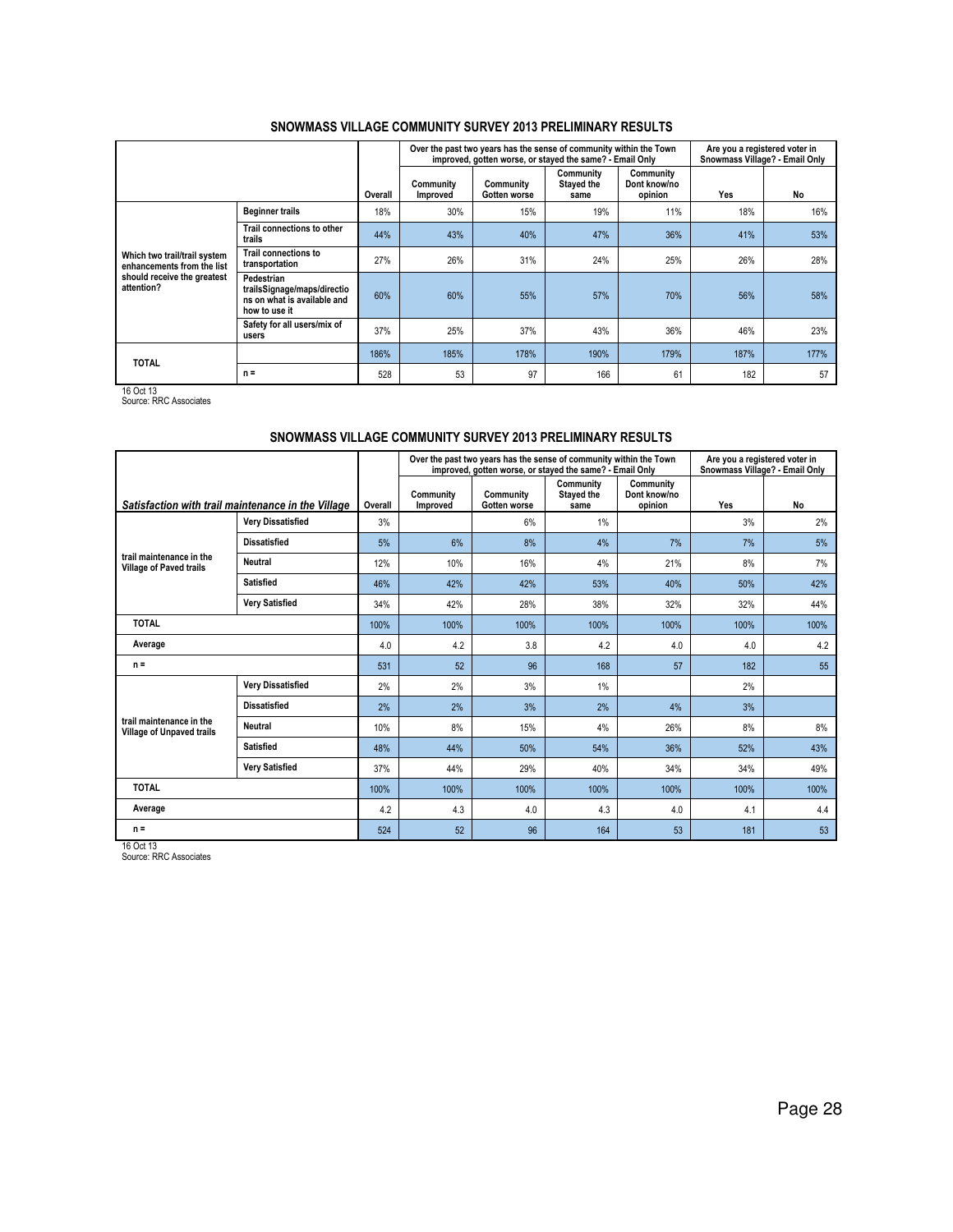|                                                       |       |         |                              | Over the past two years has the sense of community within the Town<br>improved, gotten worse, or stayed the same? - Email Only | Are you a registered voter in<br>Snowmass Village? - Email Only |                                      |      |      |
|-------------------------------------------------------|-------|---------|------------------------------|--------------------------------------------------------------------------------------------------------------------------------|-----------------------------------------------------------------|--------------------------------------|------|------|
|                                                       |       | Overall | Communitv<br><b>Improved</b> | Community<br>Gotten worse                                                                                                      | Community<br><b>Staved the</b><br>same                          | Community<br>Dont know/no<br>opinion | Yes  | No   |
| Do you feel well informed<br>on current issues facing | Yes   | 55%     | 58%                          | 41%                                                                                                                            | 56%                                                             | 48%                                  | 50%  | 50%  |
| <b>Town Council?</b>                                  | No    | 45%     | 42%                          | 59%                                                                                                                            | 44%                                                             | 52%                                  | 50%  | 50%  |
| <b>TOTAL</b>                                          |       | 100%    | 100%                         | 100%                                                                                                                           | 100%                                                            | 100%                                 | 100% | 100% |
|                                                       | $n =$ | 562     | 52                           | 96                                                                                                                             | 174                                                             | 61                                   | 188  | 64   |

16 Oct 13 Source: RRC Associates

### SNOWMASS VILLAGE COMMUNITY SURVEY 2013 PRELIMINARY RESULTS

|                                                      |                            |         |                       | Over the past two years has the sense of community within the Town<br>improved, gotten worse, or stayed the same? - Email Only |                                        |                                      | Are you a registered voter in<br>Snowmass Village? - Email Only |      |
|------------------------------------------------------|----------------------------|---------|-----------------------|--------------------------------------------------------------------------------------------------------------------------------|----------------------------------------|--------------------------------------|-----------------------------------------------------------------|------|
|                                                      |                            | Overall | Community<br>Improved | Community<br>Gotten worse                                                                                                      | Community<br><b>Stayed the</b><br>same | Community<br>Dont know/no<br>opinion | Yes                                                             | No   |
|                                                      | Website                    | 45%     | 46%                   | 46%                                                                                                                            | 38%                                    | 38%                                  | 41%                                                             | 38%  |
|                                                      | Town e-newsletters/e-lerts | 41%     | 40%                   | 38%                                                                                                                            | 49%                                    | 50%                                  | 50%                                                             | 45%  |
| How do you currently                                 | Local newspapers           | 80%     | 81%                   | 87%                                                                                                                            | 80%                                    | 68%                                  | 81%                                                             | 83%  |
| access government news<br>and information, including | <b>Mailings</b>            | 10%     | 13%                   | 11%                                                                                                                            | 9%                                     | 8%                                   | 13%                                                             | 5%   |
| information about Town<br>Departments?               | Social media               | 16%     | 8%                    | 10%                                                                                                                            | 13%                                    | 5%                                   | 11%                                                             | 9%   |
|                                                      | <b>Friends</b>             | 36%     | 33%                   | 35%                                                                                                                            | 38%                                    | 25%                                  | 41%                                                             | 34%  |
|                                                      | Forums or meetings         | 13%     | 13%                   | 12%                                                                                                                            | 14%                                    | 7%                                   | 15%                                                             | 11%  |
|                                                      | Other                      | 6%      | 6%                    | 3%                                                                                                                             | 6%                                     | 8%                                   | 5%                                                              | 8%   |
| <b>TOTAL</b>                                         |                            | 248%    | 240%                  | 242%                                                                                                                           | 247%                                   | 210%                                 | 259%                                                            | 232% |
|                                                      | $n =$                      | 541     | 52                    | 98                                                                                                                             | 169                                    | 60                                   | 188                                                             | 65   |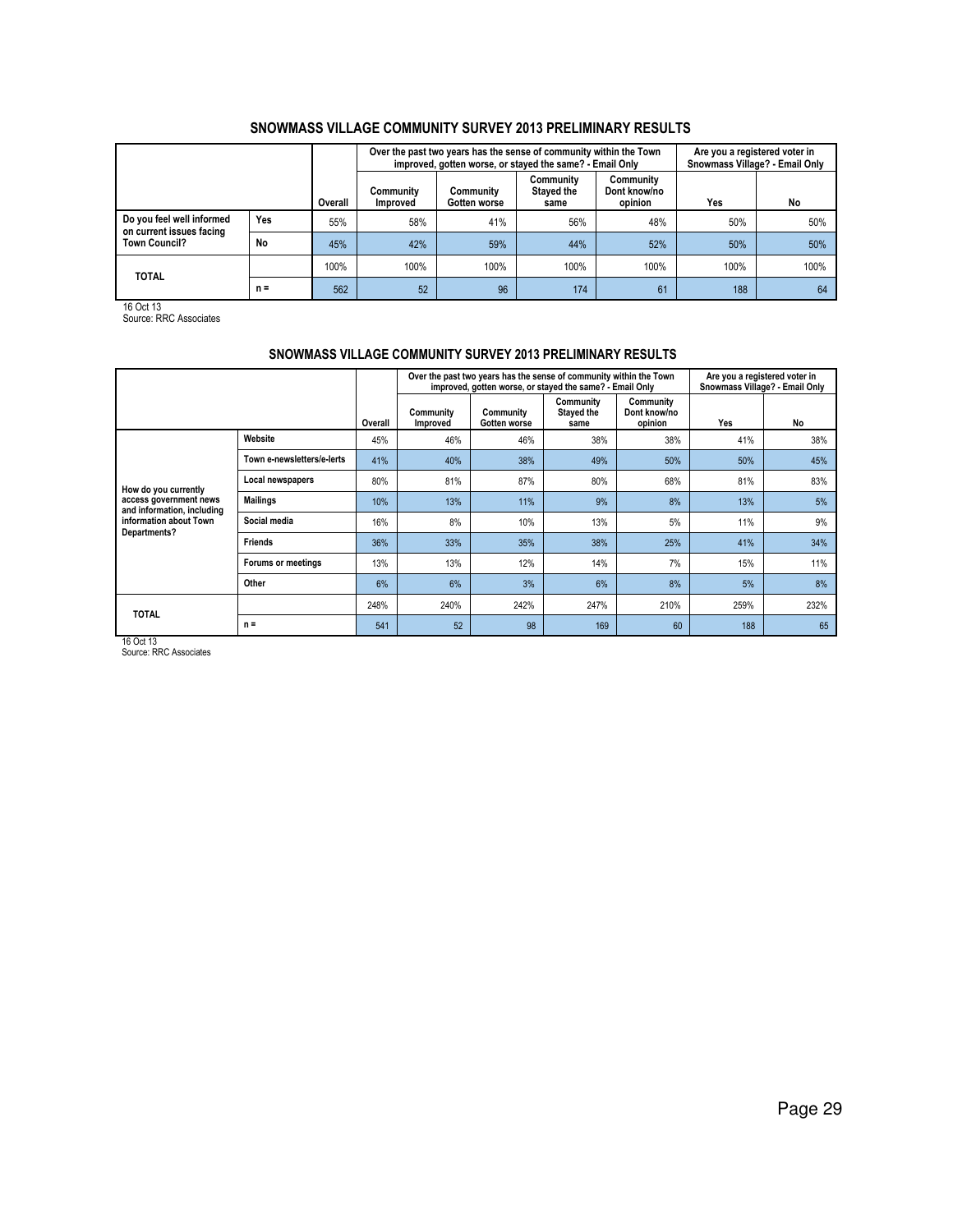|                                                             |                          |         |                       | Over the past two years has the sense of community within the Town<br>improved, gotten worse, or stayed the same? - Email Only |                                 |                                      | Are you a registered voter in<br>Snowmass Village? - Email Only |      |
|-------------------------------------------------------------|--------------------------|---------|-----------------------|--------------------------------------------------------------------------------------------------------------------------------|---------------------------------|--------------------------------------|-----------------------------------------------------------------|------|
| How would you rate the Town-managed<br>websites             |                          | Overall | Community<br>Improved | Community<br>Gotten worse                                                                                                      | Community<br>Stayed the<br>same | Community<br>Dont know/no<br>opinion | Yes                                                             | No   |
|                                                             | <b>Very Dissatisfied</b> | 1%      |                       | 1%                                                                                                                             | 2%                              |                                      | 2%                                                              | 2%   |
|                                                             | <b>Dissatisfied</b>      | 6%      | 5%                    | 11%                                                                                                                            | 6%                              | 6%                                   | 5%                                                              | 7%   |
| Town government website<br>(www tosy com)                   | Neutral                  | 26%     | 14%                   | 32%                                                                                                                            | 30%                             | 36%                                  | 25%                                                             | 35%  |
|                                                             | <b>Satisfied</b>         | 45%     | 51%                   | 42%                                                                                                                            | 46%                             | 42%                                  | 55%                                                             | 28%  |
|                                                             | <b>Very Satisfied</b>    | 21%     | 30%                   | 14%                                                                                                                            | 16%                             | 17%                                  | 12%                                                             | 28%  |
| <b>TOTAL</b>                                                |                          | 100%    | 100%                  | 100%                                                                                                                           | 100%                            | 100%                                 | 100%                                                            | 100% |
| Average                                                     |                          | 3.8     | 4.1                   | 3.6                                                                                                                            | 3.7                             | 3.7                                  | 3.7                                                             | 3.7  |
| $n =$                                                       |                          | 424     | 37                    | 72                                                                                                                             | 129                             | 36                                   | 147                                                             | 43   |
|                                                             | <b>Very Dissatisfied</b> | 4%      |                       | 9%                                                                                                                             | 3%                              | 3%                                   | 5%                                                              | 10%  |
| Town tourism website<br>(www snowmassvillage<br>com)        | <b>Dissatisfied</b>      | 13%     | 9%                    | 21%                                                                                                                            | 6%                              | 14%                                  | 9%                                                              | 15%  |
|                                                             | <b>Neutral</b>           | 38%     | 23%                   | 35%                                                                                                                            | 46%                             | 48%                                  | 41%                                                             | 32%  |
|                                                             | <b>Satisfied</b>         | 35%     | 51%                   | 27%                                                                                                                            | 39%                             | 24%                                  | 39%                                                             | 29%  |
|                                                             | <b>Very Satisfied</b>    | 9%      | 17%                   | 8%                                                                                                                             | 7%                              | 10%                                  | 7%                                                              | 15%  |
| <b>TOTAL</b>                                                |                          | 100%    | 100%                  | 100%                                                                                                                           | 100%                            | 100%                                 | 100%                                                            | 100% |
| Average                                                     |                          | 3.3     | 3.8                   | 3.0                                                                                                                            | 3.4                             | 3.2                                  | 3.3                                                             | 3.2  |
| $n =$                                                       |                          | 375     | 35                    | 66                                                                                                                             | 107                             | 29                                   | 123                                                             | 41   |
|                                                             | <b>Very Dissatisfied</b> | 3%      | 3%                    | 10%                                                                                                                            | $1\%$                           |                                      | 3%                                                              | 10%  |
| <b>Snowmass Village</b>                                     | <b>Dissatisfied</b>      | 10%     | 6%                    | 15%                                                                                                                            | 9%                              | 10%                                  | 11%                                                             | 8%   |
| <b>Recreation Center website</b><br>(www snowmassrecreation | <b>Neutral</b>           | 36%     | 31%                   | 41%                                                                                                                            | 43%                             | 34%                                  | 41%                                                             | 31%  |
| com)                                                        | <b>Satisfied</b>         | 39%     | 40%                   | 27%                                                                                                                            | 37%                             | 48%                                  | 35%                                                             | 41%  |
|                                                             | <b>Very Satisfied</b>    | 12%     | 20%                   | 7%                                                                                                                             | 10%                             | 7%                                   | 10%                                                             | 10%  |
| <b>TOTAL</b>                                                |                          | 100%    | 100%                  | 100%                                                                                                                           | 100%                            | 100%                                 | 100%                                                            | 100% |
| Average                                                     |                          | 3.5     | 3.7                   | 3.1                                                                                                                            | 3.5                             | 3.5                                  | 3.4                                                             | 3.3  |
| $n =$                                                       |                          | 374     | 35                    | 71                                                                                                                             | 109                             | 29                                   | 133                                                             | 39   |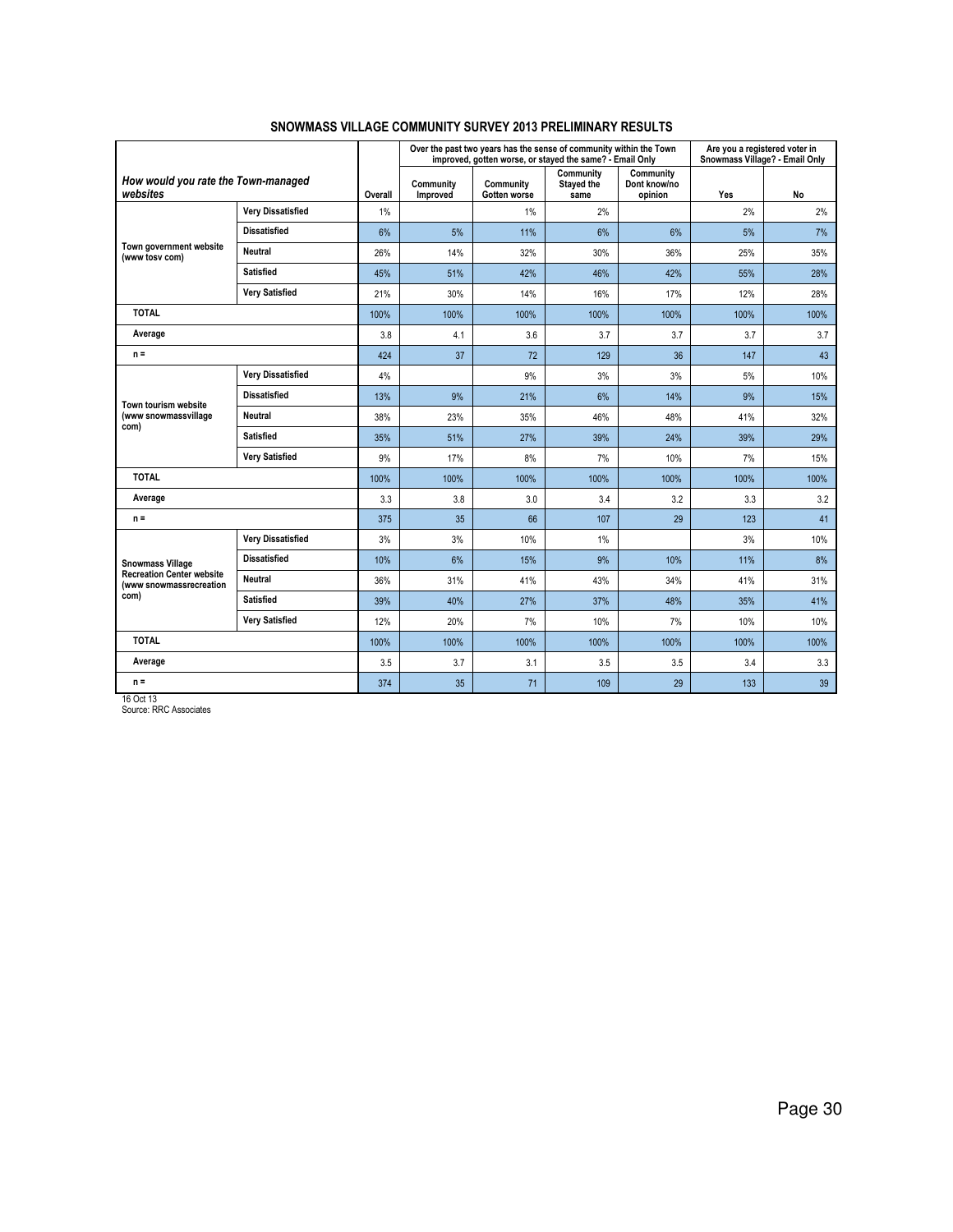|                                                 |                          |         |                       | Over the past two years has the sense of community within the Town<br>improved, gotten worse, or stayed the same? - Email Only |                                 |                                      | Are you a registered voter in<br>Snowmass Village? - Email Only |           |
|-------------------------------------------------|--------------------------|---------|-----------------------|--------------------------------------------------------------------------------------------------------------------------------|---------------------------------|--------------------------------------|-----------------------------------------------------------------|-----------|
| How would you rate Town communications?         |                          | Overall | Community<br>Improved | Community<br>Gotten worse                                                                                                      | Community<br>Stayed the<br>same | Community<br>Dont know/no<br>opinion | Yes                                                             | <b>No</b> |
|                                                 | <b>Very Dissatisfied</b> | 1%      |                       | 2%                                                                                                                             | 1%                              | 3%                                   | 1%                                                              | 2%        |
|                                                 | <b>Dissatisfied</b>      | 11%     | 6%                    | 16%                                                                                                                            | 11%                             | 5%                                   | 13%                                                             | 11%       |
| Level/amount of<br>communication                | <b>Neutral</b>           | 32%     | 32%                   | 35%                                                                                                                            | 36%                             | 37%                                  | 35%                                                             | 26%       |
|                                                 | <b>Satisfied</b>         | 42%     | 40%                   | 39%                                                                                                                            | 44%                             | 47%                                  | 42%                                                             | 41%       |
|                                                 | <b>Very Satisfied</b>    | 15%     | 21%                   | 8%                                                                                                                             | 8%                              | 8%                                   | 9%                                                              | 20%       |
| <b>TOTAL</b>                                    |                          | 100%    | 100%                  | 100%                                                                                                                           | 100%                            | 100%                                 | 100%                                                            | 100%      |
| Average                                         |                          | 3.6     | 3.8                   | 3.3                                                                                                                            | 3.5                             | 3.5                                  | 3.5                                                             | 3.7       |
| $n =$                                           |                          | 487     | 47                    | 88                                                                                                                             | 151                             | 38                                   | 170                                                             | 46        |
|                                                 | <b>Very Dissatisfied</b> | 1%      |                       | 2%                                                                                                                             | 1%                              |                                      | 1%                                                              | 2%        |
| <b>Timeliness of</b><br>communication           | <b>Dissatisfied</b>      | 9%      |                       | 13%                                                                                                                            | 9%                              | 6%                                   | 11%                                                             | 5%        |
|                                                 | <b>Neutral</b>           | 35%     | 38%                   | 38%                                                                                                                            | 39%                             | 43%                                  | 39%                                                             | 27%       |
|                                                 | <b>Satisfied</b>         | 42%     | 36%                   | 40%                                                                                                                            | 44%                             | 40%                                  | 40%                                                             | 48%       |
|                                                 | <b>Very Satisfied</b>    | 14%     | 26%                   | 7%                                                                                                                             | 7%                              | 11%                                  | 9%                                                              | 18%       |
| <b>TOTAL</b>                                    |                          | 100%    | 100%                  | 100%                                                                                                                           | 100%                            | 100%                                 | 100%                                                            | 100%      |
| Average                                         |                          | 3.6     | 3.9                   | 3.4                                                                                                                            | 3.5                             | 3.6                                  | 3.5                                                             | 3.8       |
| $n =$                                           |                          | 476     | 47                    | 86                                                                                                                             | 147                             | 35                                   | 168                                                             | 44        |
|                                                 | <b>Very Dissatisfied</b> | 1%      |                       | 4%                                                                                                                             | 1%                              |                                      | $1\%$                                                           | 2%        |
|                                                 | <b>Dissatisfied</b>      | 8%      | 2%                    | 15%                                                                                                                            | 8%                              | 3%                                   | 9%                                                              | 7%        |
| Tools available to<br>communicate with the Town | <b>Neutral</b>           | 31%     | 33%                   | 33%                                                                                                                            | 38%                             | 35%                                  | 36%                                                             | 19%       |
|                                                 | <b>Satisfied</b>         | 44%     | 35%                   | 43%                                                                                                                            | 44%                             | 48%                                  | 42%                                                             | 48%       |
|                                                 | <b>Very Satisfied</b>    | 16%     | 30%                   | 6%                                                                                                                             | 10%                             | 13%                                  | 12%                                                             | 24%       |
| <b>TOTAL</b>                                    |                          | 100%    | 100%                  | 100%                                                                                                                           | 100%                            | 100%                                 | 100%                                                            | 100%      |
| Average                                         |                          | 3.6     | 3.9                   | 3.3                                                                                                                            | 3.6                             | 3.7                                  | 3.5                                                             | 3.8       |
| $n =$                                           |                          | 461     | 46                    | 82                                                                                                                             | 144                             | 31                                   | 163                                                             | 42        |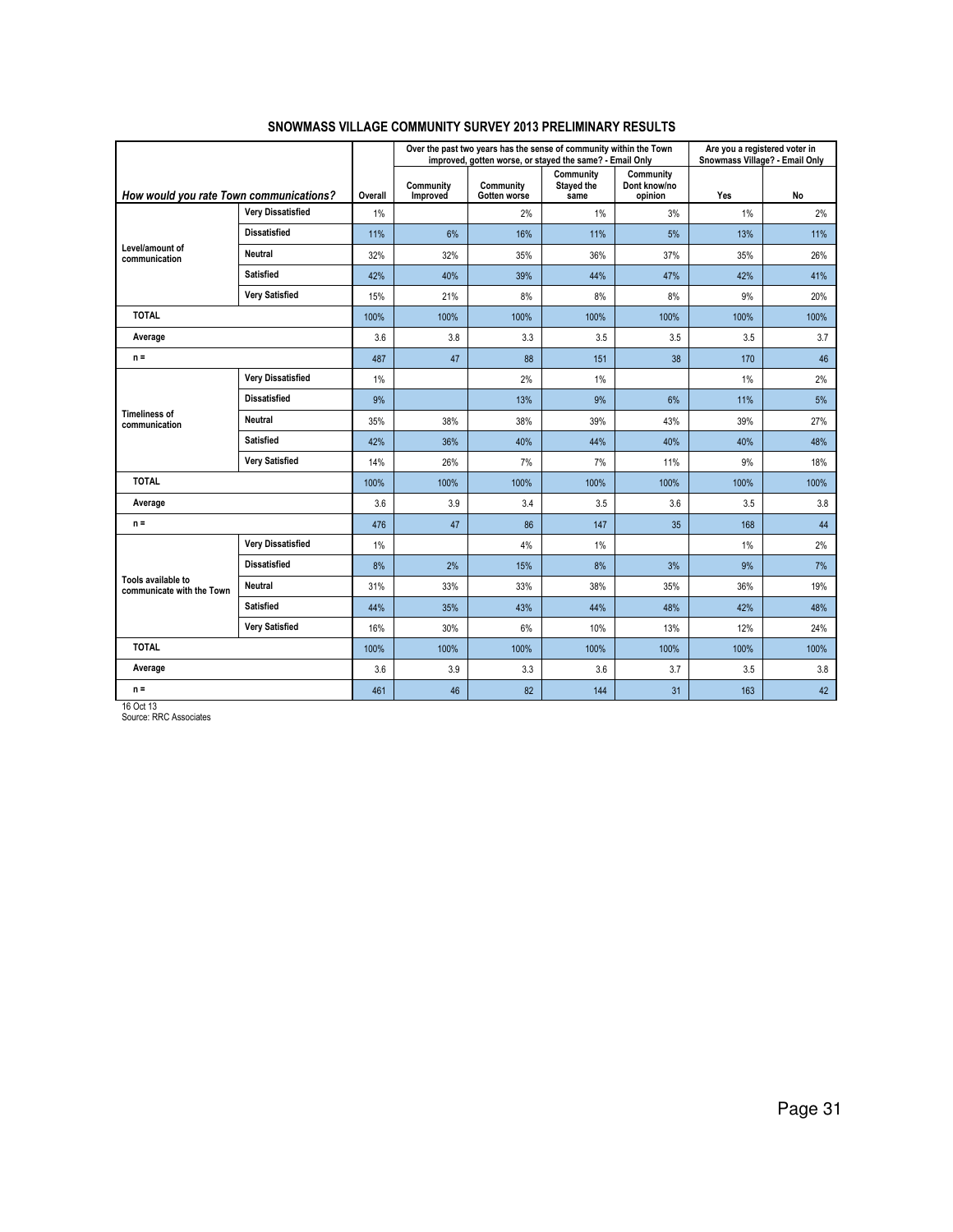|                           |       |         |                              | Over the past two years has the sense of community within the Town<br>improved, gotten worse, or stayed the same? - Email Only | Are you a registered voter in<br>Snowmass Village? - Email Only |                                      |      |      |
|---------------------------|-------|---------|------------------------------|--------------------------------------------------------------------------------------------------------------------------------|-----------------------------------------------------------------|--------------------------------------|------|------|
|                           |       | Overall | Community<br><b>Improved</b> | Community<br>Gotten worse                                                                                                      | Community<br><b>Stayed the</b><br>same                          | Community<br>Dont know/no<br>opinion | Yes  | No   |
| Do you feel your voice is | Yes   | 64%     | 91%                          | 32%                                                                                                                            | 70%                                                             | 72%                                  | 66%  | 63%  |
| adequately heard?         | No    | 36%     | 9%                           | 68%                                                                                                                            | 30%                                                             | 28%                                  | 34%  | 37%  |
| <b>TOTAL</b>              |       | 100%    | 100%                         | 100%                                                                                                                           | 100%                                                            | 100%                                 | 100% | 100% |
|                           | $n =$ | 495     | 46                           | 90                                                                                                                             | 155                                                             | 43                                   | 175  | 51   |

16 Oct 13 Source: RRC Associates

## SNOWMASS VILLAGE COMMUNITY SURVEY 2013 PRELIMINARY RESULTS

|                                                                  |                                                                |         |                       | Over the past two years has the sense of community within the Town<br>improved, gotten worse, or stayed the same? - Email Only |                                 |                                      | Are you a registered voter in<br>Snowmass Village? - Email Only |      |  |
|------------------------------------------------------------------|----------------------------------------------------------------|---------|-----------------------|--------------------------------------------------------------------------------------------------------------------------------|---------------------------------|--------------------------------------|-----------------------------------------------------------------|------|--|
|                                                                  |                                                                | Overall | Community<br>Improved | Community<br>Gotten worse                                                                                                      | Community<br>Stayed the<br>same | Community<br>Dont know/no<br>opinion | Yes                                                             | No   |  |
|                                                                  | Yes - Rent in the Towns employee housing<br>program            | 5%      | 2%                    | 3%                                                                                                                             | 4%                              | 2%                                   | 6%                                                              | 5%   |  |
| Do you participate in the<br>Town's employee housing<br>program? | Yes - Own in the Towns employee housing<br>program             | 16%     | 15%                   | 26%                                                                                                                            | 20%                             | 3%                                   | 31%                                                             | 6%   |  |
|                                                                  | No Do not participate in the Towns employee<br>housing program | 79%     | 83%                   | 71%                                                                                                                            | 76%                             | 95%                                  | 63%                                                             | 89%  |  |
| <b>TOTAL</b>                                                     |                                                                | 100%    | 100%                  | 100%                                                                                                                           | 100%                            | 100%                                 | 100%                                                            | 100% |  |
|                                                                  | $n =$                                                          | 570     | 52                    | 98                                                                                                                             | 175                             | 60                                   | 191                                                             | 65   |  |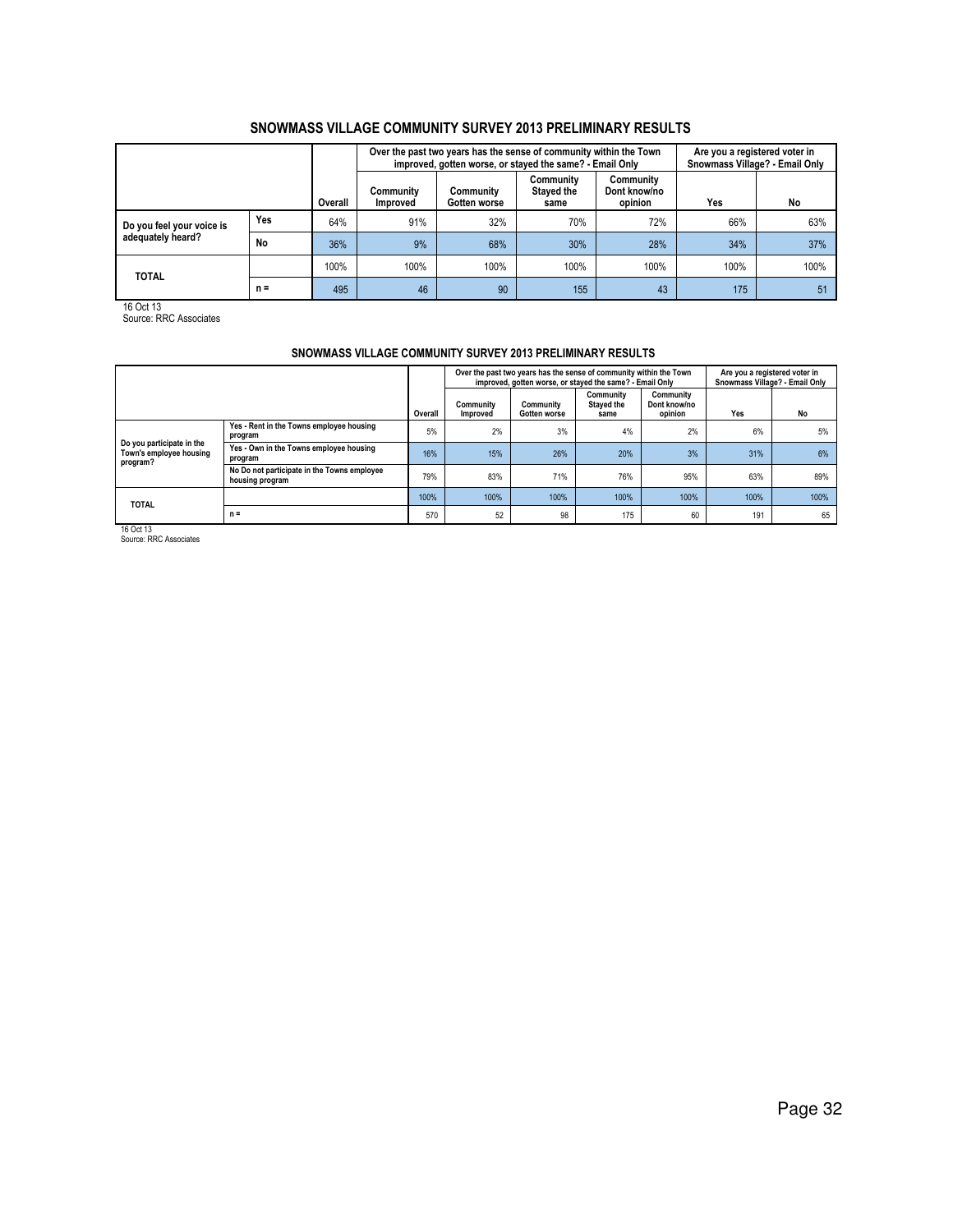|                                        |                                                                  |         |                       | Over the past two years has the sense of community within the Town<br>improved, gotten worse, or stayed the same? - Email Only |                                 |                                      | Are you a registered voter in<br>Snowmass Village? - Email Only |      |
|----------------------------------------|------------------------------------------------------------------|---------|-----------------------|--------------------------------------------------------------------------------------------------------------------------------|---------------------------------|--------------------------------------|-----------------------------------------------------------------|------|
|                                        |                                                                  | Overall | Community<br>Improved | Community<br>Gotten worse                                                                                                      | Community<br>Stayed the<br>same | Community<br>Dont know/no<br>opinion | Yes                                                             | No   |
| Would you be interested in             | Yes - interested in potentially living in Town housing<br>Rental | 7%      | 7%                    | 6%                                                                                                                             | 6%                              | 5%                                   | 9%                                                              | 5%   |
| potentially living in Town<br>housing? | Yes interested in potentially living in Town housing to<br>Own   | 20%     | 19%                   | 25%                                                                                                                            | 12%                             | 12%                                  | 19%                                                             | 14%  |
|                                        | No not interested in potentially living in Town housing          | 76%     | 77%                   | <b>74%</b>                                                                                                                     | 86%                             | 84%                                  | 78%                                                             | 85%  |
| <b>TOTAL</b>                           |                                                                  | 104%    | 102%                  | 104%                                                                                                                           | 104%                            | 102%                                 | 107%                                                            | 103% |
|                                        | $n =$                                                            | 431     | 43                    | 69                                                                                                                             | 132                             | 57                                   | 120                                                             | 59   |

16 Oct 13 Source: RRC Associates

## SNOWMASS VILLAGE COMMUNITY SURVEY 2013 PRELIMINARY RESULTS

|                                                    |           |         |                       |                           | Over the past two years has the sense of community within the Town<br>improved, gotten worse, or stayed the same? - Email Only |                                      | Are you a registered voter in<br>Snowmass Village? - Email Only |      |  |
|----------------------------------------------------|-----------|---------|-----------------------|---------------------------|--------------------------------------------------------------------------------------------------------------------------------|--------------------------------------|-----------------------------------------------------------------|------|--|
|                                                    |           | Overall | Community<br>Improved | Community<br>Gotten worse | Community<br>Stayed the<br>same                                                                                                | Community<br>Dont know/no<br>opinion | Yes                                                             | No   |  |
| Do the housing rules                               | Yes       | 32%     | 26%                   | 45%                       | 32%                                                                                                                            | 30%                                  | 36%                                                             | 31%  |  |
| prohibit you from owning<br>or renting through the | No        | 34%     | 31%                   | 37%                       | 35%                                                                                                                            | 25%                                  | 31%                                                             | 29%  |  |
| program?                                           | Dont Know | 33%     | 43%                   | 18%                       | 34%                                                                                                                            | 45%                                  | 33%                                                             | 40%  |  |
| <b>TOTAL</b>                                       |           | 100%    | 100%                  | 100%                      | 100%                                                                                                                           | 100%                                 | 100%                                                            | 100% |  |
|                                                    | $n =$     | 434     | 42                    | 67                        | 130                                                                                                                            | 56                                   | 116                                                             | 58   |  |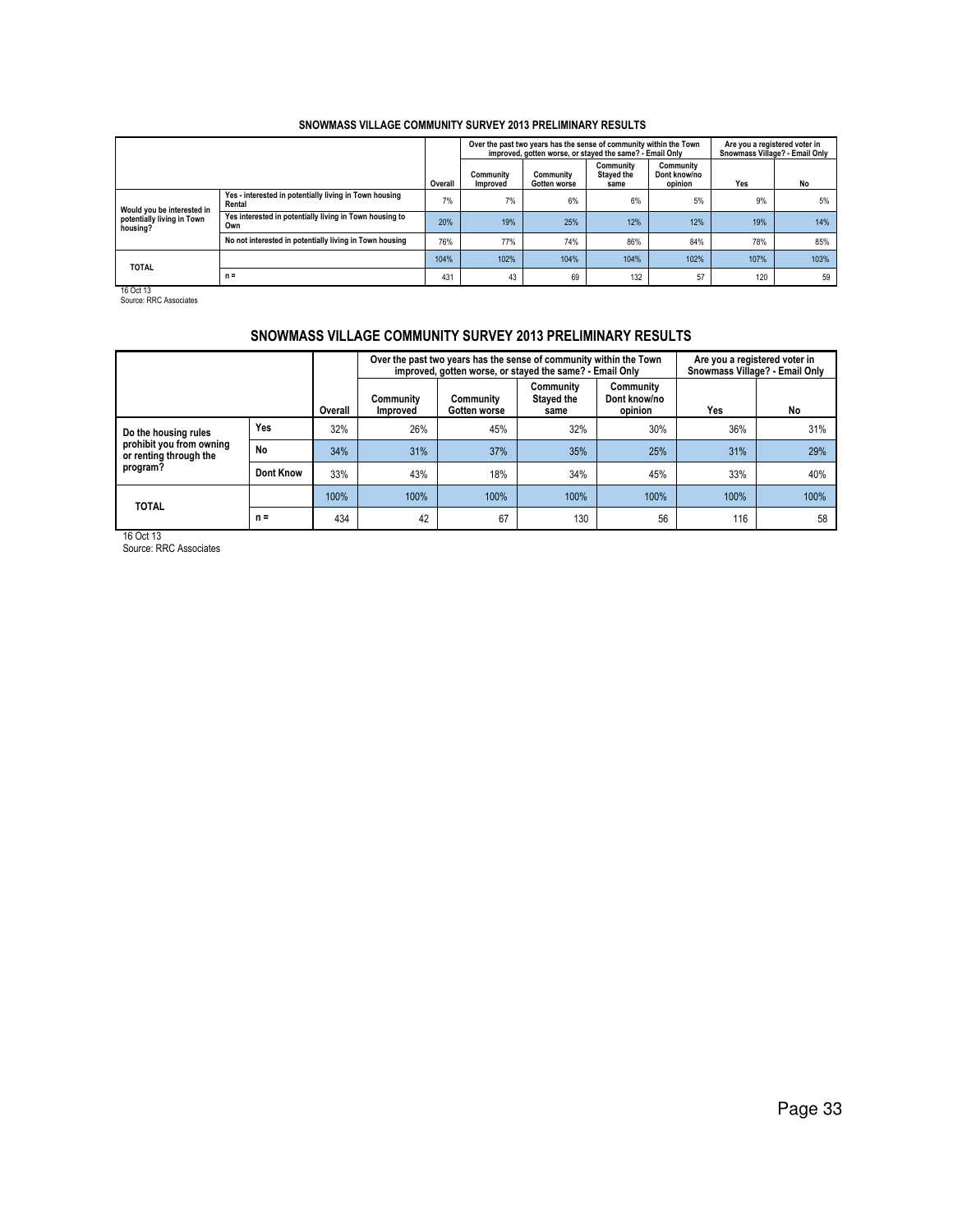|                                                        |                          |         |                       | Over the past two years has the sense of community within the Town<br>improved, gotten worse, or stayed the same? - Email Only |                                 |                                      | Are you a registered voter in<br>Snowmass Village? - Email Only |      |
|--------------------------------------------------------|--------------------------|---------|-----------------------|--------------------------------------------------------------------------------------------------------------------------------|---------------------------------|--------------------------------------|-----------------------------------------------------------------|------|
| Please rate the following about Town rental<br>housing |                          | Overall | Community<br>Improved | Community<br>Gotten worse                                                                                                      | Community<br>Stayed the<br>same | Community<br>Dont know/no<br>opinion | Yes                                                             | No   |
|                                                        | <b>Dissatisfied</b>      | 15%     |                       |                                                                                                                                |                                 |                                      | 9%                                                              |      |
| Quality of housing about                               | <b>Neutral</b>           | 24%     |                       | 33%                                                                                                                            | 43%                             |                                      | 27%                                                             | 40%  |
| Town rental housing                                    | <b>Satisfied</b>         | 38%     |                       | 67%                                                                                                                            | 29%                             | 100%                                 | 45%                                                             | 40%  |
|                                                        | <b>Very Satisfied</b>    | 24%     | 100%                  |                                                                                                                                | 29%                             |                                      | 18%                                                             | 20%  |
| <b>TOTAL</b>                                           |                          | 100%    | 100%                  | 100%                                                                                                                           | 100%                            | 100%                                 | 100%                                                            | 100% |
| Average                                                |                          | 3.7     | 5.0                   | 3.7                                                                                                                            | 3.9                             | 4.0                                  | 3.7                                                             | 3.8  |
| $n =$                                                  |                          | 34      |                       | 3                                                                                                                              | 7                               |                                      | 11                                                              | 5    |
|                                                        | <b>Very Dissatisfied</b> | 3%      |                       |                                                                                                                                |                                 |                                      | 9%                                                              |      |
| Level of service and unit                              | <b>Dissatisfied</b>      | 9%      |                       | 33%                                                                                                                            | 14%                             |                                      | 18%                                                             |      |
| upkeep about Town rental<br>housing                    | Neutral                  | 21%     |                       | 33%                                                                                                                            | 29%                             |                                      | 18%                                                             | 20%  |
|                                                        | <b>Satisfied</b>         | 41%     |                       | 33%                                                                                                                            | 29%                             | 100%                                 | 36%                                                             | 60%  |
| <b>Very Satisfied</b>                                  |                          | 26%     | 100%                  |                                                                                                                                | 29%                             |                                      | 18%                                                             | 20%  |
| <b>TOTAL</b>                                           |                          | 100%    | 100%                  | 100%                                                                                                                           | 100%                            | 100%                                 | 100%                                                            | 100% |
| Average                                                |                          | 3.8     | 5.0                   | 3.0                                                                                                                            | 3.7                             | 4.0                                  | 3.4                                                             | 4.0  |
| $n =$                                                  |                          | 34      |                       | 3                                                                                                                              | $\overline{7}$                  |                                      | 11                                                              | 5    |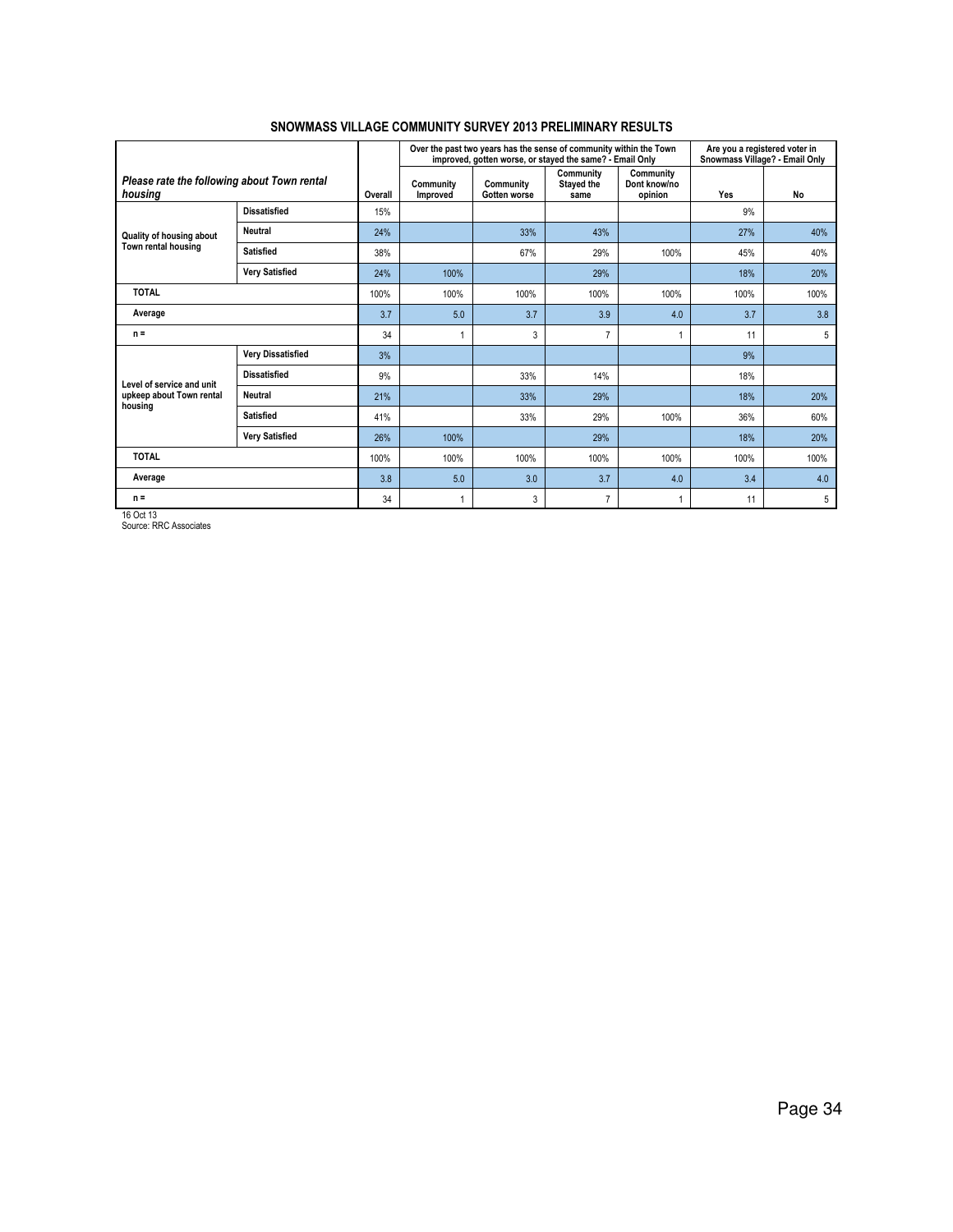|                                                       |                          |         |                       | Over the past two years has the sense of community within the Town<br>improved, gotten worse, or stayed the same? - Email Only |                                        |                                      | Are you a registered voter in<br>Snowmass Village? - Email Only |      |
|-------------------------------------------------------|--------------------------|---------|-----------------------|--------------------------------------------------------------------------------------------------------------------------------|----------------------------------------|--------------------------------------|-----------------------------------------------------------------|------|
| satisfaction in Snowmass Village and Pitkin<br>County |                          | Overall | Community<br>Improved | Community<br>Gotten worse                                                                                                      | Community<br><b>Stayed the</b><br>same | Community<br>Dont know/no<br>opinion | Yes                                                             | No   |
|                                                       | <b>Very Dissatisfied</b> | 8%      | 2%                    | 16%                                                                                                                            | 6%                                     | 10%                                  | 10%                                                             | 11%  |
|                                                       | <b>Dissatisfied</b>      | 23%     | 27%                   | 21%                                                                                                                            | 21%                                    | 15%                                  | 24%                                                             | 22%  |
| Availability of affordable<br>quality health care:    | Neutral                  | 26%     | 25%                   | 28%                                                                                                                            | 25%                                    | 30%                                  | 25%                                                             | 26%  |
|                                                       | <b>Satisfied</b>         | 31%     | 34%                   | 24%                                                                                                                            | 36%                                    | 28%                                  | 30%                                                             | 26%  |
|                                                       | <b>Very Satisfied</b>    | 12%     | 11%                   | 11%                                                                                                                            | 12%                                    | 18%                                  | 11%                                                             | 15%  |
| <b>TOTAL</b>                                          |                          | 100%    | 100%                  | 100%                                                                                                                           | 100%                                   | 100%                                 | 100%                                                            | 100% |
| Average                                               |                          | 3.2     | 3.3                   | 2.9                                                                                                                            | 3.3                                    | 3.3                                  | 3.1                                                             | 3.1  |
| $n =$                                                 |                          | 466     | 44                    | 82                                                                                                                             | 146                                    | 40                                   | 166                                                             | 46   |
|                                                       | <b>Very Dissatisfied</b> | 5%      |                       | 9%                                                                                                                             | 4%                                     | 9%                                   | 5%                                                              | 8%   |
|                                                       | <b>Dissatisfied</b>      | 13%     | 18%                   | 13%                                                                                                                            | 12%                                    | 9%                                   | 14%                                                             | 8%   |
| Availability of preventative<br>health services       | Neutral                  | 34%     | 23%                   | 38%                                                                                                                            | 36%                                    | 44%                                  | 30%                                                             | 49%  |
|                                                       | Satisfied                | 34%     | 46%                   | 26%                                                                                                                            | 37%                                    | 24%                                  | 37%                                                             | 26%  |
|                                                       | <b>Very Satisfied</b>    | 14%     | 13%                   | 14%                                                                                                                            | 12%                                    | 15%                                  | 14%                                                             | 10%  |
| <b>TOTAL</b>                                          |                          | 100%    | 100%                  | 100%                                                                                                                           | 100%                                   | 100%                                 | 100%                                                            | 100% |
| Average                                               |                          | 3.4     | 3.5                   | 3.2                                                                                                                            | 3.4                                    | 3.3                                  | 3.4                                                             | 3.2  |
| $n =$                                                 |                          | 434     | 39                    | 77                                                                                                                             | 139                                    | 34                                   | 161                                                             | 39   |
|                                                       | <b>Very Dissatisfied</b> | 6%      |                       | 10%                                                                                                                            | 3%                                     | 12%                                  | 5%                                                              | 4%   |
|                                                       | <b>Dissatisfied</b>      | 18%     | 14%                   | 16%                                                                                                                            | 16%                                    | 17%                                  | 16%                                                             | 19%  |
| Availability of mental health<br>services             | Neutral                  | 42%     | 38%                   | 43%                                                                                                                            | 42%                                    | 58%                                  | 38%                                                             | 62%  |
|                                                       | <b>Satisfied</b>         | 28%     | 41%                   | 24%                                                                                                                            | 34%                                    | 4%                                   | 34%                                                             | 12%  |
|                                                       | <b>Very Satisfied</b>    | 6%      | 7%                    | 7%                                                                                                                             | 5%                                     | 8%                                   | 7%                                                              | 4%   |
| <b>TOTAL</b>                                          |                          | 100%    | 100%                  | 100%                                                                                                                           | 100%                                   | 100%                                 | 100%                                                            | 100% |
| Average                                               |                          | 3.1     | 3.4                   | 3.0                                                                                                                            | 3.2                                    | 2.8                                  | 3.2                                                             | 2.9  |
| $n =$                                                 |                          | 344     | 29                    | 68                                                                                                                             | 105                                    | 24                                   | 125                                                             | 26   |
|                                                       | <b>Very Dissatisfied</b> | 9%      | 4%                    | 15%                                                                                                                            | 4%                                     | 16%                                  | 9%                                                              | 18%  |
|                                                       | <b>Dissatisfied</b>      | 26%     | 33%                   | 22%                                                                                                                            | 26%                                    | 16%                                  | 26%                                                             | 14%  |
| Availability of affordable<br>child care              | Neutral                  | 49%     | 37%                   | 43%                                                                                                                            | 53%                                    | 60%                                  | 50%                                                             | 54%  |
|                                                       | Satisfied                | 11%     | 22%                   | 12%                                                                                                                            | 13%                                    |                                      | 10%                                                             | 11%  |
|                                                       | <b>Very Satisfied</b>    | 5%      | 4%                    | 8%                                                                                                                             | 3%                                     | 8%                                   | 5%                                                              | 4%   |
| <b>TOTAL</b>                                          |                          | 100%    | 100%                  | 100%                                                                                                                           | 100%                                   | 100%                                 | 100%                                                            | 100% |
| Average                                               |                          | 2.8     | 2.9                   | 2.8                                                                                                                            | 2.8                                    | 2.7                                  | 2.7                                                             | 2.7  |
| $n =$                                                 |                          | 299     | 27                    | 60                                                                                                                             | 92                                     | 25                                   | 110                                                             | 28   |
|                                                       | <b>Very Dissatisfied</b> | 5%      |                       | 7%                                                                                                                             | 5%                                     | 12%                                  | 5%                                                              | 13%  |
|                                                       | <b>Dissatisfied</b>      | 17%     | 26%                   | 13%                                                                                                                            | 15%                                    | 8%                                   | 18%                                                             | 6%   |
| Services to seniors                                   | Neutral                  | 48%     | 44%                   | 46%                                                                                                                            | 52%                                    | 50%                                  | 45%                                                             | 55%  |
| Satisfied                                             |                          | 21%     | 19%                   | 21%                                                                                                                            | 24%                                    | 15%                                  | 23%                                                             | 19%  |
| <b>Very Satisfied</b>                                 |                          | 9%      | 11%                   | 12%                                                                                                                            | 4%                                     | 15%                                  | 9%                                                              | 6%   |
| <b>TOTAL</b>                                          |                          | 100%    | 100%                  | 100%                                                                                                                           | 100%                                   | 100%                                 | 100%                                                            | 100% |
| Average                                               |                          | 3.1     | 3.1                   | 3.2                                                                                                                            | 3.1                                    | 3.2                                  | 3.1                                                             | 3.0  |
| $n =$                                                 |                          | 321     | 27                    | 67                                                                                                                             | 101                                    | 26                                   | 117                                                             | 31   |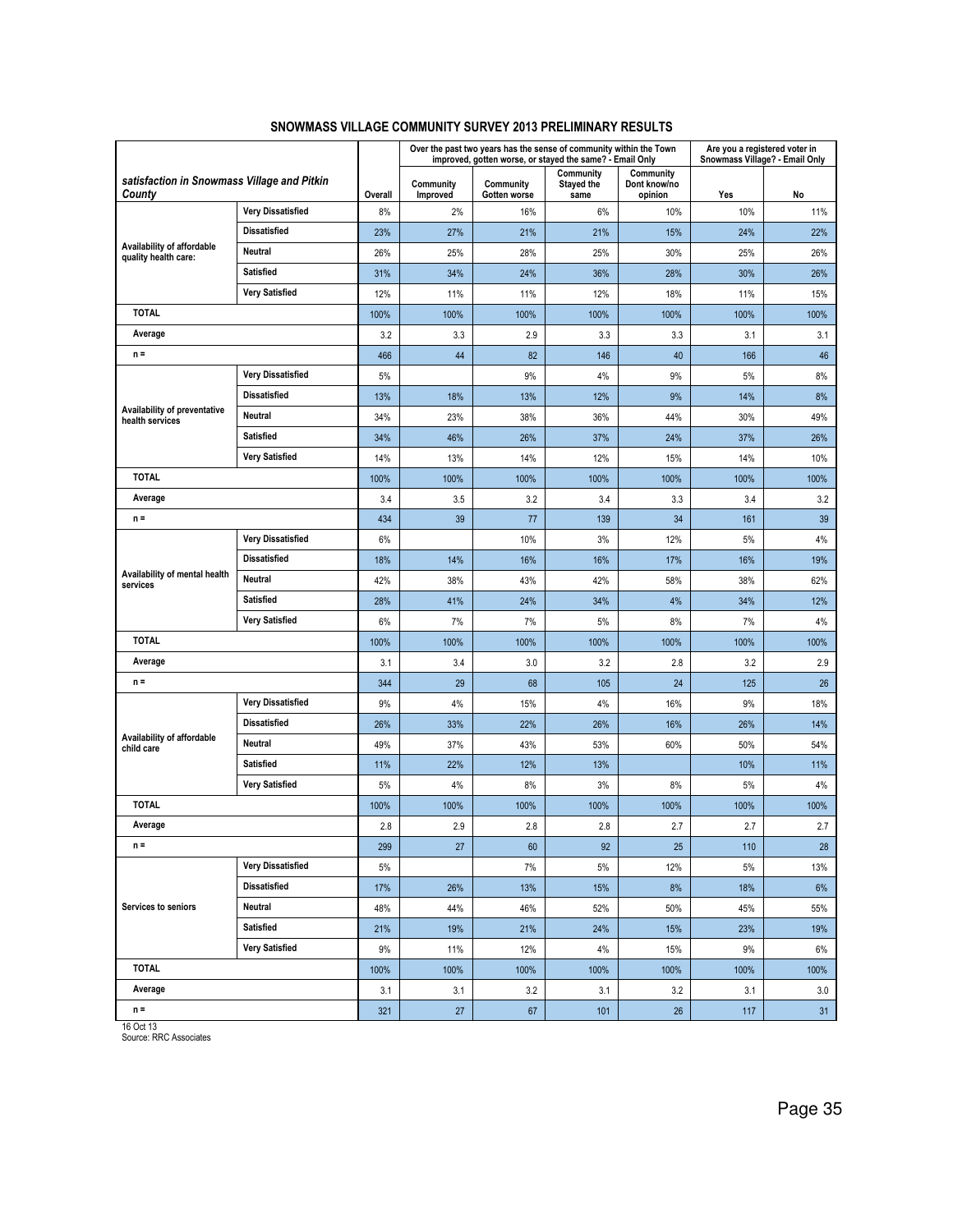|                                                     |       |         |                              | Over the past two years has the sense of community within the Town<br>improved, gotten worse, or stayed the same? - Email Only | Are you a registered voter in<br>Snowmass Village? - Email Only |                                      |      |      |
|-----------------------------------------------------|-------|---------|------------------------------|--------------------------------------------------------------------------------------------------------------------------------|-----------------------------------------------------------------|--------------------------------------|------|------|
|                                                     |       | Overall | Communitv<br><b>Improved</b> | Community<br>Gotten worse                                                                                                      | Community<br><b>Stayed the</b><br>same                          | Community<br>Dont know/no<br>opinion | Yes  | No   |
| Do you own or operate a<br>business within the Town | Yes   | 21%     | 13%                          | 22%                                                                                                                            | 26%                                                             | 13%                                  | 31%  | 10%  |
| of Snowmass Village?                                | No    | 79%     | 87%                          | 78%                                                                                                                            | 74%                                                             | 87%                                  | 69%  | 90%  |
| <b>TOTAL</b>                                        |       | 100%    | 100%                         | 100%                                                                                                                           | 100%                                                            | 100%                                 | 100% | 100% |
|                                                     | $n =$ | 573     | 52                           | 99                                                                                                                             | 176                                                             | 62                                   | 191  | 67   |

16 Oct 13 Source: RRC Associates

## SNOWMASS VILLAGE COMMUNITY SURVEY 2013 PRELIMINARY RESULTS

|                            |     |         |                              | Over the past two years has the sense of community within the Town<br>improved, gotten worse, or stayed the same? - Email Only |                                 |                                      | Are you a registered voter in<br>Snowmass Village? - Email Only |      |  |
|----------------------------|-----|---------|------------------------------|--------------------------------------------------------------------------------------------------------------------------------|---------------------------------|--------------------------------------|-----------------------------------------------------------------|------|--|
|                            |     | Overall | Communitv<br><b>Improved</b> | Communitv<br>Gotten worse                                                                                                      | Community<br>Stayed the<br>same | Community<br>Dont know/no<br>opinion | Yes                                                             | No   |  |
| Are you a registered voter | Yes | 76%     | 82%                          | 79%                                                                                                                            | 80%                             | 50%                                  | 100%                                                            |      |  |
| in Snowmass Village?       | No  | 24%     | 18%                          | 21%                                                                                                                            | 20%                             | 50%                                  |                                                                 | 100% |  |
| <b>TOTAL</b>               |     | 100%    | 100%                         | 100%                                                                                                                           | 100%                            | 100%                                 | 100%                                                            | 100% |  |
| $n =$                      |     | 355     | 34                           | 58                                                                                                                             | 127                             | 32                                   | 192                                                             | 67   |  |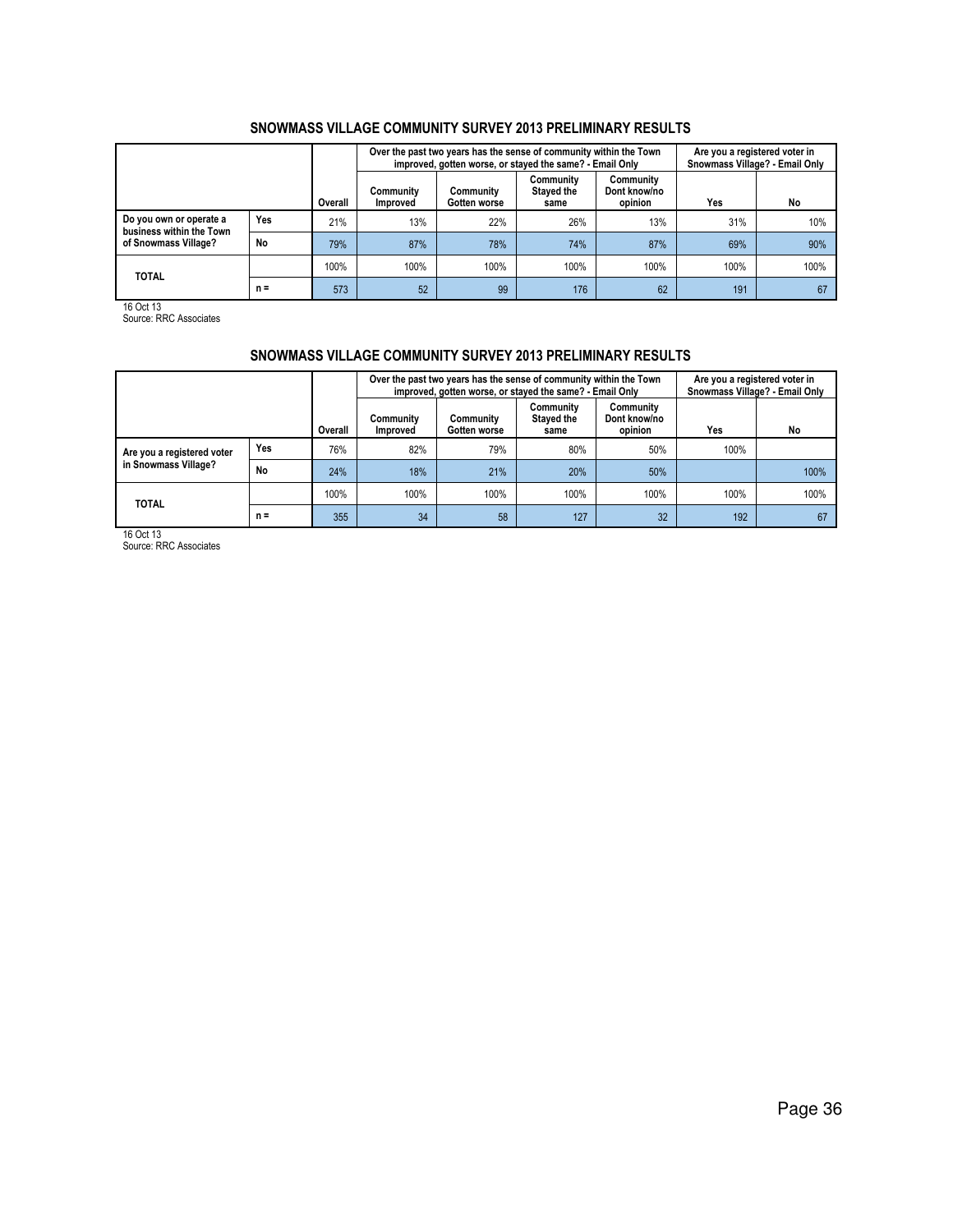|                                                      |                    |         |                       | Over the past two years has the sense of community within the Town<br>improved, gotten worse, or stayed the same? - Email Only |                                        |                                      | Are you a registered voter in<br>Snowmass Village? - Email Only |      |  |
|------------------------------------------------------|--------------------|---------|-----------------------|--------------------------------------------------------------------------------------------------------------------------------|----------------------------------------|--------------------------------------|-----------------------------------------------------------------|------|--|
|                                                      |                    | Overall | Community<br>Improved | Community<br>Gotten worse                                                                                                      | Community<br><b>Stayed the</b><br>same | Community<br>Dont know/no<br>opinion | Yes                                                             | No   |  |
|                                                      | Less than 1 year   | 5%      |                       | 5%                                                                                                                             |                                        | 17%                                  | 1%                                                              | 7%   |  |
| How long have you lived<br>within, or owned property | 1-5 years          | 18%     | 36%                   | 10%                                                                                                                            | 16%                                    | 22%                                  | 21%                                                             | 14%  |  |
| within the Town of<br><b>Snowmass Village?</b>       | 6-15 years         | 23%     | 29%                   | 24%                                                                                                                            | 29%                                    | 22%                                  | 22%                                                             | 33%  |  |
|                                                      | More than 15 years | 54%     | 36%                   | 62%                                                                                                                            | 55%                                    | 39%                                  | 56%                                                             | 45%  |  |
| <b>TOTAL</b>                                         |                    | 100%    | 100%                  | 100%                                                                                                                           | 100%                                   | 100%                                 | 100%                                                            | 100% |  |
|                                                      | $n =$              | 132     | 14                    | 21                                                                                                                             | 56                                     | 18                                   | 68                                                              | 42   |  |

16 Oct 13 Source: RRC Associates

# SNOWMASS VILLAGE COMMUNITY SURVEY 2013 PRELIMINARY RESULTS

|                         |                                                              |         |                       | Over the past two years has the sense of community within the Town<br>improved, gotten worse, or stayed the same? - Email Only |                                 |                                      |      |      |  |
|-------------------------|--------------------------------------------------------------|---------|-----------------------|--------------------------------------------------------------------------------------------------------------------------------|---------------------------------|--------------------------------------|------|------|--|
|                         |                                                              | Overall | Community<br>Improved | Community<br>Gotten worse                                                                                                      | Community<br>Stayed the<br>same | Community<br>Dont know/no<br>opinion | Yes  | No   |  |
|                         | Own free-market unit                                         | 53%     | 49%                   | 48%                                                                                                                            | 56%                             | 62%                                  | 48%  | 58%  |  |
|                         | Own deed-restricted unit                                     | 20%     | 16%                   | 28%                                                                                                                            | 25%                             | 5%                                   | 34%  | 8%   |  |
| Do you own or rent your | Own a factional unit                                         | 2%      |                       | 2%                                                                                                                             | 3%                              | 3%                                   |      | 2%   |  |
| residence?              | Rent free-market unit                                        | 10%     | 18%                   | 9%                                                                                                                             | 6%                              | 13%                                  | 8%   | 13%  |  |
|                         | <b>Rent Town-owned unit or</b><br>unit with subsidized rates | 5%      | 2%                    | 3%                                                                                                                             | 3%                              | 2%                                   | 5%   | 2%   |  |
|                         | Own or rent Other                                            | 10%     | 16%                   | 9%                                                                                                                             | 6%                              | 15%                                  | 5%   | 17%  |  |
| <b>TOTAL</b>            |                                                              | 100%    | 100%                  | 100%                                                                                                                           | 100%                            | 100%                                 | 100% | 100% |  |
|                         | $n =$                                                        | 553     | 51                    | 97                                                                                                                             | 173                             | 61                                   | 190  | 60   |  |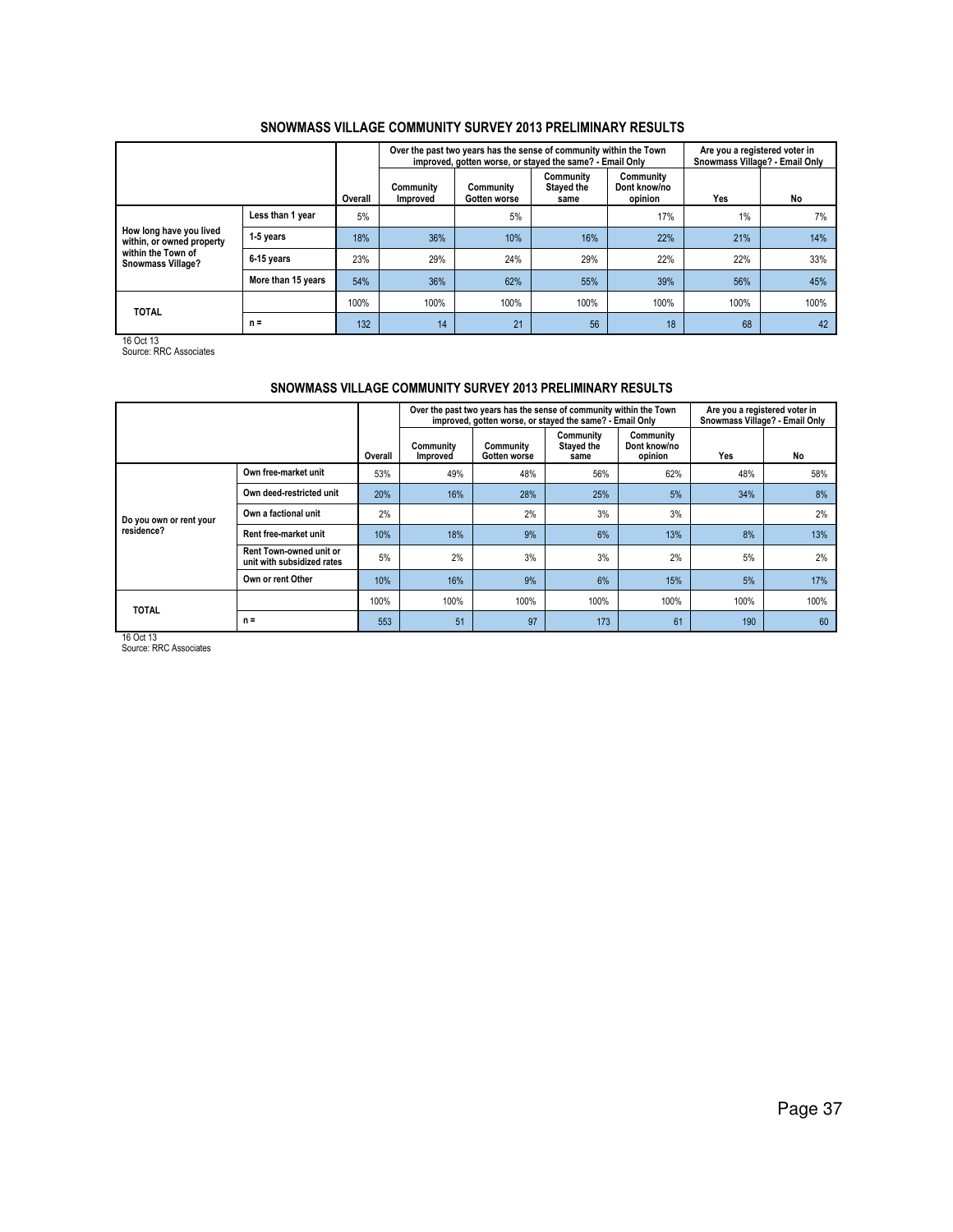|                                                 |                              |         |                       | Over the past two years has the sense of community within the Town<br>improved, gotten worse, or stayed the same? - Email Only |                                 | Are you a registered voter in<br>Snowmass Village? - Email Only |      |      |
|-------------------------------------------------|------------------------------|---------|-----------------------|--------------------------------------------------------------------------------------------------------------------------------|---------------------------------|-----------------------------------------------------------------|------|------|
|                                                 |                              | Overall | Community<br>Improved | Community<br>Gotten worse                                                                                                      | Community<br>Stayed the<br>same | Community<br>Dont know/no<br>opinion                            | Yes  | No   |
|                                                 | <b>Horse Ranch/Crossings</b> | 20%     | 14%                   | 24%                                                                                                                            | 22%                             | 11%                                                             | 25%  | 12%  |
|                                                 | <b>Melton Ranch/Sinclair</b> | 15%     |                       | 5%                                                                                                                             | 26%                             | 16%                                                             | 24%  | 5%   |
|                                                 | Fox Run                      | 3%      | 7%                    |                                                                                                                                | 2%                              | 5%                                                              | 1%   | 5%   |
| Where is your residence                         | <b>Two Creeks/The Pines</b>  | 3%      |                       | 5%                                                                                                                             | 2%                              |                                                                 |      | 5%   |
| within the Town of<br>Snowmass Village located? | Mtn View/Creekside           | 9%      | 7%                    | 24%                                                                                                                            | 7%                              |                                                                 | 10%  | 7%   |
|                                                 | <b>Snowmass Club</b>         | 5%      | 7%                    | 5%                                                                                                                             | 4%                              | 11%                                                             | 3%   | 10%  |
|                                                 | <b>Upper Village</b>         | 4%      |                       | 5%                                                                                                                             | 4%                              | 5%                                                              | 4%   | 2%   |
|                                                 | Wood Rd                      | 3%      |                       |                                                                                                                                | 4%                              | 5%                                                              |      | 7%   |
|                                                 | Other                        | 39%     | 64%                   | 33%                                                                                                                            | 30%                             | 47%                                                             | 32%  | 48%  |
|                                                 |                              | 101%    | 100%                  | 100%                                                                                                                           | 100%                            | 100%                                                            | 100% | 100% |
| <b>TOTAL</b>                                    | $n =$                        | 119     | 14                    | 21                                                                                                                             | 54                              | 19                                                              | 68   | 42   |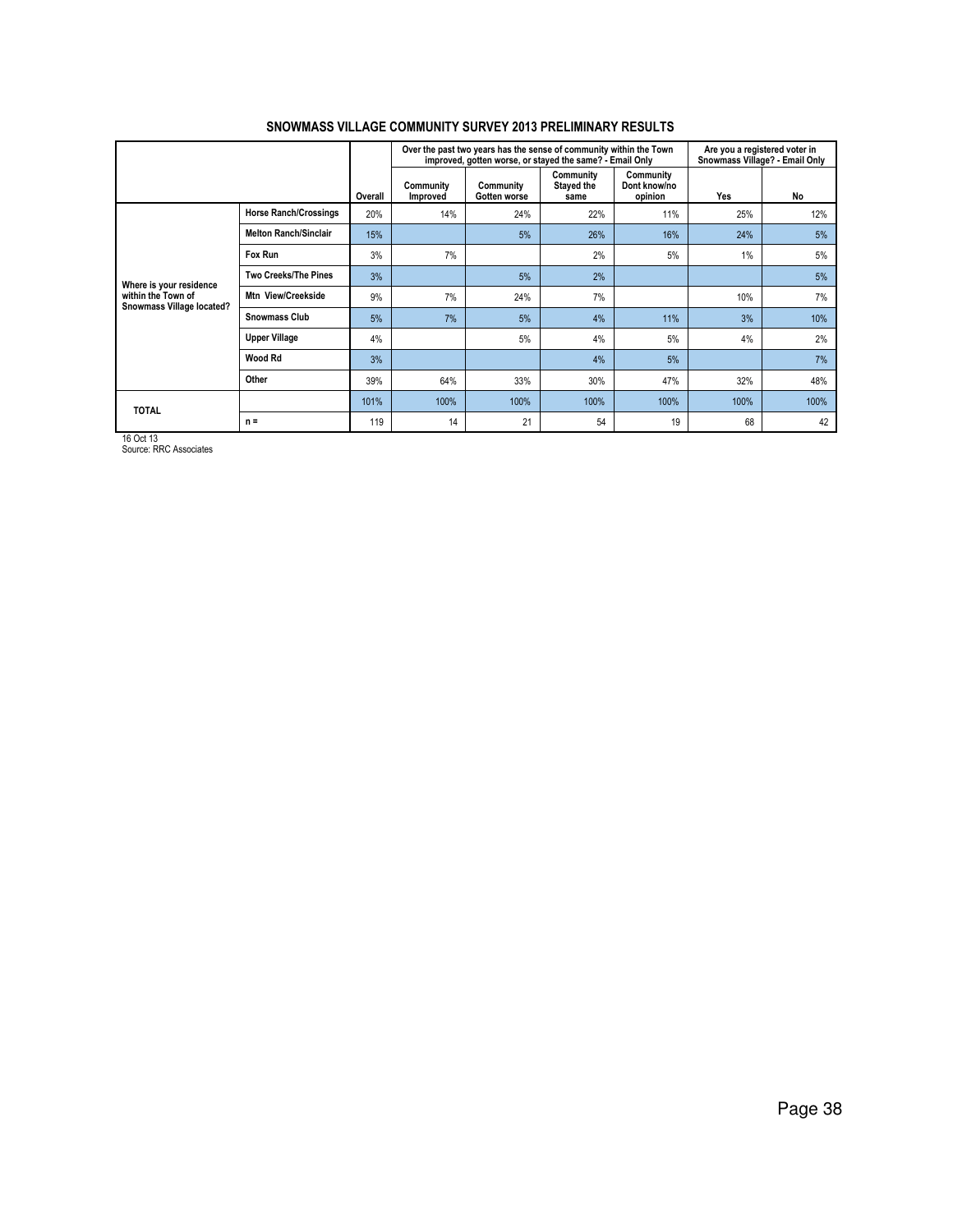|                                                                                                                                               |                                           |         | Over the past two years has the sense of community within the Town<br>improved, gotten worse, or stayed the same? - Email Only | Are you a registered voter in<br>Snowmass Village? - Email Only |                                        |                                      |      |      |
|-----------------------------------------------------------------------------------------------------------------------------------------------|-------------------------------------------|---------|--------------------------------------------------------------------------------------------------------------------------------|-----------------------------------------------------------------|----------------------------------------|--------------------------------------|------|------|
|                                                                                                                                               |                                           | Overall | Community<br><b>Improved</b>                                                                                                   | Community<br>Gotten worse                                       | Community<br><b>Staved the</b><br>same | Community<br>Dont know/no<br>opinion | Yes  | No   |
| In an effort to help us<br>understand local phone<br>usage, which best<br>describes your access to<br>telephone service at your<br>residence? | I have only a cell phone                  | 36%     | 29%                                                                                                                            | 28%                                                             | 33%                                    | 30%                                  | 26%  | 40%  |
|                                                                                                                                               | I have only a land line                   | 3%      | 2%                                                                                                                             | 3%                                                              | 2%                                     | 2%                                   | 3%   | 3%   |
|                                                                                                                                               | I have both a cell phone<br>and land line | 62%     | 69%                                                                                                                            | 69%                                                             | 65%                                    | 68%                                  | 71%  | 57%  |
| <b>TOTAL</b>                                                                                                                                  |                                           | 100%    | 100%                                                                                                                           | 100%                                                            | 100%                                   | 100%                                 | 100% | 100% |
|                                                                                                                                               | $n =$                                     | 560     | 52                                                                                                                             | 98                                                              | 175                                    | 60                                   | 191  | 65   |

16 Oct 13 Source: RRC Associates

## SNOWMASS VILLAGE COMMUNITY SURVEY 2013 PRELIMINARY RESULTS

|                                                                                         |       |         |                       | Over the past two years has the sense of community within the Town<br>improved, gotten worse, or stayed the same? - Email Only | Are you a registered voter in<br>Snowmass Village? - Email Only |                                      |      |      |
|-----------------------------------------------------------------------------------------|-------|---------|-----------------------|--------------------------------------------------------------------------------------------------------------------------------|-----------------------------------------------------------------|--------------------------------------|------|------|
|                                                                                         |       | Overall | Community<br>Improved | Community<br>Gotten worse                                                                                                      | Community<br>Stayed the<br>same                                 | Community<br>Dont know/no<br>opinion | Yes  | No   |
| Are you satisfied with the<br>quality of cell-phone<br>coverage in Snowmass<br>Village? | Yes   | 45%     | 49%                   | 45%                                                                                                                            | 37%                                                             | 58%                                  | 36%  | 46%  |
|                                                                                         | No    | 55%     | 51%                   | 55%                                                                                                                            | 63%                                                             | 42%                                  | 64%  | 54%  |
| <b>TOTAL</b>                                                                            |       | 100%    | 100%                  | 100%                                                                                                                           | 100%                                                            | 100%                                 | 100% | 100% |
|                                                                                         | $n =$ | 547     | 51                    | 97                                                                                                                             | 175                                                             | 59                                   | 191  | 57   |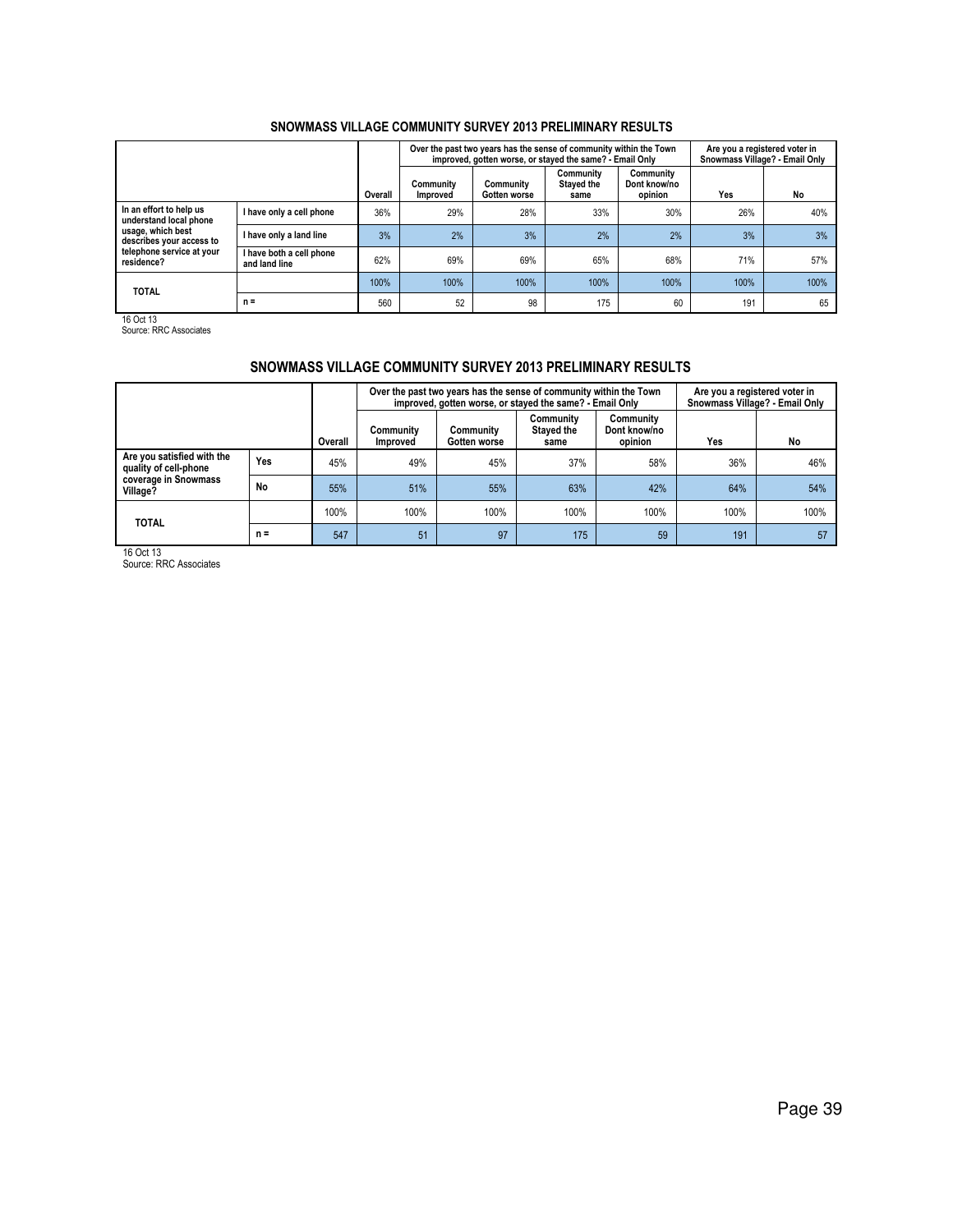|                                                  |                                             |         | Over the past two years has the sense of community within the Town<br>improved, gotten worse, or stayed the same? - Email Only |                           | Are you a registered voter in<br>Snowmass Village? - Email Only |                                      |      |      |
|--------------------------------------------------|---------------------------------------------|---------|--------------------------------------------------------------------------------------------------------------------------------|---------------------------|-----------------------------------------------------------------|--------------------------------------|------|------|
|                                                  |                                             | Overall | Community<br>Improved                                                                                                          | Community<br>Gotten worse | Community<br><b>Stayed the</b><br>same                          | Community<br>Dont know/no<br>opinion | Yes  | No   |
|                                                  | Single, no children                         | 15%     | 17%                                                                                                                            | 16%                       | 13%                                                             | 7%                                   | 16%  | 11%  |
|                                                  | Couple, no children                         | 16%     | 6%                                                                                                                             | 16%                       | 16%                                                             | 10%                                  | 14%  | 16%  |
| Which of the following<br>describes your marital | Household with children                     | 31%     | 31%                                                                                                                            | 35%                       | 31%                                                             | 26%                                  | 36%  | 22%  |
| status?                                          | Empty-nester, children no<br>longer at home | 33%     | 38%                                                                                                                            | 31%                       | 38%                                                             | 53%                                  | 30%  | 52%  |
|                                                  | Other                                       | 4%      | 8%                                                                                                                             | 2%                        | 3%                                                              | 3%                                   | 4%   |      |
| <b>TOTAL</b>                                     |                                             | 100%    | 100%                                                                                                                           | 100%                      | 100%                                                            | 100%                                 | 100% | 100% |
|                                                  | $n =$                                       | 557     | 52                                                                                                                             | 96                        | 173                                                             | 58                                   | 187  | 64   |

16 Oct 13 Source: RRC Associates

## SNOWMASS VILLAGE COMMUNITY SURVEY 2013 PRELIMINARY RESULTS

|                                                         |       |         |                              | Over the past two years has the sense of community within the Town<br>improved, gotten worse, or stayed the same? - Email Only | Are you a registered voter in<br>Snowmass Village? - Email Only |                                      |      |      |
|---------------------------------------------------------|-------|---------|------------------------------|--------------------------------------------------------------------------------------------------------------------------------|-----------------------------------------------------------------|--------------------------------------|------|------|
|                                                         |       | Overall | Community<br><b>Improved</b> | Community<br>Gotten worse                                                                                                      | Community<br><b>Stayed the</b><br>same                          | Community<br>Dont know/no<br>opinion | Yes  | No   |
| Do you have grandchildren<br>that visit you in Snowmass | Yes   | 29%     | 25%                          | 15%                                                                                                                            | 36%                                                             | 35%                                  | 28%  | 33%  |
| Village?                                                | No    | 71%     | 75%                          | 85%                                                                                                                            | 64%                                                             | 65%                                  | 72%  | 67%  |
| <b>TOTAL</b>                                            |       | 100%    | 100%                         | 100%                                                                                                                           | 100%                                                            | 100%                                 | 100% | 100% |
|                                                         | $n =$ | 141     | 16                           | 20                                                                                                                             | 56                                                              | 20                                   | 65   | 54   |